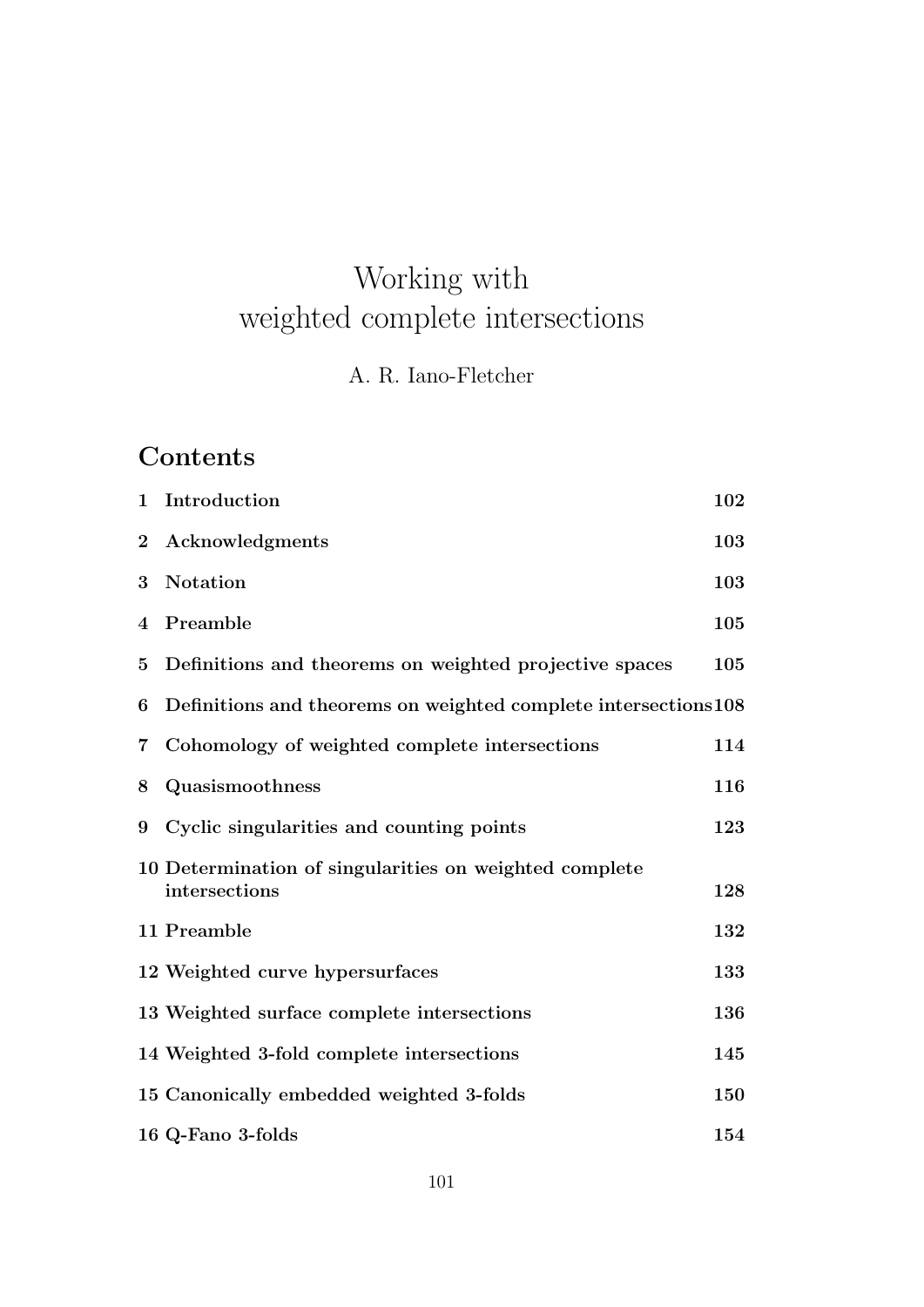| 17 The plurigenus formula | 162 |
|---------------------------|-----|
| 18 The Reid table method  | 163 |
| References                | 171 |

## 1 Introduction

This article contains the following:

- (I) A presentation of the basic definitions, theorems and techniques of weighted complete intersections, along with many examples. This information was collected from a variety of sources (mainly [WPS]) but also includes some original results.
- (II) Lists of various types of weighted complete intersections of dimensions 1, 2 and 3 with isolated canonical cyclic quotient singularities.

Weighted complete intersections occur naturally in many disguises. Enriques' famous example of a surface of general type for which  $\varphi_{4K_S}$  is not birational can be expressed as the weighted complete intersection  $S_{10}$  in  $\mathbb{P}(1,1,2,5)$ .

For certain classes of variety  $V$  of general type (e.g., minimal surfaces of general type) the canonical maps  $\varphi_{nK_V}: V \to V$  are birational onto the canonical model  $\widetilde{V}$  for large enough n. Define the canonical ring  $R_V$  by

$$
R_V = \bigoplus_{n \ge 0} \mathrm{H}^0(V, nK_V).
$$

The ring  $R_V$  is known to be finitely generated in these cases, although not necessarily generated in degree 1. So  $\tilde{V} \simeq$  Spec  $R_V$  is a subvariety of some weighted projective space.

Weighted complete intersections are similar to complete intersections in ordinary projective space  $\mathbb{P}^n$  but are usually singular and hence have some pathologies. However they are still very easy to visualise and to work with; their basic invariants are calculated using combinatorics. So they form a large quagmire of good examples. This article sets out to familiarise the reader with weighted complete intersections and to give certain combinatoric conditions for their important properties. Some of these are already known (see [Da], [Di], [Du], [WPS], etc.), but some are new. This constitutes Part I.

In Part II we present various lists of weighted complete intersections of dimension 1, 2 and 3; all with at worst isolated canonical cyclic quotient singularities. The canonical 3-fold weighted complete intersections are interesting since they are all canonical models (see [R1], [R2], [R4], Section 2.5)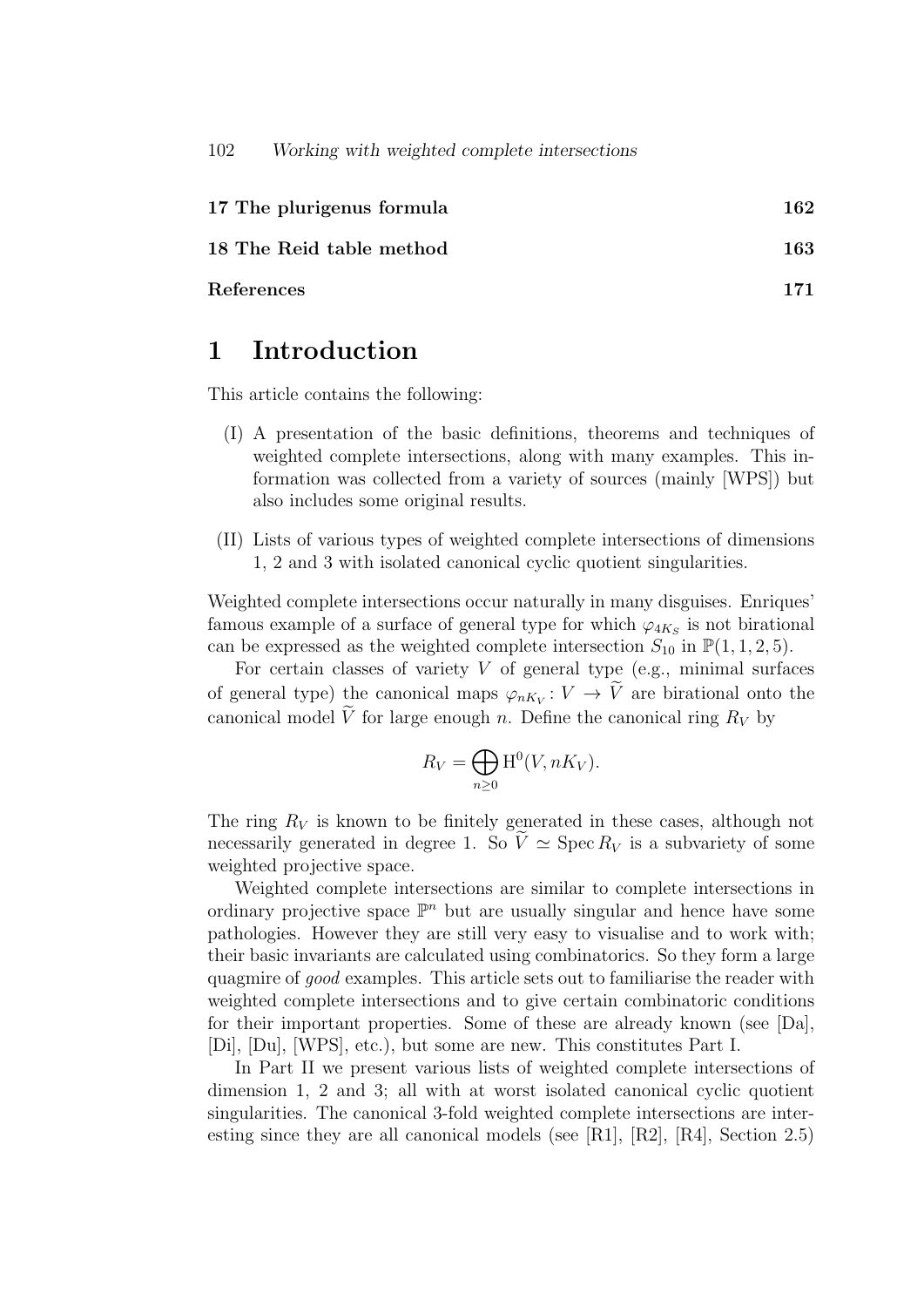and hence are of interest for classification purposes as well as in their own right. These were all calculated using a set of combinatoric conditions and a computer. We also give a complete list of the 95 families of weighted hypersurface K3 surfaces (see [R1], Section 4.5) found by Reid in 1979 after a long hand calculation. We also calculate the corresponding singularities.

Another method originally used by Reid to produce examples of K3 surfaces is to be found in Section 18. It is used to produce canonically and anticanonically embedded canonical 3-folds. From the Poincaré series of the graded ring corresponding to a weighted complete intersection, the degrees of the generators and the relations can be determined. This technique uses repeated differencing to evaluate the power series. Using the Riemann–Roch formula for canonical 3-folds (see Section 17) a Poincaré series can be produced from a list (or *record*) of invariants, which we hope will correspond to either a canonically or an anticanonically embedded canonical 3-fold. Clearly there will be a large number of rejected records and hence this is very hitand-miss. However in practice it works very well.

This article started life as the third chapter of my Ph.D. thesis [F2] and grew.

## 2 Acknowledgments

I would like to thank Miles Reid for all his help and A. Dimca and A. Parusinski for many useful conversations. My thanks to Maria Iano and Duncan Dicks for reading through previous versions and suggesting changes. I would also thank all those at the Mathematics Institute, University of Warwick, the mathematics department of the University of Leicester, and the Max-Planck-Institut für Mathematik, Bonn. I am grateful to Prof. Hirzebruch and the institute for the invitation and their kind hospitality during 1987 and 1988.

## 3 Notation

All varieties will be assumed to be quasiprojective over an algebraically closed field  $K$  of characteristic zero. Let V be such a variety, of dimension m.

- K<sup>∗</sup> is the multiplicative group of nonzero elements of K.
- Z, Q are the rings of integers and rational numbers respectively.
- $\mathbb{Z}_r$  is the Abelian group  $\{0, 1, \ldots, r-1\}$  under addition modulo r.
- $\mathbb{Z}_r^*$  is the group of units of  $\mathbb{Z}_r$  under multiplication modulo r.
- $\{a, \ldots, \widehat{b}, \ldots, c\}$  is a list with the element b omitted.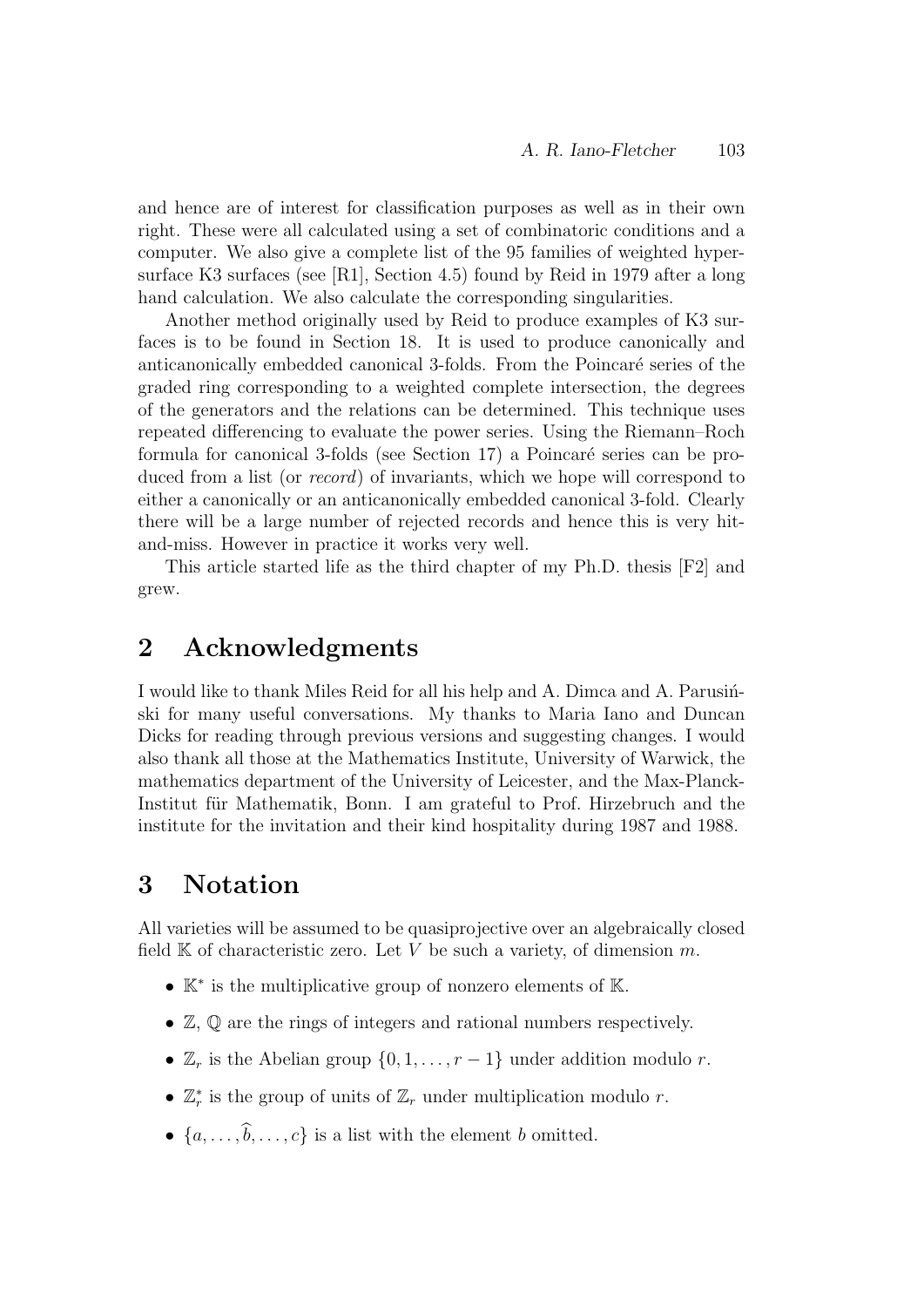- $\mathbb{A}^m$  is affine *m*-space.
- $\mathbb{P}^m$  is projective *m*-space.
- $\mathbb{P}(a_0, \ldots, a_m)$  is used to denote weighted projective space with weighting  $a_0, \ldots, a_m$ . When there is no ambiguity this is denoted simply by  $\mathbb{P}$ .
- $V^0$  is the nonsingular locus of V.
- $\mathcal{O}_V$  is the sheaf of regular functions on V.
- $\Omega_V^1 = \Omega_{V/\mathbb{K}}^1$  is the sheaf of regular 1-forms on  $V^0$ .
- $\Omega_V^n = \Lambda^n \Omega_{V/\mathbb{K}}^1$  is the sheaf of regular *n*-forms on  $V^0$ .
- $\omega_V = \Omega_V^m$  is the sheaf of regular canonical differentials on  $V^0$ .
- $K_V$  is the canonical divisor corresponding to  $\omega_V = \mathcal{O}_V(K_V)$ .
- Let  $\mathcal L$  be a coherent sheaf on V. Then
	- (a)  $h^i(\mathcal{L}) = h^i(V, \mathcal{L}) = \dim H^i(V, \mathcal{L}),$
	- (b)  $\chi(\mathcal{L}) = \sum_i (-1)^i h^i(\mathcal{L})$
	- (c) and  $\varphi_{\mathcal{L}}$  is the rational map corresponding to the sheaf  $\mathcal{L}$ .
- Let  $D$  be a Cartier divisor on  $V$ . Then
	- (a)  $h^i(D) = h^i(\mathcal{O}_V(D)),$
	- (b)  $\chi(D) = \sum_i (-1)^i h^i(\mathcal{O}_V(D)).$
	- (c) and  $\varphi_D$  is the rational map corresponding to the sheaf  $\mathcal{O}_V(D)$ .
- In particular  $\varphi_{nK_V}$  is called the *n*th canonical map.
- $p_g(V) = h^0(\omega_V)$  is the geometric genus of V.
- $P_n(V) = h^0(\omega_V^{\otimes n})$  $\binom{\otimes n}{V}$  is the *n*th plurigenus of *V*. For negative *n* these are referred to as the anti-plurigenera.

The words smooth and nonsingular are used interchangeably.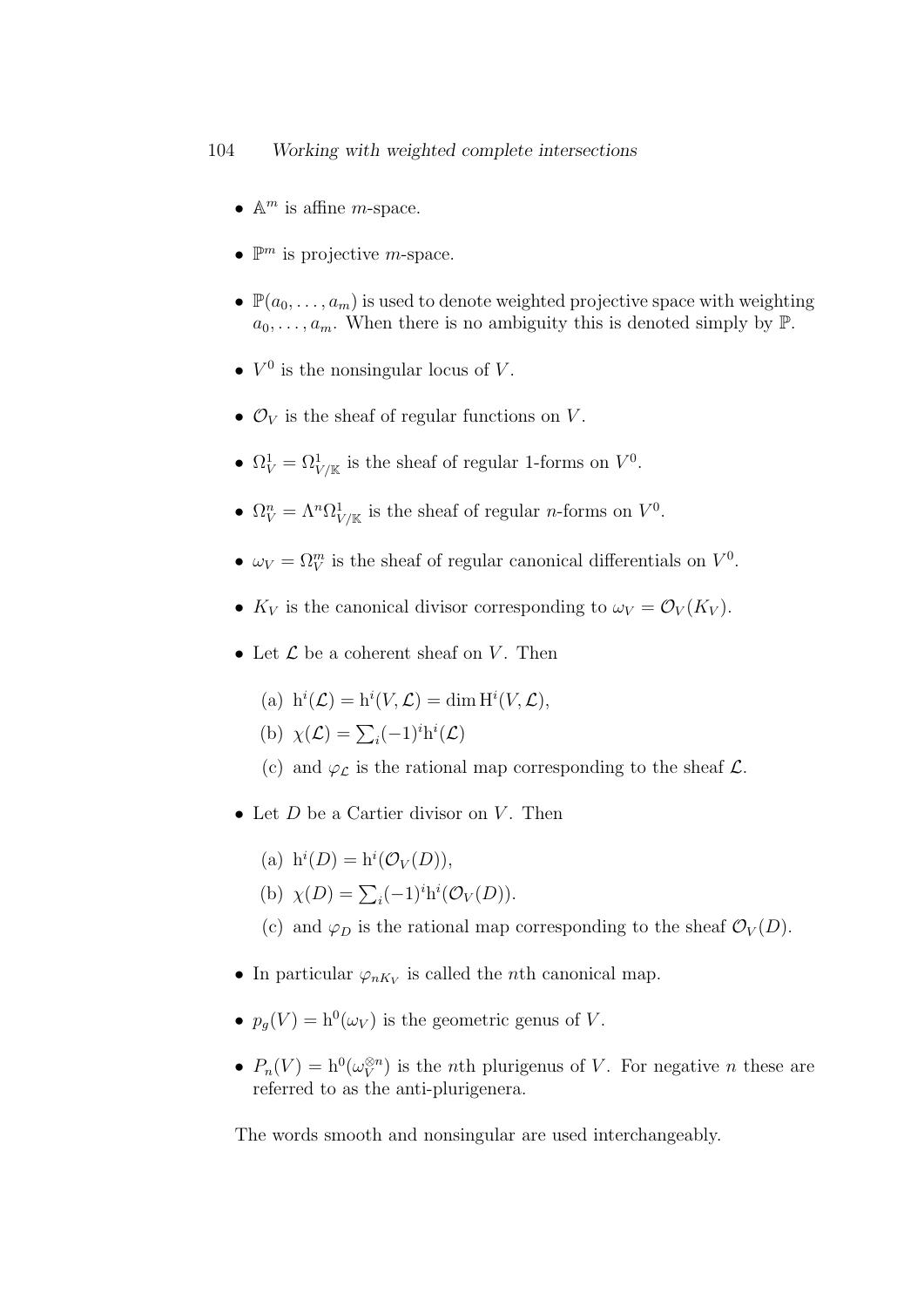### Part I. Weighted complete intersections

## 4 Preamble

In this chapter we give a brief summary of the facts about weighted complete intersections, along with many examples. We also prove necessary and sufficient conditions for a weighted hypersurface  $X_d$  in  $\mathbb{P}(a_0, \ldots, a_n)$  to be quasismooth and well formed.

Sections 5 and 6 recap the main definitions and theorems about weighted projective spaces and weighted complete intersections. Section 7 sets out various facts about the cohomology of weighted complete intersections. Section 8 contains necessary and sufficient conditions for quasismoothness in the hypersurface and codimension 2 cases. Information about cyclic quotient canonical singularities in dimensions 1, 2 and 3 is to be found in Section 9, along with two technical lemmas used to count points of intersection along singular strata of P. Examples of how to calculate the singularities of various weighted complete intersections are included in Section 10.

## 5 Definitions and theorems on weighted projective spaces

We start by reviewing some definitions and notation concerned with weighted complete intersections.

**5.1 Definition** Let  $a_0, \ldots, a_n$  be positive integers; define  $S = S(a_0, \ldots, a_n)$ to be the graded polynomial ring  $\mathbb{K}[x_0,\ldots,x_n]$ , graded by deg  $x_i = a_i$ . The weighted projective space  $\mathbb{P}(a_0, \ldots, a_n)$  is defined by

$$
\mathbb{P}(a_0,\ldots,a_n)=\operatorname{Proj} S.
$$

**5.2** Note Let  $x_0, \ldots, x_n$  be affine coordinates on  $\mathbb{A}^{n+1}$  and let the group  $\mathbb{K}^*$ act via:

$$
\lambda(x_0,\ldots,x_n)=(\lambda^{a_0}x_0,\ldots,\lambda^{a_n}x_n).
$$

Then  $\mathbb{P}(a_0,\ldots,a_n)$  is the quotient  $(\mathbb{A}^{n+1}\setminus\{0\})/\mathbb{K}^*$ . Under this group action  $x_0, \ldots, x_n$  are the *homogeneous coordinates* on  $\mathbb{P}(a_0, \ldots, a_n)$ . Clearly  $\mathbb{P}(a_0, \ldots, a_n)$  is a rational *n*-dimensional projective variety.

5.3 Affine coordinate pieces Let  $\{x_0, \ldots, x_n\}$  be the homogeneous coordinates on  $\mathbb{P}(a_0,\ldots,a_n)$ . The affine piece  $x_i \neq 0$  is isomorphic to  $\mathbb{A}^n/\mathbb{Z}_{a_i}$ . Let  $\varepsilon$  be a primitive  $a_i$ th root of unity. The group acts via:

$$
z_j\mapsto \varepsilon^{a_j}z_j
$$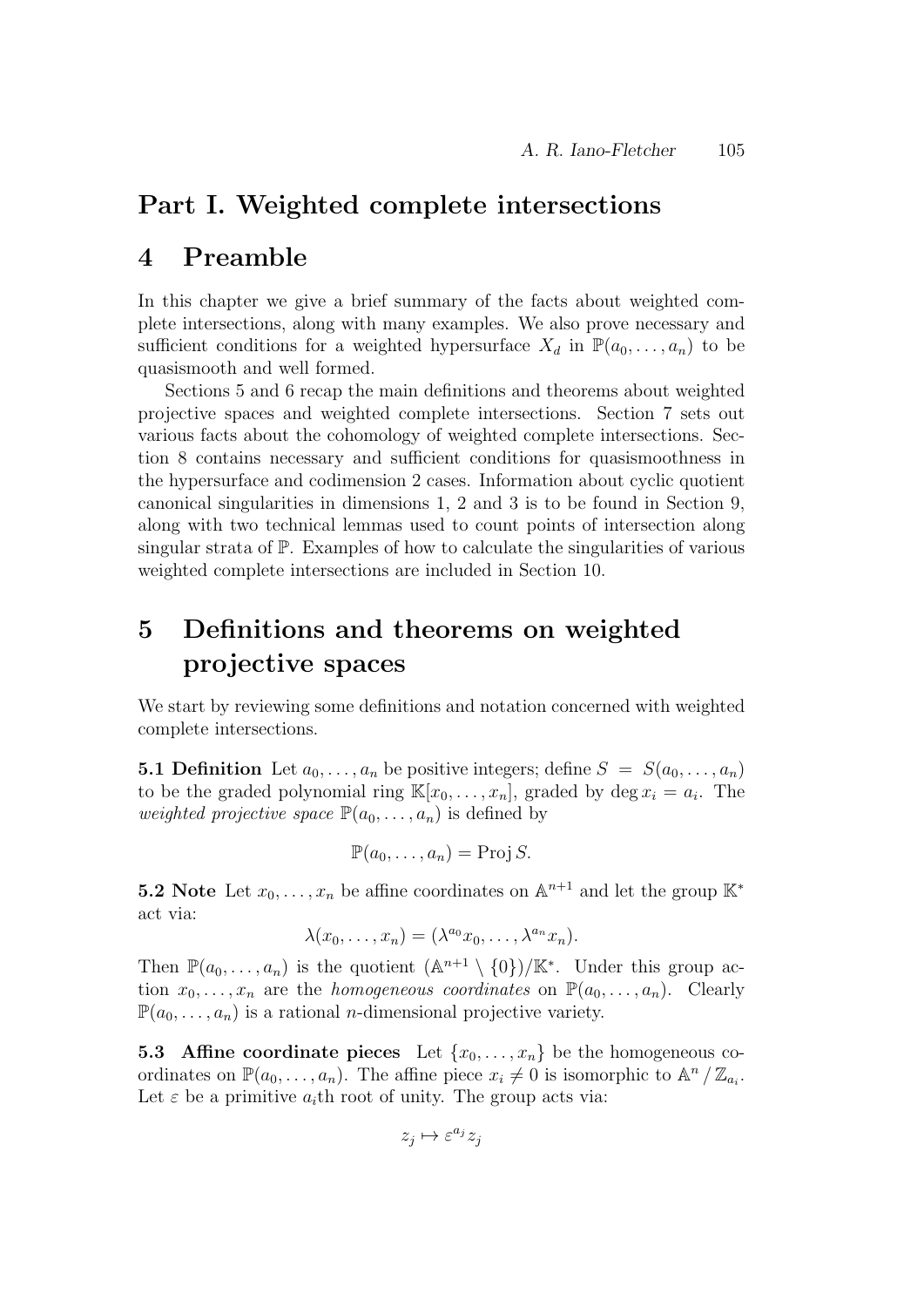for all  $j \neq i$ , on the coordinates  $\{z_0, \ldots, \hat{z_i}, \ldots, z_n\}$  of  $\mathbb{A}^n$ ; here  $z_j$  is thought of as  $x_j/x_i^{a_j/a_i}$ . Compare this with the case of  $\mathbb{P}^n$  where the affine coordinates on  $x_i \neq 0$  are  $z_j = x_j/x_i$ .

**5.4 Examples** (i)  $\mathbb{P}^n = \mathbb{P}(1, \ldots, 1).$ 

(ii) Consider  $\mathbb{P}(1,1,2)$  with homogeneous coordinates u, v and w. The affine piece  $w = 1$  is  $\mathbb{A}^2/\mathbb{Z}_2$  with group action

$$
u \mapsto -u, \quad v \mapsto -v.
$$

The coordinate ring  $R$  is given by:

$$
R = \mathbb{K}[u, v]^{\mathbb{Z}_2} = \mathbb{K}[u^2, v^2, uv]
$$
  
=  $\mathbb{K}[x, y, z]/(xy - z^2)$ .

Thus  $\mathbb{P}(1,1,2)$  is the projective completion of the ordinary quadratic cone  $xy = z^2$  in  $\mathbb{A}^3$ .

5.5 Lemma For all positive integers q we have

 $Proj S(a_0, \ldots, a_n) \simeq Proj S(qa_0, \ldots, qa_n).$ 

**Proof** This follows from the fact that the 2 graded rings are isomorphic.  $\Box$ 

From [EGA], Proposition 2.4.7 (see also [Hart], Exercise II.5.13) we have:

**5.6 Lemma** Let S be a graded ring; define the truncation  $S^{(q)} = \bigoplus_{m \geq 0} S_{qm}$ to be the graded subring whose mth graded part is  $S_{qm}$ . Then there exists a canonical isomorphism Proj  $S^{(q)} \simeq$  Proj S.

This is called the *q*th *Veronese embedding*, and is used in the proof of the following:

**5.7 Lemma** Let  $a_0, \ldots, a_n$  be positive integers with no common factor. If  $q = \text{hcf}(a_1, \ldots, a_n)$  then

$$
Proj S(a_0, ..., a_n) \simeq Proj S(a_0, a_1/q, ..., a_n/q).
$$

**Proof** Define  $S' = \bigoplus_{m \geq 0} S_{qm}$  with the same grading as S. So  $S' \simeq S^{(q)}$ . By the previous lemma we have Proj  $S' \simeq$  Proj S.

Suppose that  $x_0^{p_0} \cdots x_n^{p_n}$  is a monomial of degree  $mq$  for any m. Then  $p_0a_0 + \cdots + p_na_n = qm$ , and so  $q \mid p_0a_0$ . As the  $\{a_i\}$  have no common factor,  $q \mid p_0$ . Hence  $x_0$  only appears in  $S'$  as  $x_0^q$  $S' = \mathbb{K}[x_0^q]$  $[x_0^q, x_1, \ldots, x_n]$ , which is isomorphic to  $S(qa_0, a_1, \ldots, a_n)$ . Therefore

$$
Proj S(a_0, ..., a_n) \simeq Proj S' \simeq Proj S(a_0, a_1/q, ..., a_n/q). \square
$$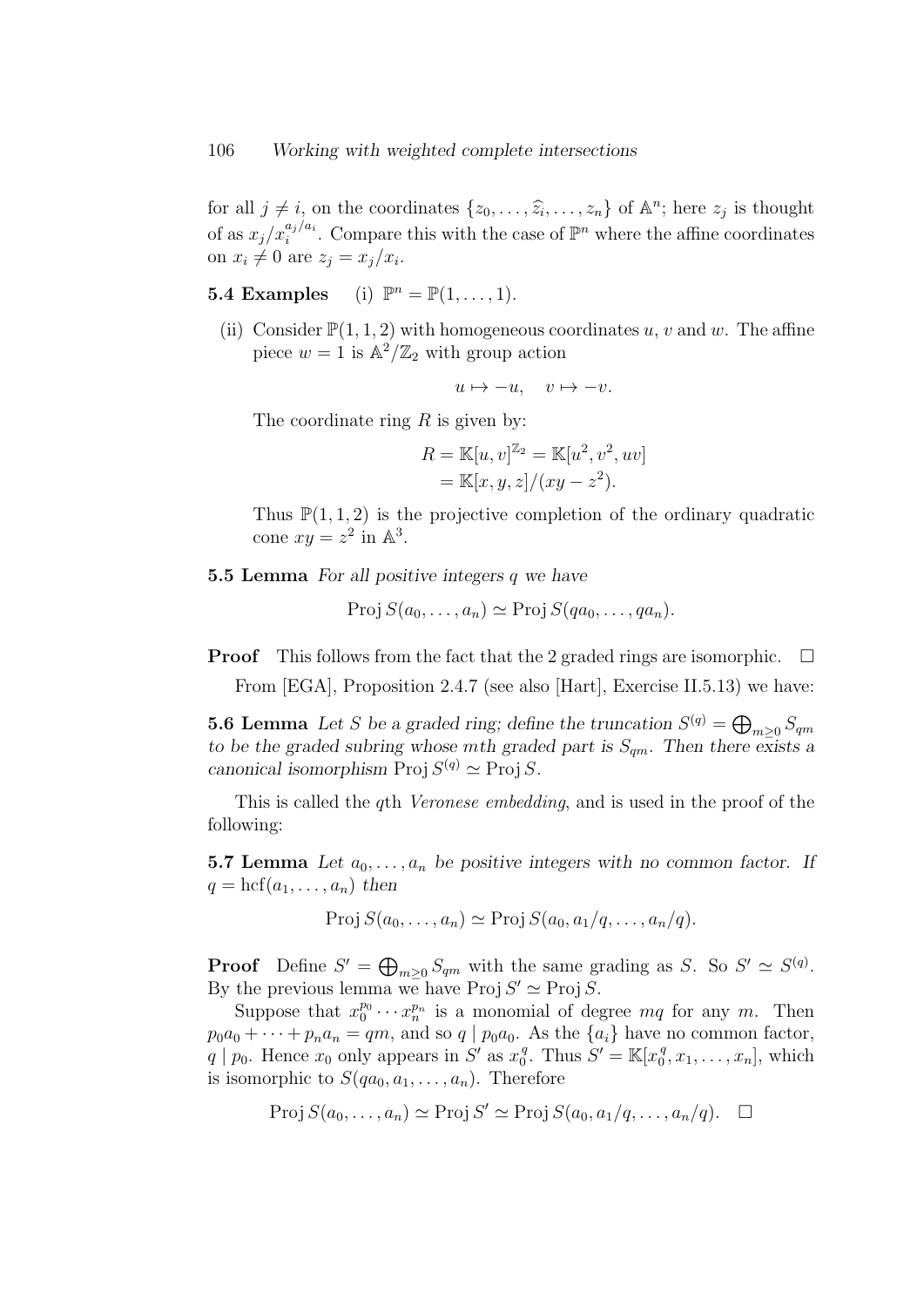**5.8 Quasireflections** Let G be a finite group acting on a variety X. A quasireflection is any element of G whose fixed locus is a hyperplane. No singularities are produced by the action of any group generated by quasireflections.

The cancellation which occurs in Lemma 5.7 is nothing other than the elimination of quasireflections from the actions of each  $\mathbb{Z}_{a_i}$  on the corresponding affine coordinate piece.

This lemma leads to the following corollary from [WPS], 1.3.1 (see also [De], Proposition 1.3):

5.9 Corollary  $\mathbb{P}(a_0, \ldots, a_n) \simeq \mathbb{P}(b_0, \ldots, b_n)$  for some  $\{b_0, \ldots, b_n\}$  such that

$$
hcf(b_0,\ldots,\hat{b_i},\ldots,b_n)=1 \quad for each i.
$$

**Proof** By Lemma 5.5 we can cancel any common factor of the  $\{a_i\}$ . By renumbering as necessary and by repeated applications of Lemma 5.7 we can reduce  $\mathbb{P}(a_0,\ldots,a_n)$  to the case  $\mathbb{P}(b_0,\ldots,b_n)$ . A maximum of  $n+1$ applications of Lemma 5.7 are required.  $\square$ 

**5.10 Examples** (i)  $\mathbb{P}(a, b) \simeq \mathbb{P}^1$  for all a and b.

- (ii)  $\mathbb{P}(2,3,3) \simeq \mathbb{P}(2,1,1)$ .
- (iii) Let  $f = x^5 + y^3 + z^2 \in \mathbb{K}[x, y, z]$  with weights 6, 10 and 15 respectively. Define  $X : (f = 0) \subset \mathbb{P} = \mathbb{P}(6, 10, 15)$ . By the previous lemma  $\mathbb{P} \simeq \mathbb{P}^2$ .

$$
\mathbb{P}(6, 10, 15) \simeq \mathbb{P}(6, 2, 3) \simeq \mathbb{P}(3, 1, 3) \simeq \mathbb{P}(1, 1, 1).
$$

The monomials transform as:

$$
(x^5, y^3, z^2) \mapsto (x, y^3, z^2) \mapsto (x, y^3, z) \mapsto (x, y, z).
$$

Thus  $X \subset \mathbb{P} \simeq (x + y + z = 0) \subset \mathbb{P}^2 = \mathbb{P}^1 \subset \mathbb{P}^2$ . Of course the coordinate rings of the affine cones (see 6.1) over  $X \subset \mathbb{P}$  and  $\mathbb{P}^1 \subset \mathbb{P}^2$ are not isomorphic.

In view of Corollary 5.9 we make the following:

**5.11 Definition** The expression  $\mathbb{P}(a_0, \ldots, a_n)$  is well formed if

 $\text{hcf}(a_0,\ldots,\widehat{a_i},\ldots,a_n)=1$  for each *i*.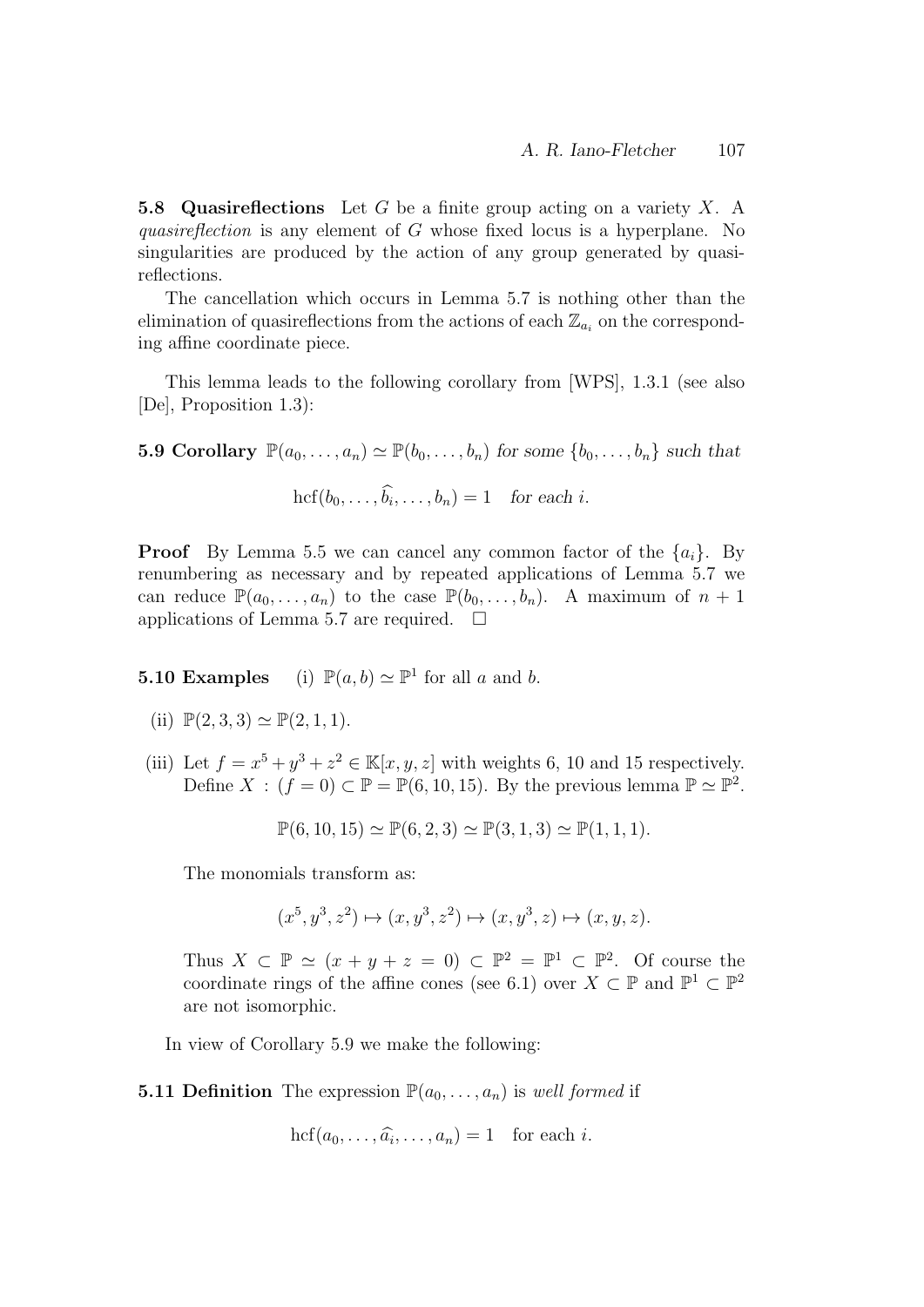**5.12 The quotient map** Let  $T = \mathbb{K}[y_0, \ldots, y_n]$ , where the  $\{y_i\}$  all have weight 1, and so  $\mathbb{P}^n \simeq \text{Proj } T$ . Consider the inclusion map  $S \hookrightarrow T$  given by:

$$
x_i\mapsto y_i^{a_i}\quad\text{for all }i.
$$

This induces a quotient map  $\sigma: \mathbb{P}^n \to \mathbb{P}$ . In terms of the coordinates  $\{Y_i\}$  on  $\mathbb{P}^n$ 

$$
[Y_0, \ldots, Y_n] \mapsto [Y_0^{a_0}, \ldots, Y_n^{a_n}].
$$

The map  $\mathbb{P}^n \to \mathbb{P}$  is a ramified Galois covering with Galois group  $\bigoplus_i \mathbb{Z}_{a_i}$ .

**5.13 Definition** Let  $r > 0$  and  $a_1, \ldots, a_n$  be integers and let  $x_1, \ldots, x_n$  be coordinates on  $\mathbb{A}^n$ . Suppose that  $\mathbb{Z}_r$  acts on  $\mathbb{A}^n$  via:

$$
x_i \mapsto \varepsilon^{a_i} x_i \quad \text{for all } i,
$$

where  $\varepsilon$  is a fixed primitive rth root of unity. A singularity  $Q \in X$  is a quotient singularity of type  $\frac{1}{r}(a_1, \ldots, a_n)$  if  $(X, Q)$  is isomorphic to an analytic neighbourhood of  $(\mathbb{A}^n, 0)/\mathbb{Z}_r$ .

**5.14** Notation Write  $P_i \in \mathbb{P}$  for the point  $[0, \ldots, 0, 1, 0, \ldots, 0]$ , where the 1 is in the *i*th position. We will call  $P_i$  a vertex, the 1-dimensional toric stratum  $P_iP_j$  an edge, etc. The fundamental simplex (that is, the union of all the coordinate hyperplanes  $P_0 \dots P_i \dots P_n$ ) will be denoted by  $\Delta$ .

**5.15 The singular locus**  $\mathbb{P}_{sing}$  of  $\mathbb{P}$  Define  $h_{i,j,...} = \text{hcf}(a_i, a_j,...)$ . The vertex  $P_i$  is a singularity of type  $\frac{1}{a_i}(a_0, \ldots, \hat{a_i}, \ldots, a_n)$ ; this singularity is not necessarily isolated. Each generic point P of the edge  $P_iP_j$  has an analytic neighbourhood  $P \in U$  which is analytically isomorphic to  $(0, Q) \in \mathbb{A}^1 \times Y$ , where  $Q \in Y$  is a singularity of type  $\frac{1}{h_{i,j}}(a_0, \ldots, \widehat{a_i}, \ldots, \widehat{a_j}, \ldots, a_n)$ . Similar results hold for higher dimensional toric strata. The singularities only occur on the fundamental simplex  $\Delta$ .

Notice that codim<sub>P</sub>( $\mathbb{P}_{sing}$ )  $\geq 2$ .

## 6 Definitions and theorems on weighted complete intersections

The first few definitions come from [WPS].

**6.1 Definition** Let  $X$  be a closed subvariety of a weighted projective space  $\mathbb{P}$  and  $p: \mathbb{A}^{n+1} \setminus \{0\} \to \mathbb{P}$  the canonical projection. The *punctured affine cone*  $C_X^*$  over X is given by  $C_X^* = p^{-1}(X)$ , and the *affine cone*  $C_X$  over X is the completion of  $C_X^*$  in  $\mathbb{A}^{n+1}$ .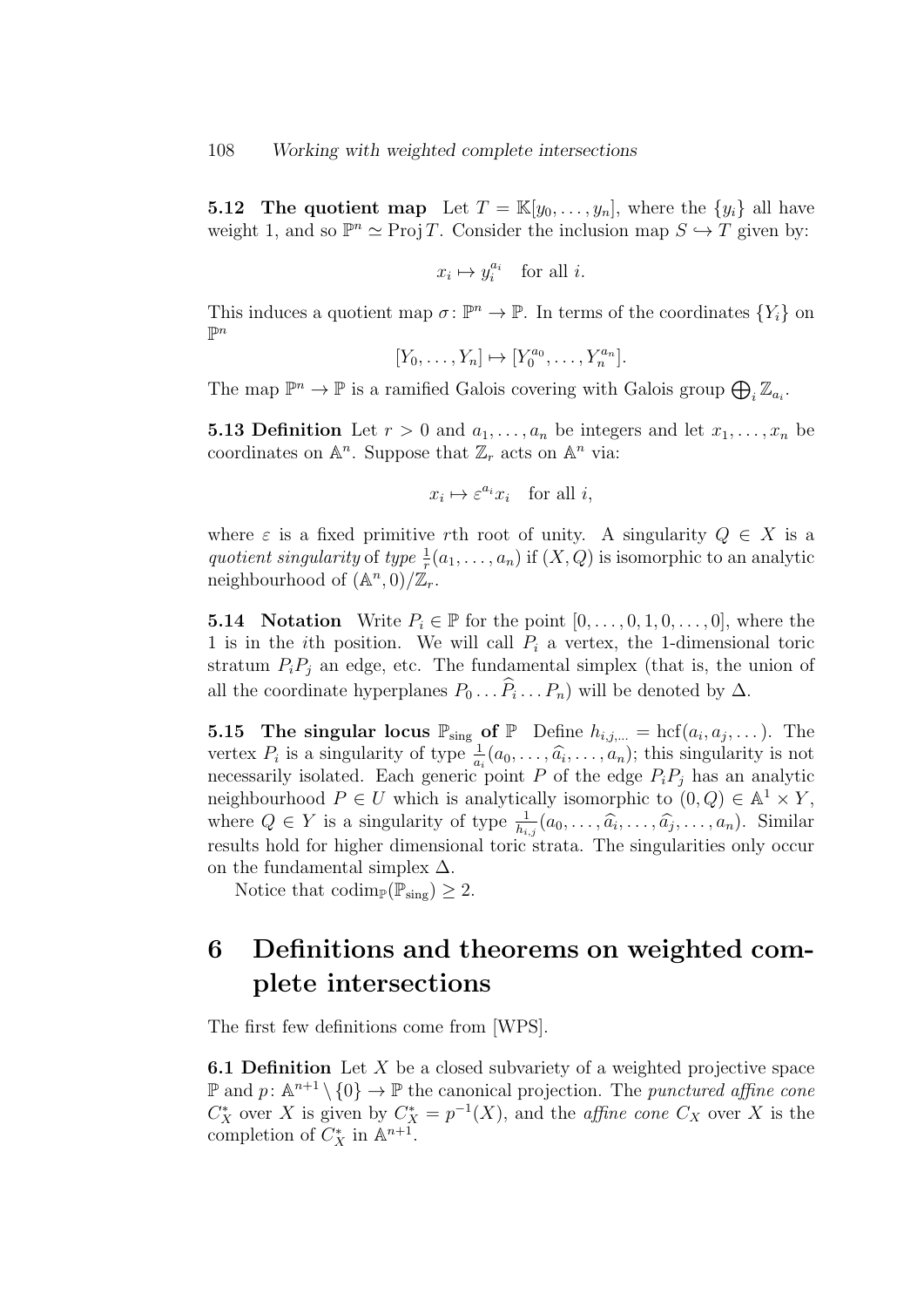Notice that  $\mathbb{K}^*$  acts on  $C_X^*$  to give  $X = C_X^*/\mathbb{K}^*$ .

**6.2 Lemma**  $C_X^*$  has no isolated singularities.

**Proof** If  $P \in C_X^*$  is singular then every point on the same fibre of the K<sup>∗</sup> -action will be singular.

**6.3 Definition** X in  $\mathbb{P}(a_0, \ldots, a_n)$  is quasismooth of dimension m if its affine cone  $C_X$  is smooth of dimension  $m + 1$  outside its vertex 0.

When  $X \subset \mathbb{P}$  is quasismooth, the singularities of X are due to the  $\mathbb{K}^*$ action and hence are cyclic quotient singularities. Notice that this definition is not equivalent to the smoothness of the inverse image  $\sigma^{-1}(X)$  under the Galois cover of Section 5.12 (e.g.,  $X_8$  in  $\mathbb{P}(2,3,5)$ ).

Another important fact ([WPS], Theorem 3.1.6) is that a quasismooth subvariety X of  $\mathbb P$  is a V-manifold (that is, a complex space locally isomorphic to the quotient of a complex manifold by a finite group of holomorphic automorphisms). This is used later to define the canonical sheaf of  $X$ , which is usually singular.

**6.4 Definition** Let I be a homogeneous ideal of the graded ring S and define  $X_I$  to be:

$$
X_I = \text{Proj } S/I \subset \mathbb{P}.
$$

Suppose furthermore that I is generated by a regular sequence  $\{f_i\}$  of homogeneous elements of S.  $X_I \subset \mathbb{P}$  is called a *weighted complete intersec*tion of multidegree  $\{d_i = \deg f_i\}$ . In this case, we denote by  $X_{d_1,\dots,d_c}$  in  $\mathbb{P} = \mathbb{P}(a_0, \ldots, a_n)$  a sufficiently general element of the family of all weighted complete intersections of multidegree  $\{d_i\}.$ 

 $X_{d_1,\ldots,d_c}$  in  $\mathbb{P}(a_0,\ldots,a_n)$  is of dimension  $n-c$ . We will usually write  $C_{d_1,\dots,d_c}$  in  $\mathbb{P}(a_0,\dots,a_{c+1})$  for a dimension 1 complete intersection and  $S_{d_1,\dots,d_c}$ in  $\mathbb{P}(a_0,\ldots,a_{c+2})$  for a surface.

**6.5 Definition**  $X_d$  in  $\mathbb{P}(a_0, \ldots, a_n)$  will be said to be a *linear cone* if  $d = a_i$ for some i (that is, the defining equation f can be written as  $f = x_i + g$ ). Clearly in this case  $X_d$  in  $\mathbb{P}(a_0, \ldots, a_n)$  is isomorphic to  $\mathbb{P}(a_0, \ldots, \widehat{a_i}, \ldots, a_n)$ .

- **6.6 Examples** (i)  $X_{46}$  in  $\mathbb{P}(4, 5, 6, 7, 23)$  is a general element in the family of all degree 46 hypersurfaces in  $\mathbb{P}(4, 5, 6, 7, 23)$ .
	- (ii)  $X_8$  in  $\mathbb{P}(1,1,1,1,4)$  is a double cover of  $\mathbb{P}^3$  branched along a smooth octic surface.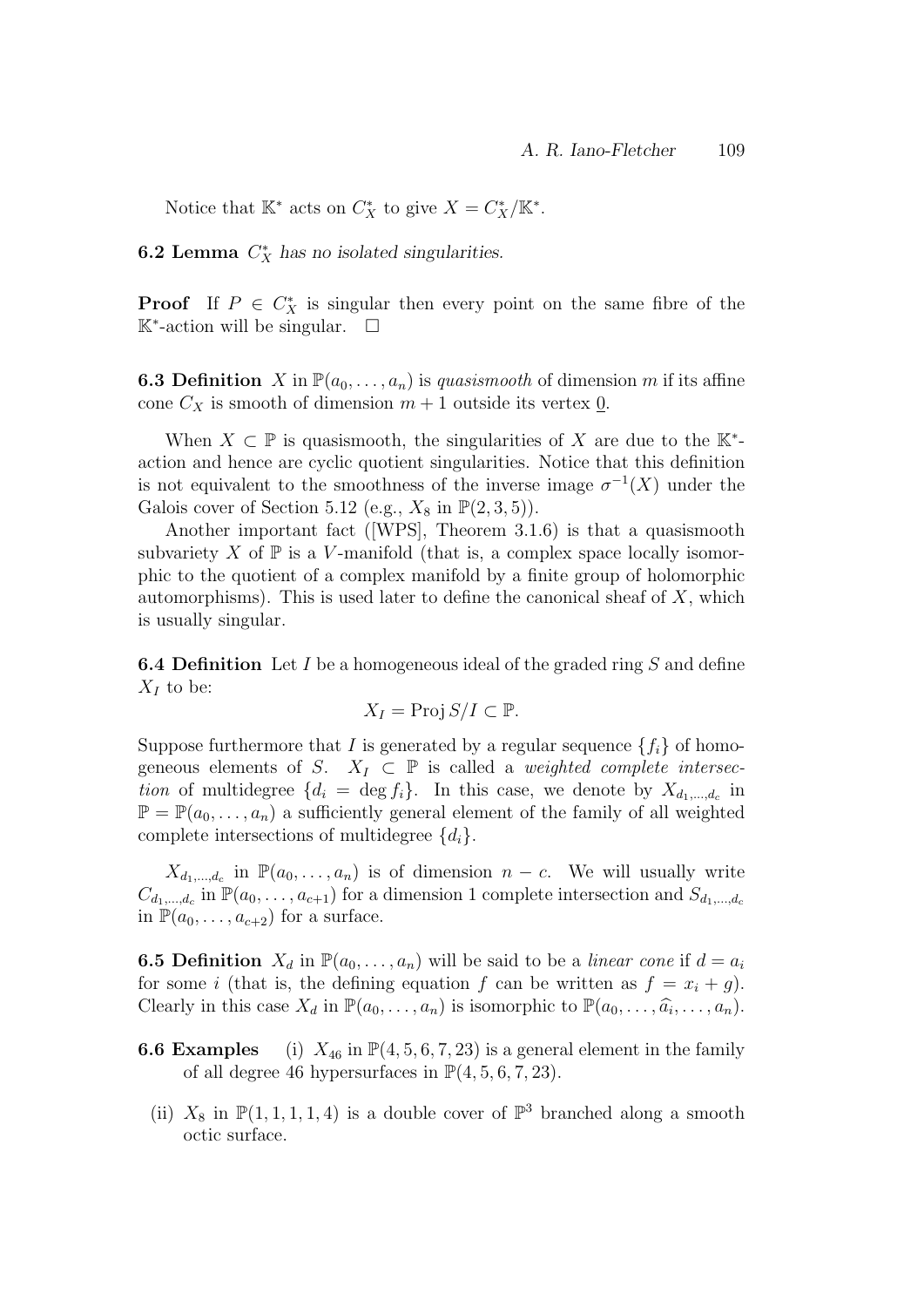6.7 The coefficient convention When a general polynomial of a given weighted homogeneous degree occurs in a calculation then it is usually written without the nonzero coefficients. For example the defining polynomial for  $X_2$ in  $\mathbb{P}(1,1,1)$  is:

$$
f = c_0 x^2 + c_1 xy + c_2 x z + c_3 y^2 + c_4 y z + c_5 z^2
$$

and will be simply written as:

$$
f = x^2 + xy + xz + y^2 + yz + z^2.
$$

**6.8 The canonical sheaf**  $\omega_X$  All weighted complete intersections (and weighed projective spaces) are V-manifolds (that is, locally quotients of  $\mathbb{A}^n$ by a finite group action) and so the dualising sheaf  $\omega_X$  is given by

$$
\omega_X \simeq i_* \omega_{X^0},
$$

where  $i: X^0 \hookrightarrow X$  is the inclusion of the smooth part  $X^0$  into X. This sheaf is a divisorial sheaf (see [R1], Appendix to Section 1, Theorem 7) and can be written as

$$
\omega_X \simeq \mathcal{O}_X(K_X),
$$

where  $K_X$  is a Q-Cartier divisor (that is,  $rK_X$  is a Cartier divisor for some nonzero integer r). In fact  $K_X|_{X^0}$  is Cartier. For the general definition of the canonical sheaf for varieties with at worst canonical singularities see [R4], Section 1.4.

We now introduce an important concept which was not mentioned (and possibly missed) by Dolgachev in [WPS].

**6.9 Definition** A subvariety  $X \subset \mathbb{P}$  of codimension c is well formed if the expression for  $\mathbb P$  is well formed (see Definition 5.11) and X contains no codimension  $c + 1$  singular stratum of  $\mathbb{P}$ .

This means that any codimension 1 stratum of  $X$  is either nonsingular on P, or an intersection  $X \cap S$ , where S is a codimension 1 stratum of P, that is, codim<sub>X</sub> $(X \cap \mathbb{P}_{sing}) \geq 2$ .

**6.10 Well-formedness for hypersurfaces in**  $\mathbb{P}(a_0, \ldots, a_n)$  The hypersurface  $X_d$  in  $\mathbb{P}(a_0, \ldots, a_n)$  is well formed if and only if

- (i) hcf $(a_0, \ldots, \widehat{a}_i, \ldots, \widehat{a}_j, \ldots, a_n) \mid d$
- (ii)  $\mathrm{hcf}(a_0, \ldots, \widehat{a_i}, \ldots, a_n) = 1$

for all distinct  $i, j$ .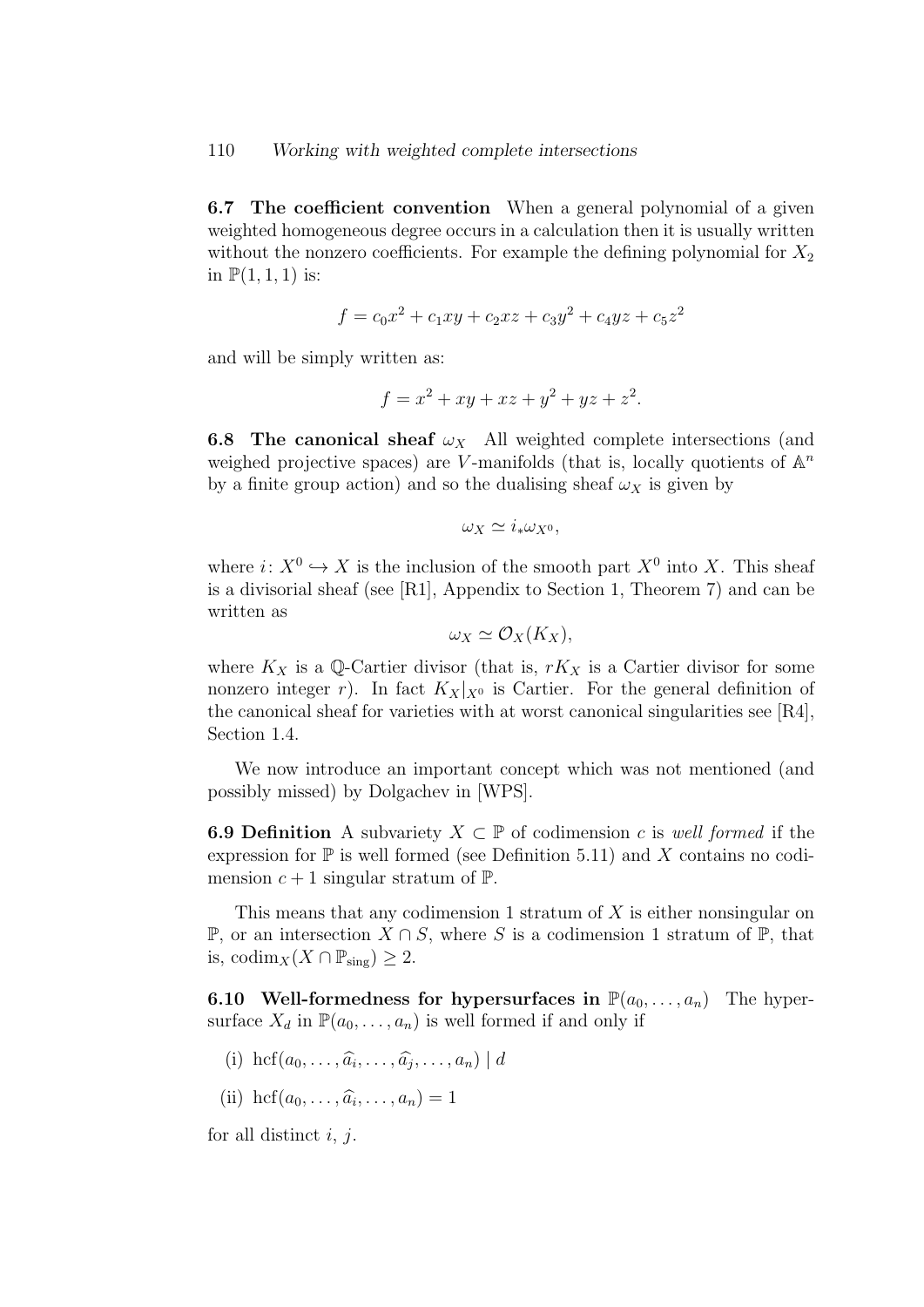6.11 Well-formedness in codimension 2 The codimension 2 weighted complete intersection  $X_{d_1,d_2}$  in  $\mathbb{P}(a_0,\ldots,a_n)$  is well formed if and only if

- (i) for all distinct i, j and k, with  $h = \text{hcf}(a_0, \ldots, \widehat{a_i}, \ldots, \widehat{a_j}, \ldots, \widehat{a_k}, \ldots, a_n)$ ,<br>either  $h \mid d$  or  $h \mid d$ either  $h \, | \, d_1$  or  $h \, | \, d_2$ ,
- (ii) for all distinct i and j, with  $h = \text{hcf}(a_0, \ldots, \widehat{a_i}, \ldots, \widehat{a_j}, \ldots, a_n)$ , then  $h \mid d_1$  and  $h \mid d_2$ ,
- (iii) hcf $(a_0, \ldots, \widehat{a_i}, \ldots, a_n) = 1$  for all *i*.

6.12 Well-formedness in higher codimensions The above conditions can be generalised to higher codimensions.  $X_{d_1,\dots,d_c}$  in  $\mathbb{P}(a_0,\dots,a_n)$  is well formed if and only if

- (i)  $\mathbb{P}(a_0,\ldots,a_n)$  is well formed
- (ii) for all  $\mu = 1, \ldots, c$  the highest common factor of any  $(n 1 c + \mu)$  of the  ${a_i}$  must divide at least  $\mu$  of the  ${d_i}$ .

6.13 Note Dimca also defines well-formedness (see [Di]) under a different name. He gives the following equivalent set of arithmetic conditions in the quasismooth case. Define:

$$
m(h) = |\{i : h \mid a_i\}|, \quad k(h) = |\{i : h \mid d_i\}| \quad \text{and}
$$

$$
q(h) = \dim X + 1 - m(h) + k(h)
$$

for all  $h \in \mathbb{Z}$ . Then the quasismooth weighted complete intersection  $X_{d_1,\dots,d_c}$ in  $\mathbb{P}(a_0, \ldots, a_n)$  is well formed if and only if  $q(p) \geq 2$  for all primes p. This follows from a theorem essentially due to Hamm (see [Di], Proposition 2).

In fact a weighted complete intersection (not necessarily quasismooth) is well formed if and only if  $q(h) \geq 2$  for all integers  $h \geq 2$ . This is easy to show from the conditions in Section 6.12.

**6.14** The adjunction formula If  $X_{d_1,\dots,d_c}$  in  $\mathbb{P}(a_0,\dots,a_n)$  is well formed and quasismooth then  $\omega_X \simeq \mathcal{O}_X(\sum d_i - \sum a_i)$  (see [WPS], Theorem 3.3.4). We define the *amplitude* to be this difference of sums, and usually denoted it by  $\alpha$ .

6.15 Note The adjunction formula does not hold if the weighted complete intersection is not well formed. We give two examples in dimensions 1 and 2 respectively.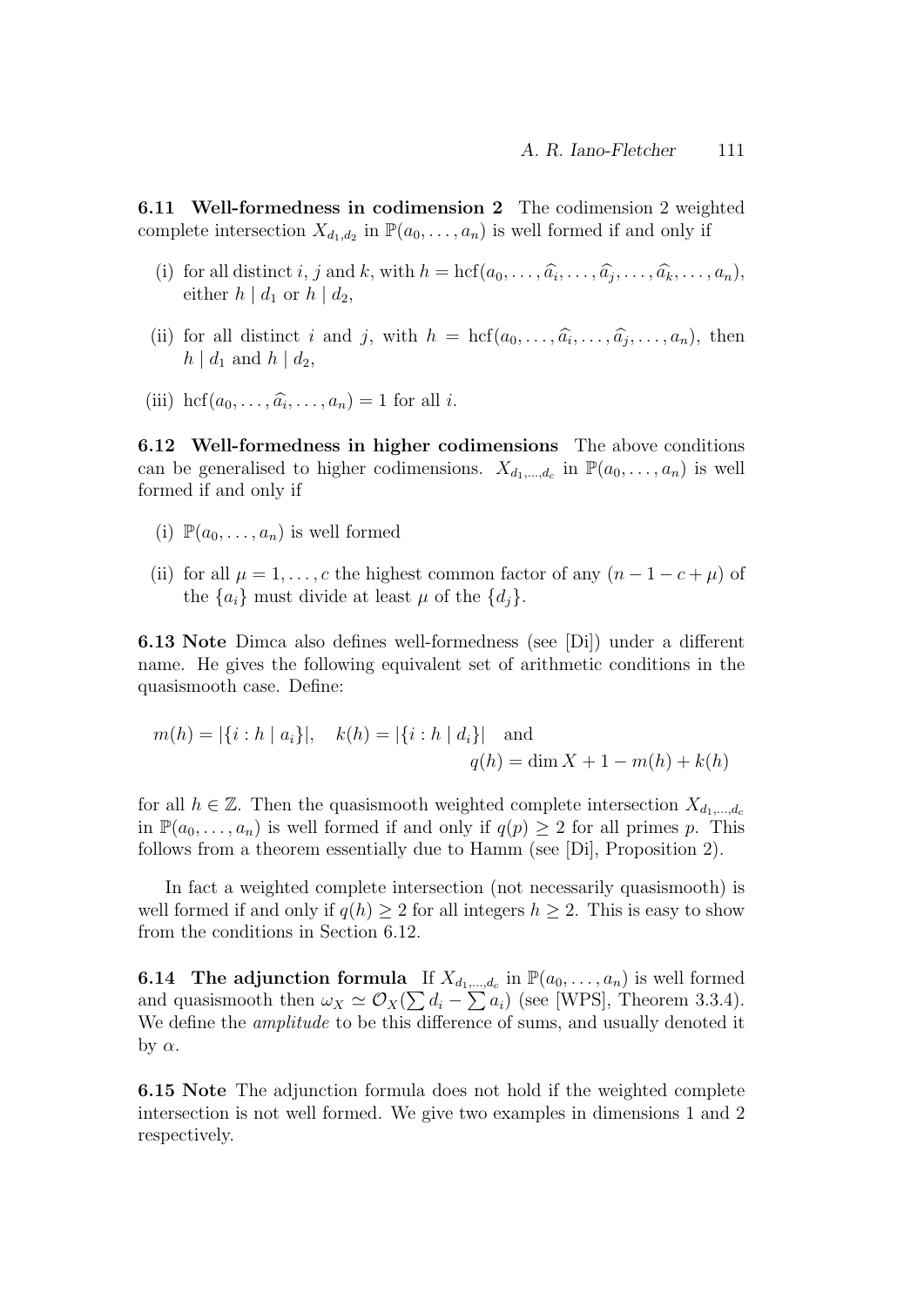#### 112 Working with weighted complete intersections

- (i) Consider the curve  $C_7$  in  $\mathbb{P}(1,2,3)$ . Let  $D \subset \mathbb{P}^2$  be the curve  $\sigma^{-1}(C)$ where  $\sigma: \mathbb{P}^2 \to \mathbb{P}$  is the quotient map (see Section 5.12) Then the curve D is nonsingular of degree 7 and so is of genus 15. By the Hurwitz Theorem (see [Hart], Corollary IV.2.4) we calculate that  $g(C) = 1$  and so  $\omega_C \simeq \mathcal{O}_C$ . On the other hand, since the amplitude is 1, this contradicts the adjunction formula.
- (ii) An example in dimension 2 is the surface  $S_9$  in  $\mathbb{P}(1, 2, 2, 3)$ . A quick calculation shows that this surface is both quasismooth and nonsingular. If it is well formed then the amplitude  $\alpha = 1$  and so  $K_S^2 = \frac{3}{4}$  $\frac{3}{4}$ . This contradicts the fact that  $K_S^2 \in \mathbb{Z}$  whenever S is nonsingular. In fact  $S_9$ in  $\mathbb P$  is a smooth K3 surface.

6.16 Well-formedness in dimensions greater than 2 However, it turns out that well-formedness only needs to be checked in dimensions 1 and 2. We have the following generalisation of a proposition due to Dimca (see [Di], Proposition 6).

**6.17 Theorem** Let  $X = X_{d_1,...,d_c}$  in  $\mathbb{P}(a_0,...,a_n)$  be a quasismooth weighted complete intersection of dimension greater than 2. Then

either X is well formed

- or  $X$  is the intersection of a linear cone with other hypersurfaces (that is,  $a_i = d_\lambda$  for some i and  $\lambda$ ).
- 6.18 Note (i) In case (ii) the weighted complete intersection is isomorphic to an intersection of lower codimension, that is,  $X_{d_1,\dots,\widehat{d_\lambda},\dots,d_c}$  in  $\mathbb{P}(a_0,\ldots,\widehat{a_i},\ldots,a_n)$  or possibly a weighted projective space.
	- (ii) Cases (i) and (ii) are not mutually exclusive. Consider the hypersurface  $X_2$  in  $\mathbb{P}(1, 1, 1, 1, 2)$  given by

$$
f = z + \sum_{i,j} x_i x_j.
$$

This is both a linear cone and well formed, and is, of course, isomorphic to  $\mathbb{P}^3$ .

We need a preliminary result.

6.19 Lemma Let Z be the affine variety of all points P which satisfy the determinantal condition:

$$
\operatorname{rank}\begin{pmatrix} g_1^1(P) & \dots & g_1^m(P) \\ \vdots & & \vdots \\ g_c^1(P) & \dots & g_c^m(P) \end{pmatrix} \le k,
$$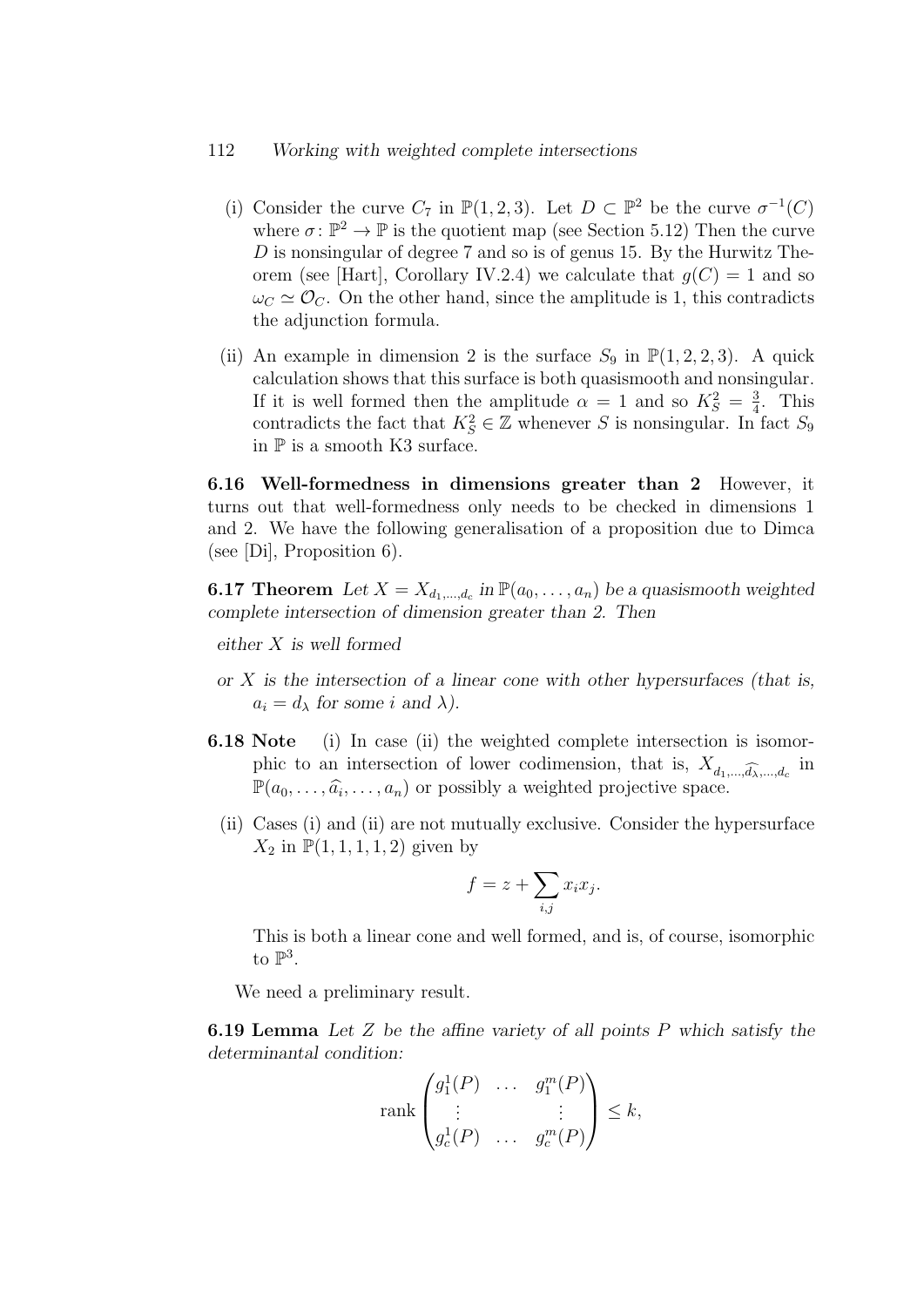where  $\{g_i^j\}$  $e_i^j$  are general weighted homogeneous nonzero polynomials. If Z is nonempty then codim  $Z \leq (m-k)(c-k)$ .

This is an elementary fact (see [ACGH], p. 83).

**6.20** Proof of Theorem 6.17 Let  $X = (f_1, \ldots, f_c) \subset \mathbb{P} = \mathbb{P}(a_0, \ldots, a_n)$ . Suppose that  $\mathbb P$  is well formed and assume that X is quasismooth with  $\dim X \geq 3$  but not well formed. So there is a singular stratum  $\Pi$  of  $\mathbb P$ such that  $\operatorname{codim}_X(\Pi \cap X) \leq 1$ .

If  $\operatorname{codim}_X(\Pi \cap X) = 0$  then  $X \subset \Pi$  and so X is contained in some coordinate hyperplane. Thus some of the defining polynomials are of the form  $f_{\lambda} = x_i$  for some  $\lambda$  and i. So X is the intersection of at least one linear cone with other hypersurfaces.

So assume that  $\operatorname{codim}_X(\Pi \cap X) = 1$ . By reordering we can assume that

$$
\widetilde{\Pi} = (x_k = \dots = x_n = 0) \subset \mathbb{P}
$$

for some k. Let  $\Pi = p^{-1} \widetilde{\Pi} \subset \mathbb{A}^{n+1} \setminus \{0\}$ , where  $p : \mathbb{A}^{n+1} \setminus \{0\} \to \mathbb{P}$  is the natural projection. Since  $\operatorname{codim}_X \widetilde{\Pi} = 1$  then  $k = \dim \Pi = n - c$ . As  $\Pi$  is a fixed component of  $C_X$  then we can write the  $\{f_\lambda\}$  as:

$$
f_{\lambda} = \sum_{i=k}^{n} x_i g_{\lambda}^{i}(x_0, \dots, x_{k-1}) + \left\{ \begin{matrix} \text{higher order terms} \\ \text{in } x_k, \dots, x_n \end{matrix} \right\}
$$

for all  $\lambda = 1, \ldots, c$ .

Define  $M_P$  to be the matrix

$$
M_P = \begin{pmatrix} \partial f_1/\partial x_0(P) & \dots & \partial f_1/\partial x_n(P) \\ \vdots & & \vdots \\ \partial f_c/\partial x_0(P) & \dots & \partial f_c/\partial x_n(P) \end{pmatrix}.
$$

Singular points on  $C_X$  occur whenever rank  $M_P < c$ . Consider this matrix restricted to Π:

$$
M_{P \in \Pi} = \begin{pmatrix} 0, \dots, 0 & g_1^k(P) & \dots & g_c^k(P) \\ \vdots & \vdots & & \vdots \\ 0, \dots, 0 & g_1^n(P) & \dots & g_c^n(P) \end{pmatrix}.
$$

So  $P \in \Pi \cap C_X$  is singular whenever rank $(g_i^j)$  $i) \leq c - 1$ . Let Z be just this set.

If Z is empty then, in particular,  $\underline{0} \notin \underline{Z}$ . As the entries of  $M_P$  are all weighted homogeneous polynomials, they must all be of degree 0. Thus, using the coefficient convention 6.7,

$$
f_{\lambda} = \sum x_i + \left\{ \begin{matrix} \text{higher order terms} \\ \text{in } x_k, \dots, x_n \end{matrix} \right\}
$$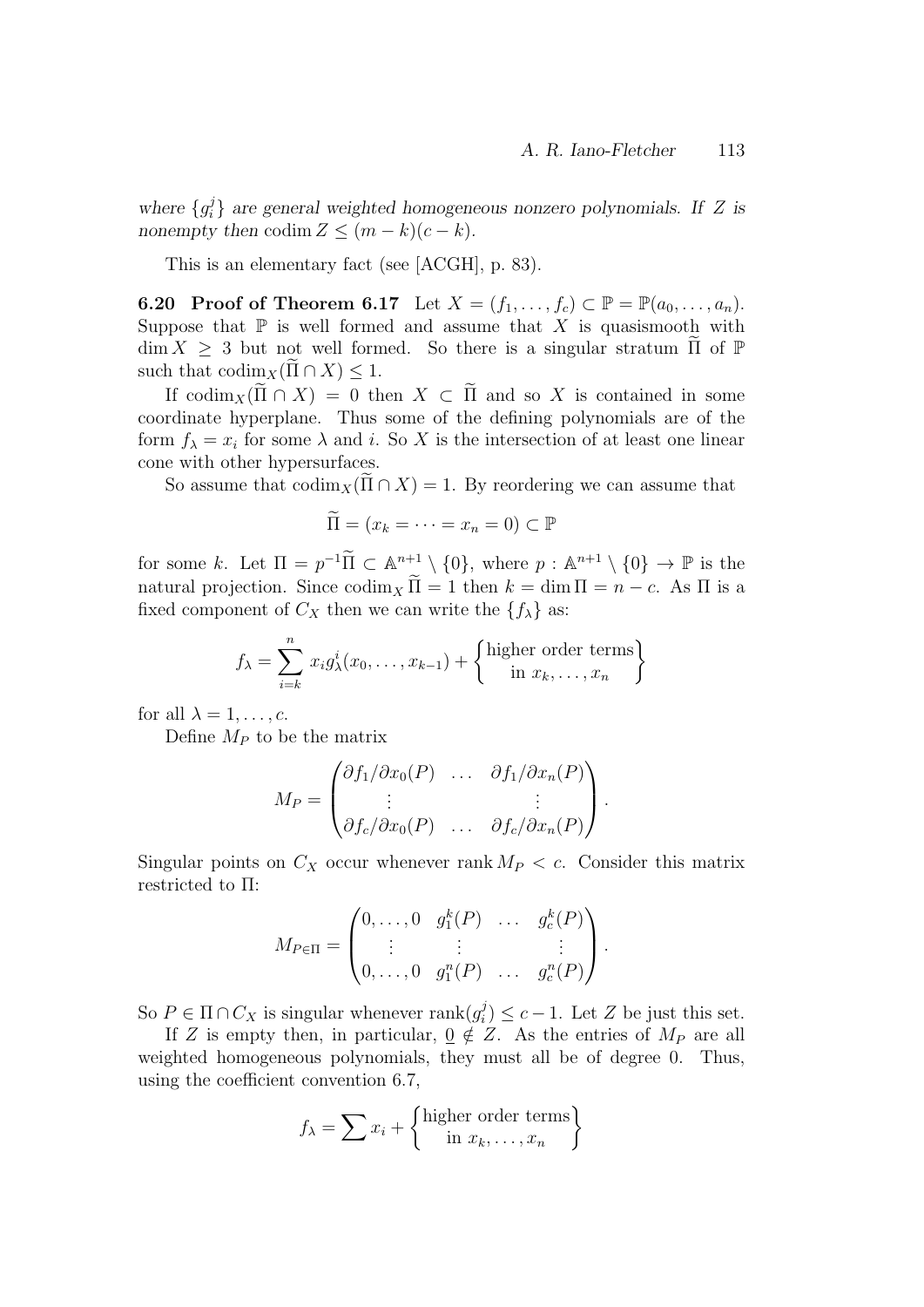for all  $\lambda = 1, \ldots, c$ . So X is the intersection of a linear cone with other hypersurfaces.

So assume that Z is nonempty. By the previous lemma, codim  $Z \leq n$  $k - c + 2$ . Remembering that  $k = n - c$  we have

$$
\dim Z \ge k - (n - k - c + 2) = n - c - 2 = \dim X - 2 \ge 1.
$$

Thus  $Z \setminus \{0\}$  is nonempty and thus  $C_X$  is not smooth away from the origin, a contradiction.  $\Box$ 

## 7 Cohomology of weighted complete intersections

From [WPS], Section 3.4.3 we have:

7.1 Lemma Let  $X = (f_1, \ldots, f_c) \subset \mathbb{P}(a_0, \ldots, a_n)$  be a well-formed quasismooth weighted projective complete intersection. Let A be the graded ring  $S(a_0, \ldots, a_n)/(f_1, \ldots, f_c)$  and  $A_n$  be the nth graded part of A. Then

$$
H^{i}(X, \mathcal{O}_{X}(n)) \simeq \begin{cases} A_{n} & \text{if } i = 0 \\ 0 & \text{if } i = 1, \dots, \dim X - 1 \\ A_{-n-\alpha} & \text{if } i = \dim X \end{cases}
$$

for all  $n \in \mathbb{Z}$ .

In particular if S is a well-formed quasismooth weighted projective complete intersection of dimension 2 then the following are equivalent:

- (i)  $S$  is a K3 surface.
- (ii)  $\omega_S \simeq \mathcal{O}_S$ .
- (iii) the amplitude  $\alpha = \sum_{\lambda} d_{\lambda} \sum_{i} a_{i} = 0$ .

For hypersurfaces we have the following result due to Steenbrink [S]:

**7.2 Theorem** Let X be the weighted hypersurface  $X_d$  in  $\mathbb{P}(a_0, \ldots, a_n)$  with defining equation f and  $\alpha = d - \sum a_i$ . Then the Hodge structure is given by:

$$
h^{i,j}(X) = \begin{cases} 0 & \text{if } i+j \neq n-1 \text{ and } i \neq j \\ 1 & \text{if } i+j = n-1 \text{ and } i = j \\ \dim_{\mathbb{K}} \left( \frac{S(a_0, \dots, a_n)}{\theta_f} \right)_{jd+\alpha} & \text{if } i+j = n-1 \text{ and } i \neq j \\ \dim_{\mathbb{K}} \left( \frac{S(a_0, \dots, a_n)}{\theta_f} \right)_{jd+\alpha} + 1 & \text{if } i+j = n-1 \text{ and } i = j \end{cases}
$$

where  $\theta_f = (\partial f / \partial x_i)_{i=0,...,n}$  is the Jacobian ideal of f.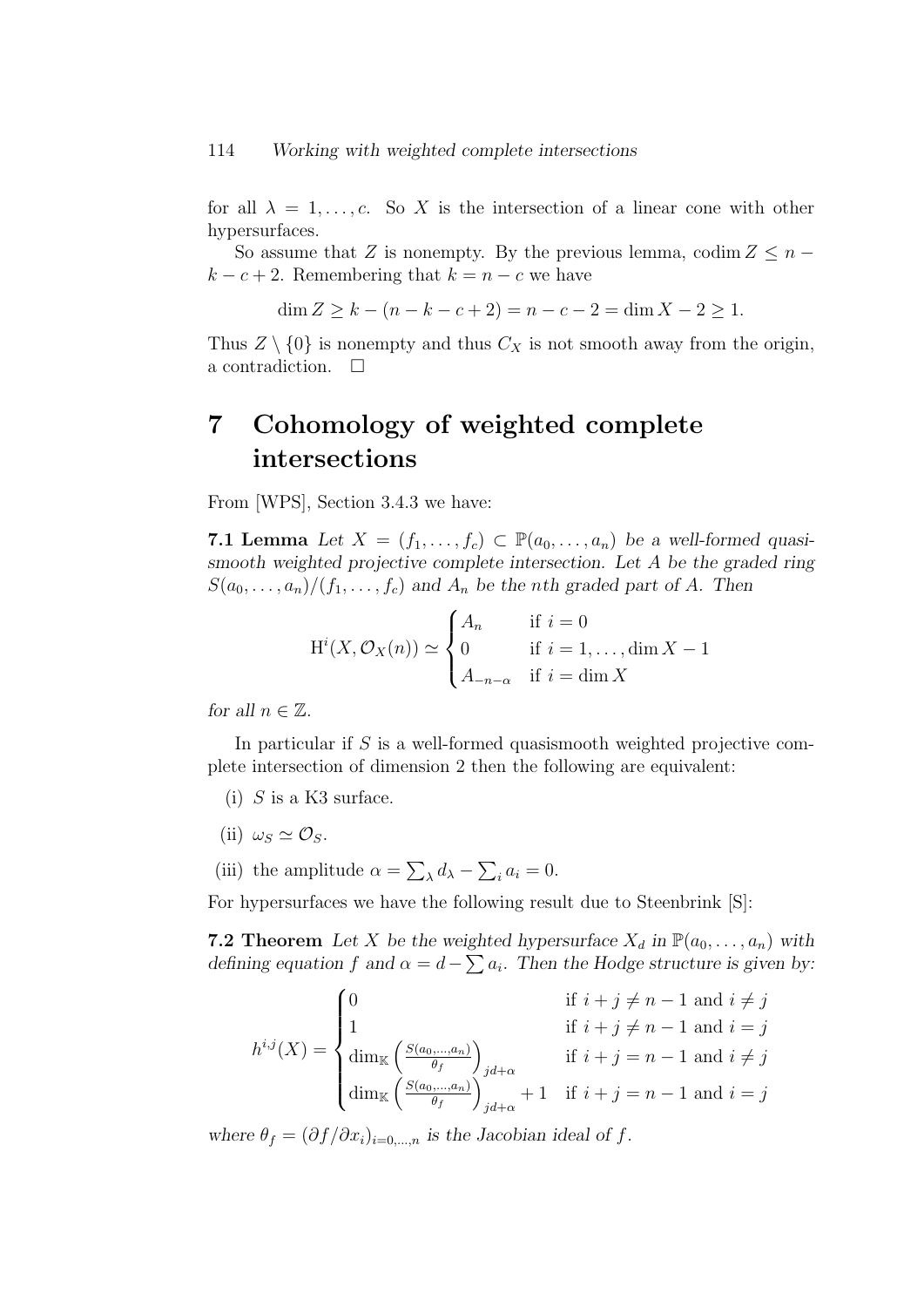.

**Proof** This follows from [WPS], Section 4 and duality.  $\Box$ 

7.3 Note The above formula satisfies the duality relations  $h^{i,j} = h^{j,i} =$  $h^{n-1-i,n-1-j}$  for all i and j because

$$
\dim_{\mathbb{K}} \left( \frac{S(a_0, \dots, a_n)}{\theta_f} \right)_{jd + \alpha} = \dim_{\mathbb{K}} \left( \frac{S(a_0, \dots, a_n)}{\theta_f} \right)_{(n-1-j)d + \alpha}
$$

**7.4 The Euler number** The Euler number  $e(V)$  of a variety V is defined by

$$
e(V) = \sum_{i,j} (-1)^{i+j} h^{i,j}(V).
$$

For a smooth curve C we have  $e(C) = - \deg K_C = 2 - 2g$ . For a surface S, with at worst Du Val singularities of types  $\{Q_{n_i}\}_i$  where  $Q = A, B$  or E, we have Noether's formula:

$$
12\chi(\mathcal{O}_S) = K_S^2 + e(S) + \sum_i n_i.
$$

In particular the case of a K3 surface  $S$  with Du Val singularities of types  ${Q_{n_i}}_i$  gives that  $h^{1,1}(S) = 20 - \sum_i n_i$  and so  $e(S) = 24 - \sum_i n_i$ .

When  $X$  is a well-formed quasismooth weighted hypersurface of dimension 3 most of the Hodge numbers cancel or are zero and so

$$
e(X) = 2(1 - h^{1,2}(X)).
$$

- **7.5 Examples** (i) The hypersurface  $S_3$  in  $\mathbb{P}(1,1,1,2)$  has Euler number 5. There are two ways to check this.
	- (a) It is easy to see that this surface has exactly one singularity, of type  $\frac{1}{2}(1,1)$  (that is, of Du Val type  $A_1$ ). Also the amplitude is  $-2$ and  $K_S^2 = (-2)^2 \cdot \frac{3}{2} = 6$ . By Noether's formula we have  $e(S_3) = 5$ .
	- (b) Alternatively, the Hodge numbers are simple to calculate. Let  $w$ , x, y and z be generators of weights 1, 1, 1 and 2 respectively in  $S(1, 1, 1, 2)$ . Then

$$
h^{1,1} = \dim\left(\frac{\mathbb{K}[w, x, y, z]}{(w^2, x^2, y^2, w + x + y)}\right)_1 = 2.
$$

Thus the Hodge structure is:

| $h^{i,j}$ | $i = 0$ | $i = 1$ | $i = 2$ |
|-----------|---------|---------|---------|
| $j = 0$   | 1       | 0       | 0       |
| $j = 1$   | 0       | 3       | 0       |
| $j = 2$   | 0       | 0       | 1       |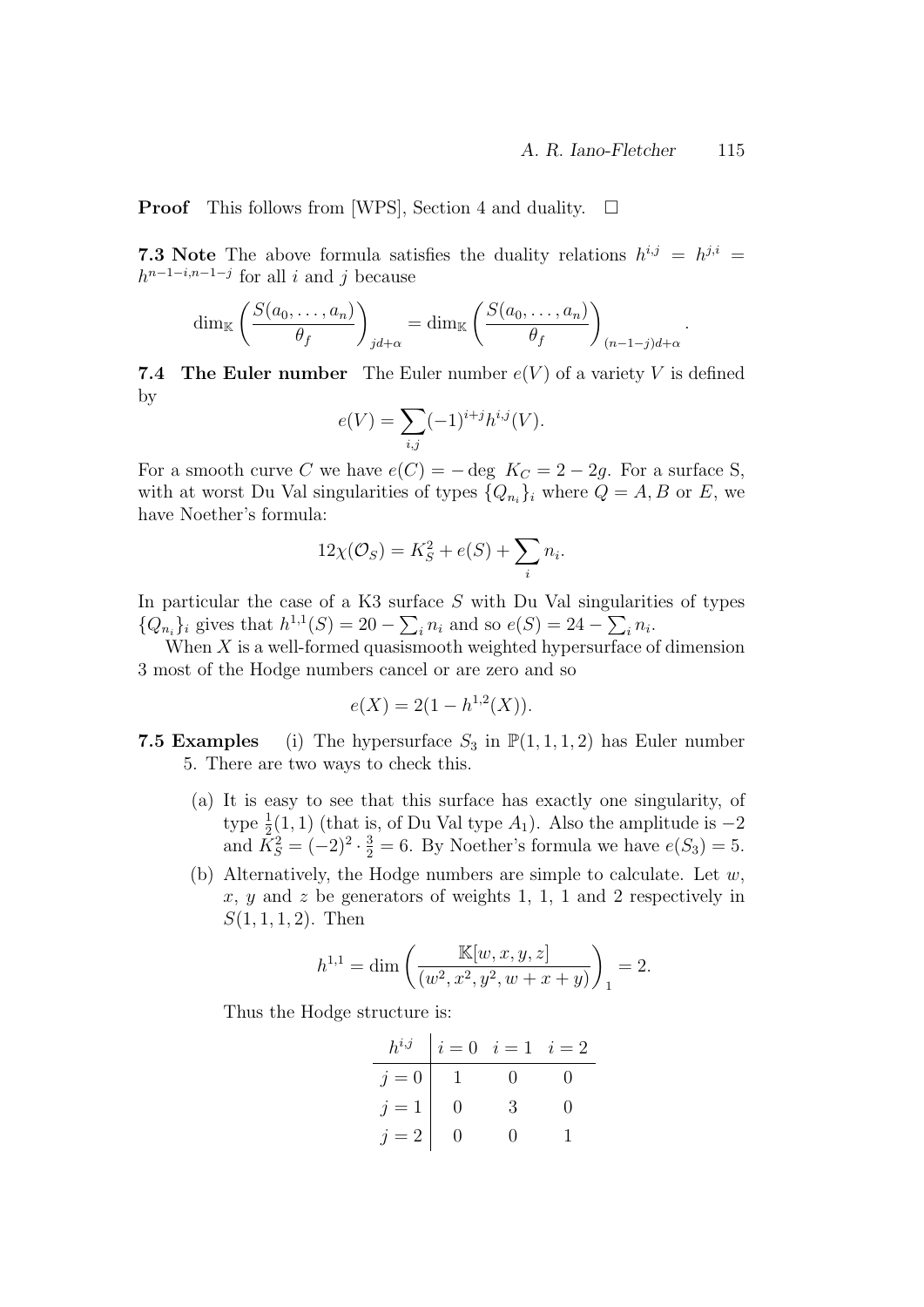#### 116 Working with weighted complete intersections

(c) Thus  $e(S_3) = 1 + 3 + 1 = 5$ .

(ii) The hypersurface  $X_{10}$  in  $\mathbb{P}(1,1,1,2,5)$  has the following Hodge structure.

|                | $h^{i,j}$ $ i = 0$ $i = 1$ $i = 2$ $i = 3$ |              |     |  |
|----------------|--------------------------------------------|--------------|-----|--|
| $j=0$   $\,$ 1 |                                            |              |     |  |
| $j=1\;\big \;$ | $\overline{\phantom{0}}$                   | $\mathbf{1}$ | 145 |  |
| $j=2$          |                                            | 145          |     |  |
| $j=3$          |                                            |              |     |  |

Let v, w, x, y and z be generators of weights 1, 1, 1, 2 and 5 respectively in  $S(1, 1, 1, 2, 5)$ . The only hard Hodge number is

$$
h^{1,2}(X) = \dim_{\mathbb{K}} \left( \frac{\mathbb{K}[v, w, x, y, z]}{(v^9, w^9, x^9, y^4, z)} \right)_{20} = 145.
$$

This gives an Euler number of −288.

### 8 Quasismoothness

In this section we prove conditions for quasismoothness for hypersurfaces and codimension 2 weighted complete intersections.

First we consider the problem of a hypersurface.

**8.1 Theorem** The general hypersurface  $X_d$  in  $\mathbb{P} = \mathbb{P}(a_0, \ldots, a_n)$  of degree d, where  $n \geq 1$  is quasismooth if and only if

- either (1) there exists a variable  $x_i$  for some i of weight d (that is, X is a linear cone)
- or (2) for every nonempty subset  $I = \{i_0, ..., i_{k-1}\}$  of  $\{0, ..., n\}$ ,

either (a) there exists a monomial  $x_1^M = x_{i_0}^{m_0}$  $\frac{m_0}{i_0} \cdots x_{i_k-1}^{m_k-1}$  $\int_{i_k-1}^{m_k-1}$  of degree d, or (b) for  $u = 1, \ldots, k$ , there exist monomials

$$
f(x) = 1, \ldots, n
$$
, since each monom has

$$
x_1^{M_\mu} x_{e_\mu} = x_{i_0}^{m_{0,\mu}} \cdots x_{i_k-1}^{m_{k-1,\mu}} x_{e_\mu}
$$

of degree d, where  $\{e_{\mu}\}\$ are k distinct elements.

**8.2** Note If  $X_d$  is a linear cone then f can be written as  $f = x_i + g$  for some  $x_i$  and  $X_d$  is clearly quasismooth. So we need only consider the case where  $f$ is not linear in any of the variables (that is, deg  $x_i = a_i \neq d$  for all i).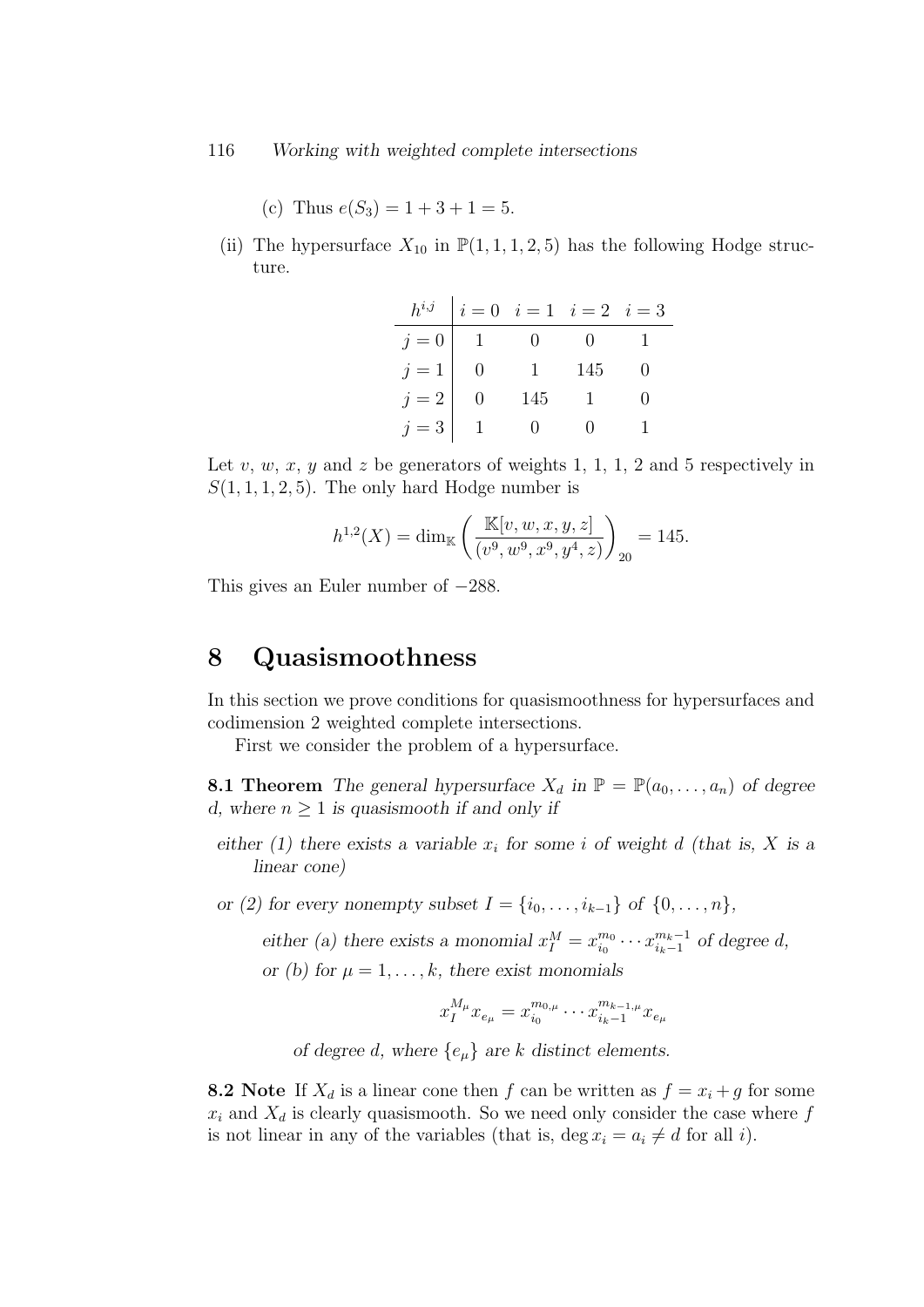**Proof** Assume that  $X_d$  in  $\mathbb P$  is not a linear cone. Let F be the linear system of all homogeneous polynomials of degree  $d$  with respect to the weights  $a_i$ . Let  $f \in F$  be a sufficiently general polynomial. Define  $X_d : (f = 0) \subset \mathbb{P}$ .

$$
\begin{array}{ccc}\nC_X^* & \xrightarrow{i} & \mathbb{A}^{n+1} \setminus \{0\} \\
\downarrow & & \downarrow \\
X_d & \xrightarrow{i} & \mathbb{P}\n\end{array}
$$

Note that the point  $\underline{0}$  is a base point and is usually singular; as this point does not lie in  $C_X^*$  this does not affect quasismoothness. By Bertini's Theorem (see [Hart], Remark III.10.9.2) the only singularities of the general  $C_X^*$  lie on the base locus of the linear system  $F$ . Any component of the base locus is just a coordinate k-plane for some  $k = 0, \ldots, n$ . So the general hypersurface  $X_d$  is quasismooth if and only if the general hypersurface  $C_X^*$  is nonsingular at each point of its intersection with every coordinate k-plane contained in the base locus.

Let  $\Pi$  be a coordinate k-plane for some  $k = 1, \ldots, n$ . By renumbering, assume that  $\Pi$  is given by  $x_k = \cdots = x_n = 0$ , corresponding to the subset  $I = \{0, \ldots, k-1\}$ . Let  $\Pi^0 \subset \Pi$  be the open toric stratum where  $x_0, \ldots, x_{k-1}$ are nonzero. Expand f in terms of the coordinates  $x_k, \ldots, x_n$ :

$$
f = h(x_0, \ldots, x_{k-1}) + \sum_{i=k}^n x_i g_i(x_0, \ldots, x_{k-1}) + \left\{ \begin{matrix} \text{higher order terms} \\ \text{in } x_k, \ldots, x_n \end{matrix} \right\}.
$$

Assume that one of conditions  $(a)$  and  $(b)$  hold for I. If  $(a)$  holds (that is, h is nonzero) then  $\Pi$  is not part of the base locus, and so by Bertini's Theorem  $\Pi^0$  contains no singular points. Geometrically this means that  $C_X^*$ intersects  $\Pi^0$  transversally and so  $\Pi^0$  is normal to the hypersurface at the points of intersection.

Assume that only (b) holds. So  $h \equiv 0$  and  $\Pi \subset C_X^*$ . By (b) there are at least  $k$  of the  $g_i$  which are nonzero. Singular points occur exactly on the locus  $Z = \bigcap_i (g_i = 0) \subset \Pi^0$ , which is an intersection of at least k free linear systems on  $\Pi^0$ . Thus dim  $Z \leq 0$ . As Z is a quasicone, it is at worst the origin (compare Lemma 6.2). Therefore  $C_X^*$  is nonsingular along  $\Pi^0$ .

As one of these two conditions holds for every nonempty subset  $I, C_X^*$  is nonsingular.

Conversely assume that conditions  $(a)$  and  $(b)$  do not hold for all I. Let I be a subset for which these two conditions fail. Without loss of generality assume that  $I = \{0, \ldots, k-1\}$ . Let  $\Pi$  be the corresponding coordinate k-plane  $x_k = \cdots = x_n = 0$ . As (a) and (b) do not hold

$$
f = \sum_{i=k}^{n} x_i g_i(x_0, \dots, x_{k-1}) + \left\{ \begin{matrix} \text{higher order terms} \\ \text{in } x_k, \dots, x_n \end{matrix} \right\}
$$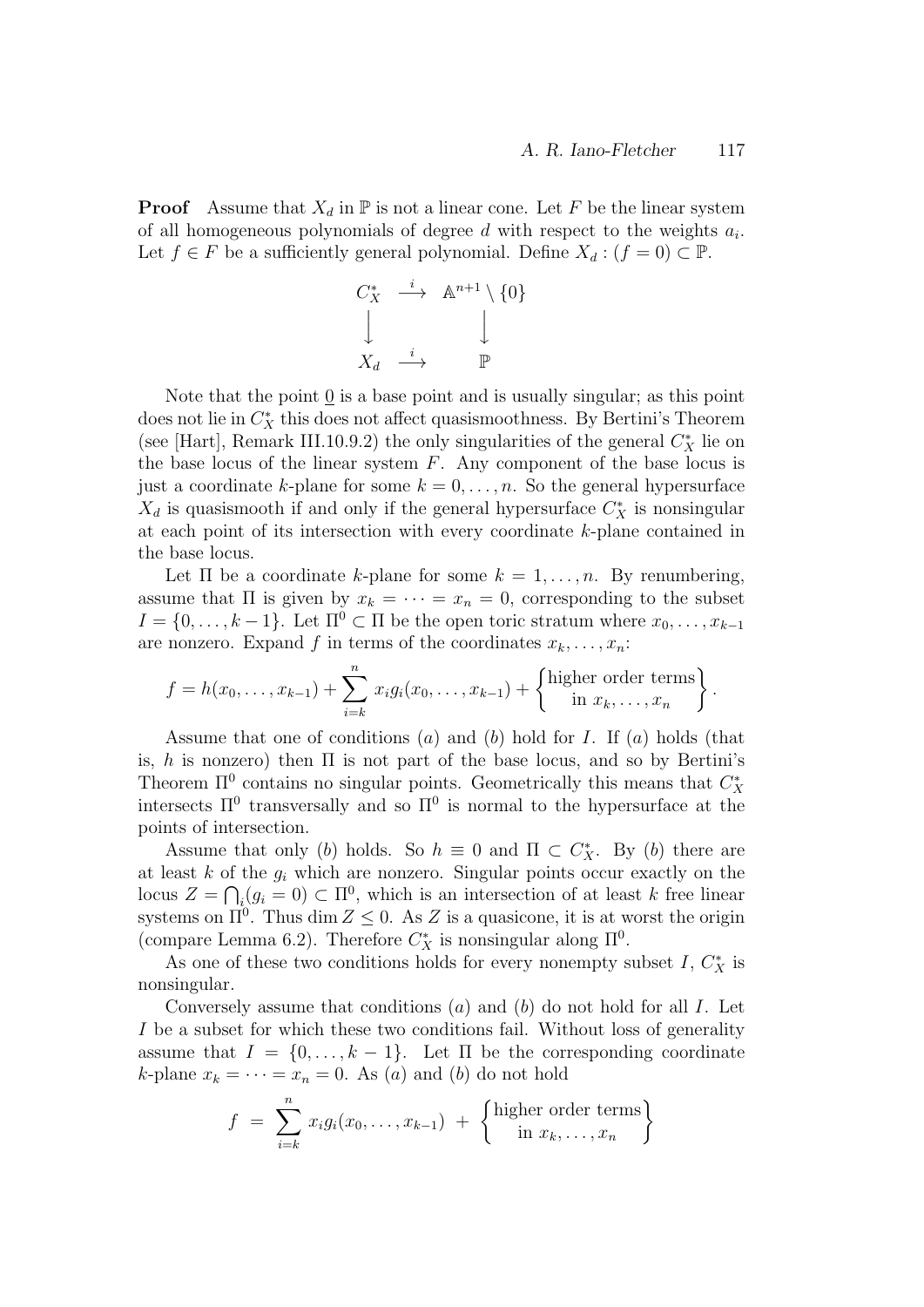and at most  $k-1$  of the  $g_i$  are nonzero.

As above, singular points occur exactly on the intersection

$$
Z = \bigcap_{i \ge k} (g_i = 0) \cap \Pi.
$$

Since there are at most  $k-1$  of the  $g_i$  which are nonzero, dim  $Z \geq k-(k-1) =$ 1. Thus Z is nonempty and so  $C_X^*$  is singular on  $\Pi$ .

Therefore conditions (a) and (b) are both sufficient and necessary for quasismoothness when  $X_d$  in not a linear cone.  $\Box$ 

- 8.3 Note (i) The only quasismooth cones are the linear cones. Suppose a variable  $x_i$  does not occur in the defining equation f. So  $C_X \simeq C_{X'} \times \mathbb{A}^1$ where  $X' : (f = 0) \subset \mathbb{P}(a_0, \ldots, \widehat{a_i}, \ldots, a_n)$ . Suppose that  $C_{X'}$  has a singularity at the origin. Thus  $C_{\infty} \times \mathbb{A}^1$  has a line of singularities along singularity at the origin. Thus  $C_{X'} \times \mathbb{A}^1$  has a line of singularities along  $\underline{0} \times \mathbb{A}^1$ ; a contradiction. So  $C_{X'}$  is nonsingular at the origin and so f must be linear in a variable; this is the linear cone case.
	- (ii) Without loss of generality we can assume in (b) that  $e_{\mu} \in \{0, \ldots, n\}-I$ , since otherwise this is condition  $(a)$ .
- (iii) For  $2|I| > n + 1$  condition (b) implies condition (a), since there are simply not enough variables  $x_i$ .
- (iv) Condition (b), with  $|I| = 1$ , of the theorem gives that for all  $i = 0, \ldots, n$ there must exist a monomial  $x_i^n x_{e_i}$ , for some  $e_i$ , of degree d. This is equivalent to requiring that  $C_X^*$  is smooth along the coordinate axes (that is,  $X_d$  is quasismooth at the vertices) and is in practice the most substantial case. Weighted hyperspaces (and polynomials) which satisfy this condition will be said to be semi-quasismooth.
- (v)  $C_X$  contains no coordinate stratum of dimension  $\geq (n+1)/2$  except possibly in the linear cone case.

So we have the following corollaries for curves, surfaces and 3-folds.

**8.4 Corollary** The curve  $C_d$  in  $\mathbb{P}(a_0, a_1, a_2)$ , where  $d > a_i$ , is quasismooth if and only if the following hold for all i:

- (1) there exists a monomial  $x_i^n x_{e_i}$ , for some  $e_i$ , of degree d.
- (2) there exists a monomial of degree d which does not involve  $x_i$ .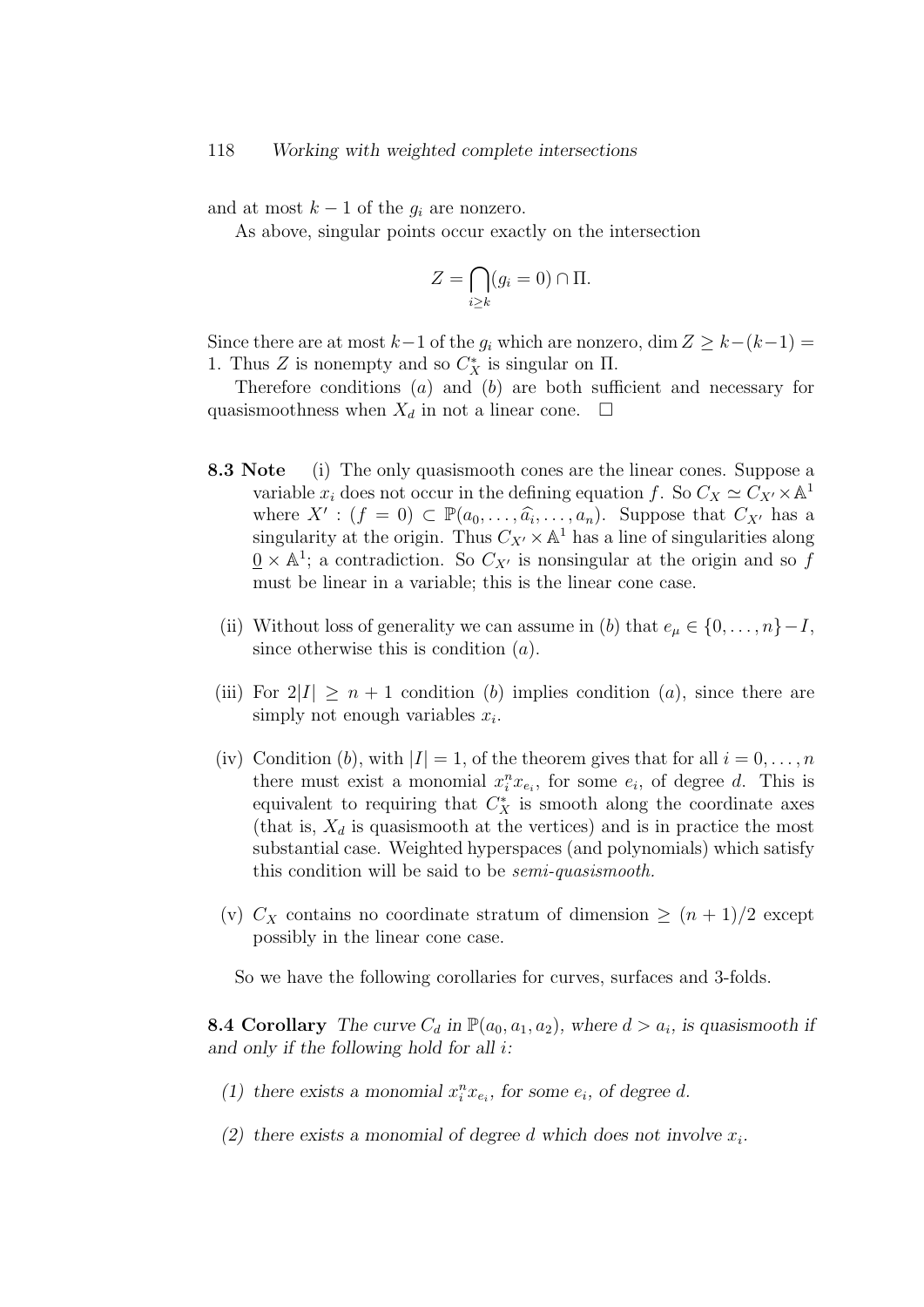**Proof** Since  $d > a_i$  for all i,  $X_d$  is not a linear cone. Conditions (1) and (2) come from considering the conditions of the above theorem for  $|I| = 1$  and  $|I| = 2$  respectively.  $\Box$ 

The proofs of the following corollaries are similar to the above.

**8.5 Corollary** The surface  $S_d$  in  $\mathbb{P}(a_0, \ldots, a_3)$ , where  $d > a_i$ , is quasismooth if and only if the following hold:

- (1) for all *i* there exists a monomial  $x_i^n x_{e_i}$  for some  $e_i$  of degree d.
- $(2)$  for all distinct i, j

either there exists a monomial  $x_i^m x_j^n$  of degree d,

- or there exist monomials  $x_i^{n_1} x_j^{m_1} x_{e_1}$  and  $x_i^{n_2} x_j^{m_2} x_{e_2}$  of degree d such that  $e_1$  and  $e_2$  are distinct.
- (3) there exists a monomial of degree d which does not involve  $x_i$ .

**8.6 Corollary** The 3-fold  $X_d$  in  $\mathbb{P}(a_0, \ldots, a_4)$ , where  $d > a_i$ , is quasismooth if and only if the following hold:

- (1) for all *i* there exists a monomial  $x_i^n x_{e_i}$  of degree d.
- $(2)$  for all distinct i, j

either there exists a monomial  $x_i^m x_j^n$  of degree d,

- or there exist monomials  $x_i^{n_1} x_j^{m_1} x_{e_1}$  and  $x_i^{n_2} x_j^{m_2} x_{e_2}$  of degree d such that  $e_1$  and  $e_2$  are distinct.
- (3) there exists a monomial of degree d which does not involve either  $x_i$  or  $x_j$ .

In the codimension 2 case we have:

8.7 Theorem Suppose the general codimension 2 weighted complete intersection  $X_{d_1,d_2}$  in  $\mathbb{P} = \mathbb{P}(a_0,\ldots,a_n)$ , where  $n \geq 2$ , of multidegree  $\{d_1, d_2\}$  is not the intersection of a linear cone with another hypersurface.  $X_{d_1,d_2}$  in  $\mathbb P$  is quasismooth if and only if for each nonempty subset  $I = \{i_0, \ldots, i_k - 1\}$  of  $\{0, \ldots, n\}$  one of the following holds:

- (a) there exists a monomial  $x_1^{M_1}$  of degree  $d_1$  and there exists a monomial  $x_1^{M_2}$  of degree  $d_2$
- (b) there exists a monomial  $x_1^M$  of degree  $d_1$ , and for  $\mu = 1, \ldots, k-1$  there exist monomials  $x_I^{M_m u} x_{e_m u}$  of degree  $d_2$ , where  $\{e_\mu\}$  are  $k-1$  distinct elements.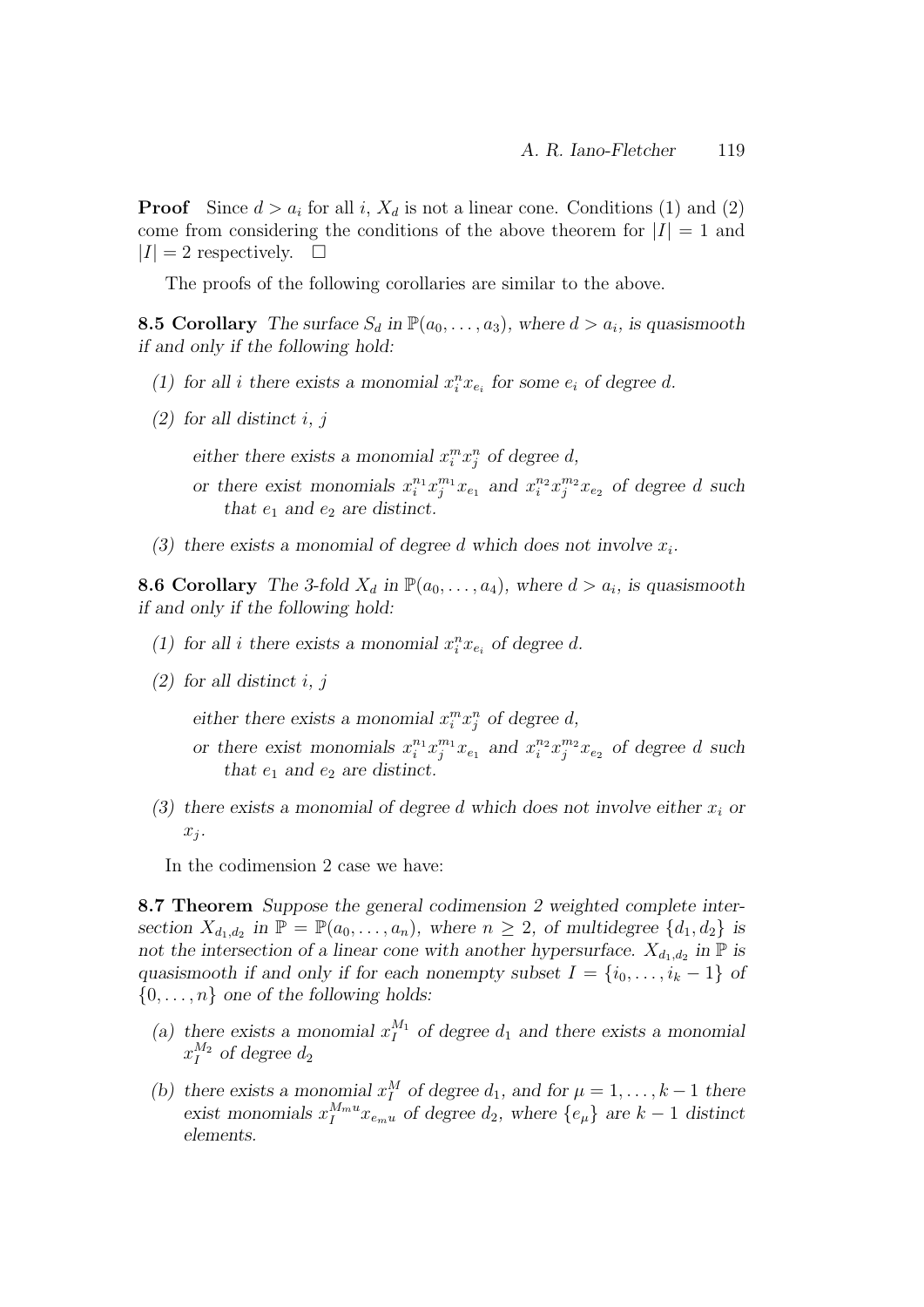#### 120 Working with weighted complete intersections

- (c) there exists a monomial  $x_1^M$  of degree  $d_2$ , and for  $\mu = 1, \ldots, k-1$  there exist monomials  $x_I^{M_m u} x_{e_m u}$  of degree  $d_1$ , where  $\{e_\mu\}$  are  $k-1$  distinct elements.
- (d) for  $\mu = 1, \ldots, k$ , there exist monomials  $x_I^{M^1_\mu} x_{e^1_\mu}$  of degree  $d_1$ , and  $x_I^{M^2_\mu} x_{e^2_\mu}$ of degree  $d_1$ , such that  $\{e^1_\mu\}$  are k distinct elements,  $\{e^2_\mu\}$  are k distinct elements and  $\{e^1_\mu, e^2_\mu\}$  contains at least  $k+1$  distinct elements.

**Proof** Let  $F_1$  and  $F_2$  be linear systems of all homogeneous polynomials of degrees  $d_1$  and  $d_2$  respectively with respect to the weights  $a_0, \ldots, a_n$ . Let  $f_1 \in F_1$  and  $f_2 \in F_2$  be sufficiently general polynomials. Define

$$
X = X_{d_1, d_2} : (f_1 = f_2 = 0) \subset \mathbb{P}.
$$

We have the following commutative diagram:

$$
\begin{array}{ccc}\nC_X^* & \stackrel{i}{\longrightarrow} & \mathbb{A}^{n+1} \setminus \{0\} \\
\downarrow & & \downarrow \\
X & \stackrel{i}{\longrightarrow} & \mathbb{P}\n\end{array}
$$

The only singularities that can occur in the general member of the family occur on the coordinate strata. So as in the proof of quasismoothness for hypersurfaces, X is quasismooth if and only if  $C_X^*$  is smooth along all the coordinate strata.

Assume that one of conditions  $(a)$ ,  $(b)$ ,  $(c)$  or  $(d)$  holds for each nonempty subset I. Let  $\Pi$  be a coordinate k-plane for some k. By renumbering, we can assume that  $\Pi$  is given by  $x_k = \cdots = x_n = 0$ , corresponding to the subset  $I = \{0, \ldots, k-1\}$ . As before let  $\Pi^0$  be the open toric strata where  $x_0, \ldots, x_{k-1}$ are all nonzero. Expand both  $f_1$  and  $f_2$  in terms of the coordinates  $x_k, \ldots, x_n$ :

$$
f_{\lambda} = h_{\lambda}(x_0, \dots, x_{k-1}) + \sum_{i=k}^{n} x_i g_{\lambda}^i(x_0, \dots, x_{k-1}) + \left\{ \begin{matrix} \text{higher order terms} \\ \text{in } x_k, \dots, x_n \end{matrix} \right\}
$$

for  $\lambda = 1, 2$ .

Suppose (a) holds. So  $h_1$  and  $h_2$  are nonzero on  $\Pi^0$ . If either  $h_1$  or  $h_2$ involves only one monomial then  $\Pi^0 \cap C^*_X$  is empty. This includes the case when  $k = 1$ . So without loss of generality assume that  $h_1$  and  $h_2$  each involve at least 2 monomials and hence  $k \geq 2$ .  $\Pi^0$  is not part of the base locus of  $F_1$  or  $F_2$ . By Bertini's Theorem  $(f_1 = 0)$  and  $(f_2 = 0)$  are nonsingular on  $\Pi^0$ . Since  $(h_1 = 0)$  and  $(h_2 = 0)$  are free linear systems on  $\Pi^0$ ,  $(h_1 = 0)$  and  $(h_2 = 0)$  intersect transversally. Thus, at each point of  $(h_1 = h_2 = 0) \cap \Pi^0$ , there exist two distinct normals. Therefore  $C_X^*$  is nonsingular along  $\Pi^0$ .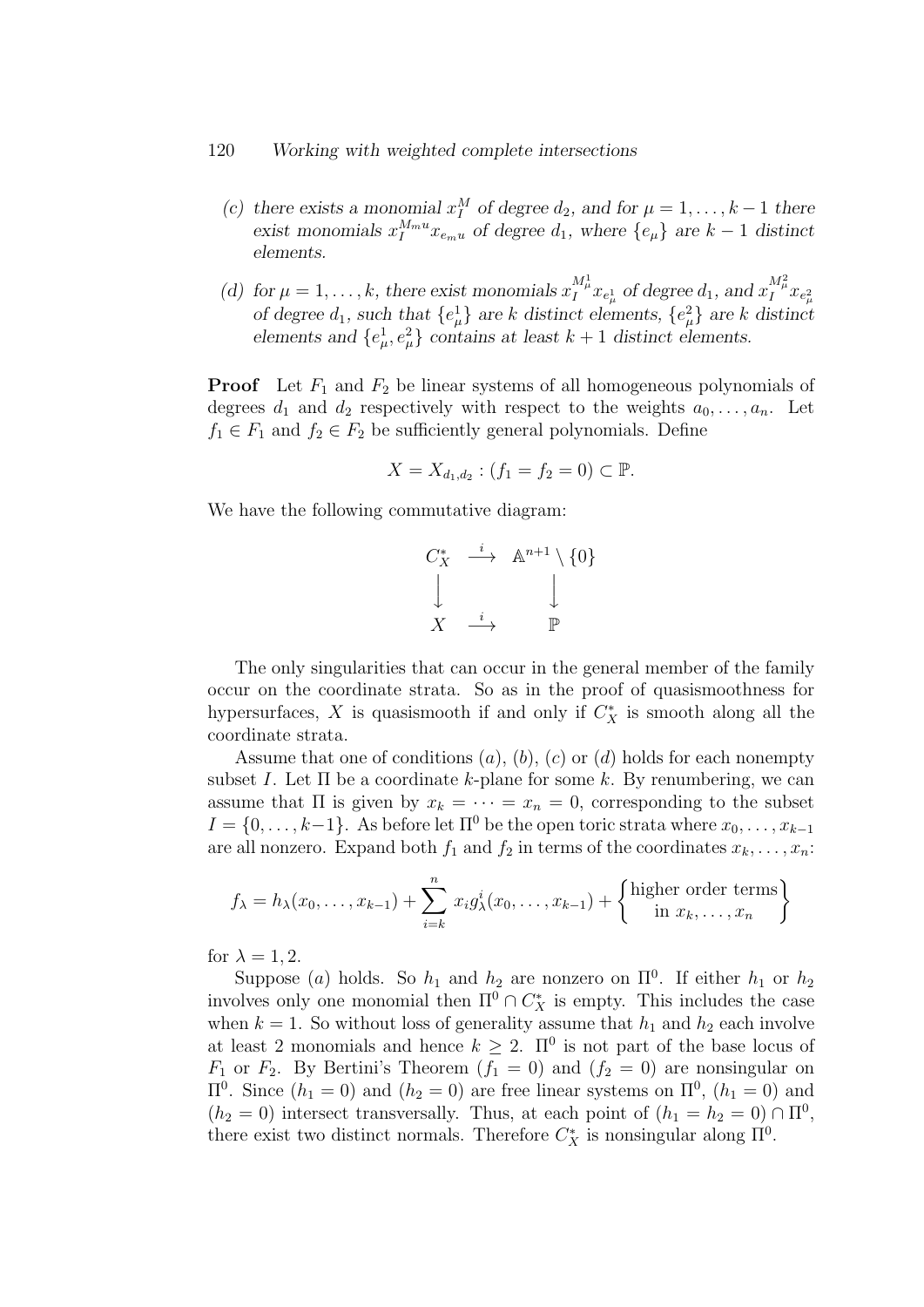Suppose (b) holds. So  $h_1$  is nonzero and there are at least  $k-1$  of the  ${g_1^i}$  which are nonzero. So  $\Pi^0$  is not part of the base locus for  $F_1$ , and so by Bertini's Theorem we have that  $(f_1 = 0)$  is nonsingular on  $\Pi^0$ . Singular points occur exactly on the locus

$$
Z = (h_1 = 0) \bigcap_i (g_2^i = 0) \subset \Pi^0,
$$

which is an intersection of at least  $k-1$  free linear systems on  $(h_1 = 0) \cap \Pi^0$ . Thus dim  $Z \leq 0$  and hence is at worst the origin. Therefore  $C_X^*$  is nonsingular along  $\Pi^0$ .

The case where condition  $(c)$  holds is similar to the case for condition  $(b)$ . Suppose that only condition  $(d)$  holds. We have

$$
f_{\lambda} = \sum_{i=k}^{n} x_i g_{\lambda}^{i}(x_0, \dots, x_{k-1}) + \left\{ \begin{matrix} \text{higher order terms} \\ \text{in } x_k, \dots, x_n \end{matrix} \right\}
$$

for  $\lambda = 1, 2$ . The normal directions, perpendicular to the plane  $\Pi$ , to the hypersurfaces are  $(g_1^k, \ldots, g_1^n)$  and  $(g_2^k, \ldots, g_2^n)$ . Define the matrix  $M_P$  by

$$
M_P = \begin{pmatrix} g_1^k(P) & \cdots & g_1^n(P) \\ g_2^k(P) & \cdots & g_2^n(P) \end{pmatrix}.
$$

Singular points occur exactly on the locus  $Z = \{P : \text{rank } M_P \leq 1\}$ . As there are at least k monomials of the form  $x_I^M x_e$  of degree  $d_\lambda$ , at least k of the  $\{g_\lambda^i\}$ are nonzero. As these are free on  $\Pi^0$ , each row of the matrix  $M_P$  is nonzero for each  $P \in \Pi^0$ . Furthermore this matrix for any  $P \in \mathbb{Z}$  has at least  $k+1$ nonzero columns, since there are at least  $k+1$  distinct elements in  $\{e^1_\mu, e^2_\mu\}.$ By renumbering we can assume that the first  $k + 1$  columns of  $M<sup>P</sup>$  are not identically zero on  $\Pi^0$ .

Fix  $P \in \Pi^0$ . Without loss of generality we can assume that  $g_1^k(P) \neq 0$ . If  $g_2^k(P) = 0$  then  $g_2^i(P) \neq 0$  for some  $i > k$ , and so  $M^P$  has rank 2. In this case  $P \in C_X^*$  is nonsingular. Suppose that  $g_2^k(P) \neq 0$ . Define  $a = g_1^k(P)$ ,  $b = g_2^k(P)$  and

$$
Z_P = \bigcap_{i>k} (ag_2^i(Q) - bg_1^i(Q) = 0) \subset \Pi^0.
$$

Notice that  $P \in Z_P$  if and only if rank  $M_P \leq 1$ , which is equivalent to  $P \in C_X^*$ being singular. Since  $Z_P$  is the intersection of k free linear systems on  $\Pi^0$ ,  $\dim Z_P \leq 0$  and so  $Z_P$  is at worst the origin. In particular  $P \notin Z_P$  and hence  $P \in C_X^*$  is nonsingular. Therefore  $C_X^*$  is nonsingular along  $\Pi^0$ .

As one of these four conditions holds for every nonempty subset  $I, C_X^*$  is nonsingular.

Conversely assume that none of the conditions  $(a)$ ,  $(b)$ ,  $(c)$  or  $(d)$  hold for some nonempty subset I. Without loss of generality we can assume that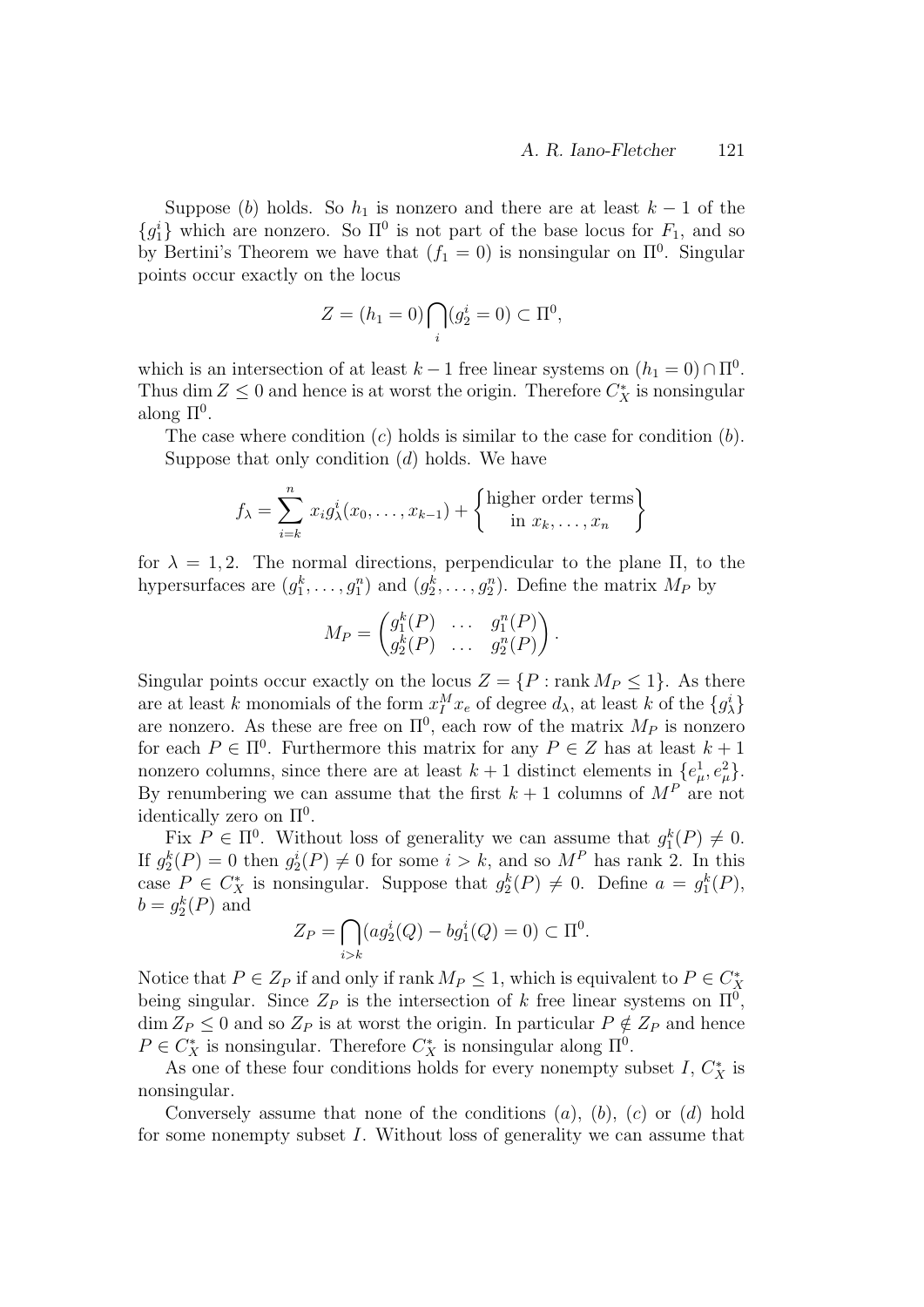#### 122 Working with weighted complete intersections

 $I = \{0, \ldots, k-1\}$ . Let  $\Pi$  be the corresponding coordinate plane  $x_k = \cdots =$  $x_n = 0$ . There are three cases:

(i)  $\Pi \not\subset C_{X_{d_1}}$ . So  $h_1$  is nonzero and there are at most  $k-2$  of the  ${g_2^i}$ which are nonzero. The singular points are exactly the locus  $Z = (h_1 =$  $0) \bigcap_i (g_2^i = 0)$ . However

$$
\dim Z \ge k - (k - 2) - 1 = 1,
$$

and so Z contains more than the origin. Thus  $C_X^*$  is singular along  $\Pi$ .

- (ii)  $\Pi \not\subset C_{X_{d_2}}$ . Similarly in this case  $C^*_X$  is singular along  $\Pi$ .
- (iii)  $\Pi \subset C_{X_{d_1}} \cap C_{X_{d_2}}$ . In this case both  $h_1$  and  $h_2$  are identically zero. So

$$
f_{\lambda} = \sum_{i=k}^{n} x_i g_{\lambda}^{i}(x_0, \dots, x_{k-1}) + \left\{ \begin{matrix} \text{higher order terms} \\ \text{in } x_k, \dots, x_n \end{matrix} \right\}
$$

for  $\lambda = 1, 2$ . As condition (d) does not hold, one of two cases occurs:

either for some  $\lambda$  there are at most  $k-1$  of the  $\{g_{\lambda}^{i}\}\$  which are nonzero. Thus the intersection  $Z_{\lambda} = \bigcap_i (g_{\lambda}^i = 0)$  has dimension at least 1 and so these  $\{g_{\lambda}^{i}\}\$  have a common solution. Therefore the matrix

$$
M_P = \left( \begin{array}{ccc} g_1^k(P) & \dots & g_1^n(P) \\ g_2^k(P) & \dots & g_2^n(P) \end{array} \right)
$$

has rank less than 2 for some  $P \in Z_{\lambda}$  and hence  $C_X^*$  is singular along Π.

or there are at most k distinct elements in  $\{e^1_\mu, e^2_\mu\}$ . Thus there are at most k nonzero columns in the matrix  $M_P$ . Let  $Z = \{P :$ rank  $M_P \leq 1$ . Therefore

$$
\dim Z \ge k - (k - 1) = 1,
$$

and so contains more than just the origin. Therefore  $C_X^*$  is singular along Π.

So if one of these four conditions are not satisfied for every subset  $I$  then  $C^*_X$ is singular.  $\square$ 

**8.8 Corollary** Suppose  $X_{d_1,d_2}$  in  $\mathbb P$  is quasismooth and is not the intersection of a linear cone with another hypersurface. We have the following:

- (i) Every variable  $x_i$  occurs in at least one of the defining equations.
- (ii) All but at most one variable are in both equations.
- (iii) If  $x_i$  does not appear in one defining equation then there exists a monomial  $x_i^m$  occurring in the other equation.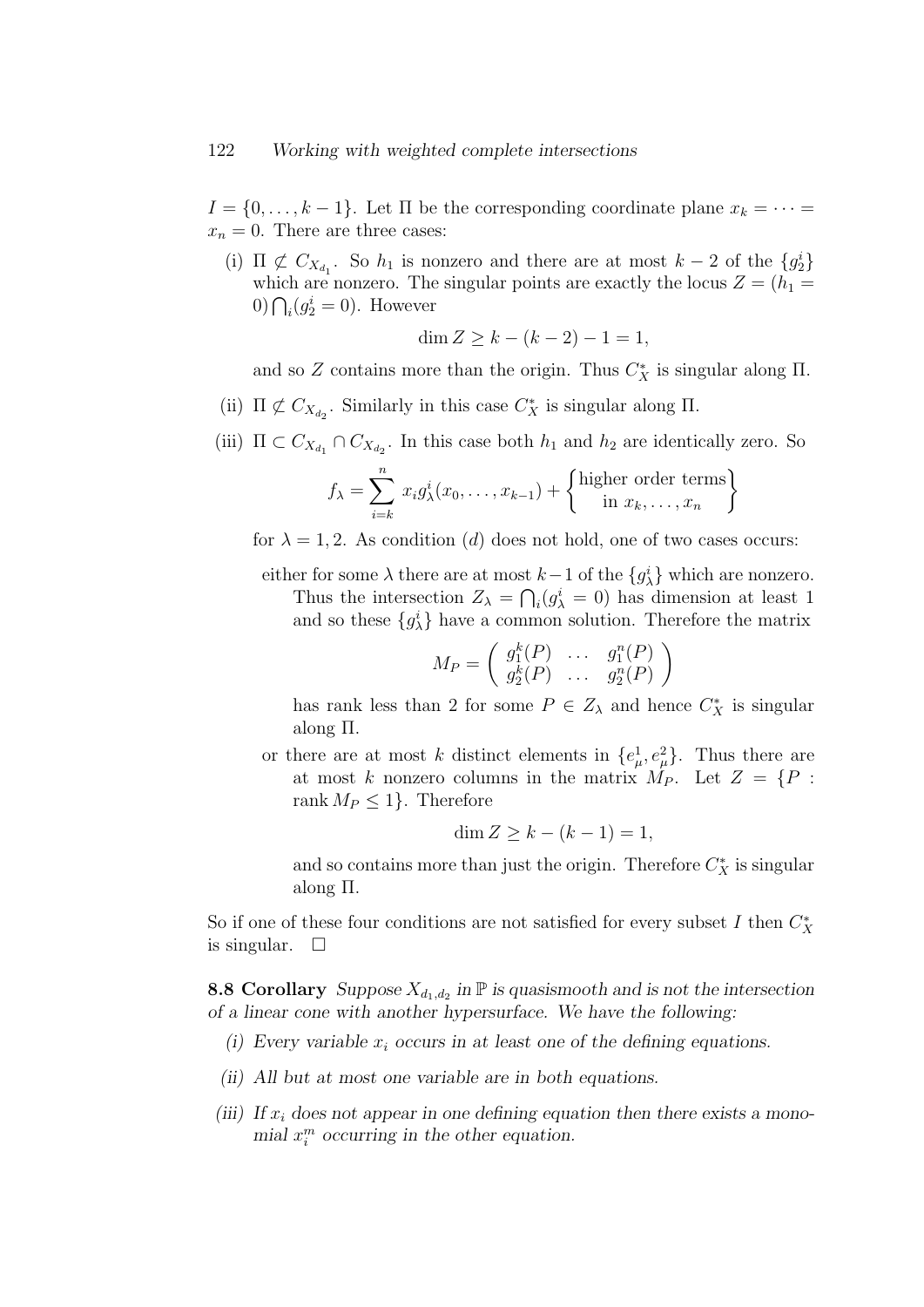#### Proof

- (i) This follows from the previous theorem with  $|I| = 1$ .
- (ii) Suppose, after renumbering, that  $x_0$  and  $x_1$  are not involved in  $f_1$ . Then none of the conditions can hold for  $I = \{0, 1\}$ , a contradiction.
- (iii) Suppose that  $x_i$  does not appear in  $f_1$ . Conditions  $(a)$ ,  $(b)$  and  $(d)$ cannot hold and so there must be a monomial  $x_i^m$  of degree  $d_2$ . Geometrically if one of the hypersurfaces is singular along a coordinate axis, because the equation  $f_i$  does not involve that variable, then the other hypersurface cannot pass through that axis.  $\Box$

## 9 Cyclic singularities and counting points

In this section we give combinatorial conditions for cyclic quotient singularities to be isolated and canonical (see [R4], Definition 1.1 for the definitions of canonical and terminal singularities). The last two lemmas of this section are used to count the number of intersections along 1 and 2 dimensional strata. We also give an alternative proof of the first of these lemmas in terms of the Minkowski mixed volume of integral polyhedra.

#### 9.1 Lemma A canonical curve point is smooth.

This is clear since canonical singularities are normal. For dimension 2 we have:

#### 9.2 Lemma The following are equivalent:

- (i) Q in S is a cyclic quotient canonical surface singularity.
- (ii) Q is of type  $\frac{1}{r}(a, -a)$  for some index r and a coprime to r.
- (iii) Q is of type  $\frac{1}{r}(1, -1)$  for some index r.

The above singularities are Du Val singularities of type  $A_{r-1}$ .

For 3-folds we have the following due to White, Morrison, Stevens, Danilov and Frumkin:

9.3 Lemma The following are equivalent:

- (i) S is an isolated cyclic quotient terminal 3-fold singularity.
- (ii) S is of type  $\frac{1}{r}(b_0, b_1, b_2)$ , for some positive integers r,  $b_0$ ,  $b_1$ ,  $b_2$ , with  $r \geq 2$ , r and  $b_i$  coprime and  $r \mid b_i + b_j$  for a pair of distinct i, j.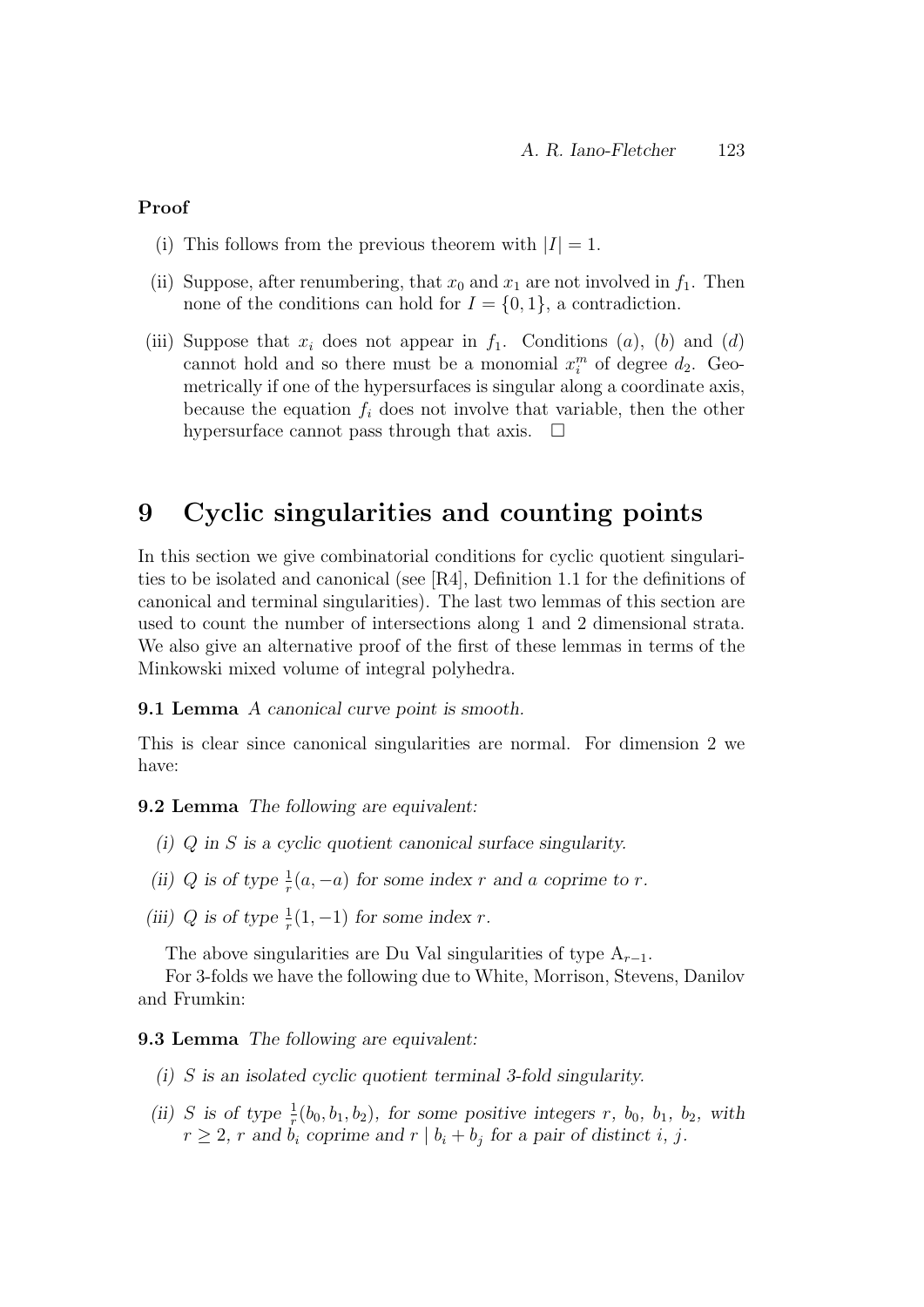(iii) S is of the form  $\frac{1}{r}(1, -1, b)$  for some  $r \ge 2$  and b coprime to r.

The following two lemmas are very useful for calculating the number and arrangement of singularities on a complete intersection.

**9.4 Lemma** Let x and y be of weight  $a_0$  and  $a_1$  respectively, such that hcf $(a_0, a_1) = 1$ . Suppose  $f(x, y)$  is a homogeneous polynomial of degree d, semi-quasismooth (see Note 8.3, iv) and sufficiently general. Let  $P_0 = [1, 0]$ and  $P_1 = [0, 1]$ . Then  $X_d : (f = 0)$  in  $\mathbb{P}(a_0, a_1)$  is a finite set and:

- (i)  $P_i$  is in  $X_d$  if and only if  $a_i \nmid d$  for  $i = 0, 1$ ,
- (ii) there are exactly  $\lfloor \frac{d}{\alpha} \rfloor$  $\frac{d}{a_0 a_1}$  other points in  $X_d$ .

**Proof** Notice that  $x^{a_1}/y^{a_0}$  is an invariant of the group action of  $\mathbb{K}^*$  on  $\mathbb{A}^2-\underline{0}$ which defines  $\mathbb{P}(a_0, a_1)$ . There are four cases:

(i)  $a_0 | d$  and  $a_1 | d$ . Then f is of the form

$$
f = x^{d/a_0} + \cdots + y^{d/a_1},
$$

written using the coefficient convention (see Section 6.7). So

$$
\frac{f}{y^{d/a_1}} = \left(\frac{x_1^a}{y_0^a}\right)^{d/a_0 a_1} + \dots + 1,
$$

which has exactly  $\frac{d}{a_0 a_1}$  roots.

(ii)  $a_0 \nmid d$  and  $a_1 \mid d$ . Since  $X_d$  is semi-quasismooth, f is of the form

$$
f = y(x^{(d-a_1)/a_0} + \cdots + y^{(d-a_1)/a_1}).
$$

The solution  $y = 0$  gives the point  $P_0$ .

$$
\frac{f}{y^{d/a_1}} = \left(\frac{x_1^a}{y_0^a}\right)^{(d-a_1)/a_0 a_1} + \cdots + 1.
$$

This has exactly  $n = \frac{d-a_1}{a_2 a_1}$  $\frac{d-a_1}{a_0a_1}$  roots. So  $d = na_0a_1 + a_1$ . As  $a_0 \nmid d$  then  $a_0 > 1$ , and so  $a_1 < a_0 a_1$ . Thus  $n = \lfloor \frac{d}{a_0} \rfloor$  $\frac{d}{a_0a_1}$ .

- (iii)  $a_0 \mid d$  and  $a_1 \nmid d$ . Similar to (ii).
- (iv)  $a_0 \nmid d$  and  $a_1 \nmid d$ .

$$
f = xy(x^{(d-a_0-a_1)/a_0} + \cdots + y^{(d-a_0-a_1)/a_1})
$$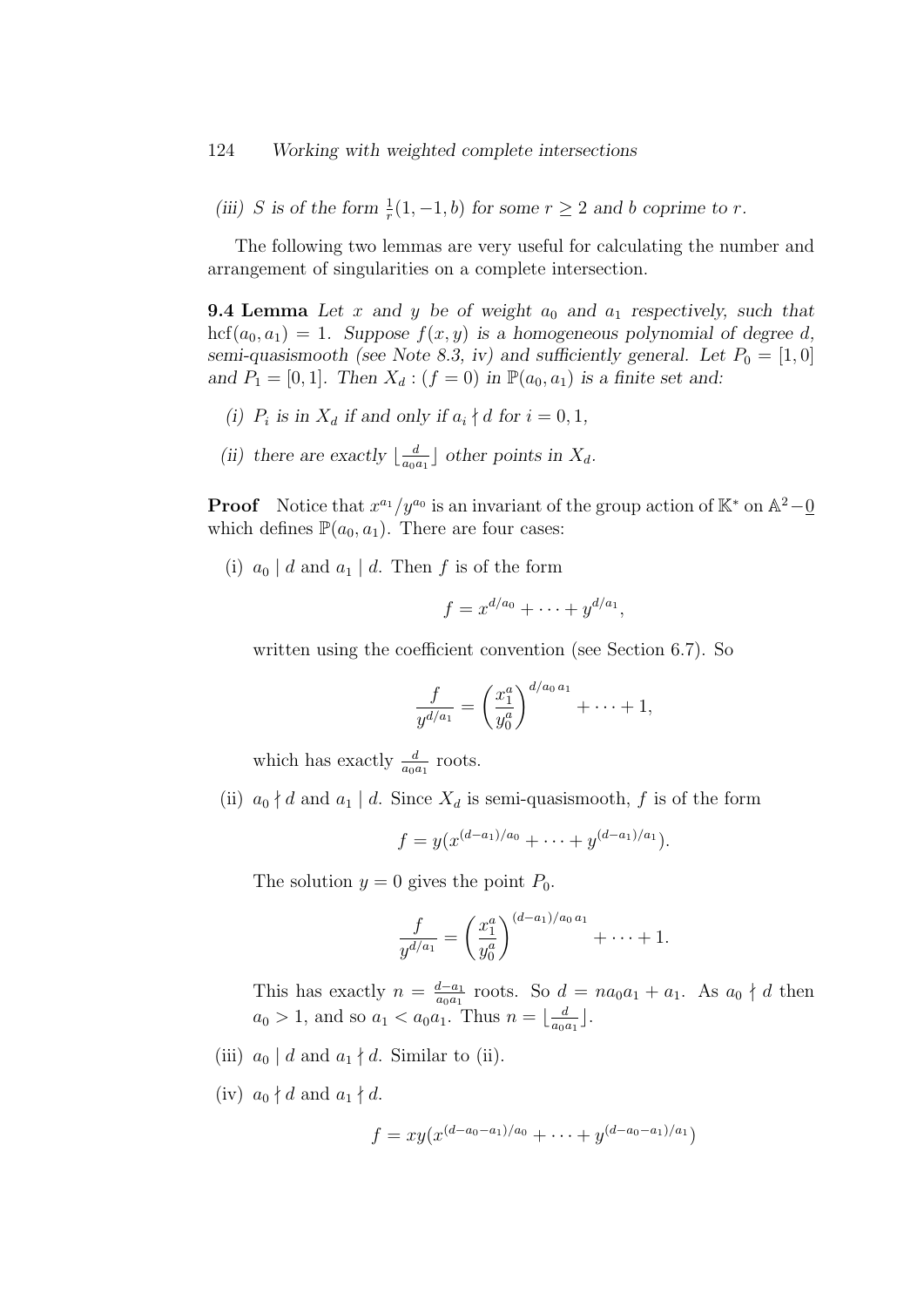So the two vertices  $P_0$  and  $P_1$  are solutions. Also

$$
\frac{f}{xy^{d/a_1}} = \left(\frac{x_1^a}{y_0^a}\right)^{(d-a_0-a_1)/a_0 a_1} + \cdots + 1,
$$

which has exactly  $n = \frac{d-a_0-a_1}{d}$  $rac{a_0 - a_1}{a_0 a_1}$  roots on  $\mathbb{P} \setminus \{P_0, P_1\}$ . So  $d = na_0 a_1 +$  $(a_0 + a_1)$ . As  $a_0 \nmid d$  and  $a_1 \nmid d$  then  $a_0, a_1 \geq 2$  and not both equal to 2. Thus

$$
a_0 a_1 = (a_0 - 1)(a_1 - 1) - 1 + a_0 + a_1 a_0 + a_1.
$$

Therefore  $n = \frac{d}{d\alpha}$  $\frac{d}{a_0 a_1}$ .  $\Box$ 

**9.5 Lemma** Suppose that  $x_0$ ,  $x_1$  and  $x_2$  have weights  $a_0$ ,  $a_1$  and  $a_2$ , where hcf( $a_0, a_1, a_2$ ) = 1. Let f and g be sufficiently general semi-quasismooth homogeneous polynomials in  $\mathbb{K}[x_0, x_1, x_2]$  of degrees d and e respectively. Suppose that  $X_{d,e}$ :  $(f = 0, g = 0)$  in  $\mathbb{P}(a_0, a_1, a_2)$  is a finite set. Let

- $n_{i,j}$  be the number of points of  $X_{d,e}$  along the edge  $P_iP_j$ ,
- $h_{i,j} = \text{hcf}(a_i, a_j),$
- $n_i$  be the number of points at the vertex  $P_i$  (that is,  $n_i = 0, 1$ ),
- N be the number of points in  $\mathbb{P} \setminus \Delta$ .

Then:

$$
\frac{de}{a_0 a_1 a_2} = \sum_i \frac{n_i}{a_i} + \sum_{i > j} \frac{n_{i,j}}{h_{i,j}} + N.
$$

- **9.6 Note** (i)  $X_{d,e}$  in  $\mathbb P$  is not automatically finite (consider for example  $X_{5,9}$  in  $\mathbb{P}(1,2,4)$ .
	- (ii) Similar results hold for higher codimensions and involve induction on the dimension.
- (iii) Notice that Lemma 9.4 can be deduced from the above (consider  $X_{d,1}$ ) in  $\mathbb{P}(a_0, a_1, 1)$ .
- (iv) This also has connections with the Minkowski mixed volumes of Newton polyhedra (see after the proof).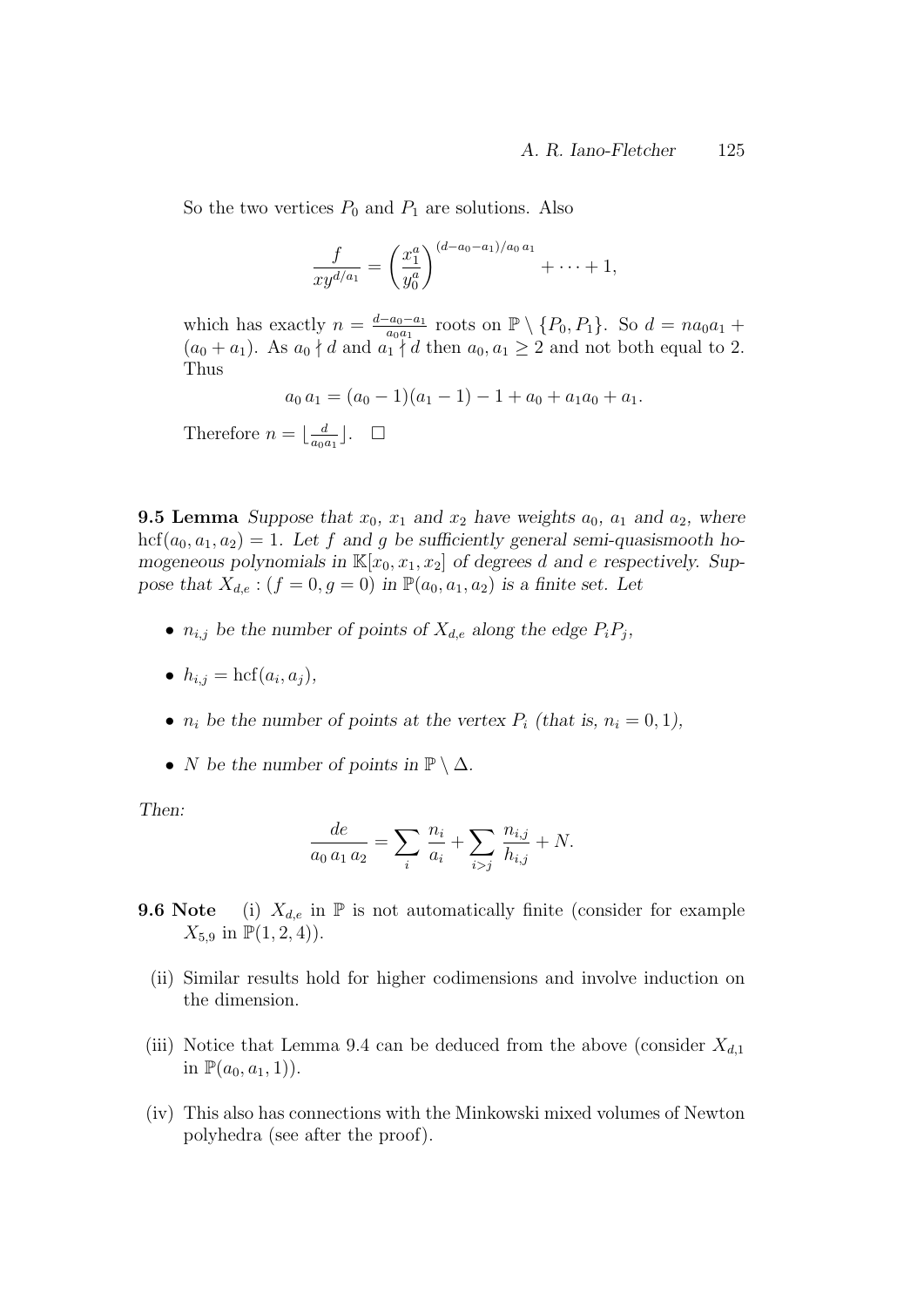**Proof** Let  $\sigma: \mathbb{P}^2 \to \mathbb{P}$  be the quotient map defined in Section 5.12. Let  $F = \sigma^* f$  and  $G = \sigma^* g$ . Since  $X_{d,e}$  is finite,  $V(F)$  and  $V(G)$  have no common components. By Bezout's theorem  $Y = V(F, G)$  in  $\mathbb{P}^2$  consists of exactly de points counted with multiplicity.

The restriction of  $\sigma$  to  $\mathbb{P}^2 \setminus \Delta$  is  $a_0a_1a_2$ -to-1, onto  $\mathbb{P} \setminus \Delta$ . As there are N points on  $\mathbb{P} \setminus \Delta$  this accounts for  $a_0a_1a_2N$  points on  $\mathbb{P}^2 \setminus \Delta$ .

The restriction of  $\sigma$  to the line  $Q_i Q_j$  is  $a_i a_j / h_{i,j}$ -to-1, onto  $P_i P_j$ . Without loss of generality assume that  $h_{i,j} \mid d$  but that  $h_{i,j} \nmid e$ . Let k be such that  $\{i, j, k\} = \{0, 1, 2\}$ . Notice that  $x_k | g$ , or else there would exist a monomial  $x_i^a x_j^b$  of degree e, contradicting  $h_{i,j} \nmid e$ . Then f and g are of the form:

$$
f = x_i^m x_j + x_j^m x_i + \cdots
$$
  

$$
g = x_k (x_i^{n'} + x_j^{m'} + \cdots).
$$

Thus F and G are of the form:

$$
F = X_i^{ma_i} X_j^{a_j} + X_j^{na_j} X_i^{a_i} + \cdots
$$
  
\n
$$
G = X_k^{a_k} (X_i^{n'a_i} + X_j^{m'a_j} + \cdots).
$$

We localise F and G by setting  $X_i = 1$ , to give the corresponding affine equations F and G. Let  $[X_i, X_j, X_k] = [1, \xi, 0]$  be a point of intersection along the line  $Q_iQ_j$ . The multiplicity  $\mu$  of the intersection is given by:

$$
\mu = \text{mult}(F, G, [1, \xi, 0])
$$
  
=  $\text{mult}(\overline{F}, \overline{G}, (\xi, 0))$   
=  $\text{mult}(X_i^{a_i} + X_i^{ma_i} + \cdots, X_k^{a_k}, (\xi, 0))$   
=  $\text{mult}(X_i' + \cdots, X_k^{a_k}, (0, 0))$   
=  $a_k$ ,

where  $X_i' = X_i - \xi$ . So this line contributes  $(n_{i,j}a_k)a_i a_j/h_{i,j}$  points (counted with multiplicity) to Bezout's theorem.

Consider the vertex  $Q_i$ . If  $P_i$  is contained in X then  $a_i \nmid d$  and  $a_i \nmid e$ . As X is semi-quasismooth,  $a_i | d - a_j$  and  $a_i | e - a_k$  for distinct i, j, and k. So  $f$  and  $g$  are of the form:

$$
f = x_i^n x_j + \cdots
$$

$$
g = x_i^m x_k + \cdots
$$

Thus:

$$
F = X_i^{na_i} X_j + \cdots
$$
  

$$
G = X_i^{ma_i} X_k + \cdots
$$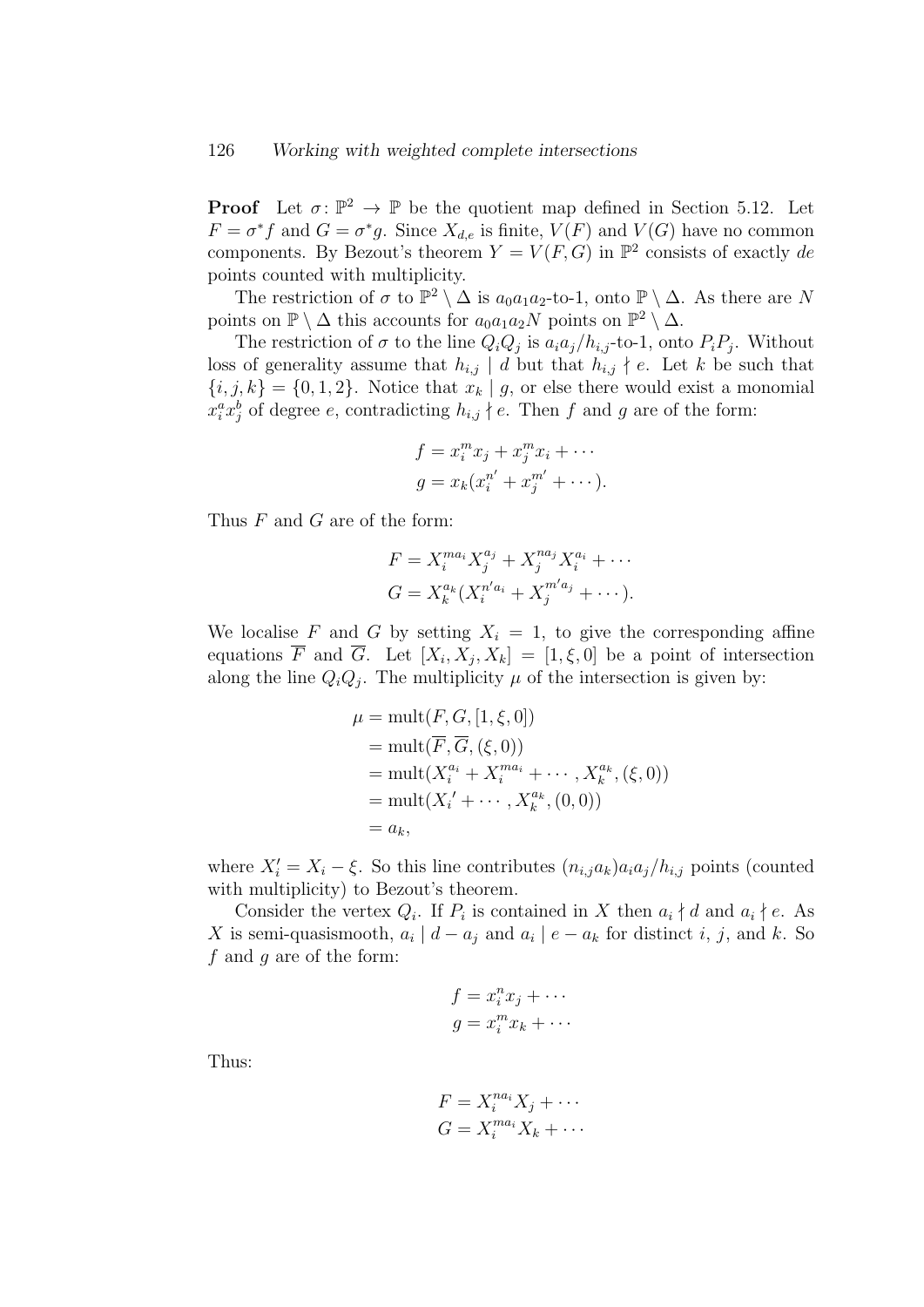The intersection multiplicity  $\mu$  at  $Q_i$  is:

$$
\mu = \text{mult}(F, G, Q_i).
$$

Localising at  $X_i = 1$  gives:

$$
\mu = \text{mult}(\overline{F}, \overline{G}, (0,0))
$$
  
= 
$$
\text{mult}(X_j^{a_j} + \cdots, X_k^{a_k} + \cdots, (0,0))
$$
  
= 
$$
a_j a_k.
$$

Clearly  $X_i^{a_j}$  $j^{a_j}$  and  $X_k^{a_k}$  are the smallest degree monomials in  $\overline{F}$  and  $\overline{G}$ . So this gives a contribution of  $a_j a_k n_i$ .

Combining the above gives:

$$
de = \sum_{\text{distinct } i,j,k} n_i a_j a_k + \sum_{i>j, \ k \neq i,j} \frac{n_{i,j} a_i a_j a_k}{h_{i,j}} + N a_0 a_1 a_2,
$$

which rearranges to give the formula in the lemma.  $\Box$ 

An alternative proof of the above two lemmas is via Newton polyhedra and the Minkowski mixed volume (see both [Be] and [Ku]).

**9.7 Definition** An *integral polyhedron* S is a polyhedron in  $\mathbb{R}^n$  with vertices in  $\mathbb{Z}^n$ . The *n*-dimensional volume of S will be denoted by  $V_n(S)$ , where the volume of the unit parallelepiped is 1.

**9.8 Definition** For each  $m = (m_1, \ldots, m_n) \in \mathbb{Z}^n$  define

$$
x^m = x_1^{m_1} \cdots x_n^{m_n}.
$$

Let  $f \in \mathbb{K}[x_1, x_1^{-1}, \ldots, x_n, x_n^{-1}]$  be a Laurent polynomial. Then

$$
f = \sum_{m \in \mathbb{Z}^n} c_m x^m,
$$

where all but a finite number of the  $\{c_m\}$  are zero. The *Newton polyhedron* Newton(f) of f is the convex hull of  $\{m \in \mathbb{Z}^n : c_m \neq 0\}$ , and is an integral polyhedron.

**9.9 Definition** Let  $S = \{S_i : i = 1, \ldots, n\}$  be a set of integral polyhedra. The Minkowski mixed volume  $V(S)$  of S is given by:

$$
V(S) = (-1)^{n-1} \sum V_n(S_i) + (-1)^{n-2} \sum_{i>j} V_n(S_i + S_j) + \cdots + V_n(S_1 + \cdots + S_n)
$$

where  $S_i + S_j = \{s_i + s_j : s_i \in S_i, s_j \in S_j\}.$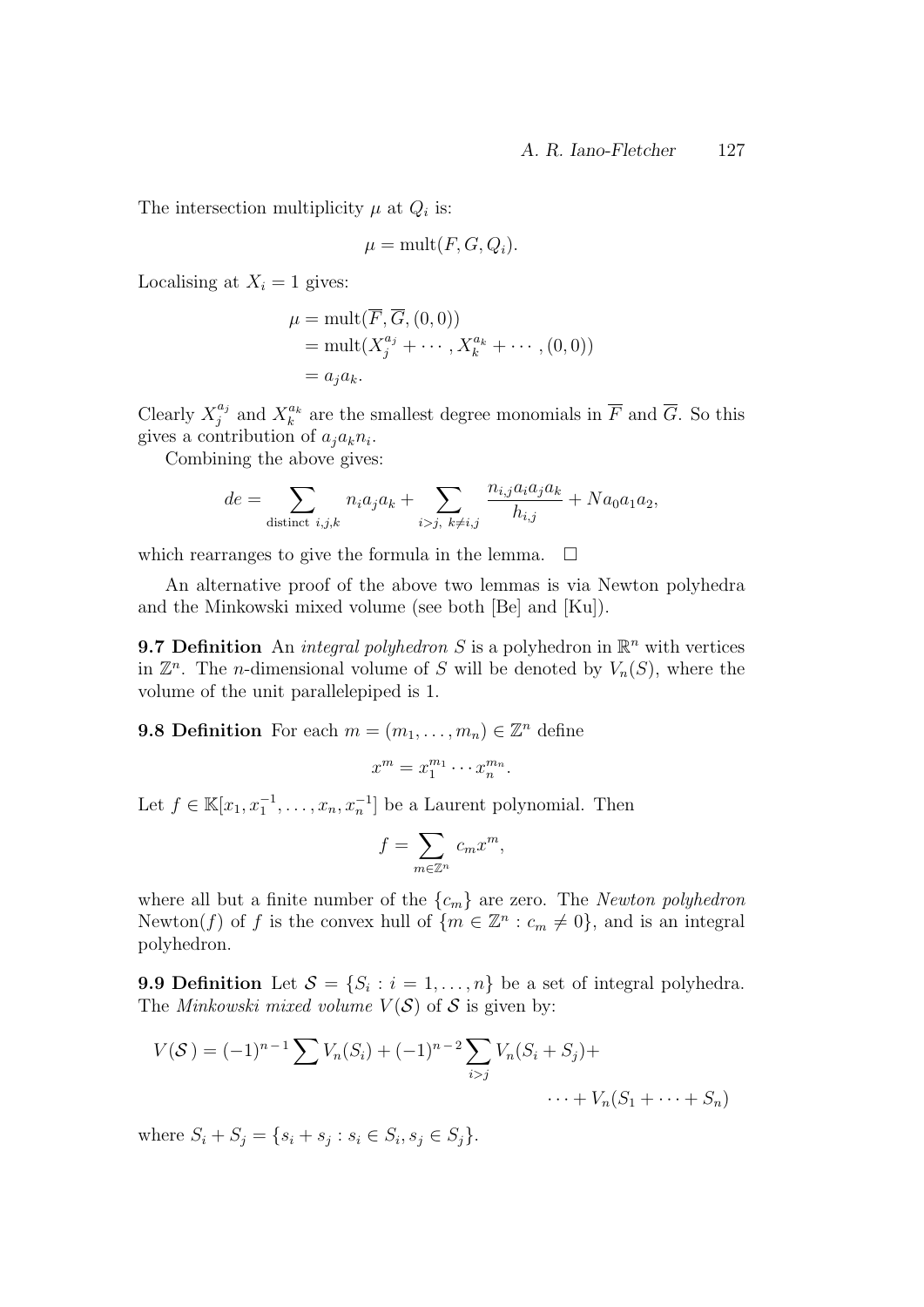#### 128 Working with weighted complete intersections

This is the classical formula, up to a multiple of n!.

Let  $T^n$  be the *n*-dimensional torus  $(\mathbb{K}^*)^n$ . This corresponds to the open toric stratum in  $\mathbb{P}$ . Let  $\mathcal F$  be a system of n sufficiently general Laurent polynomials  $\{f_i: T^n \to \mathbb{K}\}\$  with corresponding Newton polyhedra  $\mathcal{S} = \{S_i\}.$ The roots of these *n* polynomials in  $T^n$  are isolated. Let  $L(\mathcal{F})$  be the number of such roots, counted with multiplicity. Then [Be], Theorem A gives:

$$
L(\mathcal{F})=V(\mathcal{S}).
$$

**9.10** Alternative proof of Lemma 9.4 Let  $T^1$  be the torus  $x_0x_1 \neq 0$  in  $\mathbb{P} = \mathbb{P}(a_0, a_1)$ . Suppose that  $a_0, a_1 | d$ . Then  $f = x_0^{d/a_0} + \cdots + x_1^{d/a_1}$  $j_1^{a/a_1}$ . So

$$
N_f = \text{Newton}(f) = [(d/a_0, 0), (0, d/a_1)],
$$

where  $[P,Q]$  denotes the line segment in  $\mathbb{Z}^2$  from P to Q. So  $V_1(N_f) + 1$  is the number of integral points on  $N_f$ , that is, the number of solutions to

$$
\{(\alpha,\beta)\in\mathbb{Z}^2\,:\,\alpha\geq 0,\beta\geq 0,\alpha a_0+\beta a_1=d\}.
$$

For a solution  $(\alpha, \beta)$  we have  $\alpha = (d - \beta a_1)/a_0 \in \mathbb{Z}$ , that is,  $d \equiv \beta a_1 \mod$  $a_1$ . As  $a_0$  and  $a_1$  are coprime, then  $a_1$  is invertible modulo  $a_0$ , with inverse s. So  $\beta \equiv ds \mod a_0$ , that is,  $\beta = ds + na_0$  for some n. Also  $0 \le \beta \le d/a_1$ . So

$$
-\frac{ds}{a_0} \le n \le \frac{d}{a_0 a_1} - \frac{ds}{a_0}.
$$

There are  $\frac{d}{a_0a_1}+1$  such solutions. Thus f has  $\frac{d}{a_0a_1}$  roots on the torus  $T^1$  in  $\mathbb P$ . Similarly when  $a_0 \nmid d$ , etc.  $\Box$ 

Lemma 9.5 can be proved using analogous methods.

## 10 Determination of singularities on weighted complete intersections

In this section we shall determine the singularities of three weighted complete intersections, presenting the calculations in detail. These examples are a good introduction to the theorems giving arithmetic conditions for weighted complete intersections to have at worst isolated canonical singularities.

10.1 The surface  $S = S_{36}$  in  $\mathbb{P}(7, 8, 9, 12)$  We shall see that this surface has four singularities, one each of type  $A_2$ ,  $A_3$ ,  $A_6$  and  $A_7$ . The Euler number of such a K3 surface is 6, the lowest Euler number found in any of the lists of weighted complete intersection K3 surfaces.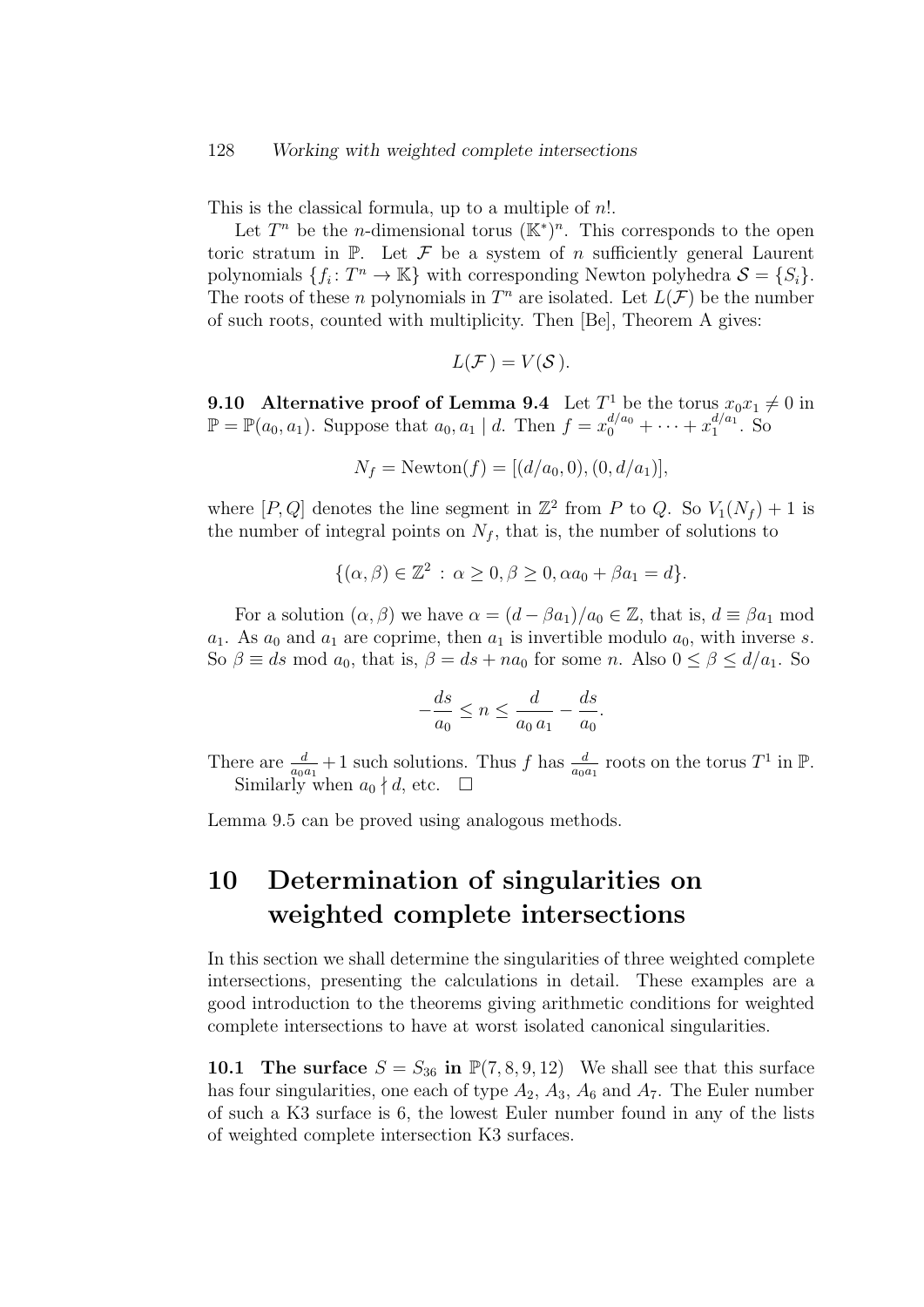Let w, x, y and z be the homogeneous coordinates on  $\mathbb{P} = \mathbb{P}(7, 8, 9, 12)$ of weights 7, 8, 9 and 12 respectively. Let f be a general polynomial of homogeneous degree 36. Using the coefficient convention (see Section 6.7) we have:

$$
f = w^4x + x^3z + y^4 + z^3 + \text{others.}
$$

So  $S$  is well formed and, by Theorem 8.1, is quasismooth. Hence its singularities arise only due to the singularities of  $\mathbb P$  and occur only on the edges and vertices of P. Consider the vertices.

(1)  $P_0$ : f contains no monomial of the form  $w^n$  for any n and so  $P_0 \in S$ . Consider the affine piece  $(w = 1)$ . The point  $P_0 \in S$  looks like:

$$
(\widetilde{f} = f(1, x, y, z) = x + \dots = 0) \subset \mathbb{A}^3/\varepsilon
$$

where  $\varepsilon$  is a primitive 7th root of unity and acts on the coordinates of  $\mathbb{A}^3$  via:

$$
x \mapsto \varepsilon^8 x = \varepsilon x
$$
  
\n
$$
y \mapsto \varepsilon^9 y = \varepsilon^2 y
$$
  
\n
$$
z \mapsto \varepsilon^{12} z = \varepsilon^5 z.
$$

Notice that  $\partial f / \partial x = w^4 + \cdots$  is nonzero at  $P_0$ . By the Inverse Function Theorem y and z are local coordinates around  $P_0 \in S$ . This gives a singularity of type  $\frac{1}{7}(2, 5)$ , which is Du Val of type  $A_6$ .

- (2)  $P_1$ : Again f contains no monomial of type  $x^n$  and so  $P_1 \in S$ . As above, this gives a Du Val singularity of type  $A_7$ .
- (3)  $P_2$ ,  $P_3$ : Since f contains the monomials  $y^4$  and  $z^3$  then  $P_2$ ,  $P_3 \notin S$ .

There are only two singular edges in  $\mathbb{P}, P_1P_3$  which is analytically isomorphic to  $\mathbb{K}^* \times \frac{1}{4}$  $\frac{1}{4}(3,1)$  and  $P_2P_3$  which is  $\mathbb{K}^* \times \frac{1}{3}$  $\frac{1}{3}(2,1).$ 

(4)  $P_1 P_3$ : Since  $f_{|P_1 P_2} = x^3 z + z^3 = z(x^3 + z^2)$  then S does not contain the edge  $P_1P_3$ . As  $x \neq 0$  and  $z \neq 0$  on the edge  $P_1P_3$  then the affine piece  $(z = 1)$  contains all of the intersection points. Since  $(\partial f / \partial x)_{z=1}$  $x^2 + \cdots$  is nonzero then w and y are local coordinates on S at each of the points of  $S \cap P_1P_3$ . This is clear geometrically since S is a general element of all degree 36 hypersurfaces and so it must cross this line transversally. Thus each point is a singularity locally analytically isomorphic to  $\mathbb{A}^2/\varepsilon$  where the coordinates of  $\mathbb{A}^2$  are w and y and  $\varepsilon$  is a 4th root acting via:

$$
w \mapsto \varepsilon^7 w = \varepsilon^3 w
$$

$$
y \mapsto \varepsilon^9 y = \varepsilon y.
$$

This gives a Du Val singularity of type  $A_3$ .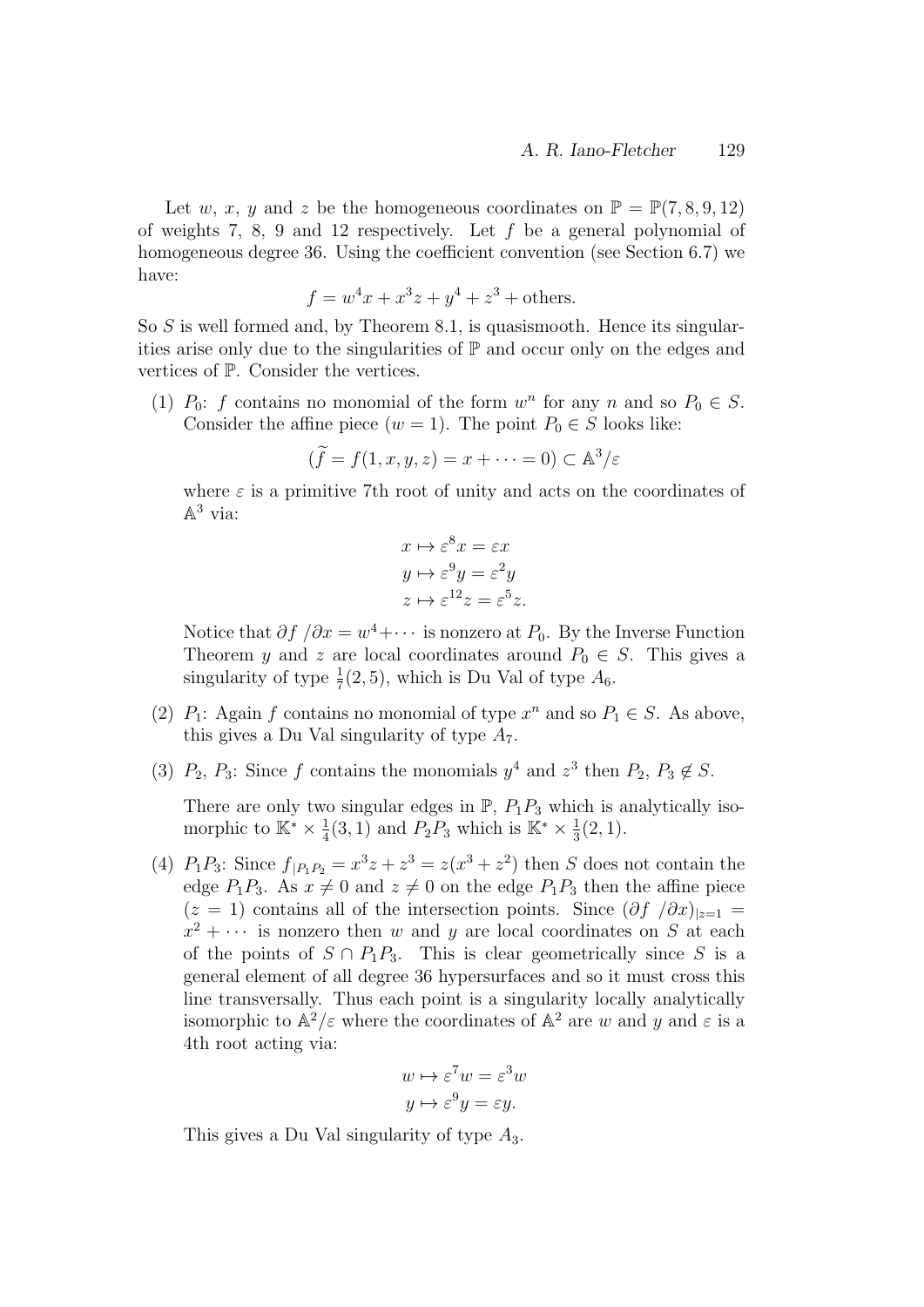#### 130 Working with weighted complete intersections

- (5) We must now count the number of intersection points on this edge. Each point of the intersection is given by the equation  $x^3 + z^2 = 0$  in  $\mathbb{P}(8, 12)$ . This is just  $X_{24}$  in  $\mathbb{P}(8, 12)$ , that is,  $X_6$  in  $\mathbb{P}(2, 3)$ . Either from first principles or from Lemma 9.4 we can see that this is exactly one point.
- (6)  $P_2P_3$ : As above, there is exactly one Du Val singularity, which is of type  $A_2$ , along this edge.

10.2 The 3-fold  $X = X_{46}$  in  $\mathbb{P}(4, 5, 6, 7, 23)$  The canonical 3-fold hypersurface  $X_{46}$  in  $\mathbb{P}(4, 5, 6, 7, 23)$  has 3 singularities of type  $\frac{1}{2}(1, 1, 1)$ , 1 of type 1  $\frac{1}{4}(3,1,1)$ , 1 of type  $\frac{1}{5}(4,1,2)$ , 1 of type  $\frac{1}{6}(5,1,1)$ , and 1 of type  $\frac{1}{7}(6,1,3)$ .

The singularities are checked as follows. Let  $v, w, x, y$  and  $z$  be the homogeneous coordinates of  $\mathbb{P} = \mathbb{P}(4, 5, 6, 7, 23)$  of weights 4, 5, 6, 7 and 23 respectively. Let f be a general polynomial of homogeneous degree 46. Then, using the coefficient convention, we write  $f$  in the form:

$$
f = v^{10}x + w^8x + x^7v + y^6v + z^2
$$
 + others.

This is well formed and quasismooth (see Theorem 8.1). So the singularities of the hypersurface occur only on the edges and at the vertices of  $\mathbb{P}$ . Consider the vertices in reverse order:

- (1)  $P_4$ : Since f contains the monomial  $z^2$  with nonzero coefficient,  $f(P_4) \neq$ 0 and so  $P_4 \notin X_{46}$ .
- (2)  $P_3$ : There is no monomial of the form  $y^n$  for any n in f, and so  $P_3 \in X_{46}$ . Consider the affine piece  $(y = 1)$ .  $P_3 \in X_{46}$  looks like:

$$
(\widetilde{f} = f(v, w, x, 1, z) = v + \dots = 0) \subset \mathbb{A}^4/\varepsilon,
$$

where  $\varepsilon$  is a primitive 7th root of unity and acts as:

$$
(v, w, x, z) \mapsto (\varepsilon^4 v, \varepsilon^5 w, \varepsilon^6 x, \varepsilon^{23} z).
$$

Notice that  $\partial f/\partial v = y^6 + \cdots$  is nonzero at  $P_3$ . By the Inverse Function Theorem w, x and z are local coordinates on  $X_{46}$  around  $P_3 \in X_{46}$ . Thus the singularity here is of type  $\frac{1}{7}(5,6,23)$ . This is equivalent to 1  $\frac{1}{7}(6,1,3)$ , which is terminal.

(3)  $P_2$ : Again there is no monomial of the form  $x^n$  for any n in f, and so  $P_2 \in X_{46}$ . Consider the affine piece  $(x = 1)$ .  $P_2 \in X_{46}$  looks like:

$$
(\widetilde{f} = f(v, w, 1, y, z) = v + \dots = 0) \subset \mathbb{A}^4/\varepsilon,
$$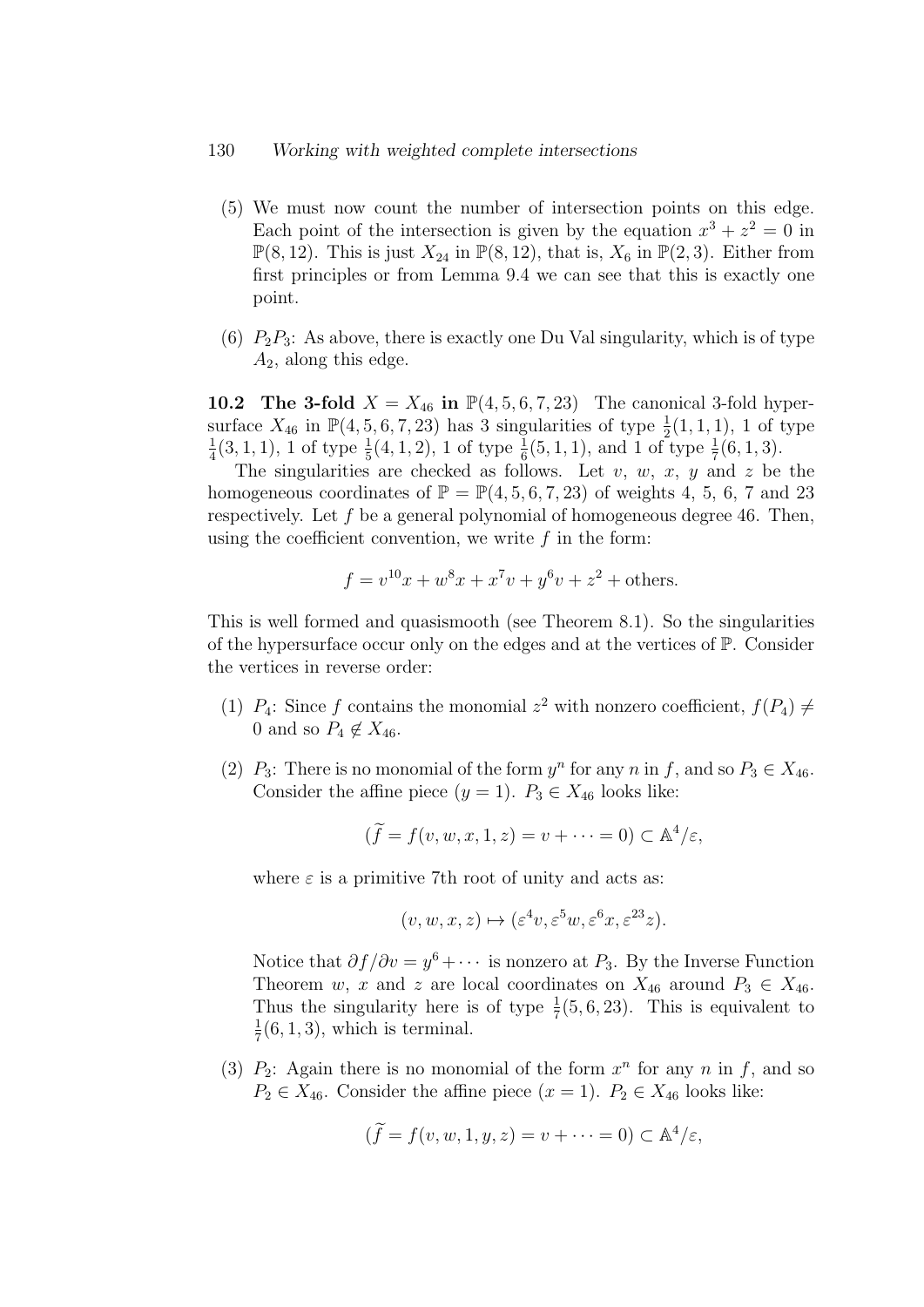where  $\varepsilon$  is a primitive 6th root of unity and acts as:

$$
(v, w, y, z) \mapsto (\varepsilon^4 v, \varepsilon^5 w, \varepsilon^7 y, \varepsilon^{23} z).
$$

Notice that  $\partial f/\partial v = x^7 + \cdots$  is nonzero at  $P_3$ . By the Inverse Function Theorem, w, y and z are local coordinates on  $X_{46}$  around  $P_2 \in X_{46}$ . Thus the singularity here is of type  $\frac{1}{6}(5, 7, 23)$ . This is equivalent to 1  $\frac{1}{6}(5,1,1)$ , which is terminal.

- (4)  $P_1: P_1 \in X_{46}$  is locally  $f = x + \cdots = 0$  and gives a terminal singularity of type  $\frac{1}{5}(4, 1, 2)$ .
- (5)  $P_0: P_0 \in X_{46}$  is locally  $f = x + \cdots = 0$  and gives a terminal singularity of type  $\frac{1}{4}(3, 1, 1)$ .

Consider the edges of  $\mathbb{P}$ . An edge  $P_i P_j$  is singular if and only if  $h =$  $\text{hcf}(a_i, a_j) \neq 1$ . In which case it is analytically equivalent to  $\mathbb{K}^* \times$ 1  $\frac{1}{h}(a_0, \ldots, \hat{a_i}, \ldots, \hat{a_j}, \ldots, a_4)$ . So only the edge  $P_0P_2$  is singular and looks is singular and looks like  $\mathbb{K}^* \times \frac{1}{2}$  $\frac{1}{2}(1,1,1)$ . Since  $2 = \text{hcf}(4,6) | 46$ , the hypersurface does not contain this line. Lemma 9.4 is used on  $X_{46}$  in  $\mathbb{P}(4,6)$ , after cancelling the common factor, to give three points of intersection. Alternatively,

$$
f_{|P_0P_2} = u x g_{36}(u, x) = u x g_3(u^3, x^2),
$$

where  $g_{36}$  and  $g_3$  are polynomials of degree 36 and 3 respectively. There are exactly three solutions to  $g_3 = 0$ , and so there are three points of intersection. So  $X_{46}$  crosses  $P_0P_2$  transversally and hence there are three singularities, each of type  $\frac{1}{2}(1, 1, 1)$ , along  $P_0P_2$ .

**10.3** The 3-fold  $X_{12,14}$  in  $\mathbb{P}(2,3,4,5,6,7)$  The family of codimension two complete intersections  $X_{12,14}$  in  $\mathbb{P}(2,3,4,5,6,7)$  is an anticanonically embedded Fano 3-fold having only the following isolated terminal singularities: 1 of type  $\frac{1}{5}(4,1,2)$ , 2 of type  $\frac{1}{3}(2,1,1)$  and 7 of type  $\frac{1}{2}(1,1,1)$ .

The singularities are checked as follows. Let  $u, v, w, x, y$  and z be the homogeneous coordinates of weights 2, 3, 4, 5, 6 and 7 respectively. Let  $f, g$  be homogeneous polynomials of degrees 12 and 14 respectively. Then  $X = (f = g = 0) \subset \mathbb{P} = \mathbb{P}(2, 3, 4, 5, 6, 7).$ 

Consider the vertices of the weighted projective space  $\mathbb{P}$ . Since  $5 \nmid 12$  and  $5 \nmid 14, P_3 \in X$ . So

$$
f = x^2u + \cdots
$$

$$
g = x^2w + \cdots
$$

Thus  $\{v, y, z\}$  are local coordinates around  $P_3$ , which is therefore a singularity of type  $\frac{1}{5}(3,6,7)$ , that is,  $\frac{1}{5}(4,1,2)$ . There are no other vertices contained in X.

Consider the 1-dimensional loci of P.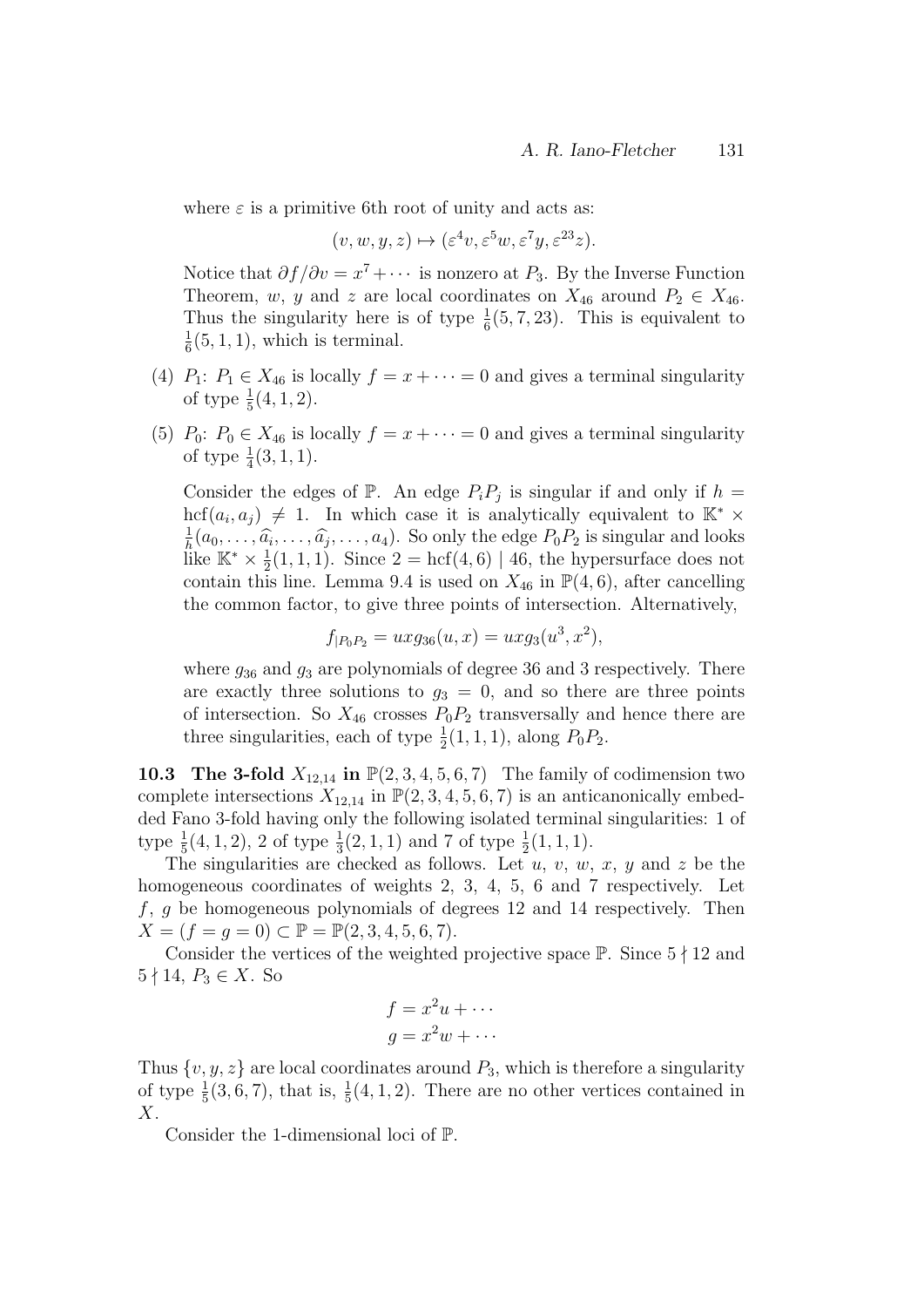(1)  $P_0P_2$ :  $h = \text{hcf}(2, 4) = 2$  and

$$
f = u6 + w3 + \cdots
$$

$$
g = u7 + w2y + \cdots
$$

Then the local coordinates are  $\{v, x, z\}$  and the singularities are of type 1  $\frac{1}{2}(1,1,1)$ . There are three such intersection points (by Lemma 9.4 applied to  $X_6$  in  $\mathbb{P}(1,2)$ ).

(2)  $P_0P_4$ : Likewise  $h = \text{hcf}(2, 6) = 2$  and

$$
f = u6 + y2 + \cdots
$$
  
\n
$$
g = u7 + u5w + y2u + \cdots
$$

 $(f = 0)$  in  $\mathbb{P}(1,3)$  is two points by Lemma 9.4. So there are two singularities, each of type  $\frac{1}{2}(1,1,1)$ , along  $P_0P_4$ .

- (3)  $P_2P_4$ : There is exactly one singularity on this line, of type  $\frac{1}{2}(1,1,1)$ .
- (4)  $P_1P_4$ : This time  $h = \text{hcf}(3, 6) = 3$  and

$$
f = v4 + y2 + \cdots
$$

$$
g = v4u + y2u + \cdots
$$

So there are two of type  $\frac{1}{3}(1, -1, 1)$  on  $P_1P_4$ .

Consider the only singular 2-dimensional locus,  $P_0P_2P_4$ , of  $\mathbb P$  where  $h =$  $hcf(2, 4, 6) = 2$ . By Lemma 9.5, there are seven intersection points (some of which have already been counted), all of type  $\frac{1}{2}(1, 1, 1)$ .

## Part II. Lists of various weighted complete intersections

### 11 Preamble

The aim of this chapter is to produce lists of hypersurface and codimension 2 weighted complete intersections of dimension at most 3 with at worst isolated canonical singularities. We present various theorems giving combinatoric conditions on the weights and degrees of such intersections. From these conditions we can produce lists of intersections (along with their corresponding singularities). In most cases a computer was used for its speed and inability to become bored.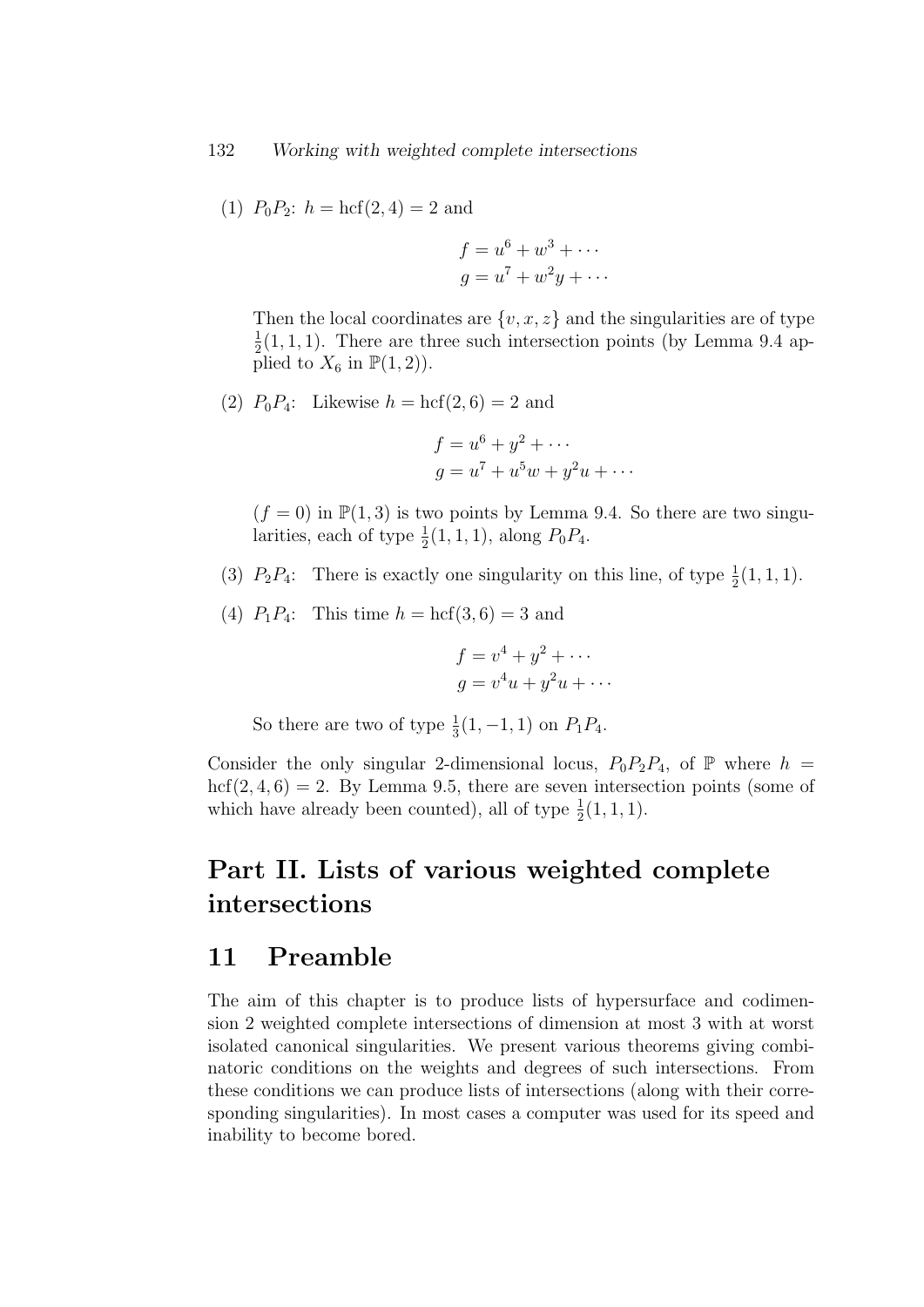Sections 12 and 13 treat the cases of dimension 1 and 2 respectively and give corresponding lists. Section 14 deals with the 3-fold case (both hypersurfaces and codimension 2) and Sections 15 and 16 deal with the particular cases of canonical 3-folds and Q-Fano 3-folds respectively. Section 18 gives an alternative method for producing canonically and anticanonically embedded 3-fold complete intersections using the Poincaré series of a ring.

### 12 Weighted curve hypersurfaces

12.1 Theorem A weighted curve complete intersection is smooth if and only if it is quasismooth.

**Proof** Any 1-dimensional cyclic quotient singularity is of type  $\frac{1}{r}(a)$  for some coprime r and a. Let x be the coordinate on  $\mathbb{A}^1$ . The group  $\mathbb{Z}_r$  acts via:

$$
x \mapsto \varepsilon^a x,
$$

where  $\varepsilon$  is a primitive rth root of unity. So

$$
\mathbb{A}^1/\mathbb{Z}_r \simeq \operatorname{Spec} \mathbb{K}[x]^{\mathbb{Z}_r} \simeq \operatorname{Spec} \mathbb{K}[x]^{\sim} \operatorname{Spec} \mathbb{K}[x] \simeq \mathbb{A}^1.
$$

So this is nonsingular. Notice that this group action is just a quasireflection (see Section 5.8).  $\Box$ 

From [OW], Corollary 3.5 we have a formula for the genus of dimension 1 hypersurfaces.

12.2 Theorem Let  $C_d$  in  $\mathbb{P}(a_0, a_1, a_2)$  be a nonsingular curve. Then the genus g is given by:

$$
g = \frac{1}{2} \left( \frac{d^2}{a_0 a_1 a_2} - d \sum_{i > j} \frac{\text{hcf}(a_i, a_j)}{a_i a_j} + \sum_{i=0}^2 \frac{\text{hcf}(d, a_i)}{a_i} - 1 \right).
$$

**12.3 Theorem** A weighted curve  $C_d$  in  $\mathbb{P}(a_0, a_1, a_2)$  is well formed, not a linear cone and quasismooth if and only if for each  $i$  the following three conditions hold:

- (1)  $a_i < d$ ,
- $(2)$   $a_i | d$ ,
- (3) hcf $(a_i, a_j) = 1$  for all distinct i, j.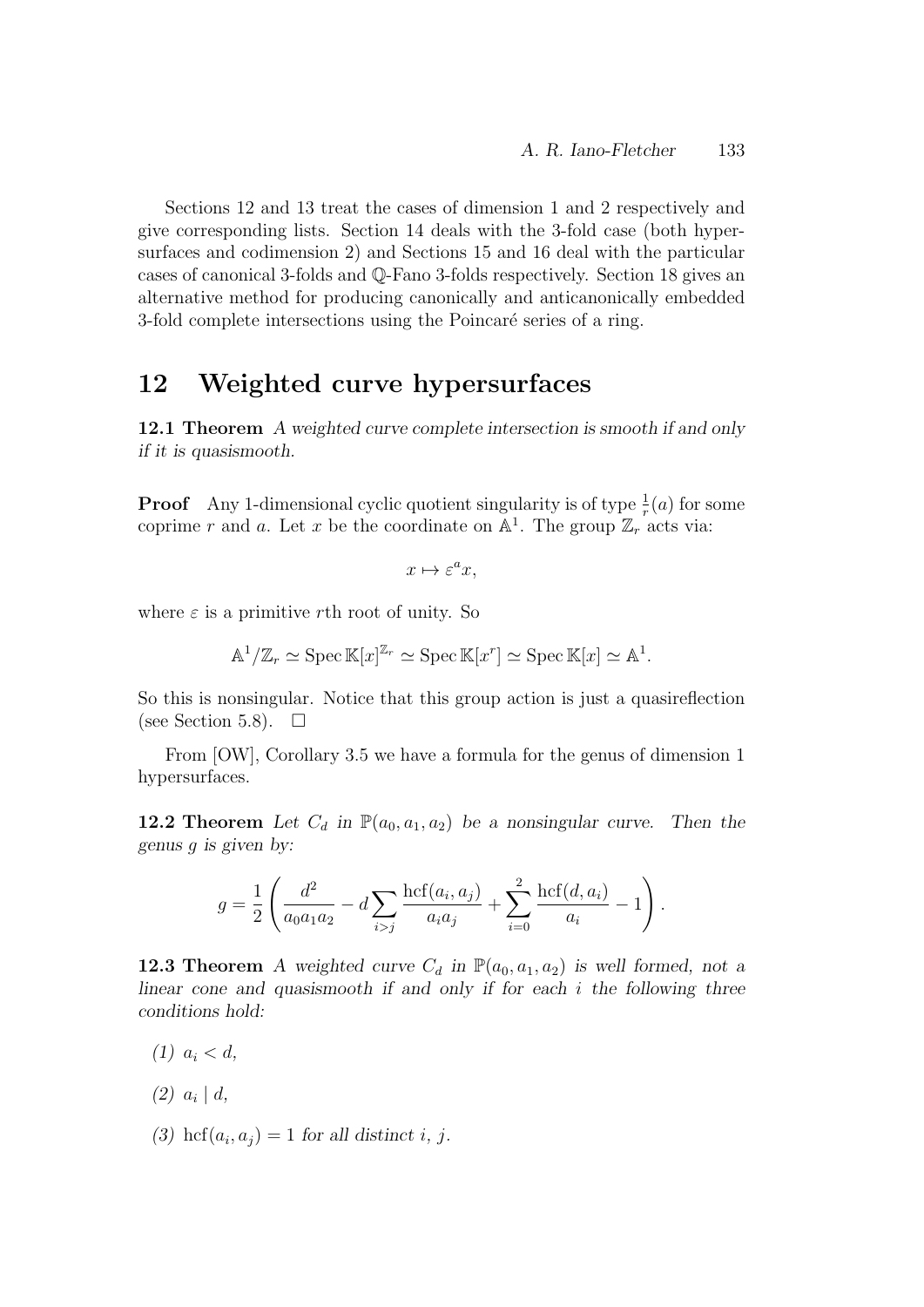**Proof** C is well formed if and only if  $a_i | d$  for all i and  $hcf(a_i, a_j) = 1$  for all distinct i, j (see Section 6.10). These are conditions  $(2)$  and  $(3)$ .

Suppose  $C$  is not a linear cone and quasismooth. Then conditions  $(1)$ holds. Also  $a_i \mid d - a_e$  for some e. But this is already satisfied by condition (2).

The converse follows immediately from conditions (1), (2) and (3).  $\Box$ 

12.4 Smooth weighted curve hypersurfaces with amplitude  $\alpha =$  $d-\sum a_i = 0$  We list the only smooth weighted curves of codimension 1 with  $\alpha = 0$  satisfying the above conditions.

| Curve)                          | $\overline{D}$   |
|---------------------------------|------------------|
| $C_3 \subset \mathbb{P}(1,1,1)$ | 3P               |
| $C_4 \subset \mathbb{P}(1,1,2)$ | 2P               |
| $C_6 \subset \mathbb{P}(1,2,3)$ | $\boldsymbol{P}$ |

All are elliptic curves (that is,  $g = 1$  and  $\omega \simeq \mathcal{O}_C$ ) and are given by Proj  $R_C$ where  $R_C$  is:

$$
R_C = \bigoplus_{n \ge 0} \mathrm{H}^0(\mathcal{O}_C(nD)),
$$

and  $D$  is given in the above table.

**12.5** The calculation The above curves are the only ones satisfying the conditions of Theorem 12.3. This is demonstrated as follows.

Order the  $\{a_i\}$  by  $a_0 \le a_1 \le a_2$ . conditions (2) and (3) of Theorem 12.3 give  $a_0a_1a_2 \mid d$ . Let  $d = \lambda a_2$ . As  $\alpha = 0$  then  $3a_2 \ge a_0 + a_1 + a_2 = d = \lambda a_2$ . So  $\lambda \leq 3$  (that is,  $\lambda = 2, 3$ ).

- (i)  $\lambda = 2$ . So  $a_0a_1 \mid 2$ . Either  $(a_0, a_1) = (1, 1)$  (that is,  $C_4$  in  $\mathbb{P}(1, 1, 2)$ ) or  $(a_0, a_1) = (1, 2)$  (that is,  $C_6$  in  $\mathbb{P}(1, 2, 3)$ ).
- (ii)  $\lambda = 3$ . So  $a_0 a_1 | 3$ . Either  $(a_0, a_1) = (1, 1)$  (that is,  $C_3$  in  $\mathbb{P}(1, 1, 1)$ ) or  $(a_0, a_1) = (1, 3)$  in which case  $a_2 = 2 < a_1$ , a contradiction.

**12.6** The ring  $R_C$  Consider an elliptic curve C and the divisor  $D = 2P$ , where  $P$  is any point on  $C$ . By Riemann–Roch,

$$
h^{0}(nD) - h^{1}(nD) = \deg(nD) + (1 - g).
$$

As  $D > K \equiv 0$ , then  $h^1(nD) = 0$  for all  $n \ge 1$ . Also  $g = 1$  and so

$$
h^0(nD) = \deg(nD) = 2n.
$$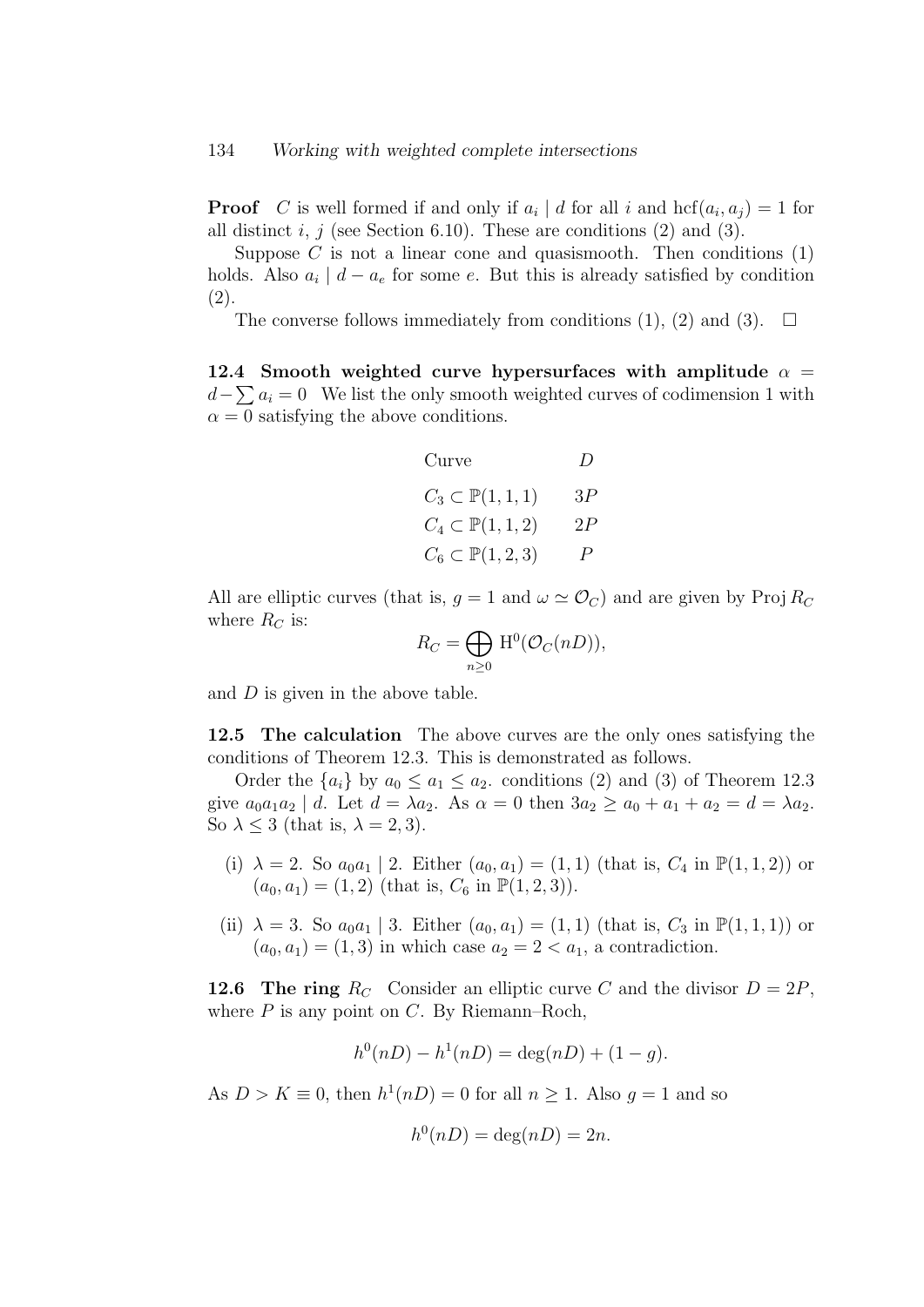Thus  $h^0(D) = 2$  and  $h^0(2D) = 4$ . Let  $x_0, x_1$  be a basis for  $\mathrm{H}^0(D)$ . Then  $x_0^2$ ,  $x_0x_1$  and  $x_1^2$  are linearly independent elements of  $H^0(2D)$ . As  $h^0(2D) = 4$ then there exists an extra element  $y$  of degree 4.

Consider the map:

$$
\varphi_n \colon \mathrm{H}^0(D) \otimes \mathrm{H}^0((n-1)D) \to \mathrm{H}^0(nD).
$$

Notice that  $x_0$  and  $x_1$  have no common base points. By the base-point-free pencil trick (see [ACGH], p. 126),

$$
Ker \varphi_n \simeq H^0((n-1)D - D) = H^0((n-2)D),
$$

which has dimension  $2(n-2)$ . Also  $H^0(D) \otimes H^0((n-1)D)$  has dimension  $2 \times 2(n-1)$ . So dim Im  $\varphi_n = 2n$ , and hence  $\varphi_n$  is onto for all  $n \geq 2$ . This means that  $H^0(nD)$  is generated by  $H^0(D)$  and  $H^0((n-1)D)$ .

We thus have the following table of bases for the  $H^0(nD)$ .

 $n \quad h^0(nD)$  monomials 1 2  $x_0, x_1$ 2 4  $x_0^2, x_0x_1, x_1^2, y$ 3 6  $x_0^3, x_0^2x_1, x_0x_1^2, x_1^3, x_0y, x_1y$ 4 8  $x_0^4, x_0^3x_1, x_0^2x_1^2, x_0x_1^3, x_1^4, x_0^2y, x_0x_1y, x_1^2y, y^2$ 

Notice that  $H^0(4D)$  has dimension 8, but there are 9 monomials. Since  $\varphi_4$ is onto then the first eight in the list are linear independent. So there must be a relation of the form:

$$
f = y^2 + yh_2(x_0, x_1) - g_4(x_0, x_1),
$$

where  $h_2$  and  $g_4$  are homogeneous polynomials of degrees 4 and 2 respectively.

The number  $N_n$  of monomials in  $H^0(nD)$  is given by:

$$
N_n = 1 + n \left\lfloor \frac{n}{2} \right\rfloor \left\lfloor n + \frac{1}{2} \right\rfloor.
$$

Suppose that  $f$  was the only relation, then the dimension of the module generated by the monomials of degree n is  $N_n - 1 \cdot N_{n-4} = 2n$ , which is the same as  $h^0(nD)$ .

Thus the ring R is  $\mathbb{K}[x_0, x_1, y]/(f)$ , where  $x_i$  has weight 1 and y has weight 2, that is, the curve is  $C_4$  in  $\mathbb{P}(1,1,2)$ . This technique should be compared to that in [M], Lecture 1, p. 17–21] and to Weierstrass normal form.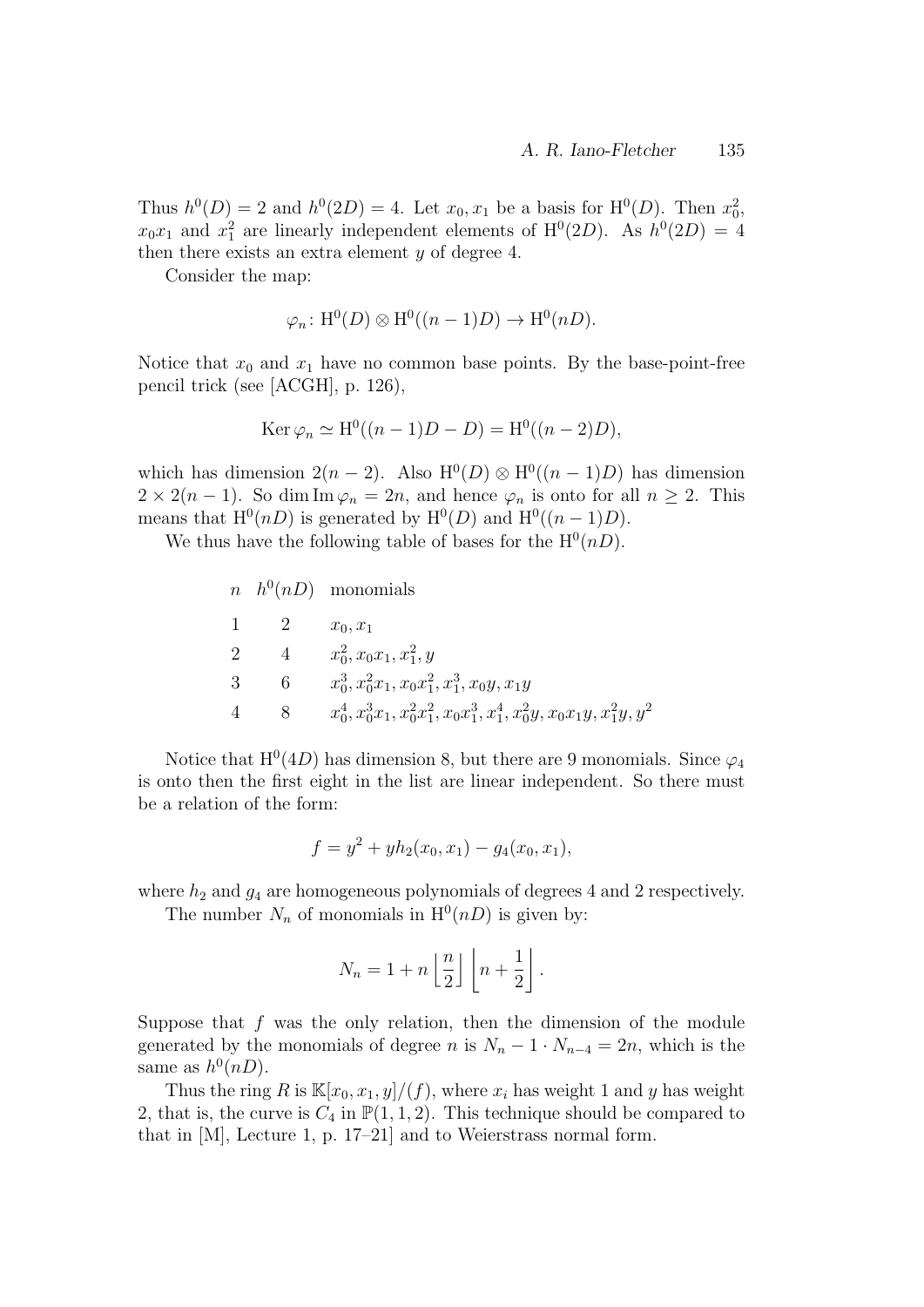12.7 Smooth weighted curve hypersurfaces with amplitude  $\alpha =$  $d - \sum a_i = 1$  There are only two such curves which satisfy the conditions of Theorem 12.3:

| curve                           | genus          | $\omega_C$         |
|---------------------------------|----------------|--------------------|
| $C_4 \subset \mathbb{P}(1,1,1)$ | 3 <sup>3</sup> | $\mathcal{O}_C(1)$ |
| $C_6 \subset \mathbb{P}(1,1,3)$ | $2 -$          | $\mathcal{O}_C(1)$ |

These were calculated in a similar way to those of Section 12.5 and the genera by the formula in Theorem 12.2.

### 13 Weighted surface complete intersections

In this section we give necessary and sufficient conditions for surface weighted complete intersections of codimension 1 and 2 to be quasismooth, well formed, and have at worst canonical singularities. We also include lists of such intersections.

**13.1 Theorem** Let  $S_d$  in  $\mathbb{P} = \mathbb{P}(a_0, a_1, a_2, a_3)$  be a general hypersurface of degree d and let  $\alpha = d - \sum a_i$ . S<sub>d</sub> is quasismooth, well formed with at worst canonical quotient singularities and is not a linear cone if and only if all the following hold:

- $(1)$  For all i.
	- (i)  $d > a_i$ .
	- (ii) there exists e such that  $a_i | d a_e$  (that is, there exists a monomial  $x_i^n x_e$  of degree d).
	- (iii) there exists a monomial of degree d which does not involve  $x_i$ .
	- (iv) if  $a_i \nmid d$ , then  $a_i \mid \alpha$ .
- (2) For all distinct i, j, with  $h = \text{hcf}(a_i, a_j)$ , then
	- $(i)$   $h \mid d$ .
	- (ii)  $h | \alpha$ .
	- (iii) one of the following holds:

either there exists a monomial  $x_i^m x_j^n$  of degree d,

or there exist monomials  $x_i^{n_1} x_j^{m_1} x_{e_1}$  and  $x_i^{n_2} x_j^{m_2} x_{e_2}$  of degree d such that  $e_1$  and  $e_2$  are distinct.

for all distinct i, j, k, hcf $(a_i, a_j, a_k) = 1$ .

**13.2** Note Since the hypersurface is well formed then  $\omega_S = \mathcal{O}_S(\alpha)$ .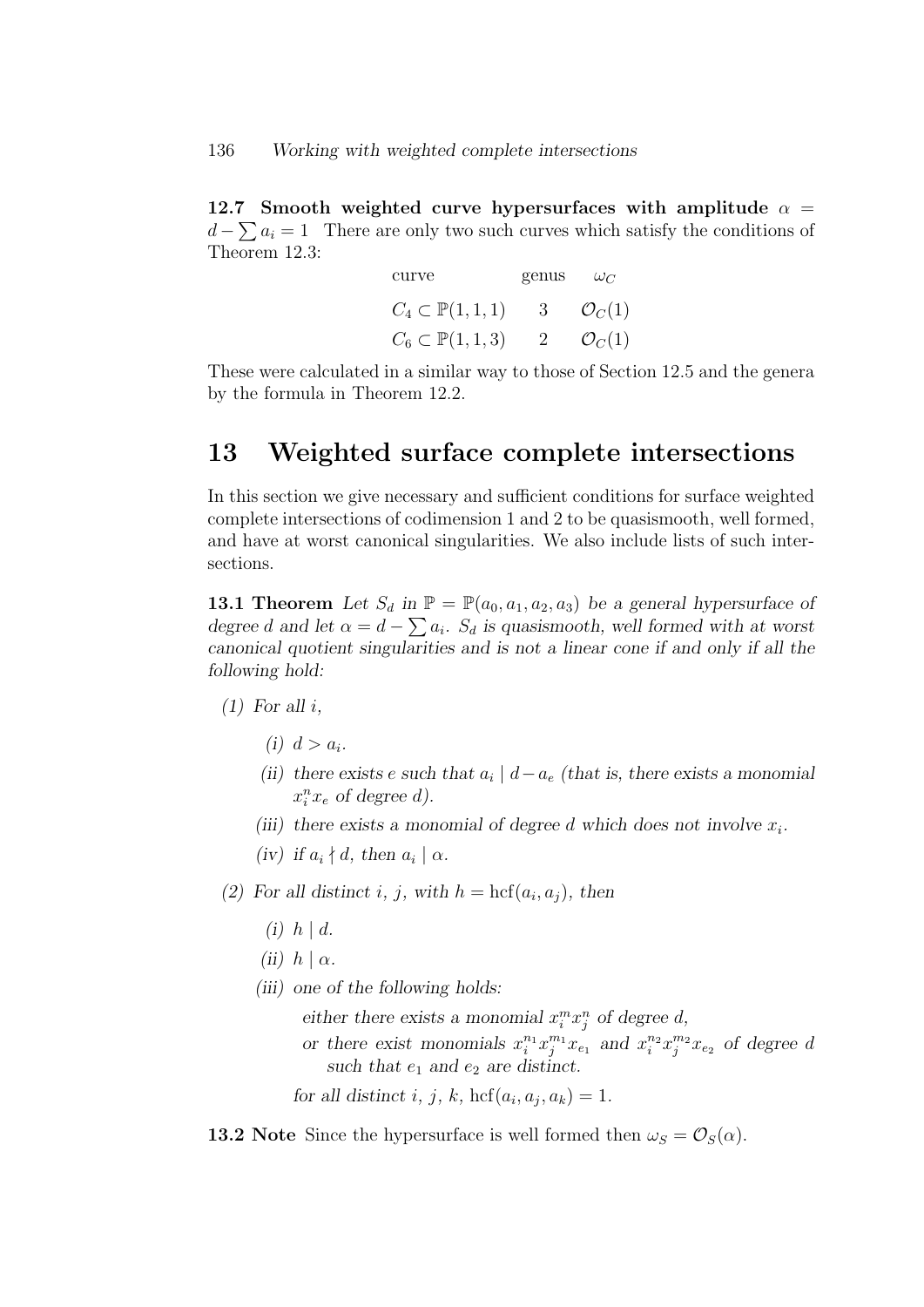**Proof** Let f be a general homogeneous polynomial of degree d in variables  $x_0, \ldots, x_3$ ; define  $S_d : (f = 0) \subset \mathbb{P}$ .

 $S_d$  is quasismooth and not a linear cone if and only if conditions  $(1i)$ ,  $(1ii)$ ,  $(1iii)$  and  $(2iii)$  hold (see Corollary 8.5).

Suppose furthermore that conditions  $(1iv)$ ,  $(2i)$ ,  $(2ii)$  and  $(3)$  hold. As  $S_d$ is quasismooth the only singularities are due to the K<sup>∗</sup> -action and hence are cyclic quotient singularities on the fundamental simplex  $\Delta \subset \mathbb{P}$ . By condition (3) only vertices and edges need be checked.

Consider  $P_i \in S_d$ . By renumbering we can assume that  $i = 0$ . So  $a_0 \nmid d$ . Condition (1ii) gives that there exists an  $e \neq 0$  such that  $a_0 | d-a_e$ . Without loss of generality we can assume that  $e = 1$ . So f is of the form  $f = x_0^n x_1 + \cdots$ . Thus  $\partial f/\partial x_1$  is nonzero at  $P_0$ . By the Inverse Function Theorem  $x_2$  and  $x_3$  are local coordinates. So  $P_0 \in S_d$  is of type  $\frac{1}{a_0}(a_2, a_3)$ . However  $d = a_0 + \cdots + a_3 + \alpha$ and so  $a_0 | a_2 + a_3 + \alpha$ . By condition (1*iv*),  $a_0 | a_2 + a_3$ . Let  $h = \text{hcf}(a_0, a_2)$ . So  $h \mid a_3$  and hence, by condition (3),  $h = 1$ . Therefore  $P_0 \in S_d$  is a canonical singularity.

Consider the edge  $P_i P_j$ . Again by renumbering assume that  $i = 0$  and  $j = 1$ . f restricted to  $P_0P_1$  is:

$$
f = \sum x_0^n x_1^m,
$$

where the sum is taken over the set  $\{(n,m): na_0 + ma_1 = d\}$ . If  $a_0 \nmid d$ then  $a_0 \mid d - a_e$  for some  $e \neq 0$ . If  $e \neq 1$  then  $h = \text{hcf}(a_0, a_1) \mid a_e$  and by condition (4)  $h = 1$ . Then  $P_0P_1$  is nonsingular. So assume that either  $a_0 | d$  or  $a_0 | d-a_1$ . Hence f is not identically zero on  $P_0P_1$ , and so  $S_d \cap P_0P_1$  is finite. Each point in this intersection is of type  $\frac{1}{h}(a_2, a_3)$ . Since  $d = a_0 + \cdots + a_3 + \alpha$ and  $h | \alpha$  then  $h | a_2 + a_3$ . Also hcf $(h, a_2) = 1$ . Thus each point is canonical.

Therefore  $S_d$  in  $\mathbb P$  has at worst canonical singularities.

Conversely assume that  $S_d$  is quasismooth, well-formed, not a linear cone and has at worst only canonical singularities. Suppose  $a_i \nmid d$ . By renumbering we can assume that  $i = 0$ . So  $P_0 \in S_d$  and  $a_0 \mid d - a_e$  for some e. Without loss of generality assume that  $e = 1$ . As above the singularity at  $P_0 \in S_d$  is of type  $\frac{1}{a_0}(a_2, a_3)$ . Since this is canonical we have  $a_0 \mid a_2 + a_3$  and so  $a_0 \mid \alpha$ . This is condition  $(1iv)$ .

Suppose  $h = \text{hcf}(a_i, a_j)$ . By renumbering assume that  $i = 0$  and  $j = 1$ . As  $S_d$  is well formed then  $h | d$ , which is condition  $(2i)$ . So  $P_0P_1 \cap S_d$  is a finite intersection, where each point is of type  $\frac{1}{h}(a_2, a_3)$ . This is canonical and so  $h | \alpha$ . This is condition  $(2ii)$ .

Suppose  $h = \text{hcf}(a_i, a_j, a_k)$ . Without loss of generality assume that  $i = 0$ ,  $j = 1$  and  $k = 2$ . Let  $h' = \text{hcf}(a_0, a_1)$ . So  $h' \mid d$ . Hence the line  $P_0P_1$  contains singularities of type  $\frac{1}{h}(a_2, a_3)$ . As these are canonical  $h = \text{hcf}(h', a_2) = 1$ . This is condition (3).  $\square$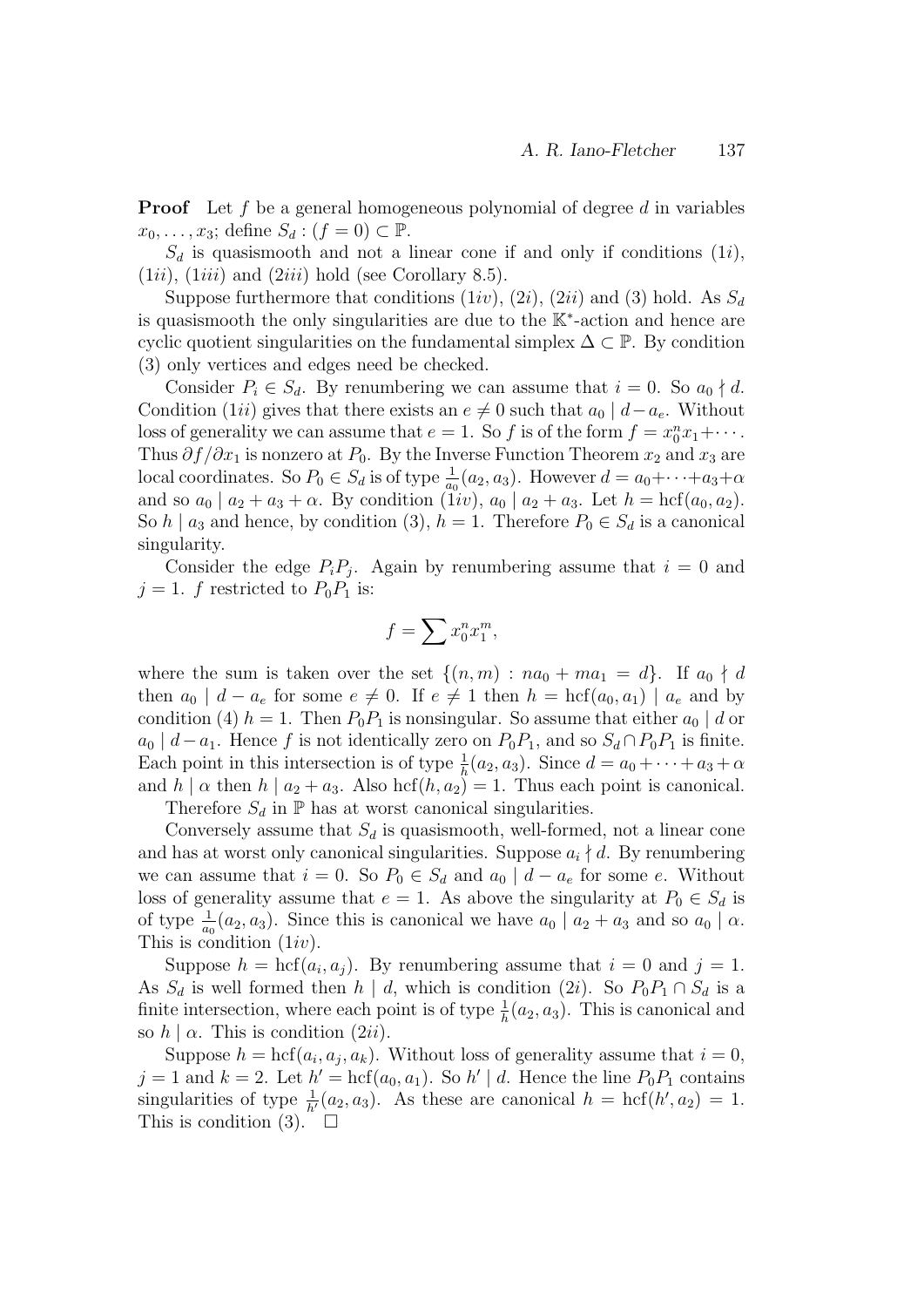13.3 Reid's 95 codimension 1 K3 surfaces In 1979, Reid produced the list of all families of codimension 1 weighted K3 surfaces; 95 in all (see [R1], Section 4.5). The full list follows along with their respective singularities.

|        | Weighted K3                             | Singularities                           |
|--------|-----------------------------------------|-----------------------------------------|
| No. 1  | $X_4 \subset \mathbb{P}(1,1,1,1)$       |                                         |
| No. 2  | $X_5 \subset \mathbb{P}(1,1,1,2)$       | $A_1$                                   |
| No.3   | $X_6 \subset \mathbb{P}(1,1,1,3)$       |                                         |
| No.4   | $X_6 \subset \mathbb{P}(1,1,2,2)$       | $3 \times A_1$                          |
| No. 5  | $X_7 \subset \mathbb{P}(1, 1, 2, 3)$    | $A_1, A_2$                              |
| No. 6  | $X_8 \subset \mathbb{P}(1, 1, 2, 4)$    | $2 \times A_1$                          |
| No. 7  | $X_8 \subset \mathbb{P}(1, 2, 2, 3)$    | $4 \times A_1, A_2$                     |
| No. 8  | $X_9 \subset \mathbb{P}(1,1,3,4)$       | $A_3$                                   |
| No.9   | $X_9 \subset \mathbb{P}(1,2,3,3)$       | $A_1$ , $3 \times A_2$                  |
| No. 10 | $X_{10} \subset \mathbb{P}(1, 1, 3, 5)$ | A <sub>2</sub>                          |
| No. 11 | $X_{10} \subset \mathbb{P}(1, 2, 2, 5)$ | $5 \times A_1$                          |
| No. 12 | $X_{10} \subset \mathbb{P}(1, 2, 3, 4)$ | $2 \times A_1, A_2, A_3$                |
| No. 13 | $X_{11} \subset \mathbb{P}(1, 2, 3, 5)$ | $A_1, A_2, A_4$                         |
| No. 14 | $X_{12} \subset \mathbb{P}(1, 1, 4, 6)$ | $A_1$                                   |
| No. 15 | $X_{12} \subset \mathbb{P}(1, 2, 3, 6)$ | $2 \times A_1$ , $2 \times A_2$         |
| No. 16 | $X_{12} \subset \mathbb{P}(1, 2, 4, 5)$ | $3 \times A_1, A_4$                     |
| No. 17 | $X_{12} \subset \mathbb{P}(1, 3, 4, 4)$ | $3 \times A_3$                          |
| No. 18 | $X_{12} \subset \mathbb{P}(2, 2, 3, 5)$ | $6 \times A_1, A_4$                     |
| No. 19 | $X_{12} \subset \mathbb{P}(2,3,3,4)$    | $3 \times A_1$ , $4 \times A_2$         |
| No. 20 | $X_{13} \subset \mathbb{P}(1, 3, 4, 5)$ | $A_2, A_3, A_4$                         |
| No. 21 | $X_{14} \subset \mathbb{P}(1, 2, 4, 7)$ | $3 \times A_1, A_3$                     |
| No. 22 | $X_{14} \subset \mathbb{P}(2, 2, 3, 7)$ | $7 \times A_1, A_2$                     |
| No. 23 | $X_{14} \subset \mathbb{P}(2, 3, 4, 5)$ | $3 \times A_1, A_2, A_3, A_4$           |
| No. 24 | $X_{15} \subset \mathbb{P}(1, 2, 5, 7)$ | $A_1, A_6$                              |
| No. 25 | $X_{15} \subset \mathbb{P}(1, 3, 4, 7)$ | $A_3, A_6$                              |
| No. 26 | $X_{15} \subset \mathbb{P}(1, 3, 5, 6)$ | $2 \times A_2, A_5$                     |
| No. 27 | $X_{15} \subset \mathbb{P}(2,3,5,5)$    | $A_1, 3 \times A_4$                     |
| No. 28 | $X_{15} \subset \mathbb{P}(3,3,4,5)$    | $5 \times A_2, A_3$                     |
| No. 29 | $X_{16} \subset \mathbb{P}(1, 2, 5, 8)$ | $2 \times A_1, A_4$                     |
| No. 30 | $X_{16} \subset \mathbb{P}(1, 3, 4, 8)$ | $A_2, 2 \times A_3$                     |
| No. 31 | $X_{16} \subset \mathbb{P}(1, 4, 5, 6)$ | $A_1, A_4, A_5$                         |
| No. 32 | $X_{16} \subset \mathbb{P}(2,3,4,7)$    | $4 \times A_1, A_2, A_6$                |
| No. 33 | $X_{17} \subset \mathbb{P}(2,3,5,7)$    | $A_1, A_2, A_4, A_6$                    |
| No. 34 | $X_{18} \subset \mathbb{P}(1, 2, 6, 9)$ | $3 \times A_1, A_2$                     |
| No. 35 | $X_{18} \subset \mathbb{P}(1, 3, 5, 9)$ | $2 \times A_2, A_4$                     |
| No. 36 | $X_{18} \subset \mathbb{P}(1, 4, 6, 7)$ | $A_3, A_1, A_6$                         |
| No. 37 | $X_{18} \subset \mathbb{P}(2,3,4,9)$    | $4 \times A_1$ , $2 \times A_2$ , $A_3$ |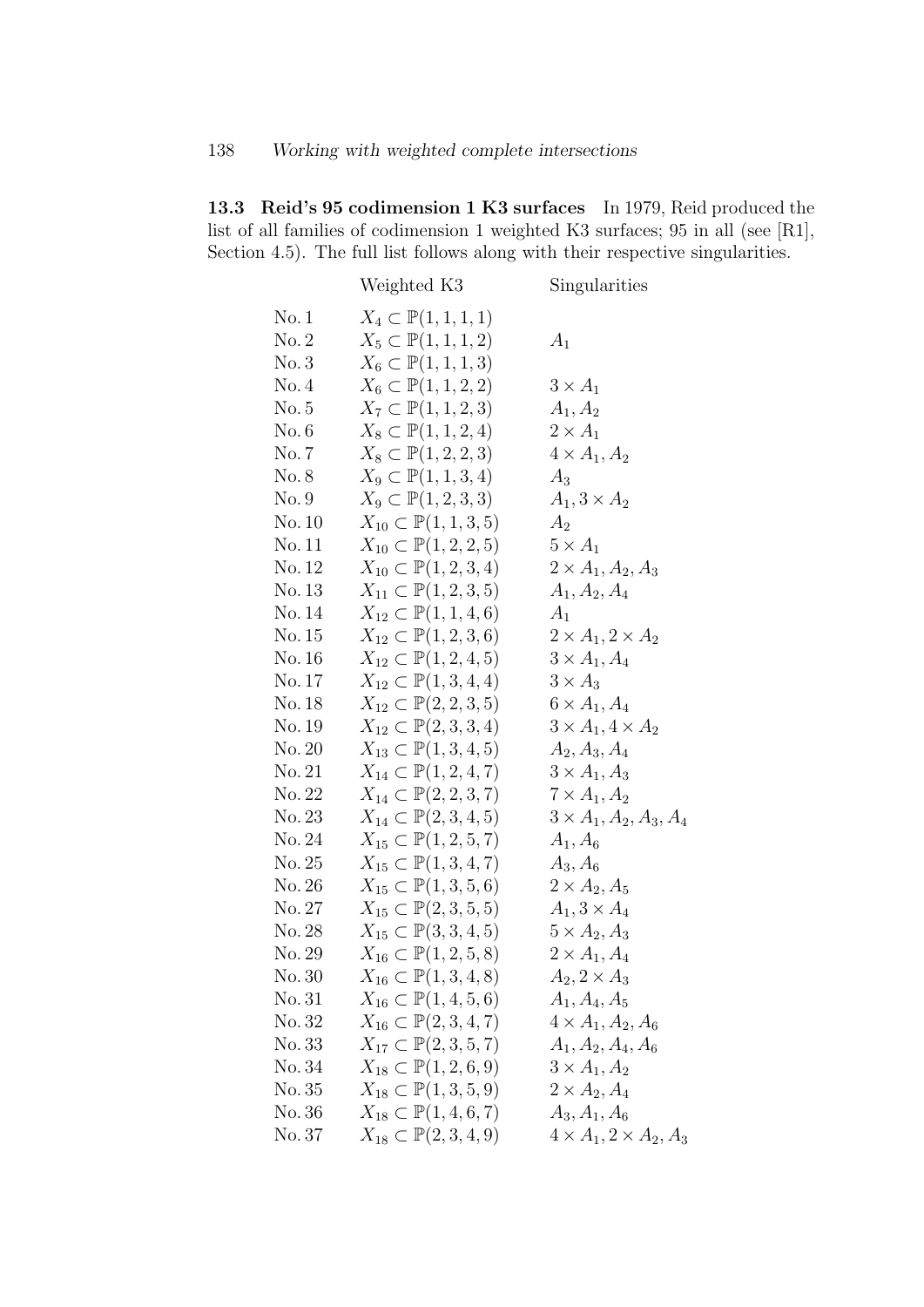| No. 38 | $X_{18} \subset \mathbb{P}(2,3,5,8)$      | $2 \times A_1, A_4, A_7$                |
|--------|-------------------------------------------|-----------------------------------------|
| No. 39 | $X_{18} \subset \mathbb{P}(3, 4, 5, 6)$   | $3 \times A_2, A_3, A_1, A_4$           |
| No. 40 | $X_{19} \subset \mathbb{P}(3, 4, 5, 7)$   | $A_2, A_3, A_4, A_6$                    |
| No. 41 | $X_{20} \subset \mathbb{P}(1,4,5,10)$     | $A_1, 2 \times A_4$                     |
| No. 42 | $X_{20} \subset \mathbb{P}(2,3,5,10)$     | $2 \times A_1, A_2, 2 \times A_4$       |
| No. 43 | $X_{20} \subset \mathbb{P}(2, 4, 5, 9)$   | $5 \times A_1, A_8$                     |
| No. 44 | $X_{20} \subset \mathbb{P}(2, 5, 6, 7)$   | $3 \times A_1, A_5, A_6$                |
| No. 45 | $X_{20} \subset \mathbb{P}(3,4,5,8)$      | $A_2, 2 \times A_3, A_7$                |
| No. 46 | $X_{21} \subset \mathbb{P}(1,3,7,10)$     | $A_9$                                   |
| No. 47 | $X_{21} \subset \mathbb{P}(1, 5, 7, 8)$   | $A_4, A_7$                              |
| No. 48 | $X_{21} \subset \mathbb{P}(2, 3, 7, 9)$   | $A_1, 2 \times A_2, A_8$                |
| No. 49 | $X_{21} \subset \mathbb{P}(3, 5, 6, 7)$   | $3 \times A_2, A_4, A_5$                |
| No. 50 | $X_{22} \subset \mathbb{P}(1,3,7,11)$     | $A_2, A_6$                              |
| No. 51 | $X_{22} \subset \mathbb{P}(1,4,6,11)$     | $A_3, A_1, A_5$                         |
| No. 52 | $X_{22} \subset \mathbb{P}(2,4,5,11)$     | $5 \times A_1, A_3, A_4$                |
| No. 53 | $X_{24} \subset \mathbb{P}(1,3,8,12)$     | $2 \times A_2, A_3$                     |
| No. 54 | $X_{24} \subset \mathbb{P}(1,6,8,9)$      | $A_1, A_2, A_8$                         |
| No. 55 | $X_{24} \subset \mathbb{P}(2,3,7,12)$     | $2 \times A_1$ , $2 \times A_2$ , $A_6$ |
| No. 56 | $X_{24} \subset \mathbb{P}(2,3,8,11)$     | $3 \times A_1, A_{10}$                  |
| No. 57 | $X_{24} \subset \mathbb{P}(3, 4, 5, 12)$  | $2 \times A_2$ , $2 \times A_3$ , $A_4$ |
| No. 58 | $X_{24} \subset \mathbb{P}(3, 4, 7, 10)$  | $A_1, A_6, A_9$                         |
| No. 59 | $X_{24} \subset \mathbb{P}(3,6,7,8)$      | $4 \times A_2, A_1, A_6$                |
| No. 60 | $X_{24} \subset \mathbb{P}(4, 5, 6, 9)$   | $2 \times A_1, A_4, A_2, A_8$           |
| No. 61 | $X_{25} \subset \mathbb{P}(4, 5, 7, 9)$   | $A_3, A_6, A_8$                         |
| No. 62 | $X_{26} \subset \mathbb{P}(1, 5, 7, 13)$  | $A_4, A_6$                              |
| No. 63 | $X_{26} \subset \mathbb{P}(2,3,8,13)$     | $3 \times A_1, A_2, A_7$                |
| No. 64 | $X_{26} \subset \mathbb{P}(2, 5, 6, 13)$  | $4 \times A_1, A_4, A_5$                |
| No. 65 | $X_{27} \subset \mathbb{P}(2, 5, 9, 11)$  | $A_1, A_4, A_{10}$                      |
| No. 66 | $X_{27} \subset \mathbb{P}(5,6,7,9)$      | $A_4, A_5, A_2, A_6$                    |
| No. 67 | $X_{28} \subset \mathbb{P}(1,4,9,14)$     | $A_1, A_8$                              |
| No.68  | $X_{28} \subset \mathbb{P}(3, 4, 7, 14)$  | $A_2, A_1, 2 \times A_6$                |
| No. 69 | $X_{28} \subset \mathbb{P}(4,6,7,11)$     | $2 \times A_1, A_5, A_{10}$             |
| No. 70 | $X_{30} \subset \mathbb{P}(1, 4, 10, 15)$ | $A_3, A_1, A_4$                         |
| No. 71 | $X_{30} \subset \mathbb{P}(1,6,8,15)$     | $A_1, A_2, A_7$                         |
| No. 72 | $X_{30} \subset \mathbb{P}(2,3,10,15)$    | $3 \times A_1$ , $2 \times A_2$ , $A_4$ |
| No. 73 | $X_{30} \subset \mathbb{P}(2,6,7,15)$     | $5 \times A_1, A_2, A_6$                |
| No. 74 | $X_{30} \subset \mathbb{P}(3,4,10,13)$    | $A_3, A_1, A_{12}$                      |
| No.75  | $X_{30} \subset \mathbb{P}(4, 5, 6, 15)$  | $A_3, 2 \times A_1, 2 \times A_4, A_2$  |
| No.76  | $X_{30} \subset \mathbb{P}(5,6,8,11)$     | $A_1, A_7, A_{10}$                      |
| No. 77 | $X_{32} \subset \mathbb{P}(2, 5, 9, 16)$  | $2\times A_1, A_4, A_8$                 |
| No. 78 | $X_{32} \subset \mathbb{P}(4, 5, 7, 16)$  | $2 \times A_3, A_4, A_6$                |
| No.79  | $X_{33} \subset \mathbb{P}(3, 5, 11, 14)$ | $A_4, A_{13}$                           |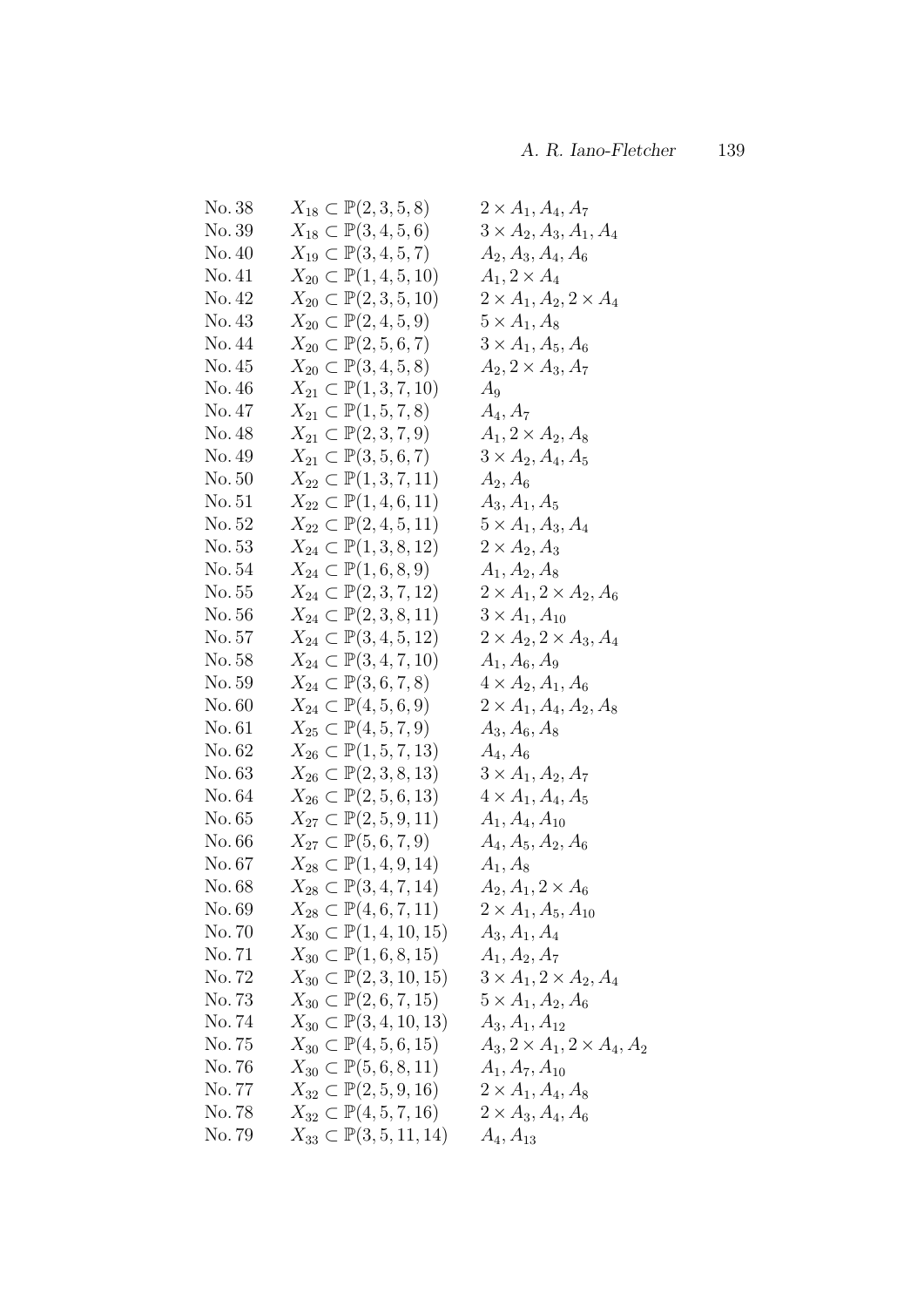| No. 80 | $X_{34} \subset \mathbb{P}(3, 4, 10, 17)$ | $A_2, A_3, A_1, A_9$                   |
|--------|-------------------------------------------|----------------------------------------|
| No. 81 | $X_{34} \subset \mathbb{P}(4,6,7,17)$     | $A_3$ , $2 \times A_1$ , $A_5$ , $A_6$ |
| No. 82 | $X_{36} \subset \mathbb{P}(1, 5, 12, 18)$ | $A_4, A_5$                             |
| No. 83 | $X_{36} \subset \mathbb{P}(3,4,11,18)$    | $2 \times A_2, A_1, A_{10}$            |
| No. 84 | $X_{36} \subset \mathbb{P}(7,8,9,12)$     | $A_6, A_7, A_3, A_2$                   |
| No. 85 | $X_{38} \subset \mathbb{P}(3, 5, 11, 19)$ | $A_2, A_4, A_{10}$                     |
| No. 86 | $X_{38} \subset \mathbb{P}(5,6,8,19)$     | $A_4, A_5, A_1, A_7$                   |
| No. 87 | $X_{40} \subset \mathbb{P}(5, 7, 8, 20)$  | $2 \times A_4, A_6, A_3$               |
| No. 88 | $X_{42} \subset \mathbb{P}(1,6,14,21)$    | $A_1, A_2, A_6$                        |
| No. 89 | $X_{42} \subset \mathbb{P}(2, 5, 14, 21)$ | $3 \times A_1, A_4, A_6$               |
| No. 90 | $X_{42} \subset \mathbb{P}(3,4,14,21)$    | $2 \times A_2, A_3, A_1, A_6$          |
| No. 91 | $X_{44} \subset \mathbb{P}(4, 5, 13, 22)$ | $A_1, A_4, A_{12}$                     |
| No. 92 | $X_{48} \subset \mathbb{P}(3, 5, 16, 24)$ | $2 \times A_2, A_4, A_7$               |
| No. 93 | $X_{50} \subset \mathbb{P}(7,8,10,25)$    | $A_6, A_7, A_1, A_4$                   |
| No. 94 | $X_{54} \subset \mathbb{P}(4, 5, 18, 27)$ | $A_3, A_1, A_4, A_8$                   |
| No. 95 | $X_{66} \subset \mathbb{P}(5,6,22,33)$    | $A_4, A_1, A_2, A_{10}$                |

Table 1: Reid's 95 codimension 1 K3 surfaces

However there are not so many dimension 2 weighted hypersurfaces with  $\omega_S \simeq \mathcal{O}_S(\pm 1)$ :

13.4 Theorem There are exactly three families of dimension 2 weighted hypersurfaces with at worst canonical singularities and  $\omega_s \simeq \mathcal{O}_S(1)$ , and exactly three families with  $\omega_S \simeq \mathcal{O}_S(-1)$ ,

> $\alpha = 1$   $\alpha = -1$  $S_5 \subset \mathbb{P}(1, 1, 1, 1)$   $S_3 \subset \mathbb{P}(1, 1, 1, 1)$  $S_6 \subset \mathbb{P}(1, 1, 1, 2)$   $S_4 \subset \mathbb{P}(1, 1, 1, 2)$  $S_8 \subset \mathbb{P}(1, 1, 1, 4)$   $S_6 \subset \mathbb{P}(1, 1, 2, 3)$

13.5 Note These families are all nonsingular.

**Proof** Condition (2*ii*) of Theorem 13.1 is very strong when  $\alpha = \pm 1$  and forces the  $a_i$  to be pairwise coprime. Similarly condition  $(1iv)$  forces  $a_i | d$  for each *i*. So  $a_0a_1a_2a_3 \mid d$  and  $d = a_0 + \cdots + a_3 + \alpha$ . Order  $a_3 \ge a_2 \ge a_1 \ge a_0 \ge 1$ and let  $d = \lambda a_3$ . Thus  $a_0 a_1 a_2 \mid \lambda$  and  $(\lambda - 1)a_3 = a_0 + \cdots + a_2 + \alpha$ .

Suppose  $\alpha = 1$ . Then  $2a_3 \leq \lambda a_3 = a_0 + \cdots + a_3 + 1 \leq 5a_3$ . So  $2 \leq \lambda \leq 5$ . Running through the possible values of  $\lambda$ :

(i)  $\lambda = 5$ . So  $a_0a_1a_2$  | 5. If  $a_2 = 1$  then  $a_4 = 1$  (that is,  $S_5$  in  $\mathbb{P}(1,1,1,1)$ ). If  $a_2 = 5$  then  $a_3 = 2$ , a contradiction.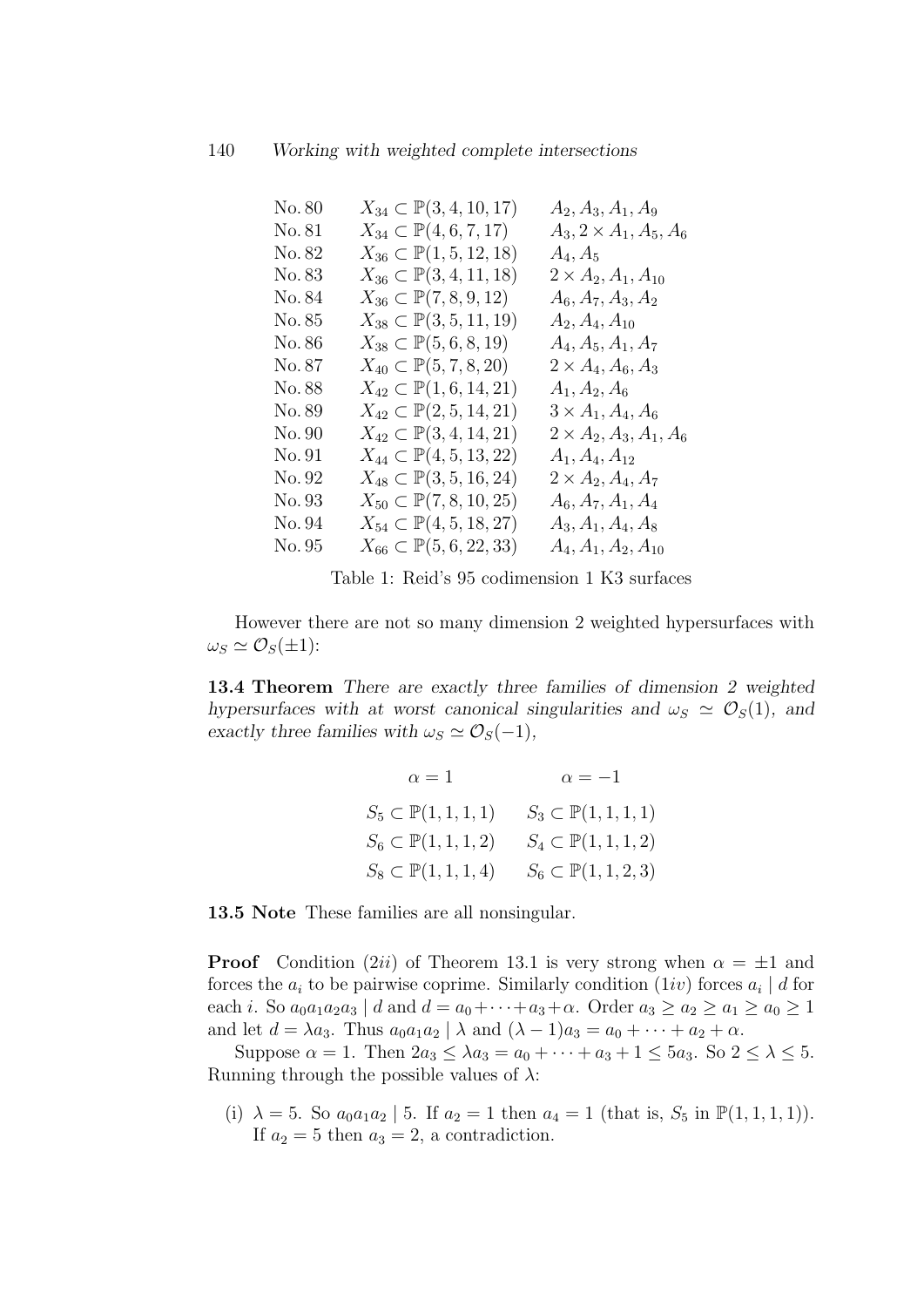- (ii)  $\lambda = 4$ . So  $a_0 a_1 a_2 \mid 4$ . If  $a_2 = 1$  then  $a_4 = \frac{4}{3}$  $\frac{4}{3}$ , a contradiction. If  $a_2 = 2$ then  $a_4 = \frac{5}{3}$  $\frac{5}{3}$ , a contradiction. If  $a_2 = 4$  then  $a_4 = \frac{7}{3}$  $\frac{7}{3}$ , a contradiction.
- (iii)  $\lambda = 3$ . So  $a_0 a_1 a_2 | 3$ . If  $a_2 = 1$  then  $a_4 = 2$  (that is,  $S_6$  in  $\mathbb{P}(1,1,1,2)$ ). If  $a_2 = 3$  then  $a_4 = 3$ , a contradiction.
- (iv)  $\lambda = 2$ . So  $a_0 a_1 a_2 | 2$ . If  $a_2 = 1$  then  $a_4 = 4$  (that is,  $S_8$  in  $\mathbb{P}(1,1,1,4)$ ). If  $a_2 = 2$  then  $a_4 = \frac{5}{2}$  $\frac{5}{2}$ , a contradiction.

So there are exactly three families.

Suppose that  $\alpha = -1$ . Then  $2a_3 \leq \lambda a_3 = a_0 + \cdots + a_3 - 1 \leq 6a_3$ . Thus  $2 \leq \lambda \leq 6$ . As above this gives rise to the following families:  $S_3$  in  $\mathbb{P}(1, 1, 1, 1)$  in the case  $\lambda = 3$ ,  $S_4$  in  $\mathbb{P}(1, 1, 1, 2)$  and  $S_6$  in  $\mathbb{P}(1, 1, 2, 3)$  in the case  $\lambda = 2$ .  $\Box$ 

Consider the case of codimension 2 complete intersections.

**13.6 Theorem** Suppose  $S = S_{d_1, d_2}$  in  $\mathbb{P} = \mathbb{P}(a_0, \ldots, a_4)$  is quasismooth and is not the intersection of a linear cone with another hypersurface. Let  $\alpha =$  $\sum d_{\lambda} - \sum a_i$ . S is well formed and has at worst canonical singularities if and only if the following hold:

- (1) for all i, if  $a_i \nmid d_1$  and  $a_i \nmid d_2$  then  $a_i \mid \alpha$ .
- (2) for all distinct i and j, with  $h = \text{hcf}(a_i, a_j)$ , one of the following occurs:
	- (i)  $h \mid d_1$  and  $h \mid d_2$ ,
	- (ii)  $h \mid d_1, h \nmid d_2$  and  $h \mid \alpha$ , or
	- (iii)  $h \nmid d_1, h \mid d_2$  and  $h \mid \alpha$ .
- (3) for all distinct i, j and k, with  $h = \text{hcf}(a_i, a_j, a_k)$ ,  $h | d_1, h | d_2$  and  $h \mid \alpha$ .
- (4) for all distinct i, j, k and l,  $h = \text{hcf}(a_i, a_j, a_k, a_l) = 1$

**13.7** Note Since the hypersurface is well formed we have that  $\omega_S = \mathcal{O}_S(\alpha)$ .

**Proof** Let  $f_1$  and  $f_2$  be sufficiently general homogeneous polynomials of degrees  $d_1$  and  $d_2$  respectively, in the variables  $x_0, \ldots, x_4$  with respect to the weights  $a_0, \ldots, a_4$ . Define  $S : (f_1 = 0, f_2 = 0) \subset \mathbb{P}$ .

Since S is quasismooth the only singularities are due to the  $K^*$ -action and hence are all cyclic quotient singularities occurring on the fundamental simplex  $\Delta$ .

Assume conditions  $(1), \ldots, (4)$  hold. By conditions  $(2), (3)$  and  $(4)$  S is well formed. By condition (4) only the vertices, edges and faces of  $\Delta$  need be considered.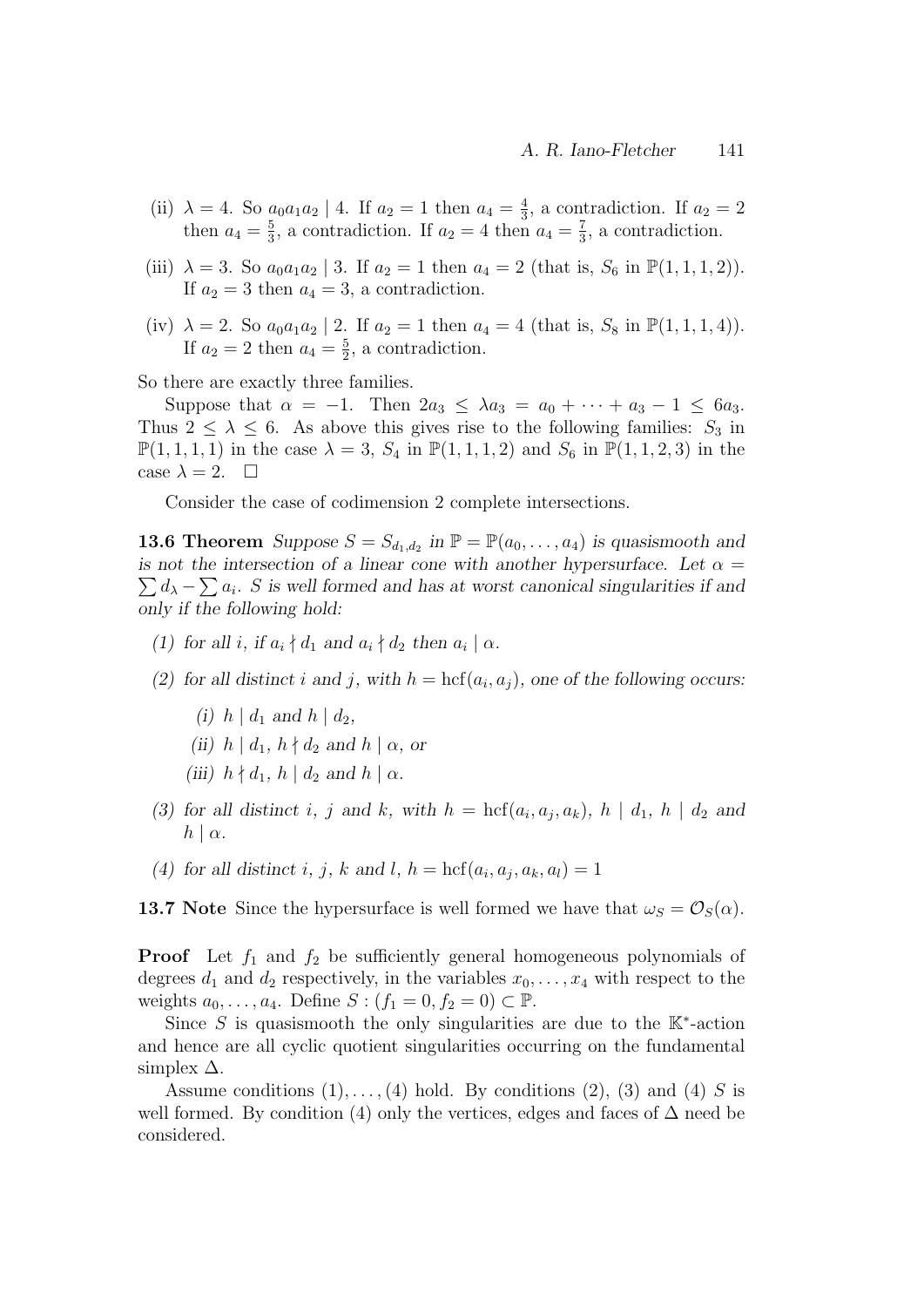#### 142 Working with weighted complete intersections

Suppose  $P_i \in S$ . By renumbering we can assume that  $i = 0$ . So  $a_0 \nmid d_1$ and  $a_0 \nmid d_2$ . As S is quasismooth (and using  $I = \{0\}$  in Theorem 8.7) there exist monomials  $x_0^n x_{e_1}$  and  $x_0^m x_{e_2}$  of degrees  $d_1$  and  $d_2$ , where  $e_1 \neq e_2$ . By renumbering we can write  $e_1 = 1$  and  $e_2 = 2$ . So  $f_1$  and  $f_2$  are of the form:

$$
f_1 = x_0^n x_1 + \cdots
$$
  

$$
f_2 = x_0^m x_2 + \cdots
$$

Thus  $\partial f_1/\partial x_1$  and  $\partial f_2/\partial x_2$  are nonzero at  $P_0$ . By the Inverse Function Theorem,  $x_3$  and  $x_4$  are local coordinates around  $P_0$ . Hence  $P_0 \in S$  is of type 1  $\frac{1}{a_0}(a_3, a_4)$ . As  $d_1 + d_2 = a_0 + \cdots + a_4 + \alpha$  and  $a_0 \mid \alpha$  then  $a_0 \mid a_3 + a_4$ . Let  $\tilde{h}$  = hcf( $a_0, a_3$ ). So  $h \mid a_4$  and, by condition (3),  $h \mid d_1$ . Since  $\deg(x_0^n x_1) = d_1$ ,  $h \mid a_1$  and so, by condition (4),  $h = 1$ . Thus  $P_0 \in S$  is canonical.

Consider the edge  $P_i P_j$ . By renumbering we can assume that  $i = 0$  and  $j = 1$ . Let  $h = \text{hcf}(a_0, a_1)$ . Notice that  $P_0P_1 \subset X_{d_\lambda}$  if and only if  $h \nmid d_\lambda$ for  $\lambda = 0, 1$ . By condition (2),  $h | d_\lambda$  for some  $\lambda$ . Without loss of generality assume that  $h | d_1$ . There are 2 cases:

- (a) h |  $d_2$ .  $P_0P_1 \cap (f_{\lambda} = 0)$  is a finite set of points for  $\lambda = 0, 1$ . Thus  $P_0P_1 \cap S = \emptyset.$
- (b)  $h \nmid d_2$ . In this case no monomial of the form  $x_0^n x_1^m$  of degree  $d_2$  exists (or else  $h | d_2$ ). From Theorem 8.7 (with  $I = \{0, 1\}$ ) there exists a monomial  $x_0^n x_1^m x_e$  of degree  $d_2$ , where  $e \neq 0, 1$ . By renumbering we can assume that  $e = 2$ . Thus  $f_2$  is of the form:

$$
f_2=x_0^nx_1^mx_2+\cdots
$$

and  $\partial f_2/\partial x_2$  is nonzero on  $P_0P_1\cap S$ . By the Inverse Function Theorem,  $x_3$  and  $x_4$  are local coordinates around each point of  $P_0P_1 \cap S$  and so each is of type  $\frac{1}{h}(a_3, a_4)$ . Condition (2b) gives  $h | \alpha$  and so  $h | a_3 + a_4$ . Let  $h' = \text{hcf}(h, a_3)$ . So  $h' \mid a_4$  and thus by condition (4)  $h' = 1$ . Thus these points are canonical.

Therefore S has at worst canonical points along  $P_0P_1$ .

Consider the face  $P_i P_j P_k$ . As before assume  $i = 0, j = 1$  and  $k = 2$ . By condition (3)  $h = \text{hcf}(a_0, a_1, a_2) | d_1$  and  $h | d_2$ . So  $P_0P_1P_2$  intersects S transversally. Each point in the intersection is of type  $\frac{1}{h}(a_3, a_4)$ . As  $h | \alpha$ ,  $h \mid a_3 + a_4$ . By condition (4) hcf( $h, a_3$ ) = 1. Thus these points are canonical.

Therefore conditions  $(1), \ldots, (4)$  are sufficient.

Conversely assume that  $S$  is well formed and has at worst canonical singularities. Suppose  $a_i \nmid d_1$  and  $a_i \nmid d_2$ . By renumbering assume  $i = 0$ . Thus  $P_0 \in S$ . Since S is quasismooth there exist 2 monomials  $x_0^n x_{e_1}$  and  $x_0^m x_{e_2}$  of degrees  $d_1$  and  $d_2$ , where  $e_1 \neq e_2$ . Without loss of generality we can assume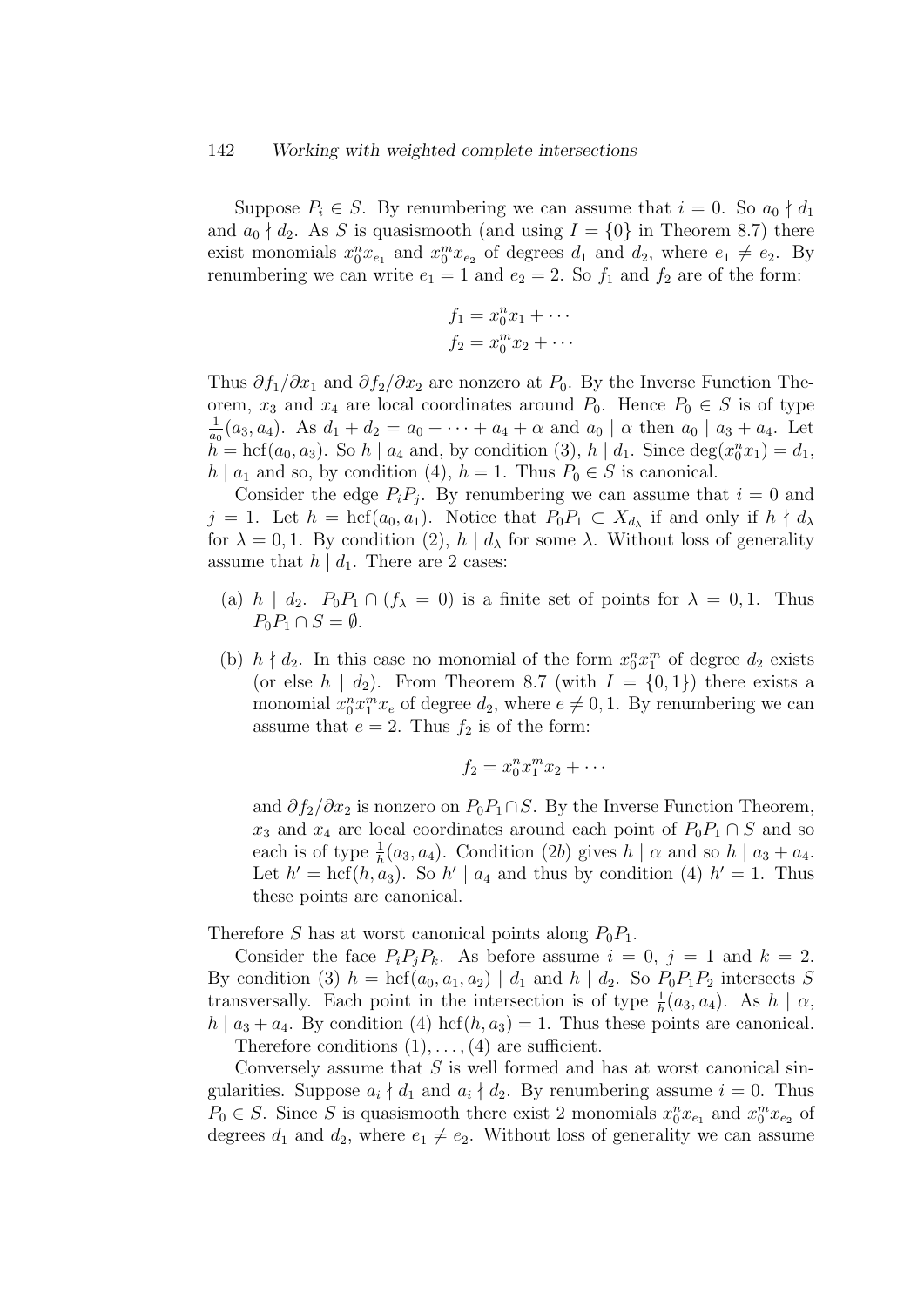that  $e_1 = 1$  and  $e_2 = 2$ . As before we find that  $P_0 \in S$  is of type  $\frac{1}{a_0}(a_3, a_4)$ . As this is canonical  $a_0 | a_3 + a_4$  and so  $a_0 | \alpha$ . This is condition (1).

Suppose  $h = \text{hcf}(a_i, a_j)$  for distinct i and j. As usual we can renumber such that  $i = 0$  and  $j = 1$ . As S is well formed then  $h | d_\lambda$  for some  $\lambda$ . Suppose h |  $d_1$ . If h |  $d_2$  then this is condition (2a). So assume that  $h \nmid d_2$ . As above each point of  $P_0P_1 \cap S$  is isolated and of type  $\frac{1}{h}(a_3, a_4)$ . Thus  $h | a_3 + a_4$  and so h |  $\alpha$ . This is condition (2b). Likewise for the case when h |  $d_2$  but  $h \nmid d_1$ . This gives condition (2c).

Suppose  $h = \text{hcf}(a_i, a_j, a_k)$  for distinct i, j and k. Renumber such that  $i = 0, j = 1$  and  $k = 2$ . As S is well formed then  $h | d_1$  and  $h | d_2$ . Thus  $P_0P_1P_2 \cap S$  is a finite number of points, all of type  $\frac{1}{h}(a_3, a_4)$ . As these are canonical  $h | a_3 + a_4$  and so  $h | \alpha$ . This is condition (3). Also hcf(h, a<sub>3</sub>) =  $\mathrm{hcf}(h, a_4) = 1$ , which is condition (4).

Therefore these conditions are necessary.  $\Box$ 

13.8 Codimension 2 Weighted K3 Surfaces There are 84 families of codimension 2 quasismooth, well-formed K3 surfaces with only canonical singularities and  $\sum a_i \leq 100$ . These were found by means of a computer search program.

|        | Weighted K3                             | Singularities                   |
|--------|-----------------------------------------|---------------------------------|
| No. 1  | $X_{2,3} \subset \mathbb{P}(1,1,1,1,1)$ |                                 |
| No. 2  | $X_{3,3} \subset \mathbb{P}(1,1,1,1,2)$ | $A_1$                           |
| No.3   | $X_{3,4} \subset \mathbb{P}(1,1,1,2,2)$ | $2 \times A_1$                  |
| No.4   | $X_{4,4} \subset \mathbb{P}(1,1,1,2,3)$ | A <sub>2</sub>                  |
| No. 5  | $X_{4,4} \subset \mathbb{P}(1,1,2,2,2)$ | $4 \times A_1$                  |
| No. 6  | $X_{4,5} \subset \mathbb{P}(1,1,2,2,3)$ | $2 \times A_1, A_2$             |
| No. 7  | $X_{4,6} \subset \mathbb{P}(1,1,2,3,3)$ | $2 \times A_2$                  |
| No. 8  | $X_{4,6} \subset \mathbb{P}(1,2,2,2,3)$ | $6 \times A_1$                  |
| No. 9  | $X_{5,6} \subset \mathbb{P}(1,1,2,3,4)$ | $A_1, A_3$                      |
| No. 10 | $X_{5,6} \subset \mathbb{P}(1,2,2,3,3)$ | $3 \times A_1$ , $2 \times A_2$ |
| No. 11 | $X_{6,6} \subset \mathbb{P}(1,1,2,3,5)$ | $A_4$                           |
| No. 12 | $X_{6,6} \subset \mathbb{P}(1,2,2,3,4)$ | $4 \times A_1, A_3$             |
| No. 13 | $X_{6,6} \subset \mathbb{P}(1,2,3,3,3)$ | $4 \times A_2$                  |
| No. 14 | $X_{6,6} \subset \mathbb{P}(2,2,2,3,3)$ | $9 \times A_1$                  |
| No. 15 | $X_{6,7} \subset \mathbb{P}(1,2,2,3,5)$ | $3 \times A_1, A_4$             |
| No. 16 | $X_{6,7} \subset \mathbb{P}(1,2,3,3,4)$ | $A_1, 2 \times A_2, A_3$        |
| No. 17 | $X_{6,8} \subset \mathbb{P}(1,1,3,4,5)$ | $A_4$                           |
| No. 18 | $X_{6,8} \subset \mathbb{P}(1,2,3,3,5)$ | $2 \times A_2, A_4$             |
| No. 19 | $X_{6,8} \subset \mathbb{P}(1,2,3,4,4)$ | $2 \times A_1$ , $2 \times A_3$ |
| No. 20 | $X_{6,8} \subset \mathbb{P}(2,2,3,3,4)$ | $6 \times A_1$ , $2 \times A_2$ |
| No. 21 | $X_{6,9} \subset \mathbb{P}(1,2,3,4,5)$ | $A_1, A_3, A_4$                 |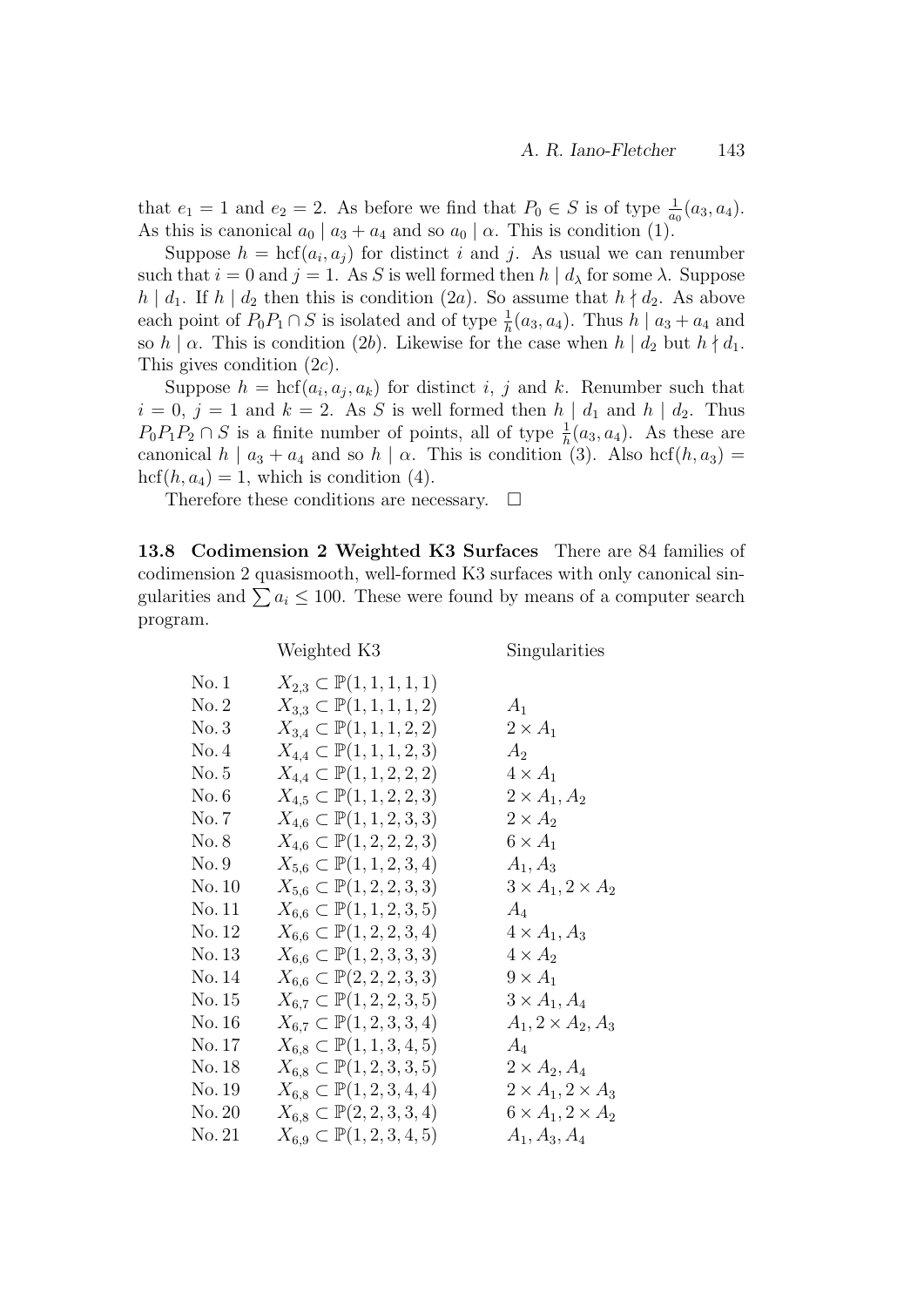| No. 22 | $X_{7,8} \subset \mathbb{P}(1,2,3,4,5)$    | $2\times A_1, A_2, A_4$                 |
|--------|--------------------------------------------|-----------------------------------------|
| No. 23 | $X_{6,10} \subset \mathbb{P}(1,2,3,5,5)$   | $2 \times A_4$                          |
| No. 24 | $X_{6,10} \subset \mathbb{P}(2,2,3,4,5)$   | $7 \times A_1, A_3$                     |
| No. 25 | $X_{8,9} \subset \mathbb{P}(1,2,3,4,7)$    | $2 \times A_1, A_6$                     |
| No. 26 | $X_{8,9} \subset \mathbb{P}(1,3,4,4,5)$    | $2 \times A_3, A_4$                     |
| No. 27 | $X_{8,9} \subset \mathbb{P}(2,3,3,4,5)$    | $2 \times A_1$ , $3 \times A_2$ , $A_4$ |
| No. 28 | $X_{8,10} \subset \mathbb{P}(1,2,3,5,7)$   | $A_2, A_6$                              |
| No. 29 | $X_{8,10} \subset \mathbb{P}(1,2,4,5,6)$   | $3 \times A_1, A_5$                     |
| No. 30 | $X_{8,10} \subset \mathbb{P}(1,3,4,5,5)$   | $A_2, 2 \times A_4$                     |
| No. 31 | $X_{8,10} \subset \mathbb{P}(2,3,4,4,5)$   | $4 \times A_1, A_2, 2 \times A_3$       |
| No. 32 | $X_{9,10} \subset \mathbb{P}(1,2,3,5,8)$   | $A_1, A_7$                              |
| No. 33 | $X_{9,10} \subset \mathbb{P}(1,3,4,5,6)$   | $A_2, A_3, A_5$                         |
| No. 34 | $X_{9,10} \subset \mathbb{P}(2,2,3,5,7)$   | $5 \times A_1, A_6$                     |
| No. 35 | $X_{9,10} \subset \mathbb{P}(2,3,4,5,5)$   | $2 \times A_1, A_3, 2 \times A_4$       |
| No. 36 | $X_{8,12} \subset \mathbb{P}(1,3,4,5,7)$   | $A_4, A_6$                              |
| No. 37 | $X_{8,12} \subset \mathbb{P}(2,3,4,5,6)$   | $4 \times A_1$ , $2 \times A_2$ , $A_4$ |
| No. 38 | $X_{9,12} \subset \mathbb{P}(2,3,4,5,7)$   | $3 \times A_1, A_4, A_6$                |
| No. 39 | $X_{10,11} \subset \mathbb{P}(2,3,4,5,7)$  | $2 \times A_1, A_2, A_3, A_6$           |
| No. 40 | $X_{10,12} \subset \mathbb{P}(1,3,4,5,9)$  | $A_2, A_8$                              |
| No. 41 | $X_{10,12} \subset \mathbb{P}(1,3,5,6,7)$  | $2 \times A_2, A_6$                     |
| No. 42 | $X_{10,12} \subset \mathbb{P}(1,4,5,6,6)$  | $A_1, 2 \times A_5$                     |
| No. 43 | $X_{10,12} \subset \mathbb{P}(2,3,4,5,8)$  | $3 \times A_1, A_3, A_7$                |
| No. 44 | $X_{10,12} \subset \mathbb{P}(2,3,5,5,7)$  | $2 \times A_4, A_6$                     |
| No. 45 | $X_{10,12} \subset \mathbb{P}(2,4,5,5,6)$  | $5 \times A_1$ , $2 \times A_4$         |
| No. 46 | $X_{10,12} \subset \mathbb{P}(3,3,4,5,7)$  | $4 \times A_2, A_6$                     |
| No. 47 | $X_{10,12} \subset \mathbb{P}(3,4,4,5,6)$  | $2 \times A_2$ , $3 \times A_3$ , $A_1$ |
| No. 48 | $X_{11,12} \subset \mathbb{P}(1,4,5,6,7)$  | $A_1, A_4, A_6$                         |
| No. 49 | $X_{10,14} \subset \mathbb{P}(1,2,5,7,9)$  | $A_8$                                   |
| No.50  | $X_{10,14} \subset \mathbb{P}(2,3,5,7,7)$  | $A_2, 2 \times A_6$                     |
| No. 51 | $X_{10,14} \subset \mathbb{P}(2,4,5,6,7)$  | $5 \times A_1, A_3, A_5$                |
| No. 52 | $X_{10,15} \subset \mathbb{P}(2,3,5,7,8)$  | $A_1, A_6, A_7$                         |
| No.53  | $X_{12,13} \subset \mathbb{P}(3,4,5,6,7)$  | $2 \times A_2, A_1, A_4, A_6$           |
| No. 54 | $X_{12,14} \subset \mathbb{P}(1,3,4,7,11)$ | $A_{10}$                                |
| No. 55 | $X_{12,14} \subset \mathbb{P}(1,4,6,7,8)$  | $A_1, A_3, A_7$                         |
| No.56  | $X_{12,14} \subset \mathbb{P}(2,3,4,7,10)$ | $4 \times A_1, A_9$                     |
| No. 57 | $X_{12,14} \subset \mathbb{P}(2,3,5,7,9)$  | $A_2, A_4, A_8$                         |
| No. 58 | $X_{12,14} \subset \mathbb{P}(3,4,5,7,7)$  | $A_4, 2 \times A_6$                     |
| No. 59 | $X_{12,14} \subset \mathbb{P}(4,4,5,6,7)$  | $3 \times A_3$ , $2 \times A_1$ , $A_4$ |
| No. 60 | $X_{12,15} \subset \mathbb{P}(1,4,5,6,11)$ | $A_1, A_{10}$                           |
| No.61  | $X_{12,15} \subset \mathbb{P}(3,4,5,6,9)$  | $3 \times A_2, A_1, A_8$                |
| No. 62 | $X_{12,15} \subset \mathbb{P}(3,4,5,7,8)$  | $A_3, A_6, A_7$                         |
| No. 63 | $X_{12,16} \subset \mathbb{P}(2,5,6,7,8)$  | $4 \times A_1, A_4, A_6$                |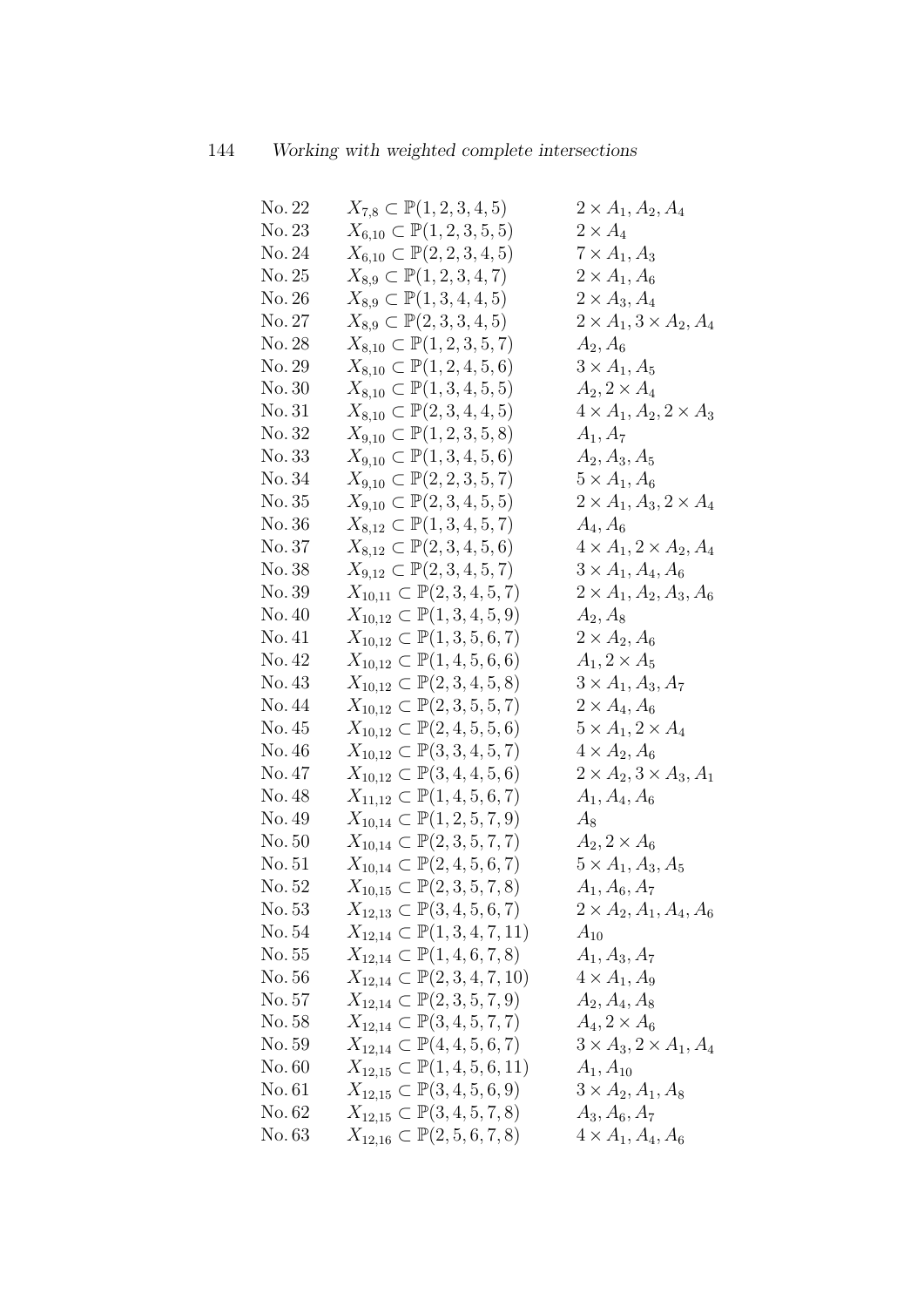| No. 64 | $X_{14,15} \subset \mathbb{P}(2,3,5,7,12)$     | $A_1, A_2, A_{11}$                              |
|--------|------------------------------------------------|-------------------------------------------------|
| No. 65 | $X_{14,15} \subset \mathbb{P}(2,5,6,7,9)$      | $2 \times A_1, A_5, A_8$                        |
| No. 66 | $X_{14,15} \subset \mathbb{P}(3,4,5,7,10)$     | $A_3, A_4, A_9$                                 |
| No. 67 | $X_{14,15} \subset \mathbb{P}(3,5,6,7,8)$      | $2 \times A_2, A_5, A_7$                        |
| No. 68 | $X_{14,16} \subset \mathbb{P}(1,5,7,8,9)$      | $A_4, A_8$                                      |
| No. 69 | $X_{14,16} \subset \mathbb{P}(3,4,5,7,11)$     | $A_2, A_4, A_{10}$                              |
| No. 70 | $X_{14,16} \subset \mathbb{P}(4,5,6,7,8)$      | $A_1, 2 \times A_3, A_4, A_5$                   |
| No. 71 | $X_{15,16} \subset \mathbb{P}(2,3,5,8,13)$     | $2 \times A_1, A_{12}$                          |
| No. 72 | $X_{15,16} \subset \mathbb{P}(3,4,5,8,11)$     | $2 \times A_3, A_{10}$                          |
| No. 73 | $X_{14,18} \subset \mathbb{P}(2,3,7,9,11)$     | $2\times A_2, A_{10}$                           |
| No. 74 | $X_{14,18} \subset \mathbb{P}(2,6,7,8,9)$      | $5 \times A_1, A_2, A_7$                        |
| No. 75 | $X_{12,20} \subset \mathbb{P}(4, 5, 6, 7, 10)$ | $2 \times A_1$ , $2 \times A_4$ , $A_6$         |
| No. 76 | $X_{16,18} \subset \mathbb{P}(1,6,8,9,10)$     | $A_1, A_2, A_9$                                 |
| No. 77 | $X_{16,18} \subset \mathbb{P}(4,6,7,8,9)$      | $2 \times A_1$ , $2 \times A_3$ , $A_2$ , $A_6$ |
| No. 78 | $X_{18,20} \subset \mathbb{P}(4,5,6,9,14)$     | $2 \times A_1, A_2, A_{13}$                     |
| No. 79 | $X_{18,20} \subset \mathbb{P}(4, 5, 7, 9, 13)$ | $A_6, A_{12}$                                   |
| No. 80 | $X_{18,20} \subset \mathbb{P}(5,6,7,9,11)$     | $A_2, A_6, A_{10}$                              |
| No. 81 | $X_{18,22} \subset \mathbb{P}(2,5,9,11,13)$    | $A_4, A_{12}$                                   |
| No. 82 | $X_{20,21} \subset \mathbb{P}(3,4,7,10,17)$    | $A_1, A_{16}$                                   |
| No. 83 | $X_{18,30} \subset \mathbb{P}(6,8,9,10,15)$    | $2\times A_1$ , $2\times A_2$ , $A_7$ , $A_4$   |
| No. 84 | $X_{24,30} \subset \mathbb{P}(8,9,10,12,15)$   | $A_1, A_3, A_8, A_2, A_4$                       |

Table 2: The codimension 2 weighted K3 surfaces

# 14 Weighted 3-fold complete intersections

This section gives the corresponding conditions and lists for 3-folds.

**14.1 Theorem** Let  $X_d$  be a general hypersurface in  $\mathbb{P} = \mathbb{P}(a_0, \ldots, a_4)$  and let  $\alpha = d - \sum a_i$ . Then  $X_d$  is quasismooth with only isolated terminal quotient singularities and is not a linear cone if and only if all the following hold:

 $(1)$  For all i,

(i)  $d > a_i$ .

- (ii) there exists a monomial  $x_i^m x_e$  of degree d (that is, there exists e such that  $a_i | d - a_e$ ).
- (iii) if  $a_i \nmid d$ , there exists an  $m \neq i$ , e such that  $a_i \mid a_m + \alpha$ .

(2) For all distinct i, j, with  $h = \text{hcf}(a_i, a_j)$ , then

(i)  $h \mid d$ .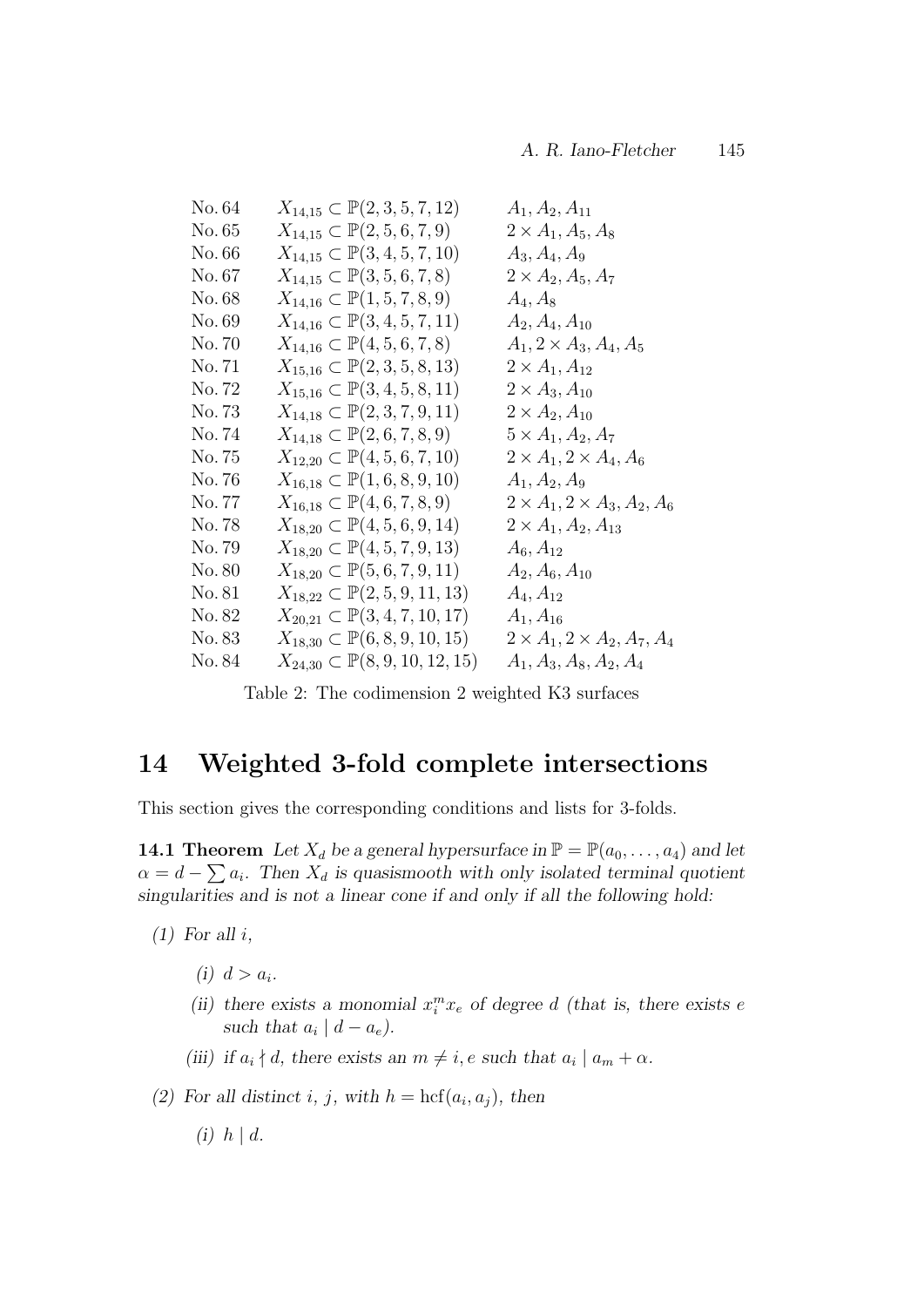- (ii) there exists an  $m \neq i$ , j such that  $h | a_m + \alpha$ .
- (iii) one of the following holds:

either there exists a monomial  $x_i^m x_j^n$  of degree d,

- or there exist monomials  $x_i^{n_1} x_j^{m_1} x_{e_1}$  and  $x_i^{n_2} x_j^{m_2} x_{e_2}$  of degree d such that  $e_1$  and  $e_2$  are distinct.
- (iv) there exists a monomial of degree d which does not involve  $x_i$  or  $x_j$ .
- (3) For all distinct i, j, k, hcf $(a_i, a_j, a_k) = 1$ .

14.2 Note Since the hypersurface is quasismooth and of dimension 3 then it is well formed, and so  $\omega_X = \mathcal{O}_X(\alpha)$ .

**Proof** Let f be a general homogeneous polynomial of degree d in variables  $x_0, \ldots, x_3$ ; define  $X_d : (f = 0) \subset \mathbb{P}$ .

 $X_d$  is quasismooth and not a linear cone (and therefore well-formed) if and only if conditions  $(1i)$ ,  $(1ii)$ ,  $(2i)$ ,  $(2iii)$ ,  $(2iv)$  and  $(3)$  hold (see Corollary 8.6). By calculating the types of the singularities on  $X_d$  we can show that conditions  $(1iii)$ ,  $(2i)$ ,  $(2ii)$  and  $(3)$  are equivalent to these singularities being terminal; the combinatorial conditions for which are found in Lemma 9.3.

Suppose furthermore that conditions  $(1iii)$ ,  $(2i)$ ,  $(2ii)$  and (3) hold. As  $X_d$ is quasismooth the only singularities are due to the K<sup>∗</sup> -action and hence are cyclic quotient singularities on the fundamental simplex  $\Delta \subset \mathbb{P}$ . By condition (3) only vertices and edges need be checked.

Consider  $P_i \in X_d$ . By renumbering we can assume that  $i = 0$ . So  $a_0 \nmid d$ . By condition (1ii) there exists an  $e \neq 0$  such that  $a_0 | d - a_e$ . Without loss of generality we can assume that  $e = 1$ . So f is of the form  $f = x_0^n x_1 + \cdots$ . Thus  $\partial f/\partial x_1$  is nonzero at  $P_0$ . By the Inverse Function Theorem  $x_2, x_3$  and  $x_4$  are local coordinates around  $P_0$ . So  $P_0 \in X_d$  is of type  $\frac{1}{a_0}(a_2, a_3, a_4)$ . However  $d = a_0 + \cdots + a_4 + \alpha$  and so  $a_0 \mid a_2 + a_4 + \alpha$ . By condition  $(1iv)$ ,  $a_0 \mid \alpha + a_m$ for some  $m = 2, 3, 4$ . Without loss of generality assume  $m = 2$ . By condition  $(1iv)$ ,  $a_0 \mid a_3 + a_4$ . Let  $h = \text{hcf}(a_0, a_3)$ . So  $h \mid a_3$  and hence, by condition (3),  $h = 1$ . Therefore  $P_0 \in X_d$  is a terminal singularity.

Consider the edge  $P_iP_j$ . Again by renumbering assume that  $i=0$  and  $j = 1$ . f restricted to  $P_0P_1$  is:

$$
f = \sum x_0^n x_1^m,
$$

where the sum is taken over the set  $\{(n,m): na_0 + ma_1 = d\}$ . If  $a_0 \nmid d$ then  $a_0 \mid d - a_e$  for some  $e \neq 0$ . If  $e \neq 1$  then  $h = \text{hcf}(a_0, a_1) \mid a_e$  and by condition (4)  $h = 1$ . Then  $P_0P_1$  is nonsingular. So assume that either  $a_0 | d$ or  $a_0 \mid d - a_1$ . Hence f is not identically zero on  $P_0P_1$ , and so  $X_d \cap P_0P_1$  is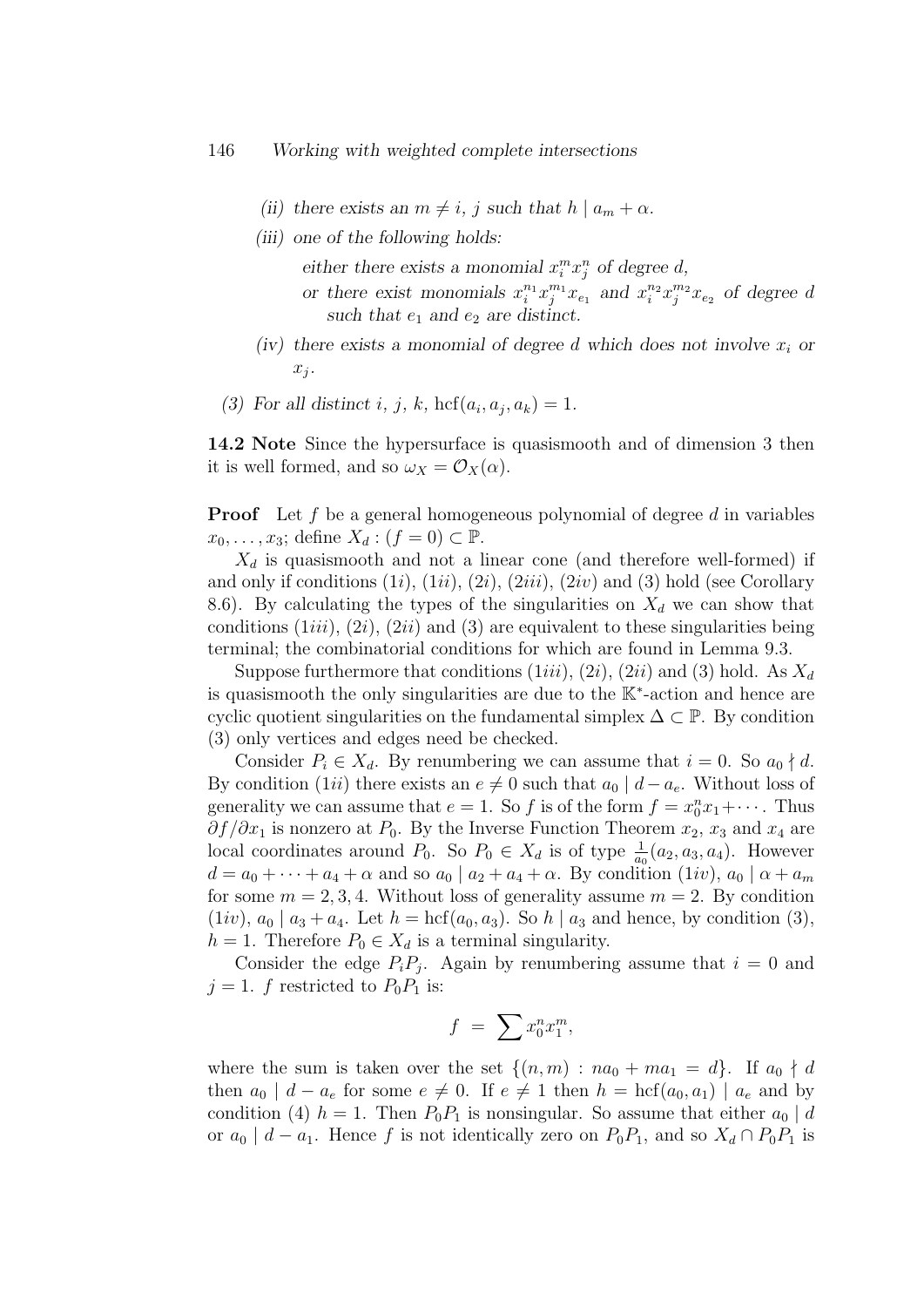finite. Each point in this intersection is of type  $\frac{1}{h}(a_2, a_3, a_4)$ . By condition  $(2ii)$  h |  $\alpha + a_m$  for some  $m = 2, 3, 4$ . By renumbering assume  $m = 2$ . Since  $d = a_0 + \cdots + a_4 + \alpha$ , then  $h | a_3 + a_4$ . Also hcf $(h, a_3) = 1$ . Thus each point is terminal.

Therefore  $X_d$  in  $\mathbb P$  has at worst terminal singularities.

Conversely assume that  $X_d$  is quasismooth, not a linear cone and has at worst only terminal singularities. Suppose  $a_i \nmid d$ . By renumbering we can assume that  $i = 0$ . So  $P_0 \in X_d$  and  $a_0 \mid d - a_e$  for some e. Without loss of generality assume that  $e = 1$ . As above the singularity at  $P_0 \in X_d$  is of type 1  $\frac{1}{a_0}(a_2, a_3, a_4)$ . Since this is terminal we have, after renumbering,  $a_0 \mid a_2 + a_3$ and so  $a_0 | \alpha + a_m$  for some m. This is condition (1*iv*).

Suppose  $h = \text{hcf}(a_i, a_j)$ . By renumbering assume that  $i = 0$  and  $j = 1$ . As  $X_d$  is well formed then  $h | d$ , which is condition (2i). So  $P_0P_1 \cap X_d$  is a finite intersection, where each point is of type  $\frac{1}{h}(a_2, a_3, a_4)$ . This is terminal and so  $h | \alpha + a_m$  for  $m = 2, 3, 4$ . This is condition (2*ii*).

Suppose  $h = \text{hcf}(a_i, a_j, a_k)$ . Without loss of generality assume that  $i = 0$ ,  $j = 1$  and  $k = 2$ . Let  $h' = \text{hcf}(a_0, a_1)$ . So  $h' \mid d$ . Hence the line  $P_0P_1$  contains singularities of type  $\frac{1}{h'}(a_2, a_3, a_4)$ . As these are terminal  $h = \text{hcf}(h', a_2) = 1$ . This is condition (3).  $\Box$ 

14.3 Theorem There are exactly 4 families of quasismooth 3-fold weighted hypersurfaces with only terminal isolated quotient singularities and  $\omega_X \simeq \mathcal{O}_X$ :

$$
X_5 \subset \mathbb{P}(1, 1, 1, 1, 1)
$$
  
\n
$$
X_6 \subset \mathbb{P}(1, 1, 1, 1, 2)
$$
  
\n
$$
X_8 \subset \mathbb{P}(1, 1, 1, 1, 4)
$$
  
\n
$$
X_{10} \subset \mathbb{P}(1, 1, 1, 2, 5)
$$

Notice that the above are all nonsingular.

**Proof** As  $K_X \simeq \mathcal{O}_X$  then  $\alpha = 0$ . Suppose  $h = \text{hcf}(a_i, a_j) \neq 1$  for distinct *i*, *j*. By Theorem 14.1 (2*ii*) there exists an  $m \neq i, j$  such that  $h | a_m + \alpha$ . However  $\alpha = 0$  and so  $h \mid a_m$ . By (3)  $h = 1$ , a contradiction. Hence  $a_i$  and  $a_i$  are coprime for distinct i, j.

Suppose that  $a_i \nmid d$ . Then there exists an  $m \neq i, e_i$  such that  $a_i \mid a_m + \alpha$ . Thus  $a_i = \text{hcf}(a_i, a_m) = 1$ , contradicting  $a_i \nmid d$ . Thus  $a_i \mid d$  for all i.

Order the  $\{a_i\}$  such that  $a_4 \geq \cdots \geq a_0$ . So  $5a_4 \geq d \geq 2a_4$ . Let  $d = \lambda a_4$ . Thus  $\lambda = 2, 3, 4$  or 5. As the  $\{a_i\}$  are pairwise coprime then  $a_0a_1a_2a_3a_4 \mid d$ and so  $a_0a_1a_2a_3 \mid \lambda$ . Also  $a_0 + \cdots + a_3 = (\lambda - 1)a_4$ . There are four cases:

(i)  $\lambda = 5$ . Either  $(a_0, a_1, a_2, a_3) = (1, 1, 1, 1)$  giving  $a_4 = 1$  (that is,  $X_5$  in  $\mathbb{P}(1, 1, 1, 1, 1)$  or  $(a_0, a_1, a_2, a_3) = (1, 1, 1, 5)$  giving  $a_4 = 2 < a_3$ .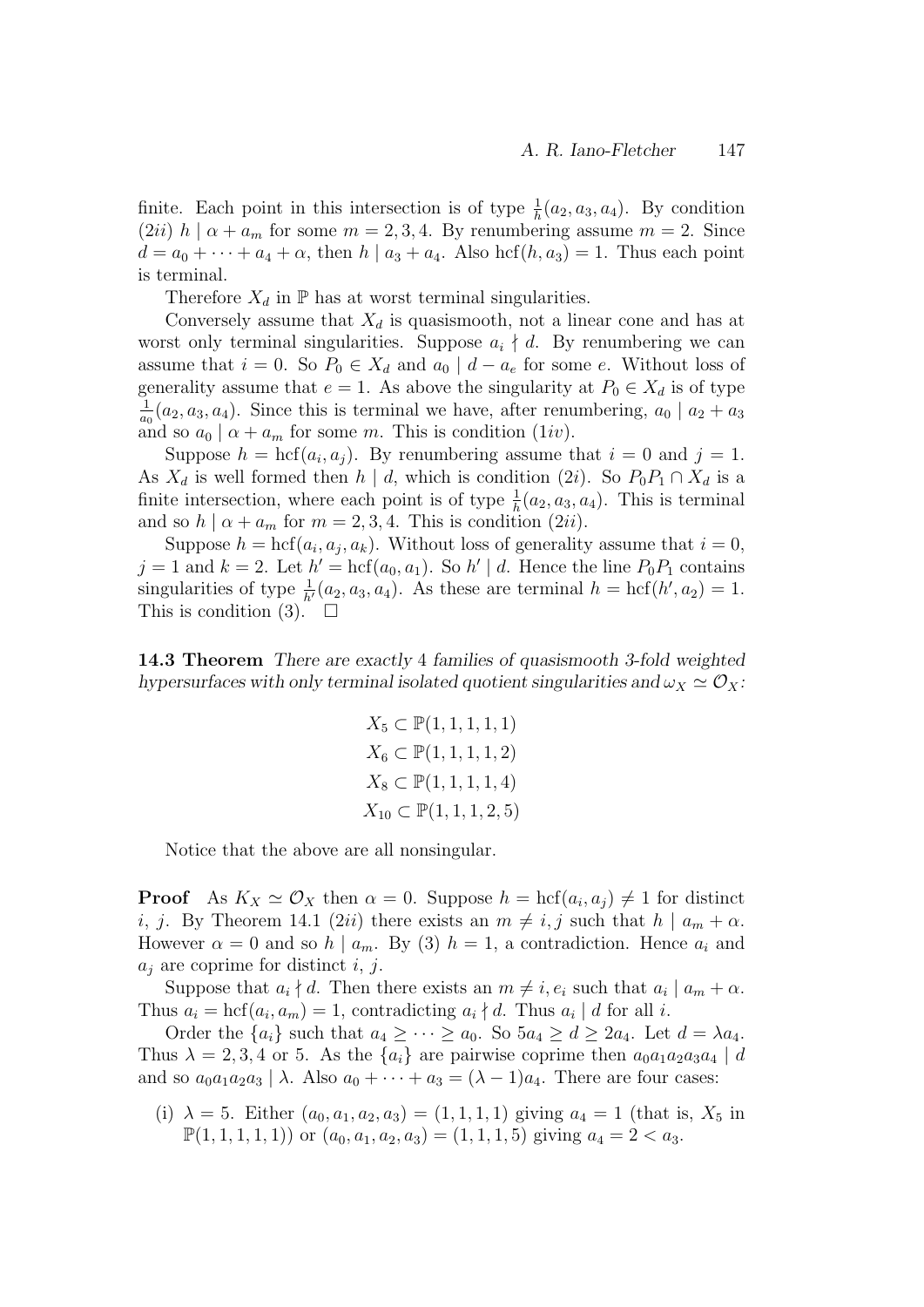- (ii)  $\lambda = 4$ . So  $\lambda 1 = 3$  and divides  $a_0 + \cdots + a_3$ . There are three possibilities:
	- (a)  $(a_0, a_1, a_2, a_3) = (1, 1, 1, 1)$ , giving  $3 \mid 4$ .
	- (b)  $(a_0, a_1, a_2, a_3) = (1, 1, 1, 2)$ , giving  $3 \mid 5$ ,
	- (c)  $(a_0, a_1, a_2, a_3) = (1, 1, 1, 4)$ , giving  $3 \mid 7$ .

All of these possibilities give contradictions.

- (iii)  $\lambda = 3$ . Either  $(a_0, a_1, a_2, a_3) = (1, 1, 1, 1)$  giving  $a_4 = 2$  (that is,  $X_6$  in  $\mathbb{P}(1, 1, 1, 1, 2)$ , or  $(a_0, a_1, a_2, a_3) = (1, 1, 1, 3)$  giving  $a_4 = 3$ , contradicting the coprime condition.
- (iv)  $\lambda = 2$ . Either  $(a_0, a_1, a_2, a_3) = (1, 1, 1, 1)$  giving  $a_4 = 4$  (that is,  $X_8$  in  $\mathbb{P}(1, 1, 1, 1, 4)$ , or  $(a_0, a_1, a_2, a_3) = (1, 1, 1, 2)$  giving  $a_4 = 5$  (that is,  $X_{10}$ ) in  $\mathbb{P}(1, 1, 1, 2, 5)$ ).  $\Box$

Consider the case of codimension 2 complete intersections.

**14.4 Theorem** Suppose  $X = X_{d_1, d_2}$  in  $\mathbb{P} = \mathbb{P}(a_0, \ldots, a_5)$  is quasismooth and not the intersection of a linear cone with another hypersurface. Let  $\alpha = \sum d_{\lambda} - \sum a_i$ . X has at worst terminal singularities if and only if the following hold:

- (1) for all i, if  $a_i \nmid d_1$  and  $a_i \nmid d_2$  then there exists  $e_1, e_2$  and m such that  $a_i | d_1 - a_{e_1}, a_i | d_2 - a_{e_2}$  and  $a_i | \alpha + a_m$ , where  $\{i, e_1, e_2, m\}$  are distinct.
- (2) for all distinct i and j, with  $h = \text{hcf}(a_i, a_j)$ , at least one of the following occurs:
	- (a)  $h \mid d_1$  and  $h \mid d_2$ ,
	- (b) h |  $d_1$ ,  $h \nmid d_2$  and  $h \mid \alpha + a_m$  for some  $m \neq i, j$ , or
	- (c)  $h \nmid d_1, h \mid d_2$  and  $h \mid \alpha + a_m$  for some  $m \neq i, j$ .
- (3) for all distinct i, j and k, with  $h = \text{hcf}(a_i, a_j, a_k)$ ,  $h | d_1, h | d_2$  and  $h | \alpha + a_m$  for some  $m \neq i, j, k$ .
- (4) for all distinct i, j, k and l,  $h = \text{hcf}(a_i, a_j, a_k, a_l) = 1$ .

**14.5** Note Since X is quasismooth, of dimension 3 and not the intersect of a linear cone with other hypersurfaces then X is well formed. Thus  $\omega_X =$  $\mathcal{O}_X(\alpha)$ .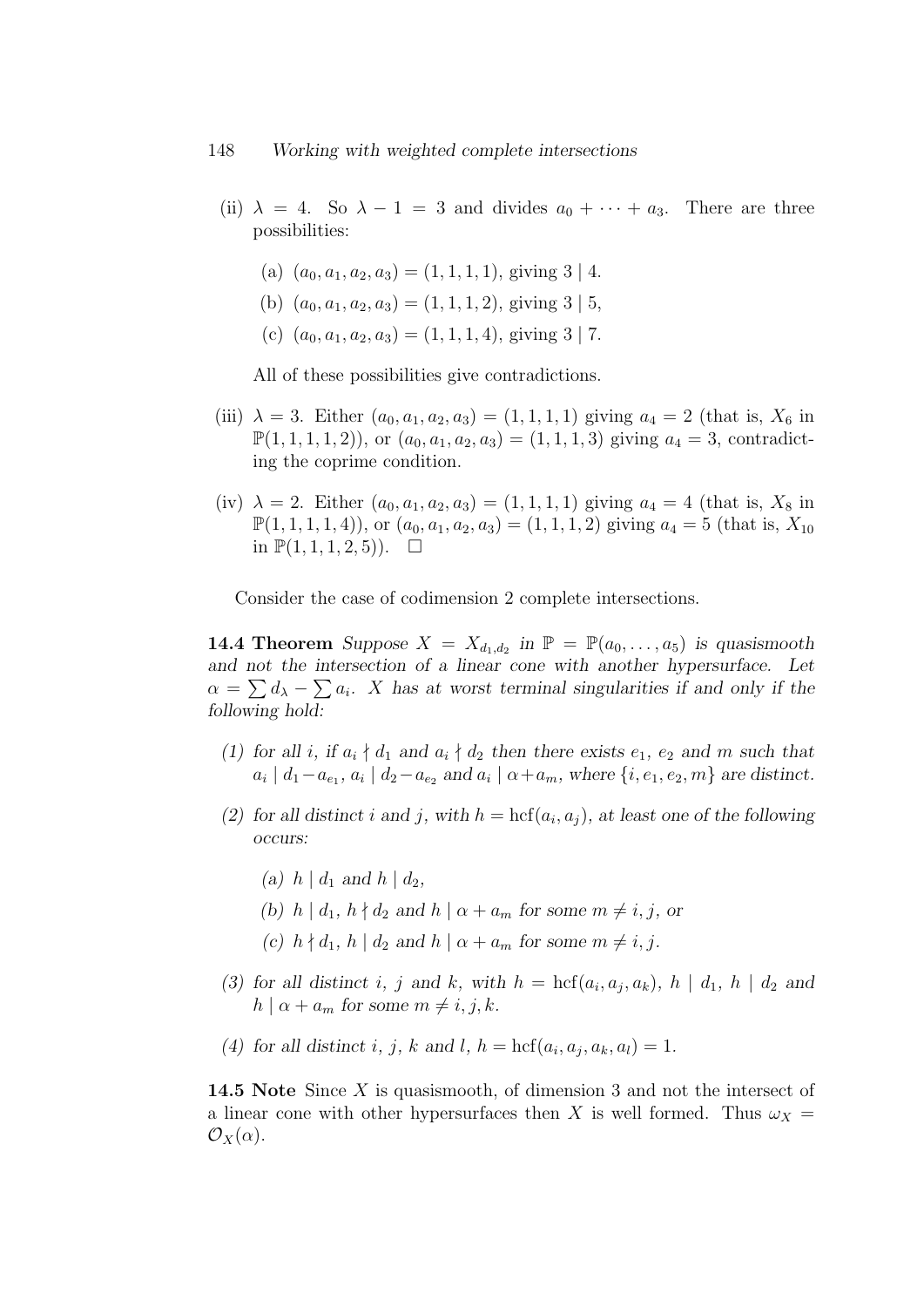**Proof** Let  $f_1$  and  $f_2$  be sufficiently general homogeneous polynomials of degrees  $d_1$  and  $d_2$  respectively, in the variables  $x_0, \ldots, x_4$  with respect to the weights  $a_0, \ldots, a_4$ . Define  $X : (f_1 = 0, f_2 = 0) \subset \mathbb{P}$ .

Since X is quasismooth the only singularities are due to the  $K^*$ -action and hence are all cyclic quotient singularities occurring on the fundamental simplex  $\Delta$ .

Assume conditions  $(1), \ldots, (4)$  hold. By condition  $(4)$  only the vertices, edges and faces of  $\Delta$  need be considered.

Suppose  $P_i \in X$ . By renumbering we can assume that  $i = 0$ . So  $a_0 \nmid d_1$ and  $a_0 \nmid d_2$ . By condition (1), there exist monomials  $x_0^{n_1}x_{e_1}$  and  $x_0^{n_2}x_{e_2}$  of degrees  $d_1$  and  $d_2$ , where  $e_1 \neq e_2$ . Note that this is really quasismoothness. By renumbering we can write  $e_1 = 1$  and  $e_2 = 2$ . So  $f_1$  and  $f_2$  are of the form:

$$
f_1 = x_0^{n_1} x_1 + \cdots ,
$$
  
\n
$$
f_2 = x_0^{n_2} x_2 + \cdots .
$$

Thus  $\partial f_1/\partial x_1$  and  $\partial f_2/\partial x_2$  are nonzero at  $P_0$ . By the Inverse Function Theorem,  $x_3$ ,  $x_4$  and  $x_5$  are local coordinates. Hence  $P_0 \in X$  is of type  $\frac{1}{a_0}(a_3, a_4, a_5)$ . By condition (1)  $a_0 \mid \alpha + a_m$  for some  $m \neq 0, 1, 2$ . Without loss of generality assume  $m = 3$ . As  $d_1 + d_2 = a_0 + \cdots + a_5 + \alpha$  then  $a_0 \mid a_4 + a_5$ . Let  $h = \text{hcf}(a_0, a_4)$ . So  $h | a_5$  and, by condition (3),  $h | d_1$ . Since deg  $x_0^n x_1 = d_1$ ,  $h \mid a_1$  and so, by condition (4),  $h = 1$ . Thus  $P_0 \in X$  is terminal.

Consider the edge  $P_i P_j$ . By renumbering we can assume that  $i = 0$  and  $j = 1$ . Let  $h = \text{hcf}(a_0, a_1)$ . Notice that  $P_0P_1 \subset X_{d_\lambda}$  if and only if  $h \nmid d_\lambda$ for  $\lambda = 0, 1$ . By condition (2),  $h | d_\lambda$  for some  $\lambda$ . Without loss of generality assume that  $h | d_1$ . There are two cases:

- (a) h |  $d_2$ .  $P_0P_1 \cap (f_{\lambda} = 0)$  is a finite set of points for  $\lambda = 0, 1$ . Thus  $P_0P_1 \cap X = \emptyset.$
- (b)  $h \nmid d_2$ . In this case no monomial of the form  $x_0^{n_0} x_1^{n_1}$  of degree  $d_2$  exists (or else  $h | d_2$ ). From Theorem 8.7 (with  $I = \{0,1\}$ ) there exists a monomial  $x_0^{n_0}x_1^{n_1}x_e$  of degree  $d_2$ , where  $e \neq 0, 1$ . By renumbering we can assume that  $e = 2$ . Thus  $f_2$  is of the form:

$$
f_2 = x_0^{n_0} x_1^{n_1} x_2 + \cdots
$$

and  $\partial f_2/\partial x_2$  is nonzero on  $P_0P_1 \cap X$ . By the Inverse Function Theorem,  $x_3, x_4$  and  $x_5$  are local coordinates and so each point of  $P_0P_1 \cap X$  is of type  $\frac{1}{h}(a_3, a_4, a_5)$ . Condition (2b) gives  $h | \alpha + a_m$  for some  $m \neq 0, 1, 2$ . Assume that  $m = 3$ , and hence  $h | a_4 + a_5$ . Let  $h' = \text{hcf}(h, a_4)$ . So  $h \mid a_4$  and thus by condition (4)  $h = 1$ . Thus these points are terminal.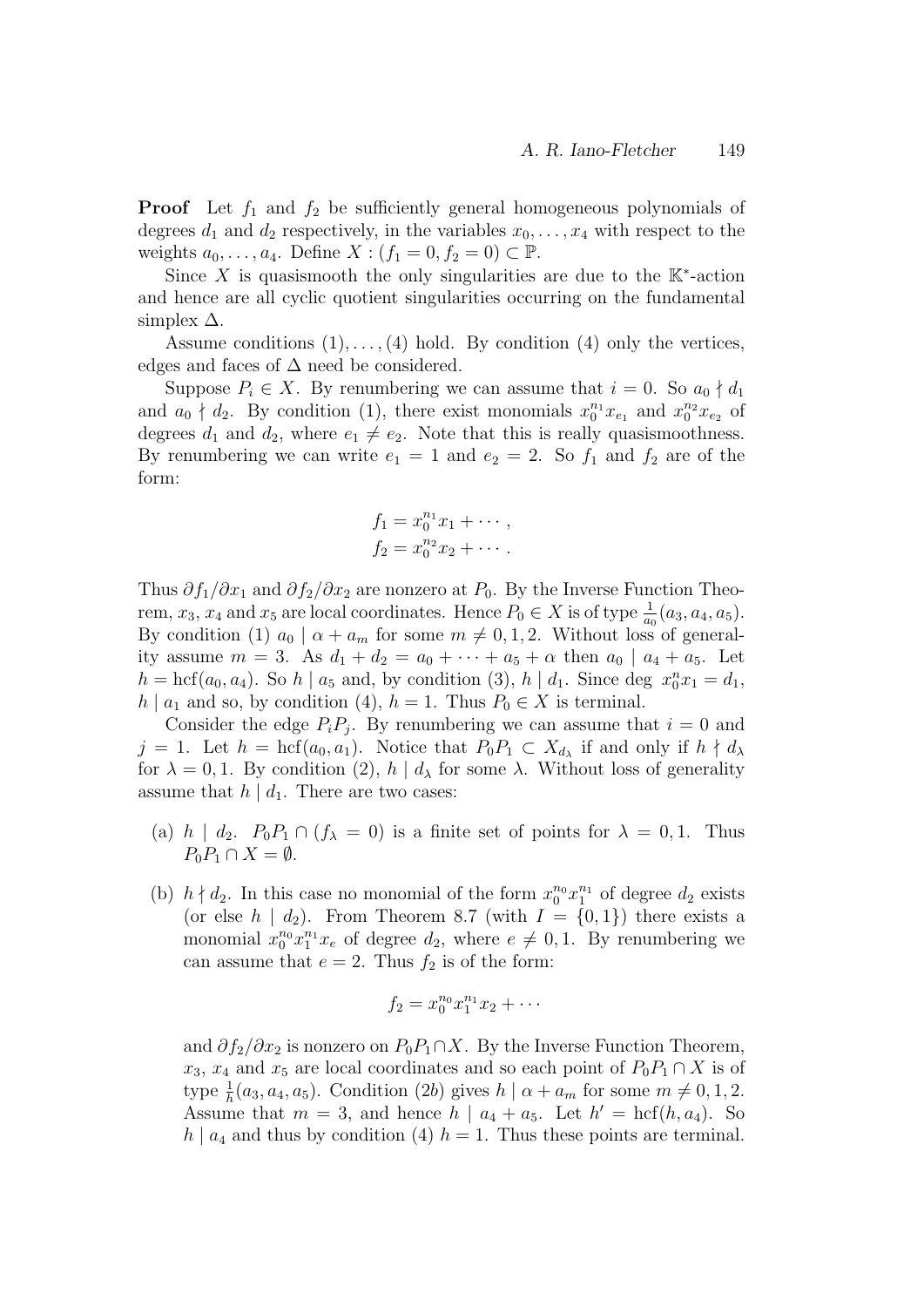Therefore X has at worst terminal points along  $P_0P_1$ .

Consider the face  $P_i P_j P_k$ . As before assume  $i = 0, j = 1$  and  $k = 2$ . By condition (3)  $h = \text{hcf}(a_0, a_1, a_2) | d_1$  and  $h | d_2$ . So  $P_0P_1P_2$  intersects X transversally. Each point in the intersection is of type  $\frac{1}{h}(a_3, a_4, a_5)$ . As  $h | \alpha + a_m$  for some  $m \neq 0, 1, 2$ , after renumbering,  $h | a_3 + a_4$ . By condition (4) hcf $(h, a_3) = 1$ . Thus these points are terminal.

Therefore condition  $(1), \ldots, (4)$  are sufficient.

Conversely assume that  $X$  has at worst terminal singularities. Suppose  $a_i \nmid d_1$  and  $a_i \nmid d_2$ . By renumbering assume  $i = 0$ . Thus  $P_0 \in X$ . Since X is quasismooth there exist 2 monomials  $x_0^n x_{e_1}$  and  $x_0^m x_{e_2}$  of degrees  $d_1$  and  $d_2$ , where  $e_1 \neq e_2$ . This gives the first part of condition (1). Without loss of generality we can assume that  $e_1 = 1$  and  $e_2 = 2$ . As before we find that  $P_0 \in X$  is of type  $\frac{1}{a_0}(a_3, a_4, a_5)$ . As this is terminal, after renumbering,  $a_0 \mid a_3 + a_4$  and so  $a_0 \mid \alpha + a_5$ . This is condition (1).

Suppose  $h = \text{hcf}(a_i, a_j)$  for distinct i and j. As usual we can renumber such that  $i = 0$  and  $j = 1$ . As X is well formed then  $h | d<sub>\lambda</sub>$  for some  $\lambda$ . Suppose  $h \mid d_1$ . If  $h \mid d_2$  then this is condition (2a). So assume that  $h \nmid d_2$ . As above each point of  $P_0P_1 \cap X$  is isolated and of type  $\frac{1}{h}(a_3, a_4, a_5)$ . After renumbering,  $h \mid a_3 + a_4$  and so  $h \mid \alpha + a_5$ . This is condition (2b). Likewise for the case when  $h | d_2$  but  $h | d_1$ . This gives condition (2c).

Suppose  $h = \text{hcf}(a_i, a_j, a_k)$  for distinct i, j and k. Renumber such that  $i = 0, j = 1$  and  $k = 2$ . Since X is well formed  $h | d_1$  and  $h | d_2$ .  $P_0 P_1 P_2 \cap X$  is a finite number of points, all of type  $\frac{1}{h}(a_3, a_4, a_5)$ . As these are terminal, after renumbering,  $h \mid a_3 + a_4$  and so  $h \mid \alpha + a_5$ . This is condition (3). Condition (4) follows from the fact that  $\mathrm{hcf}(h, a_3) = \mathrm{hcf}(h, a_4) = 1$ .

Therefore these conditions are necessary.  $\Box$ 

14.6 Codimension 2 weighted 3-fold complete intersection with trivial canonical bundle The four families of 3-fold codimension 2 quasismooth complete intersections with at worst terminal singularities,  $\omega_X \simeq \mathcal{O}_X$ and  $\sum a_i < 100$  are:

$$
X_{2,4} \subset \mathbb{P}(1,1,1,1,1,1) \qquad X_{3,3} \subset \mathbb{P}(1,1,1,1,1,1)
$$
  

$$
X_{3,4} \subset \mathbb{P}(1,1,1,1,1,2) \qquad X_{4,4} \subset \mathbb{P}(1,1,1,1,2,2)
$$

Again the above are all nonsingular and were found using a computer search based on the conditions of Theorem 14.4.

## 15 Canonically embedded weighted 3-folds

15.1 Canonically embedded 3-fold weighted hypersurfaces There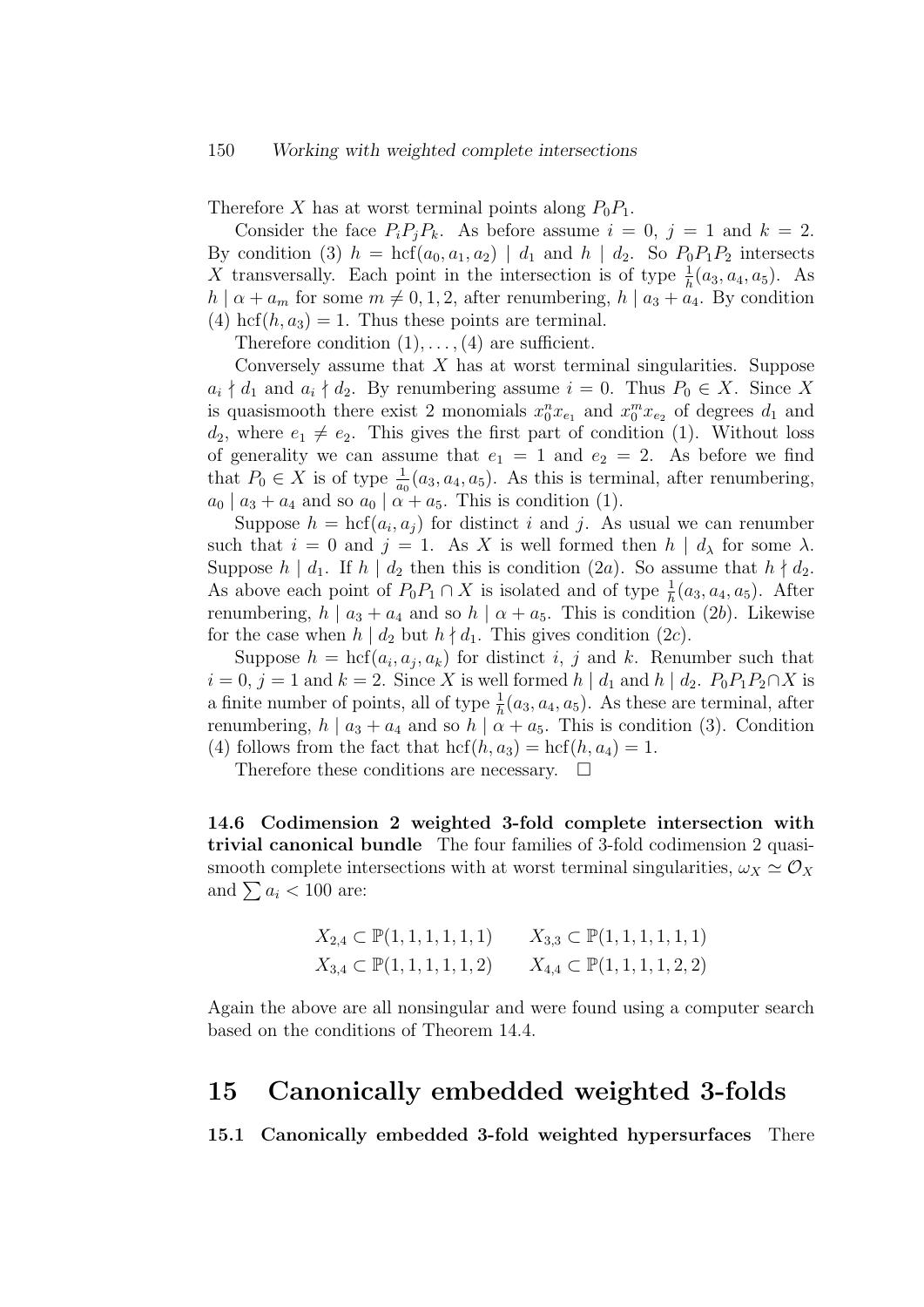are 23 families of 3-fold quasismooth weighted hypersurfaces with only terminal isolated quotient singularities with  $\omega_X \simeq \mathcal{O}_X(1)$  and  $\sum a_i \leq 100$ .

|        | Hypersurface                                       | $K_X^3$        | $p_q$            | Singularities                                                                                               |
|--------|----------------------------------------------------|----------------|------------------|-------------------------------------------------------------------------------------------------------------|
| No.1   | $X_6 \subset \mathbb{P}(1, 1, 1, 1, 1)$            | $6\phantom{.}$ | $\overline{5}$   |                                                                                                             |
| No. 2  | $X_7 \subset \mathbb{P}(1,1,1,1,2)$                | 7/2            | $\overline{4}$   | $\frac{1}{2}(1,-1,1)$                                                                                       |
| No.3   | $X_8 \subset \mathbb{P}(1, 1, 1, 2, 2)$            | $\overline{2}$ | 3                | $4 \times \frac{1}{2}(1,-1,1)$                                                                              |
| No.4   | $X_9 \subset \mathbb{P}(1, 1, 1, 2, 3)$            | 3/2            | 3                | $\frac{1}{2}(1,-1,1)$                                                                                       |
| No. 5  | $X_{10} \subset \mathbb{P}(1,1,1,1,5)$             | $\overline{2}$ | $\overline{4}$   |                                                                                                             |
| No. 6  | $X_{10} \subset \mathbb{P}(1, 1, 2, 2, 3)$         | 5/6            | $\overline{2}$   | $5 \times \frac{1}{2}(1, -1, 1), \frac{1}{3}(1, -1, 1)$                                                     |
| No.7   | $X_{12} \subset \mathbb{P}(1,1,1,2,6)$             | $\mathbf{1}$   | 3                | $2 \times \frac{1}{2}(1, -1, 1)$                                                                            |
| No. 8  | $X_{12} \subset \mathbb{P}(1,1,2,3,4)$             | 1/2            | $\overline{2}$   | $3 \times \frac{1}{2}(1,-1,1)$                                                                              |
| No.9   | $X_{12} \subset \mathbb{P}(1,2,2,3,3)$             | 1/3            | $\,1$            | $6 \times \frac{1}{2}(1,-1,1), 4 \times \frac{1}{3}(1,-1,1)$                                                |
| No. 10 | $X_{14} \subset \mathbb{P}(1,1,2,2,7)$             | 1/2            | $\sqrt{2}$       | $7 \times \frac{1}{2}(1,-1,1)$                                                                              |
| No. 11 | $X_{15} \subset \mathbb{P}(1,2,3,3,5)$             | 1/6            | $\mathbf{1}$     | $\frac{1}{2}(1,-1,1), 5 \times \frac{1}{3}(1,-1,1)$                                                         |
| No. 12 | $X_{16} \subset \mathbb{P}(1,1,2,3,8)$             | 1/3            | $\overline{2}$   | $2 \times \frac{1}{2}(1,-1,1), \frac{1}{3}(1,-1,1)$                                                         |
| No. 13 | $X_{16} \subset \mathbb{P}(1,2,3,4,5)$             | 2/15           | $\mathbf{1}$     | $4 \times \frac{1}{2}(1, -1, 1), \frac{1}{3}(1, -1, 1),$                                                    |
|        |                                                    |                |                  | $\frac{1}{5}(1,-1,2)$                                                                                       |
| No. 14 | $X_{18} \subset \mathbb{P}(1, 2, 2, 3, 9)$         | 1/6            | $\mathbf{1}$     | $9 \times \frac{1}{2}(1, -1, 1), 2 \times \frac{1}{3}(1, -1, 1)$                                            |
| No. 15 | $X_{18} \subset \mathbb{P}(2,3,3,4,5)$             | 1/20           | $\boldsymbol{0}$ | $4 \times \frac{1}{2}(1,-1,1), 6 \times \frac{1}{3}(1,-1,1),$                                               |
|        |                                                    |                |                  | $\frac{1}{4}(1,-1,1), \frac{1}{5}(1,-1,2)$                                                                  |
| No. 16 | $X_{20} \subset \mathbb{P}(2,3,4,5,5)$             | 1/30           | $\boldsymbol{0}$ | $5 \times \frac{1}{2}(1, -1, 1), \frac{1}{3}(1, -1, 1),$                                                    |
|        |                                                    |                |                  | $4 \times \frac{1}{5}(1,-1,2)$                                                                              |
|        | No. 17 $X_{21} \subset \mathbb{P}(1,3,4,5,7)$      | 1/20           | $\mathbf{1}$     | $\frac{1}{4}(1,-1,1), \frac{1}{5}(1,-1,2)$                                                                  |
| No. 18 | $X_{22} \subset \mathbb{P}(1,2,3,4,11)$            | 1/12           | $\mathbf{1}$     | $5 \times \frac{1}{2}(1, -1, 1), \frac{1}{3}(1, -1, 1),$                                                    |
|        |                                                    |                |                  | $\frac{1}{4}(1,-1,1)$                                                                                       |
| No. 19 | $X_{28} \subset \mathbb{P}(1,3,4,5,14)$            | 1/30           | $\mathbf{1}$     | $\frac{1}{3}(1,-1,1), \frac{1}{2}(1,-1,1),$                                                                 |
|        |                                                    |                |                  | $\frac{1}{5}(1,-1,1)$                                                                                       |
| No. 20 | $X_{28} \subset \mathbb{P}(3,4,5,7,8)$             | 1/120          | $\overline{0}$   | $\frac{1}{3}(1,-1,1), 3 \times \frac{1}{4}(1,-1,1),$                                                        |
|        |                                                    |                |                  | $\frac{1}{5}(1,-1,2), \frac{1}{8}(1,-1,3)$                                                                  |
| No. 21 | $X_{30} \subset \mathbb{P}(2,3,4,5,15)$            | 1/60           | $\boldsymbol{0}$ | $7 \times \frac{1}{2}(1, -1, 1), 2 \times \frac{1}{3}(1, -1, 1),$                                           |
|        |                                                    |                | $\theta$         | $\frac{1}{4}(1,-1,1), 2 \times \frac{1}{5}(1,-1,2)$                                                         |
|        | No. 22 $X_{40} \subset \mathbb{P}(3, 4, 5, 7, 20)$ | 1/210          |                  | $\frac{1}{3}(1,-1,1), 2 \times \frac{1}{4}(1,-1,1),$<br>$2 \times \frac{1}{5}(1,-1,2), \frac{1}{7}(1,-1,2)$ |
|        |                                                    | 1/420          | $\overline{0}$   |                                                                                                             |
|        | No. 23 $X_{46} \subset \mathbb{P}(4, 5, 6, 7, 23)$ |                |                  | $\frac{1}{4}(1,-1,1), 3 \times \frac{1}{2}(1,-1,1),$<br>$\frac{1}{5}(1,-1,2), \frac{1}{6}(1,-1,1),$         |
|        |                                                    |                |                  | $\frac{1}{7}(1,-1,3)$                                                                                       |
|        |                                                    |                |                  |                                                                                                             |

Table 3: 3-fold canonical hypersurfaces

15.2 Conjecture This list was produced using a computer program. In fact the program was run much further but produced no more examples. I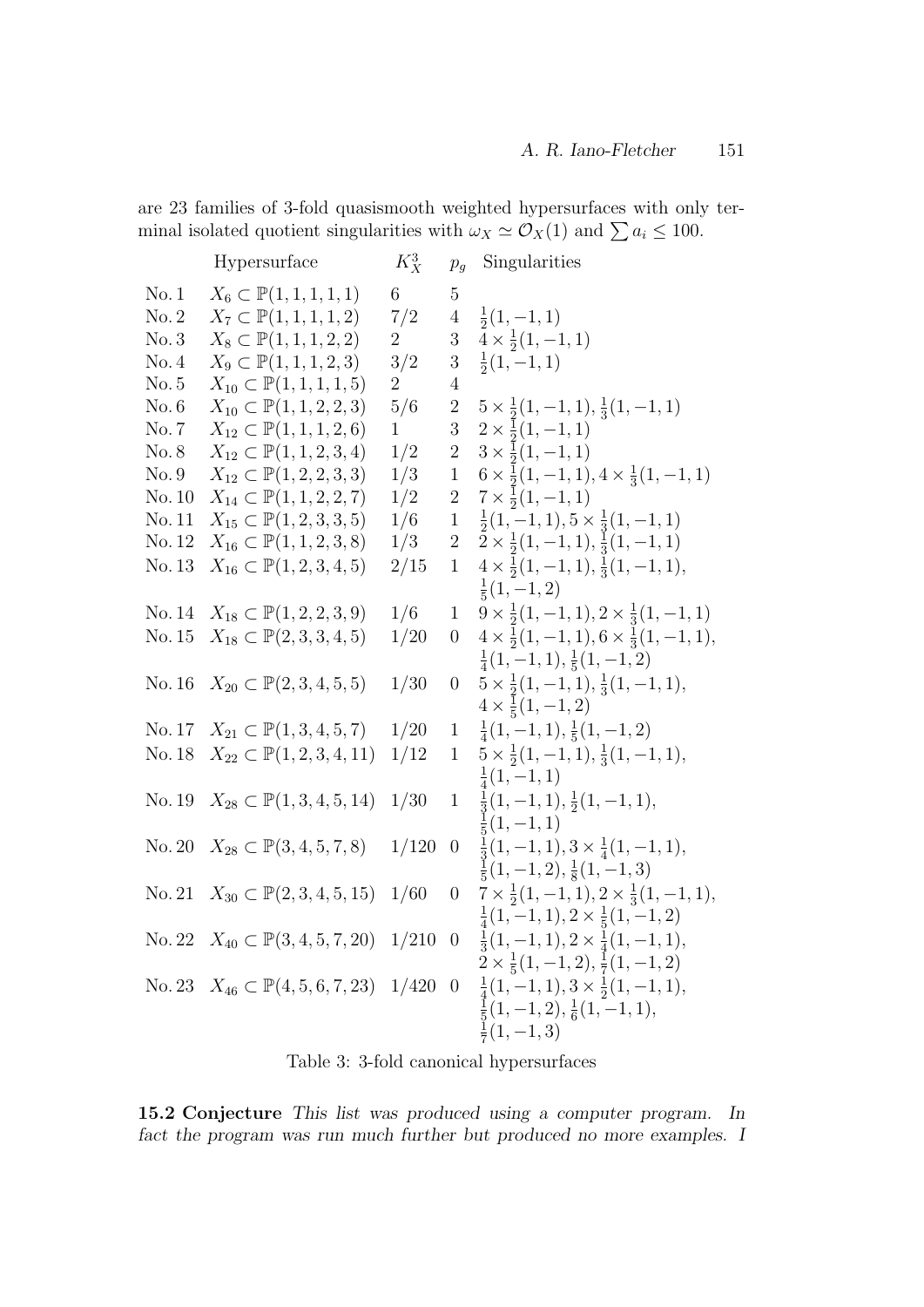### 152 Working with weighted complete intersections

conjecture that the lists in this section and in Sections 15.4, 16.6, and 16.7 are complete lists, and not limited by  $\sum a_i \leq 100$ .

15.3 Interesting example The family  $X_{46}$  in  $\mathbb{P}(4,5,6,7,23)$  has  $p_g$ ,  $P_2$ and  $P_3$  all zero. It is interesting to find canonical 3-folds with as many of their first plurigenera equal to zero as possible (see also [F1], Section 4.9). This is the best such weighted complete intersections example found in these lists.

15.4 Canonically embedded codimension 2 weighted 3-folds There are 59 families of 3-fold codimension 2 weighted complete intersections satisfying the conditions of Theorem 14.4 with  $\omega_X \simeq \mathcal{O}_X(1)$  and  $\sum a_i \leq 100$ .

|       | Complete Intersection                                  | $K_{X}^{3}$    |                 | $p_q$ Singularities                                                 |
|-------|--------------------------------------------------------|----------------|-----------------|---------------------------------------------------------------------|
| No.1  | $X_{2,5} \subset \mathbb{P}(1,1,1,1,1,1)$              | 10             | 6               |                                                                     |
| No. 2 | $X_{3,4} \subset \mathbb{P}(1,1,1,1,1,1)$              | 12             | 6               |                                                                     |
| No.3  | $X_{3,5} \subset \mathbb{P}(1,1,1,1,1,2)$              | 15/2           | $5\phantom{.0}$ | $\frac{1}{2}(1,-1,1)$                                               |
| No. 4 | $X_{4,4} \subset \mathbb{P}(1,1,1,1,1,2)$              | 8              | 5               |                                                                     |
| No. 5 | $X_{3,6} \subset \mathbb{P}(1,1,1,1,2,2)$              | 9/2            |                 | $4\quad 3\times \frac{1}{2}(1,-1,1)$                                |
| No. 6 | $X_{4,5} \subset \mathbb{P}(1,1,1,1,2,2)$              | $5^{\circ}$    |                 | $4\quad 2 \times \frac{1}{2}(1,-1,1)$                               |
| No. 7 | $X_{2,8} \subset \mathbb{P}(1,1,1,1,1,4)$              | $\overline{4}$ | $\overline{5}$  |                                                                     |
| No. 8 | $X_{4,6} \subset \mathbb{P}(1,1,1,1,2,3)$              | $\overline{4}$ | $\overline{4}$  |                                                                     |
| No. 9 | $X_{4,6} \subset \mathbb{P}(1,1,1,2,2,2)$              | 3 <sup>1</sup> |                 | 3 $6 \times \frac{1}{2}(1,-1,1)$                                    |
|       | No. 10 $X_{3,8} \subset \mathbb{P}(1,1,1,1,2,4)$       | 3 <sup>1</sup> |                 | $4\quad 2 \times \frac{1}{2}(1,-1,1)$                               |
|       | No. 11 $X_{4,7} \subset \mathbb{P}(1,1,1,2,2,3)$       | 7/3            |                 | $3\frac{1}{3}(1,-1,1), 2 \times \frac{1}{2}(1,-1,1)$                |
|       | No. 12 $X_{5,6} \subset \mathbb{P}(1,1,1,2,2,3)$       | 5/2            | $3\overline{)}$ | $3 \times \frac{1}{2}(1,-1,1)$                                      |
|       | No. 13 $X_{6,6} \subset \mathbb{P}(1,1,1,2,3,3)$       | $\overline{2}$ | 3               |                                                                     |
|       | No. 14 $X_{4,8} \subset \mathbb{P}(1,1,2,2,2,3)$       | 4/3            |                 | 2 $\frac{1}{3}(1,-1,1), 8 \times \frac{1}{2}(1,-1,1)$               |
|       | No. 15 $X_{6,6} \subset \mathbb{P}(1,1,2,2,2,3)$       | 3/2            |                 | 2 $9 \times \frac{1}{2}(1,-1,1)$                                    |
|       | No. 16 $X_{3,10} \subset \mathbb{P}(1,1,1,2,2,5)$      | 3/2            |                 | $3\quad 5 \times \frac{1}{2}(1,-1,1)$                               |
|       | No. 17 $X_{4,9} \subset \mathbb{P}(1,1,2,2,3,3)$       | $\mathbf{1}$   |                 | 2 $2 \times \frac{1}{2}(1,-1,1), 3 \times \frac{1}{3}(1,-1,1)$      |
|       | No. 18 $X_{6,7} \subset \mathbb{P}(1,1,2,2,3,3)$       | 7/6            |                 | 2 $3 \times \frac{1}{2}(1,-1,1), 2 \times \frac{1}{3}(1,-1,1)$      |
|       | No. 19 $X_{4,10} \subset \mathbb{P}(1,1,1,2,3,5)$      | 4/3            |                 | $3\frac{1}{3}(1,-1,1)$                                              |
|       | No. 20 $X_{4,10} \subset \mathbb{P}(1, 1, 2, 2, 2, 5)$ | $\mathbf{1}$   |                 | 2 $10 \times \frac{1}{2}(1,-1,1)$                                   |
|       | No. 21 $X_{6,8} \subset \mathbb{P}(1,1,2,2,3,4)$       | $\mathbf{1}$   |                 | 2 $6 \times \frac{1}{2}(1,-1,1)$                                    |
|       | No. 22 $X_{6,8} \subset \mathbb{P}(1,2,2,2,3,3)$       | 2/3            |                 | 1 $12 \times \frac{1}{2}(1,-1,1), 2 \times \frac{1}{3}(1,-1,1)$     |
|       | No. 23 $X_{6,9} \subset \mathbb{P}(1,1,2,3,3,4)$       | 3/4            |                 | $2\frac{1}{4}(1,-1,1),\frac{1}{2}(1,-1,1)$                          |
|       | No. 24 $X_{6,9} \subset \mathbb{P}(1,2,2,3,3,3)$       | 1/2            |                 | $1\quad 3 \times \frac{1}{2}(1,-1,1), 6 \times \frac{1}{3}(1,-1,1)$ |
|       | No. 25 $X_{4,12} \subset \mathbb{P}(1,1,2,2,3,6)$      | 2/3            |                 | 2 $4 \times \frac{1}{2}(1,-1,1), 2 \times \frac{1}{3}(1,-1,1)$      |
|       | No. 26 $X_{6,10} \subset \mathbb{P}(1,1,2,3,3,5)$      | 2/3            |                 | 2 $2 \times \frac{1}{3}(1,-1,1)$                                    |
|       | No. 27 $X_{6,10} \subset \mathbb{P}(1,2,2,2,3,5)$      | 1/2            |                 | 1 $15 \times \frac{1}{2}(1, -1, 1)$                                 |
|       | No. 28 $X_{6,10} \subset \mathbb{P}(1,2,2,3,3,4)$      | 5/12           |                 | $1\frac{1}{4}(1,-1,1), 7 \times \frac{1}{2}(1,-1,1),$               |
|       |                                                        |                |                 | $2 \times \frac{1}{3}(1,-1,1)$                                      |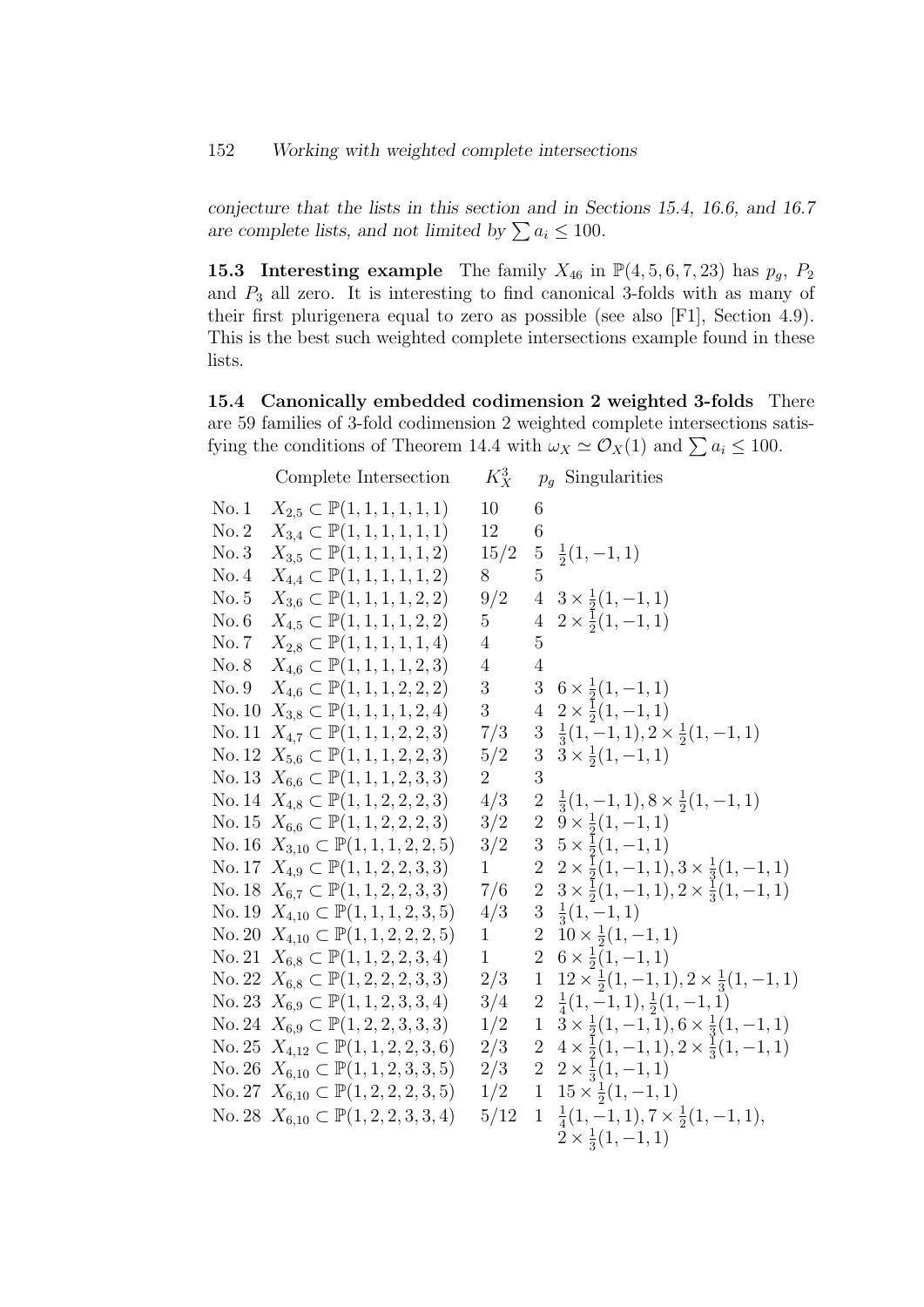| No. 29 $X_{4,14} \subset \mathbb{P}(1,2,2,2,3,7)$            | 1/3   |                | $1\frac{1}{3}(1,-1,1), 14 \times \frac{1}{2}(1,-1,1)$                                   |
|--------------------------------------------------------------|-------|----------------|-----------------------------------------------------------------------------------------|
| No. 30 $X_{6,12} \subset \mathbb{P}(1,2,2,3,4,5)$            | 3/10  | 1              | $\frac{1}{5}(1,-1,2), 9 \times \frac{1}{2}(1,-1,1)$                                     |
| No. 31 $X_{8,10} \subset \mathbb{P}(1,2,2,3,4,5)$            | 1/3   |                | $1\frac{1}{3}(1,-1,1), 10 \times \frac{1}{2}(1,-1,1)$                                   |
| No. 32 $X_{6,12} \subset \mathbb{P}(1,2,3,3,4,4)$            | 1/4   | $\mathbf{1}$   | $3 \times \frac{1}{2}(1,-1,1), 3 \times \frac{1}{4}(1,-1,1)$                            |
| No. 33 $X_{6,12} \subset \mathbb{P}(2, 2, 3, 3, 3, 4)$       | 1/6   | $\overline{0}$ | $9 \times \frac{1}{2}(1, -1, 1), 8 \times \frac{1}{3}(1, -1, 1)$                        |
| No. 34 $X_{6,13} \subset \mathbb{P}(1,2,3,3,4,5)$            | 13/60 |                | $1\frac{1}{4}(1,-1,1),\frac{1}{5}(1,-1,2),$                                             |
|                                                              |       |                | $\frac{1}{2}(1,-1,1), 2 \times \frac{1}{3}(1,-1,1)$                                     |
| No. 35 $X_{9,10} \subset \mathbb{P}(1,2,3,3,4,5)$            | 1/4   |                | $1\frac{1}{4}(1,-1,1), 2 \times \frac{1}{2}(1,-1,1),$<br>$3 \times \frac{1}{3}(1,-1,1)$ |
| No. 36 $X_{6,14} \subset \mathbb{P}(1,2,2,3,4,7)$            | 1/4   |                | $1\frac{1}{4}(1,-1,1), 10 \times \frac{1}{2}(1,-1,1)$                                   |
| No. 37 $X_{8,12} \subset \mathbb{P}(1,2,3,4,4,5)$            | 1/5   |                | $1\frac{1}{5}(1,-1,1), 6 \times \frac{1}{2}(1,-1,1)$                                    |
| No. 38 $X_{6,14} \subset \mathbb{P}(2,2,2,3,3,7)$            | 1/6   | $\overline{0}$ | $21 \times \frac{1}{2}(1,-1,1), 2 \times \frac{1}{3}(1,-1,1)$                           |
| No. 39 $X_{8,12} \subset \mathbb{P}(2, 2, 3, 3, 4, 5)$       | 2/15  |                | $0 \frac{1}{5}(1,-1,2), 12 \times \frac{1}{2}(1,-1,1),$                                 |
|                                                              |       |                | $4 \times \frac{1}{3}(1,-1,1)$                                                          |
| No. 40 $X_{6,15} \subset \mathbb{P}(2,3,3,3,4,5)$            | 1/12  |                | $0 \frac{1}{4}(1,-1,1), \frac{1}{2}(1,-1,1),$                                           |
|                                                              |       |                | $10 \times \frac{1}{3}(1,-1,1)$                                                         |
| No. 41 $X_{6,16} \subset \mathbb{P}(1,2,3,3,4,8)$            | 1/6   |                | $1\quad 2 \times \frac{1}{2}(1,-1,1), 2 \times \frac{1}{3}(1,-1,1),$                    |
|                                                              |       |                | $2 \times \frac{1}{4}(1,-1,1)$                                                          |
| No. 42 $X_{10,12} \subset \mathbb{P}(1, 2, 3, 4, 5, 6)$      | 1/6   | $\mathbf{1}$   | $5 \times \frac{1}{2}(1,-1,1), 2 \times \frac{1}{3}(1,-1,1)$                            |
| No. 43 $X_{10,12} \subset \mathbb{P}(2, 2, 3, 4, 5, 5)$      | 1/10  | $\overline{0}$ | $15 \times \frac{1}{2}(1,-1,1), 2 \times \frac{1}{5}(1,-1,2)$                           |
| No. 44 $X_{10,12} \subset \mathbb{P}(2,3,3,4,4,5)$           | 1/12  | $\overline{0}$ | $6 \times \frac{1}{2}(1,-1,1), 4 \times \frac{1}{3}(1,-1,1),$                           |
|                                                              |       |                | $3 \times \frac{1}{4}(1,-1,1)$                                                          |
| No. 45 $X_{8,15} \subset \mathbb{P}(2,3,3,4,5,5)$            | 1/15  |                | $0 \quad 2 \times \frac{1}{2}(1,-1,1), 5 \times \frac{1}{3}(1,-1,1),$                   |
|                                                              |       |                | $3 \times \frac{1}{5}(1,-1,2)$                                                          |
| No. 46 $X_{6,18} \subset \mathbb{P}(1,2,3,3,5,9)$            | 2/15  |                | $1\frac{1}{5}(1,-1,2), 4 \times \frac{1}{3}(1,-1,1)$                                    |
| No. 47 $X_{6,18} \subset \mathbb{P}(2, 2, 3, 3, 4, 9)$       | 1/12  | $\overline{0}$ | $\frac{1}{4}(1,-1,1), 13 \times \frac{1}{2}(1,-1,1),$                                   |
|                                                              |       |                | $\frac{1}{4} \times \frac{1}{3}(1,-1,1)$                                                |
| No. 48 $X_{10,14} \subset \mathbb{P}(2, 2, 3, 4, 5, 7)$      | 1/12  | $\overline{0}$ | $\frac{1}{3}(1,-1,1), \frac{1}{4}(1,-1,1),$                                             |
|                                                              |       |                | $17 \times \frac{1}{2}(1,-1,1)$                                                         |
| No. 49 $X_{6,20} \subset \mathbb{P}(1, 2, 3, 4, 5, 10)$ 1/10 |       | 1              | $3 \times \frac{1}{2}(1,-1,1), 2 \times \frac{1}{5}(1,-1,2)$                            |
| No. 50 $X_{12,14} \subset \mathbb{P}(2,3,4,4,5,7)$           |       |                | $1/20$ 0 $\frac{1}{5}(1,-1,2), 9 \times \frac{1}{2}(1,-1,1),$                           |
|                                                              |       |                | $3 \times \frac{1}{4}(1,-1,1)$                                                          |
| No. 51 $X_{12,15} \subset \mathbb{P}(1,3,4,5,6,7)$           |       |                | $1/14$ 1 $\frac{1}{7}(1,-1,2), \frac{1}{2}(1,-1,1)$                                     |
| No. 52 $X_{10,18} \subset \mathbb{P}(2,3,4,5,6,7)$           |       |                | $1/28$ 0 $\frac{1}{4}(1,-1,1), \frac{1}{7}(1,-1,3),$                                    |
|                                                              |       |                | $7 \times \frac{1}{2}(1,-1,1), 3 \times \frac{1}{3}(1,-1,1)$                            |
| No. 53 $X_{12,16} \subset \mathbb{P}(2,3,4,5,6,7)$           |       |                | $4/105$ 0 $\frac{1}{5}(1,-1,2), \frac{1}{7}(1,-1,2),$                                   |
|                                                              |       |                | $8 \times \frac{1}{2}(1,-1,1), 2 \times \frac{1}{3}(1,-1,1)$                            |
| No. 54 $X_{8,22} \subset \mathbb{P}(2,3,4,4,5,11)$           | 1/30  |                | $0 \frac{1}{3}(1,-1,1), \frac{1}{5}(1,-1,1),$                                           |
|                                                              |       |                | $10 \times \frac{1}{2}(1,-1,1), 2 \times \frac{1}{4}(1,-1,1)$                           |
| No. 55 $X_{12,18} \subset \mathbb{P}(2,3,4,5,6,9)$           |       |                | $1/30 \quad 0 \quad \frac{1}{5}(1,-1,1), 9 \times \frac{1}{2}(1,-1,1),$                 |
|                                                              |       |                | $4 \times \frac{1}{3}(1,-1,1)$                                                          |
|                                                              |       |                |                                                                                         |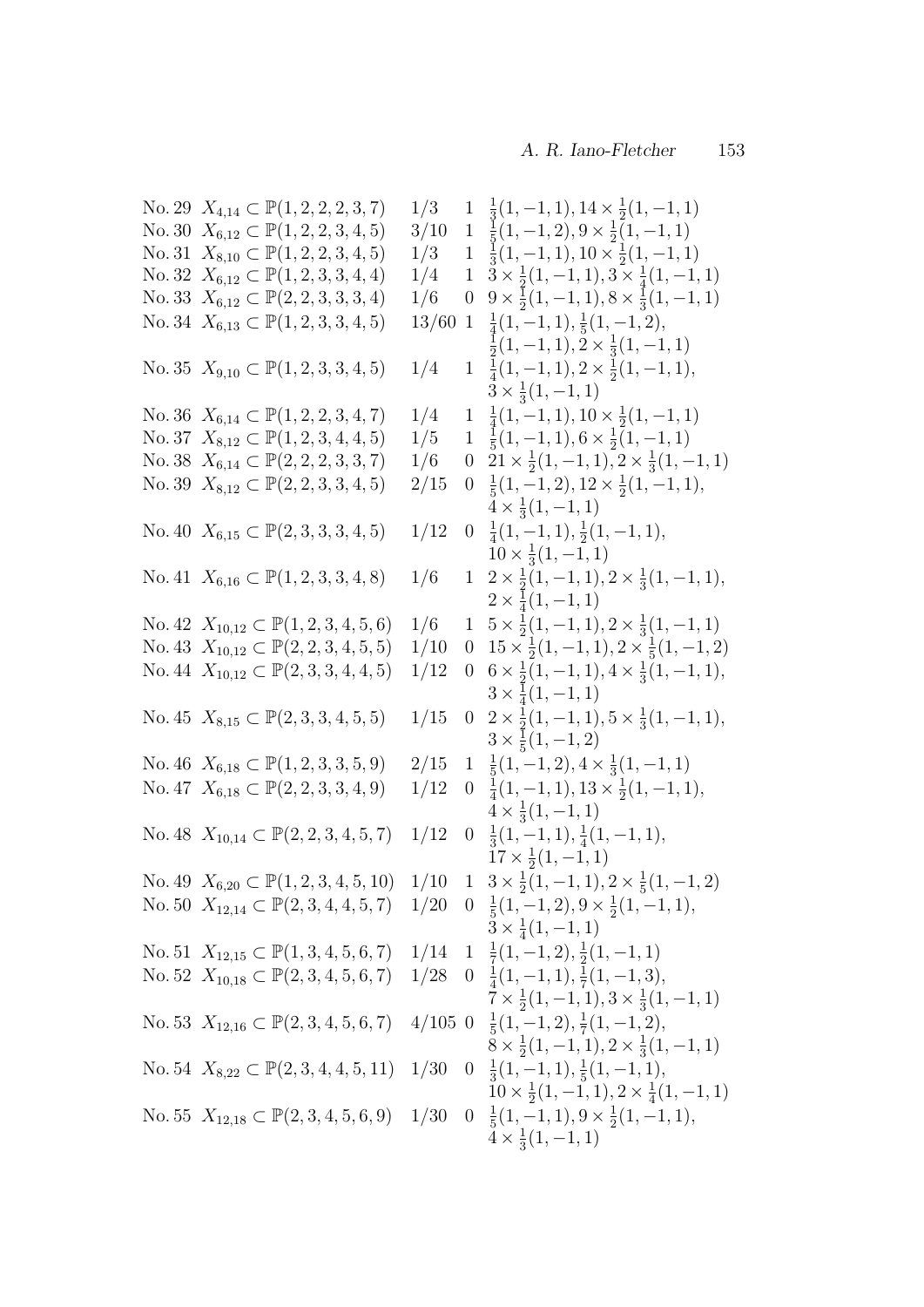No. 56 
$$
X_{12,18} \subset \mathbb{P}(3,4,4,5,6,7)
$$
 3/140 0  $\frac{1}{5}(1,-1,1), \frac{1}{7}(1,-1,2),$   
\n $3 \times \frac{1}{4}(1,-1,1), 3 \times \frac{1}{2}(1,-1,1)$   
\nNo. 57  $X_{10,21} \subset \mathbb{P}(3,4,5,5,6,7)$  1/60 0  $\frac{1}{4}(1,-1,1), \frac{1}{6}(1,-1,1),$   
\n $3 \times \frac{1}{3}(1,-1,1), 2 \times \frac{1}{5}(1,-1,2)$   
\nNo. 58  $X_{12,21} \subset \mathbb{P}(3,4,5,6,7,7)$  1/70 0  $\frac{1}{5}(1,-1,2), \frac{1}{2}(1,-1,1),$   
\n $3 \times \frac{1}{7}(1,-1,2)$   
\nNo. 59  $X_{12,28} \subset \mathbb{P}(3,4,5,6,7,14)$  1/105 0  $\frac{1}{5}(1,-1,1), 2 \times \frac{1}{3}(1,-1,1),$   
\n $2 \times \frac{1}{2}(1,-1,1), 2 \times \frac{1}{7}(1,-1,2)$ 

Table 4: Canonical codimension 2 complete intersections

### 16 Q-Fano 3-folds

In  $[R4]$ , Section 4.3 Reid conjectures that if X is a Q-Fano 3-fold then  $\mathcal{O}_X(-K_X)$  has a global section. This is false as shown by the following example:

**16.1 Example** The family  $X_{12,14}$  in  $\mathbb{P}(2,3,4,5,6,7)$  is an anticanonically embedded Fano 3-fold with only the following isolated terminal singularities: 1 of type  $\frac{1}{5}(4,1,2)$ , 2 of type  $\frac{1}{3}(2,1,1)$  and 7 of type  $\frac{1}{2}(1,1,1)$ . These singularities were determined in 10.3 above.

Since it is quasismooth and of dimension 3,  $\omega_X \simeq \mathcal{O}_X(-1)$  and  $K_X^3 = -\frac{1}{30}$ . By an unpublished result of Barlow (see [R4], Corollary 10.3) we have

$$
K_X \cdot c_2(X) = \sum_{\text{singularities } Q} \frac{r_Q^2 - 1}{r_Q} - 24\chi(\mathcal{O}_X)
$$

where  $r_Q$  is the index of the singularity Q of type  $\frac{1}{r_Q}(1, -1, b_Q)$ . So  $K_X \cdot c_2 =$  $-\frac{101}{30}$  < 0. However  $\mathcal{O}_X(-K_X) \simeq \mathcal{O}_X(1)$  has no global sections.

Experimentation leads to the following:

**16.2 Conjecture** Every weighted hypersurface  $\mathbb{Q}$ -Fano 3-fold X, with canonical singularities, has a global section of  $\omega_X^{-1}$ .

This is clear in one particular case.

**16.3 Lemma** Consider  $X_d$  in  $\mathbb{P}(a_0, \ldots, a_4)$  be a family of Q-Fano 3-folds with only isolated terminal singularities. Suppose also that  $a_0 \leq \cdots \leq a_4$ and  $a_4 \nmid d$ . Then  $\omega_X^{-1}$  has a global section.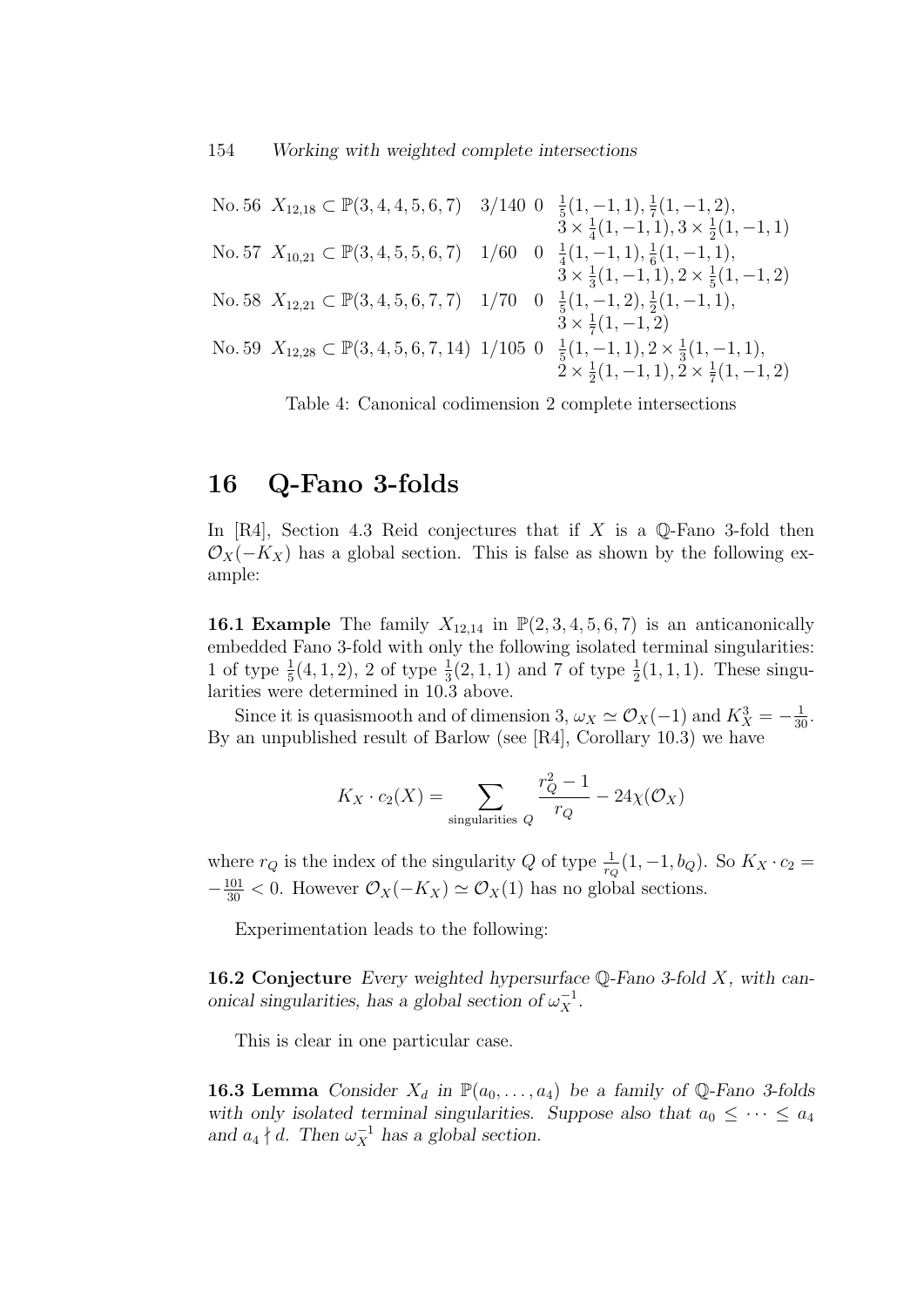**Proof** As  $a_4 \nmid d$ , the vertex  $P_4$  is contained in X. The condition for a terminal singularity at  $P_i$  gives that there exists an  $a_m$  such that  $a_4 | a_m + \alpha$ . So  $a_m = \mu a_4 + (-\alpha)$  for some integer  $\mu$ . Since  $\alpha < 0$  and  $a_4 \ge a_m$ , then  $\mu \le 0$ . Thus  $\deg(x_4^{(-\mu)}x_m) = -\alpha$  and so dim  $H^0(\mathcal{O}_X(-\alpha)) \geq 1$ . But  $H^0(\omega_X^{-1}) \simeq$  $H^0(\mathcal{O}_X(-\alpha))$ , and so  $\omega_X^{-1}$  has a global section.  $\Box$ 

Notice that when  $\alpha = -1$ , there exists a generator  $x_i$  with deg  $(x_i) = 1$ , that is,  $a_0 = 1$ .

16.4 Lemma There is a bijection between the following:

- (i) the set of families of quasismooth, well-formed weighted surface hypersurfaces  $S_d$  in  $\mathbb{P}(a_1, \ldots, a_4)$  with only canonical singularities and trivial canonical class.
- (ii) the set of families of quasismooth weighted 3-folds hypersurfaces  $X_d$  in  $\mathbb{P}(1, a_1, \ldots, a_4)$  with only terminal singularities and  $\omega_X \simeq \mathcal{O}_X(-1)$ .

**Proof** Suppose that  $S_d$  in  $\mathbb{P} = \mathbb{P}(a_1, \ldots, a_4)$  is a K3 surface, with at worst canonical singularities. By comparing the conditions in Theorems 13.1 and 14.1 it is clear that the conditions of the latter are satisfied for  $X = X_d$  in  $\mathbb{P}(1, a_1, \ldots, a_n)$ . Thus X is quasismooth with at worst terminal singularities.

Conversely suppose  $X_d$  in  $\mathbb{P}(1, a_1, \ldots, a_n)$  is quasismooth and has at worst terminal singularities. It can be seen from Theorems 13.1 and 14.1 that only condition  $(1ii)$  of Theorem 13.1 needs proof (the others being either trivially satisfied or equivalent in both the surface and the 3-fold case).

Set  $a_0 = 1$  and consider  $a_i$  for  $i \neq 0$ . Suppose that condition  $(1ii)$  does not hold. So  $a_i \nmid d - a_e$  for all  $e = 1, ..., 4$ . In particular  $a_i \nmid d$ . Thus  $a_i \mid d - a_0$ , that is,  $a_i | d-1$ . Since  $a_i \nmid d$  then Theorem 14.1 (1*iv*) gives that there exists an  $m \neq 0$ , i such that  $a_i \mid a_m - 1$ . Hence  $a_i \mid (d-1) - (a_m - 1)$ , that is,  $a_i | d-a_m$ , a contradiction. So  $a_i | d-a_e$  for some  $e \neq 0, i$ , which is condition  $(1ii)$  of Theorem 13.1.  $\Box$ 

**16.5** Note Each singularity on the K3 surface is of type  $\frac{1}{r}(a, -a)$  for some r and a, with respect to some pair of the coordinates  $x_1, \ldots, x_4$ . Forming the corresponding  $\mathbb{Q}$ -Fano 3-fold results in an extra local coordinate  $x_0$  at each singularity, which is thus of type  $\frac{1}{r}(a, -a, 1)$ . A similar result holds for higher codimensions.

16.6 List of anticanonically embedded (Q-Fano) weighted 3-folds The previous lemma gives a bijection between Reid's list of 95 families of weighted K3 surfaces (see Section 13.3 or [R4], Section 4.5) and the 95 families  $\sum a_i \leq 100$ . These were found by a computer search and are listed below. of quasismooth weighted hypersurface Q-Fano 3-folds, with  $\alpha = -1$  and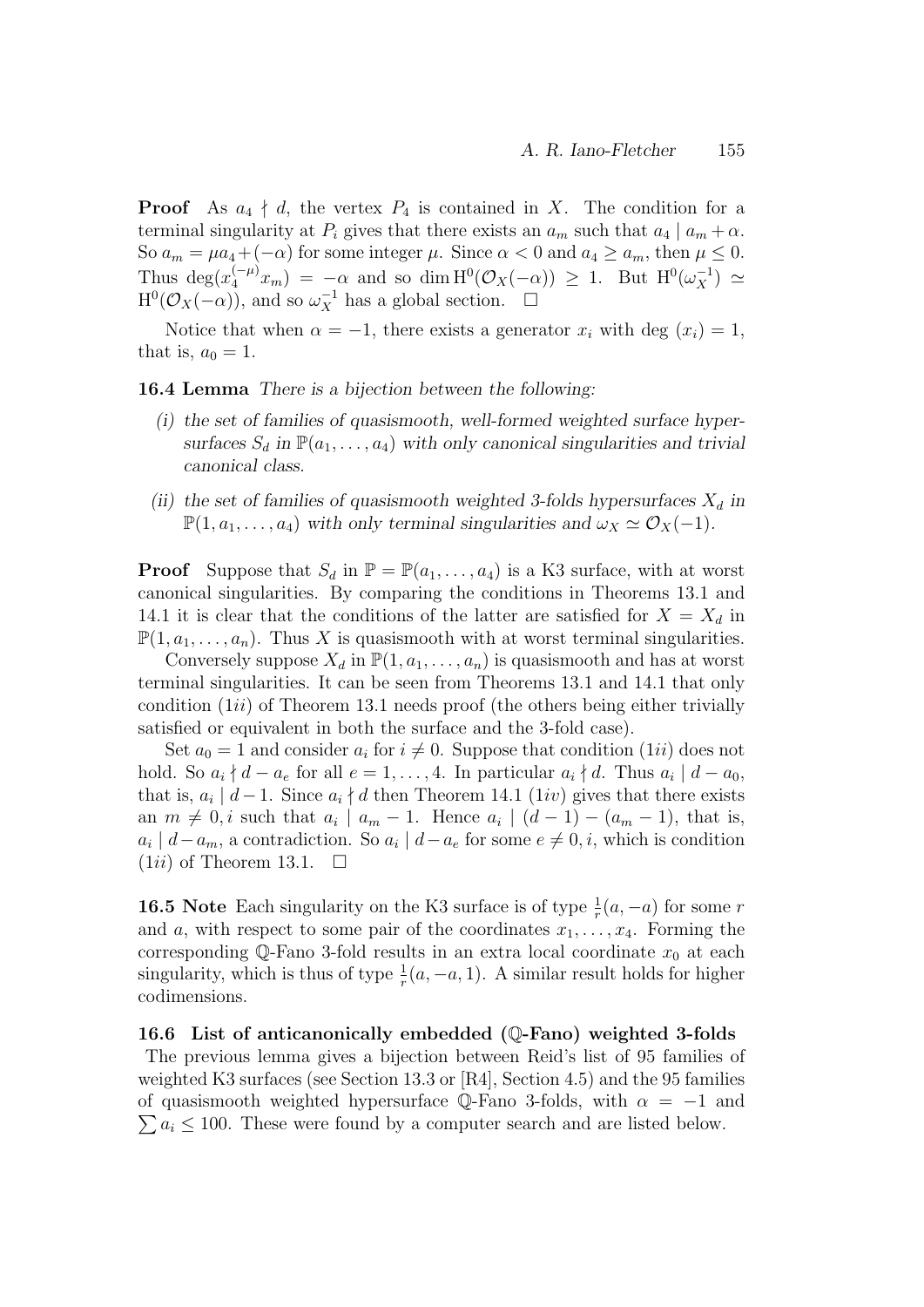| Hypersurface                                                                                           |                  | $-K_X^3$ Singularities                                                                                                                      |
|--------------------------------------------------------------------------------------------------------|------------------|---------------------------------------------------------------------------------------------------------------------------------------------|
| No. 1 $X_4 \subset \mathbb{P}(1,1,1,1,1)$                                                              | 4                |                                                                                                                                             |
| No. 2 $X_5 \subset \mathbb{P}(1,1,1,1,2)$                                                              |                  | $5/2 \frac{1}{2}(1,-1,1)$                                                                                                                   |
| No. 3 $X_6 \subset \mathbb{P}(1, 1, 1, 1, 3)$                                                          | $\overline{2}$   |                                                                                                                                             |
| No. 4 $X_6 \subset \mathbb{P}(1, 1, 1, 2, 2)$                                                          |                  | $3/2$ $3 \times \frac{1}{2}(1,-1,1)$                                                                                                        |
| No. 5 $X_7 \subset \mathbb{P}(1,1,1,2,3)$                                                              |                  | $7/6$ $\frac{1}{2}(1,-1,1),\frac{1}{3}(1,-1,1)$                                                                                             |
| No. 6 $X_8 \subset \mathbb{P}(1, 1, 1, 2, 4)$                                                          |                  | 1 $2 \times \frac{1}{2}(1, -1, 1)$                                                                                                          |
| No. 7 $X_8 \subset \mathbb{P}(1, 1, 2, 2, 3)$                                                          |                  | $2/3$ $4 \times \frac{1}{2}(1,-1,1), \frac{1}{3}(1,-1,1)$                                                                                   |
| No. 8 $X_9 \subset \mathbb{P}(1, 1, 1, 3, 4)$                                                          |                  | $3/4$ $\frac{1}{4}(1,-1,1)$                                                                                                                 |
| No. 9 $X_9 \subset \mathbb{P}(1, 1, 2, 3, 3)$                                                          |                  | $1/2$ $\frac{1}{2}(1,-1,1), 3 \times \frac{1}{3}(1,-1,1)$                                                                                   |
| No. 10 $X_{10} \subset \mathbb{P}(1, 1, 1, 3, 5)$                                                      |                  | $2/3 \frac{1}{3}(1,-1,1)$                                                                                                                   |
| No. 11 $X_{10} \subset \mathbb{P}(1, 1, 2, 2, 5)$                                                      |                  | $1/2$ $5 \times \frac{1}{2}(1,-1,1)$                                                                                                        |
| No. 12 $X_{10} \subset \mathbb{P}(1, 1, 2, 3, 4)$                                                      |                  | $5/12 \quad 2 \times \frac{1}{2}(1,-1,1), \frac{1}{3}(1,-1,1), \frac{1}{4}(1,-1,1)$                                                         |
| No. 13 $X_{11} \subset \mathbb{P}(1, 1, 2, 3, 5)$                                                      |                  | $11/30 \frac{1}{2}(1,-1,1), \frac{1}{3}(1,-1,1), \frac{1}{5}(1,-1,2)$                                                                       |
| No. 14 $X_{12} \subset \mathbb{P}(1, 1, 1, 4, 6)$                                                      |                  | $1/2 \frac{1}{2}(1,-1,1)$                                                                                                                   |
| No. 15 $X_{12} \subset \mathbb{P}(1, 1, 2, 3, 6)$                                                      |                  | $1/3$ $2 \times \frac{1}{2}(1,-1,1), 2 \times \frac{1}{3}(1,-1,1)$                                                                          |
| No. 16 $X_{12} \subset \mathbb{P}(1, 1, 2, 4, 5)$                                                      |                  | $3/10 \quad 3 \times \frac{1}{2}(1,-1,1), \frac{1}{5}(1,-1,1)$                                                                              |
| No. 17 $X_{12} \subset \mathbb{P}(1, 1, 3, 4, 4)$                                                      |                  | $1/4$ $3 \times \frac{1}{4}(1,-1,1)$                                                                                                        |
| No. 18 $X_{12} \subset \mathbb{P}(1, 2, 2, 3, 5)$                                                      |                  | $1/5$ 6 $\times \frac{1}{2}(1,-1,1), \frac{1}{5}(1,-1,2)$                                                                                   |
| No. 19 $X_{12} \subset \mathbb{P}(1, 2, 3, 3, 4)$                                                      |                  | $1/6$ $3 \times \frac{1}{2}(1,-1,1), 4 \times \frac{1}{3}(1,-1,1)$                                                                          |
| No. 20 $X_{13} \subset \mathbb{P}(1, 1, 3, 4, 5)$                                                      |                  | $13/60 \frac{1}{3}(1,-1,1), \frac{1}{4}(1,-1,1), \frac{1}{5}(1,-1,1)$                                                                       |
| No. 21 $X_{14} \subset \mathbb{P}(1, 1, 2, 4, 7)$                                                      |                  | $1/4$ $3 \times \frac{1}{2}(1,-1,1), \frac{1}{4}(1,-1,1)$                                                                                   |
| No. 22 $X_{14} \subset \mathbb{P}(1, 2, 2, 3, 7)$                                                      |                  | $1/6$ $7 \times \frac{1}{2}(1,-1,1), \frac{1}{3}(1,-1,1)$                                                                                   |
| No. 23 $X_{14} \subset \mathbb{P}(1, 2, 3, 4, 5)$                                                      |                  | $7/60$ $3 \times \frac{1}{2}(1,-1,1), \frac{1}{3}(1,-1,1),$                                                                                 |
|                                                                                                        |                  | $\frac{1}{4}(1,-1,1), \frac{1}{5}(1,-1,2)$                                                                                                  |
| No. 24 $X_{15} \subset \mathbb{P}(1, 1, 2, 5, 7)$                                                      |                  | $3/14 \frac{1}{2}(1,-1,1), \frac{1}{7}(1,-1,3)$                                                                                             |
| No. 25 $X_{15} \subset \mathbb{P}(1, 1, 3, 4, 7)$                                                      |                  | $\frac{1}{4}(1,-1,1),\frac{1}{7}(1,-1,2)$                                                                                                   |
| No. 26 $X_{15} \subset \mathbb{P}(1, 1, 3, 5, 6)$                                                      |                  | $1/6$ $2 \times \frac{1}{3}(1,-1,1), \frac{1}{6}(1,-1,1)$                                                                                   |
| No. 27 $X_{15} \subset \mathbb{P}(1, 2, 3, 5, 5)$                                                      |                  | $1/10 \frac{1}{2}(1,-1,1), 3 \times \frac{1}{5}(1,-1,2)$                                                                                    |
| No. 28 $X_{15} \subset \mathbb{P}(1,3,3,4,5)$                                                          | 1/12             | $5 \times \frac{1}{3}(1, -1, 1), \frac{1}{4}(1, -1, 1)$                                                                                     |
| No. 29 $X_{16} \subset \mathbb{P}(1, 1, 2, 5, 8)$<br>No. 30 $X_{16} \subset \mathbb{P}(1, 1, 3, 4, 8)$ | 1/5              | $2 \times \frac{1}{2}(1, -1, 1), \frac{1}{5}(1, -1, 2)$                                                                                     |
| No. 31 $X_{16} \subset \mathbb{P}(1, 1, 4, 5, 6)$                                                      | 2/15             | $1/6$ $\frac{1}{3}(1,-1,1), 2 \times \frac{1}{4}(1,-1,1)$                                                                                   |
| No. 32 $X_{16} \subset \mathbb{P}(1, 2, 3, 4, 7)$                                                      | 2/21             | $\frac{1}{2}(1,-1,1), \frac{1}{5}(1,-1,1), \frac{1}{6}(1,-1,1)$<br>$4 \times \frac{1}{2}(1,-1,1), \frac{1}{3}(1,-1,1), \frac{1}{7}(1,-1,2)$ |
| No. 33 $X_{17} \subset \mathbb{P}(1, 2, 3, 5, 7)$                                                      |                  | $\frac{1}{2}(1,-1,1), \frac{1}{3}(1,-1,1), \frac{1}{5}(1,-1,2),$                                                                            |
|                                                                                                        | $\frac{17}{210}$ | $\frac{1}{7}(1,-1,3)$                                                                                                                       |
|                                                                                                        |                  |                                                                                                                                             |
| No. 34 $X_{18} \subset \mathbb{P}(1, 1, 2, 6, 9)$<br>No. 35 $X_{18} \subset \mathbb{P}(1, 1, 3, 5, 9)$ | 1/6              | $3 \times \frac{1}{2}(1, -1, 1), \frac{1}{3}(1, -1, 1)$                                                                                     |
| No. 36 $X_{18} \subset \mathbb{P}(1, 1, 4, 6, 7)$                                                      |                  | $2/15$ $2 \times \frac{1}{3}(1,-1,1), \frac{1}{5}(1,-1,1)$<br>$3/28 \frac{1}{4}(1,-1,1), \frac{1}{2}(1,-1,1), \frac{1}{7}(1,-1,1)$          |
|                                                                                                        |                  |                                                                                                                                             |
| No. 37 $X_{18} \subset \mathbb{P}(1, 2, 3, 4, 9)$                                                      |                  | $1/12 \quad 4 \times \frac{1}{2}(1,-1,1), 2 \times \frac{1}{3}(1,-1,1),$                                                                    |
|                                                                                                        |                  | $\frac{1}{4}(1,-1,1)$                                                                                                                       |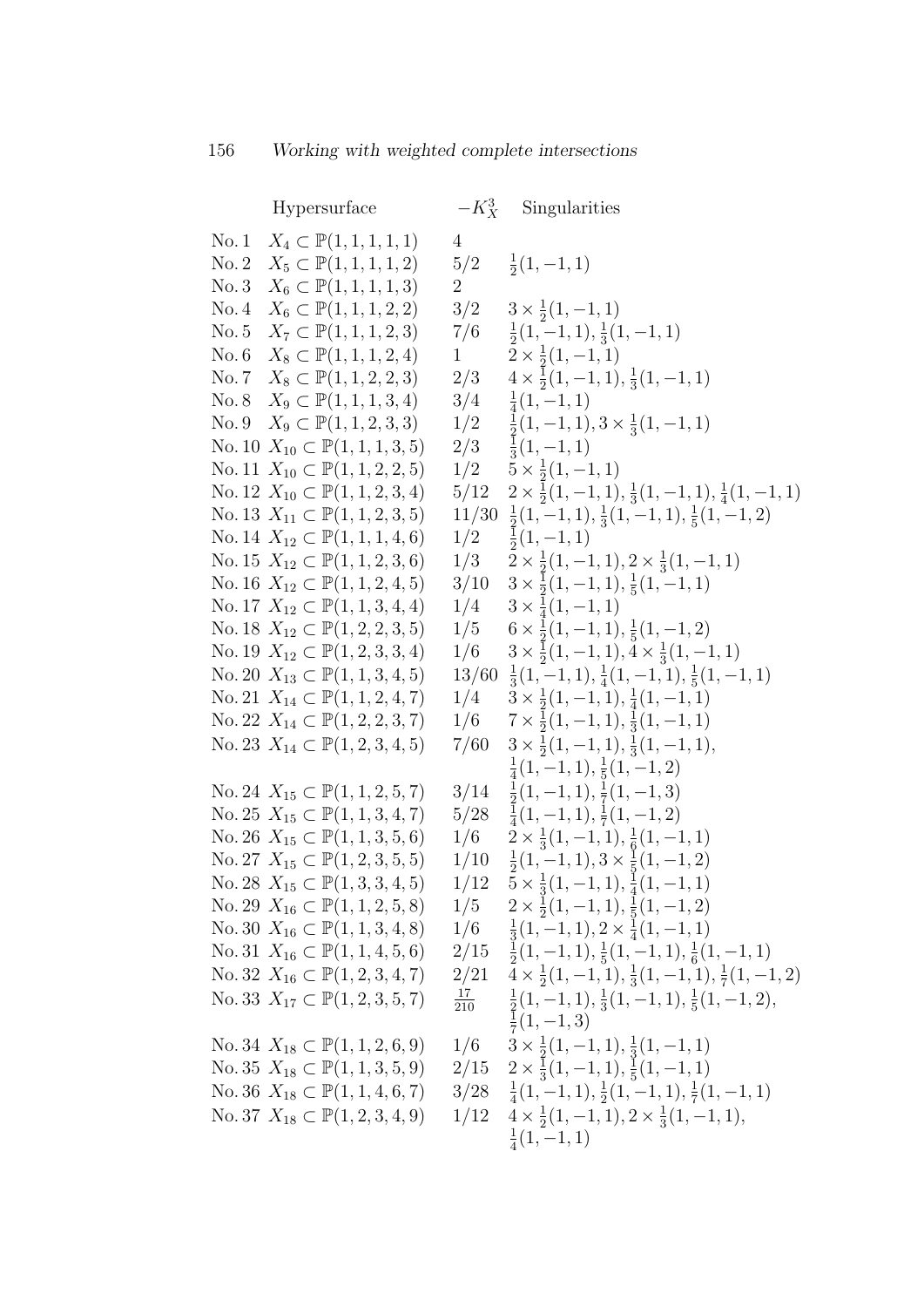No. 38  $X_{18} \subset \mathbb{P}(1, 2, 3, 5, 8)$  3/40 1  $\frac{1}{2}(1,-1,1),\frac{1}{5}$  $\frac{1}{5}(1,-1,2),\frac{1}{8}$  $\frac{1}{8}(1,-1,3)$ No. 39  $X_{18} \subset \mathbb{P}(1, 3, 4, 5, 6)$  1/20 1  $\frac{1}{3}(1, -1, 1), \frac{1}{4}$  $\frac{1}{4}(1,-1,1),$ 1  $\frac{1}{2}(1,-1,1),\frac{1}{5}$  $\frac{1}{5}(1,-1,1)$ No. 40  $X_{19} \subset \mathbb{P}(1, 3, 4, 5, 7)$  $\frac{19}{420}$ 1  $\frac{1}{3}(1,-1,1),\frac{1}{4}$  $\frac{1}{4}(1,-1,1),\frac{1}{5}$  $\frac{1}{5}(1,-1,2),$ 1  $\frac{1}{7}(1,-1,2)$ No. 41  $X_{20} \subset \mathbb{P}(1, 1, 4, 5, 10)$  1/10  $\frac{1}{2}(1,-1,1), 2 \times \frac{1}{5}$  $\frac{1}{5}(1,-1,1)$ No. 42  $X_{20} \subset \mathbb{P}(1, 2, 3, 5, 10)$  1/15 1  $\frac{1}{2}(1,-1,1),\frac{1}{3}$  $\frac{1}{3}(1,-1,1),$  $2\times\frac{1}{5}$  $\frac{1}{5}(1,-1,2)$ No. 43  $X_{20} \subset \mathbb{P}(1, 2, 4, 5, 9)$  1/18 1  $\frac{1}{2}(1,-1,1),\frac{1}{9}$  $\frac{1}{9}(1,-1,2)$ No. 44  $X_{20} \subset \mathbb{P}(1, 2, 5, 6, 7)$  1/21 1  $\frac{1}{2}(1,-1,1),\frac{1}{6}$  $\frac{1}{6}(1,-1,1),\frac{1}{7}$  $\frac{1}{7}(1,-1,3)$ No. 45  $X_{20} \subset \mathbb{P}(1, 3, 4, 5, 8)$  1/24  $\frac{1}{3}(1,-1,1), 2 \times \frac{1}{4}$  $\frac{1}{4}(1,-1,1),\frac{1}{8}$  $\frac{1}{8}(1,-1,3)$ No. 46  $X_{21} \subset \mathbb{P}(1, 1, 3, 7, 10)$  1/10  $\frac{1}{10}(1, -1, 3)$ No. 47  $X_{21} \subset \mathbb{P}(1, 1, 5, 7, 8)$  3/40  $\frac{1}{5}(1,-1,2),\frac{1}{8}$  $\frac{1}{8}(1,-1,1)$ No. 48  $X_{21} \subset \mathbb{P}(1, 2, 3, 7, 9)$  1/18  $\frac{1}{2}(1,-1,1), \frac{1}{2} \times \frac{1}{3}$  $\frac{1}{3}(1, -1, 1), \frac{1}{9}$  $\frac{1}{9}(1,-1,4)$ No. 49  $X_{21} \subset \mathbb{P}(1, 3, 5, 6, 7)$  1/30 1  $\frac{1}{3}(1, -1, 1), \frac{1}{5}$  $\frac{1}{5}(1,-1,2),\frac{1}{6}$  $\frac{1}{6}(1,-1,1)$ No. 50  $X_{22} \subset \mathbb{P}(1, 1, 3, 7, 11)$  2/21  $\frac{1}{3}(1,-1,1),\frac{1}{7}$  $\frac{1}{7}(1,-1,2)$ No. 51  $X_{22} \subset \mathbb{P}(1, 1, 4, 6, 11)$  1/12  $\frac{1}{4}(1,-1,1),\frac{1}{2}$  $\frac{1}{2}(1,-1,1),\frac{1}{6}$  $\frac{1}{6}(1,-1,1)$ No. 52  $X_{22} \subset \mathbb{P}(1, 2, 4, 5, 11)$  1/20 1  $\frac{1}{2}(1,-1,1),\frac{1}{4}$  $\frac{1}{4}(1,-1,1),\frac{1}{5}$  $\frac{1}{5}(1,-1,1)$ No. 53  $X_{24} \subset \mathbb{P}(1, 1, 3, 8, 12)$  1/12 1  $\frac{1}{3}(1,-1,1),\frac{1}{4}$  $\frac{1}{4}(1,-1,1)$ No. 54  $X_{24} \subset \mathbb{P}(1, 1, 6, 8, 9)$  1/18  $\frac{1}{2}(1,-1,1),\frac{1}{3}$  $\frac{1}{3}(1,-1,1),\frac{1}{9}$  $\frac{1}{9}(1,-1,1)$ No. 55  $X_{24} \subset \mathbb{P}(1, 2, 3, 7, 12)$  1/21 1  $\frac{1}{2}(1,-1,1), 2 \times \frac{1}{3}$  $\frac{1}{3}(1,-1,1),$ 1  $\frac{1}{7}(1,-1,3)$ No. 56  $X_{24} \subset \mathbb{P}(1, 2, 3, 8, 11)$  1/22 1  $\frac{1}{2}(1, -1, 1), \frac{1}{11}(1, -1, 4)$ No. 57  $X_{24} \subset \mathbb{P}(1, 3, 4, 5, 12)$  1/30 1  $\frac{1}{3}(1, -1, 1), 2 \times \frac{1}{4}$  $\frac{1}{4}(1,-1,1),$ 1  $\frac{1}{5}(1,-1,2)$ No. 58  $X_{24} \subset \mathbb{P}(1, 3, 4, 7, 10)$  1/35  $\frac{1}{2}(1,-1,1),\frac{1}{7}$  $\frac{1}{7}(1, -1, 2), \frac{1}{10}(1, -1, 3)$ No. 59  $X_{24} \subset \mathbb{P}(1, 3, 6, 7, 8)$  1/42 1  $\frac{1}{3}(1,-1,1),\frac{1}{2}$  $\frac{1}{2}(1,-1,\tilde{1}),\frac{1}{7}$  $\frac{1}{7}(1,-1,1)$ No. 60  $X_{24} \subset \mathbb{P}(1, 4, 5, 6, 9)$  1/45 1  $\frac{1}{2}(1,-1,1),\frac{1}{5}$  $\frac{1}{5}(1,-1,1),$ 1  $\frac{1}{3}(1,-1,1),\frac{1}{9}$  $\frac{1}{9}(1,-1,2)$ No. 61  $X_{25} \subset \mathbb{P}(1, 4, 5, 7, 9)$   $\frac{5}{252}$  $\frac{252}{2/35}$ 1  $\frac{1}{4}(1,-1,1),\frac{1}{7}$  $\frac{1}{7}(1,-1,3),\frac{1}{9}$  $\frac{1}{9}(1,-1,2)$ No. 62  $X_{26} \subset \mathbb{P}(1, 1, 5, 7, 13)$  $\frac{1}{5}(1,-1,2),\frac{1}{7}$  $\frac{1}{7}(1,-1,1)$ No. 63  $X_{26} \subset \mathbb{P}(1, 2, 3, 8, 13)$  1/24 1  $\frac{1}{2}(1,-1,1),\frac{1}{3}$  $\frac{1}{3}(1,-1,1),\frac{1}{8}$  $\frac{1}{8}(1,-1,3)$ No. 64  $X_{26} \subset \mathbb{P}(1, 2, 5, 6, 13)$  1/30 1  $\frac{1}{2}(1,-1,1),\frac{1}{5}$  $\frac{1}{5}(1,-1,2),\frac{1}{6}$  $\frac{1}{6}(1,-1,1)$ No. 65  $X_{27} \subset \mathbb{P}(1, 2, 5, 9, 11)$  $\frac{3}{110}$ <br>1/70 1  $\frac{1}{2}(1,-1,1),\frac{1}{5}$  $\frac{1}{5}(1,-1,1), \frac{1}{11}(1,-1,5)$ No. 66  $X_{27} \subset \mathbb{P}(1, 5, 6, 7, 9)$  $\frac{1}{5}(1,-1,1),\frac{1}{6}$  $\frac{1}{6}(1,-1,1),\frac{1}{3}$  $\frac{1}{3}(1,-1,1),$ 1  $\frac{1}{7}(1,-1,3)$ No. 67  $X_{28} \subset \mathbb{P}(1, 1, 4, 9, 14)$  1/18  $\frac{1}{2}(1,-1,1),\frac{1}{9}$  $\frac{1}{9}(1,-1,2)$ No. 68  $X_{28} \subset \mathbb{P}(1, 3, 4, 7, 14)$  1/42  $\frac{1}{3}(1,-1,1),\frac{1}{2}$  $\frac{1}{2}(1,-1,1), 2 \times \frac{1}{7}$  $\frac{1}{7}(1,-1,2)$ No. 69  $X_{28} \subset \mathbb{P}(1, 4, 6, 7, 11)$  1/66 1  $\frac{1}{2}(1,-1,1),\frac{1}{6}$  $\frac{1}{6}(1,-1,1),$  $\frac{1}{11}(1,-1,3)$ No. 70  $X_{30} \subset \mathbb{P}(1, 1, 4, 10, 15)$  1/20  $\frac{1}{4}(1,-1,1),\frac{1}{2}$  $\frac{1}{2}(1,-1,1),\frac{1}{5}$  $\frac{1}{5}(1,-1,1)$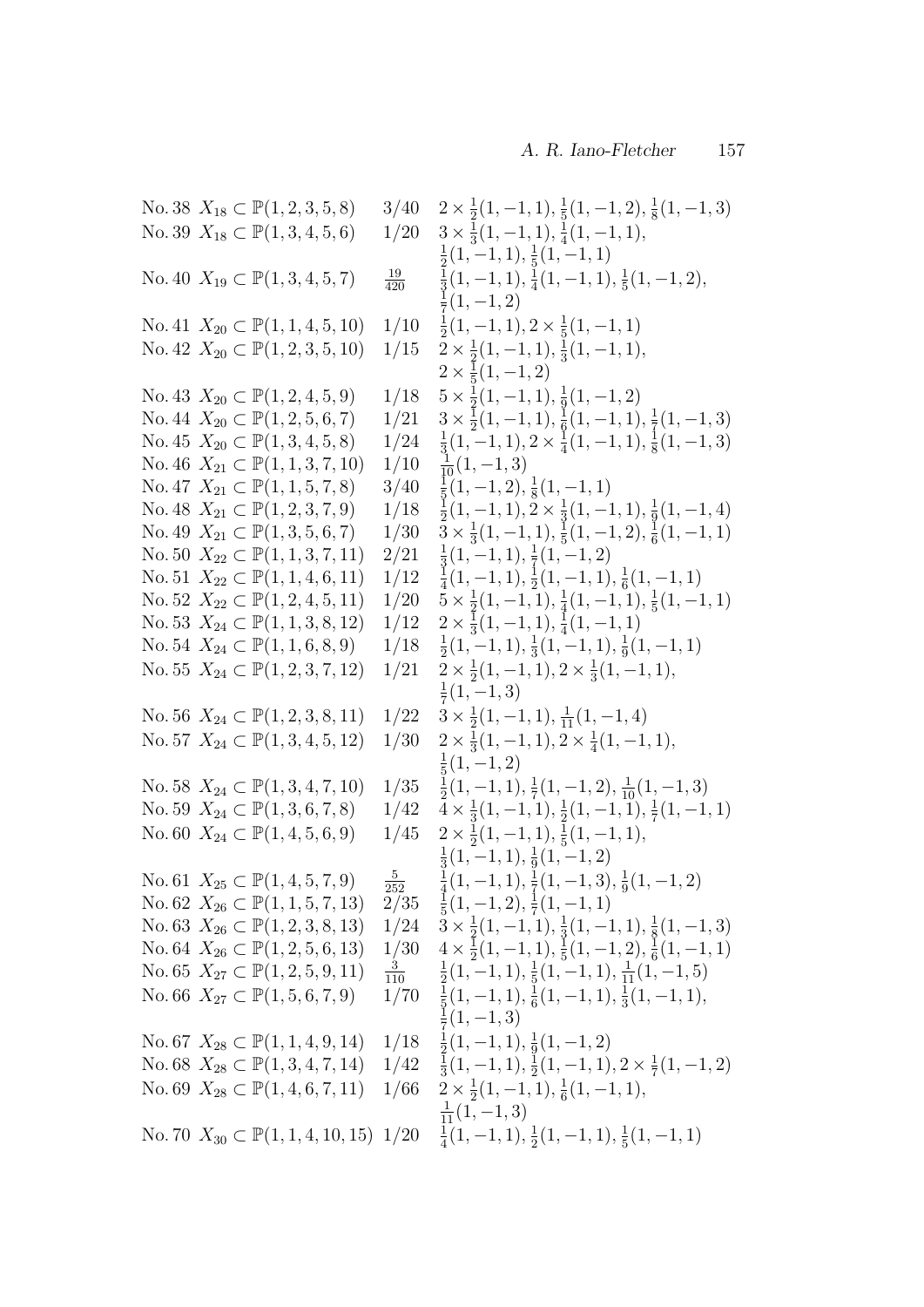No. 71  $X_{30} \subset \mathbb{P}(1, 1, 6, 8, 15)$  1/24  $\frac{1}{2}(1,-1,1),\frac{1}{3}$  $\frac{1}{3}(1,-1,1),\frac{1}{8}$  $\frac{1}{8}(1,-1,1)$ No. 72  $X_{30} \subset \mathbb{P}(1, 2, 3, 10, 15)$  1/30 1  $\frac{1}{2}(1,-1,1), 2 \times \frac{1}{3}$  $\frac{1}{3}(1,-1,1),$ 1  $\frac{1}{5}(1,-1,2)$ No. 73  $X_{30} \subset \mathbb{P}(1, 2, 6, 7, 15)$  1/42 1  $\frac{1}{2}(1,-1,1),\frac{1}{3}$  $\frac{1}{3}(1, -1, 1), \frac{1}{7}$  $\frac{1}{7}(1,-1,1)$ No. 74  $X_{30}$  ⊂  $\mathbb{P}(1, 3, 4, 10, 13)$  1/52  $\frac{1}{4}(1,-1,1),\frac{1}{2}$  $\frac{1}{2}(1, -1, 1), \frac{1}{13}(1, -1, 4)$ No. 75  $X_{30} \subset \mathbb{P}(1, 4, 5, 6, 15)$  1/60  $\frac{1}{4}(1,-1,1), 2 \times \frac{1}{2}$  $\frac{1}{2}(1,-1,1),$  $2 \times \frac{1}{5}$  $\frac{1}{5}(1,-1,1),\frac{1}{3}$  $\frac{1}{3}(1,-1,1)$ No. 76  $X_{30} \subset \mathbb{P}(1, 5, 6, 8, 11)$  1/88  $\frac{1}{2}(1,-1,1),\frac{1}{8}$  $\frac{1}{8}(1, -1, 3), \frac{1}{11}(1, -1, 2)$ No. 77  $X_{32} \subset \mathbb{P}(1, 2, 5, 9, 16)$  1/45 1  $\frac{1}{2}(1,-1,1),\frac{1}{5}$  $\frac{1}{5}(1,-1,\overline{1}),\frac{1}{9}$  $\frac{1}{9}(1,-1,4)$ No. 78  $X_{32} \subset \mathbb{P}(1, 4, 5, 7, 16)$  1/70 1  $\frac{1}{4}(1,-1,1),\frac{1}{5}$  $\frac{1}{5}(1,-1,1),\frac{1}{7}$  $\frac{1}{7}(1,-1,3)$ No. 79  $X_{33}$  ⊂  $\mathbb{P}(1, 3, 5, 11, 14)$  1/70  $\frac{1}{5}(1,-1,1), \frac{1}{14}(1,-1,5)$ No. 80  $X_{34} \subset \mathbb{P}(1, 3, 4, 10, 17)$  1/60  $\frac{1}{3}(1,-1,1),\frac{1}{4}$  $\frac{1}{4}(1,-1,1),\frac{1}{2}$  $\frac{1}{2}(1,-1,1),$  $\frac{1}{10}(1,-1,3)$ No. 81  $X_{34} \subset \mathbb{P}(1, 4, 6, 7, 17)$  1/84  $\frac{1}{4}(1,-1,1), 2 \times \frac{1}{2}$  $\frac{1}{2}(1,-1,1),$ 1  $\frac{1}{6}(1,-1,1),\frac{1}{7}$  $\frac{1}{7}(1,-1,2)$ No. 82  $X_{36}$  ⊂  $\mathbb{P}(1, 1, 5, 12, 18)$  1/30  $\frac{1}{5}(1,-1,2),\frac{1}{6}$  $\frac{1}{6}(1,-1,1)$ No. 83  $X_{36} \subset \mathbb{P}(1, 3, 4, 11, 18)$  1/66 1  $\frac{1}{3}(1, -1, 1), \frac{1}{2}$  $\frac{1}{2}(1,-1,1),$  $\frac{1}{11}(1,-1,3)$ No. 84  $X_{36} \subset \mathbb{P}(1, 7, 8, 9, 12)$  $\frac{1}{168}$ 1  $\frac{1}{7}(1,-1,3),\frac{1}{8}$  $\frac{1}{8}(1, -1, 1), \frac{1}{4}$  $\frac{1}{4}(1,-1,1),$ 1  $\frac{1}{3}(1,-1,1)$ No. 85  $X_{38} \subset \mathbb{P}(1, 3, 5, 11, 19)$  $\frac{2}{165}$ 1  $\frac{1}{3}(1, -1, 1), \frac{1}{5}$  $\frac{1}{3}(1,-1,1), \frac{1}{5}(1,-1,1), \frac{1}{11}(1,-1,4)$ <br> $\frac{1}{1}(1,-1,1), \frac{1}{1}(1,-1,1), \frac{1}{1}(1,-1,1)$ No. 86  $X_{38} \subset \mathbb{P}(1, 5, 6, 8, 19)$  $\frac{1}{120}$  $\frac{1}{5}(1,-1,1),\frac{1}{6}$  $\frac{1}{6}(1,-1,1),\frac{1}{2}$  $\frac{1}{2}(1,-1,1),$ 1  $\frac{1}{8}(1,-1,3)$ No. 87  $X_{40} \subset \mathbb{P} (1, 5, 7, 8, 20)$  $\frac{1}{140}$  2 ×  $\frac{1}{5}$  $\frac{1}{5}(1,-1,2),\frac{1}{7}$  $\frac{1}{7}(1,-1,1),\frac{1}{4}$  $\frac{1}{4}(1,-1,1)$ No. 88  $X_{42} \subset \mathbb{P}(1, 1, 6, 14, 21)$  1/42  $\frac{1}{2}(1,-1,1),\frac{1}{3}$  $\frac{1}{3}(1,-1,1),\frac{1}{7}$  $\frac{1}{7}(1,-1,1)$ No. 89  $X_{42} \subset \mathbb{P}(1, 2, 5, 14, 21)$  1/70 1  $\frac{1}{2}(1,-1,1),\frac{1}{5}$  $\frac{1}{5}(1,-1,1),\frac{1}{7}$  $\frac{1}{7}(1,-1,3)$ No. 90  $X_{42} \subset \mathbb{P}(1, 3, 4, 14, 21)$  1/84 1  $\frac{1}{3}(1, -1, 1), \frac{1}{4}$  $\frac{1}{4}(1,-1,1),$ 1  $\frac{1}{2}(1,-1,1),\frac{1}{7}$  $\frac{1}{7}(1,-1,2)$ No. 91  $X_{44} \subset \mathbb{P}(1, 4, 5, 13, 22)$  $\frac{1}{130}$ 1  $\frac{1}{2}(1,-1,1),\frac{1}{5}$  $\frac{1}{5}(1, -1, 2), \frac{1}{13}(1, -1, 3)$ No. 92  $X_{48}$  ⊂  $\mathbb{P}(1, 3, 5, 16, 24)$   $\frac{1}{120}$  $\frac{1}{120}$   $\frac{1}{2} \times \frac{1}{3}$  $\frac{1}{3}(1, -1, 1), \frac{1}{5}$  $\frac{1}{5}(1,-1,\tilde{1}),\frac{1}{8}$  $\frac{1}{8}(1,-1,3)$ No. 93  $X_{50} \subset \mathbb{P}(1, 7, 8, 10, 25)$   $\frac{1}{280}$ 1  $\frac{1}{7}(1,-1,2),\frac{1}{8}$  $\frac{1}{8}(1, -1, 1), \frac{1}{2}$  $\frac{1}{2}(1,-1,1),$ 1  $\frac{1}{5}(1,-1,2)$ No. 94  $X_{54} \subset \mathbb{P}(1, 4, 5, 18, 27)$   $\frac{1}{180}$ 1  $\frac{1}{4}(1,-1,1),\frac{1}{2}$  $\frac{1}{2}(1,-1,1),\frac{1}{5}$  $\frac{1}{5}(1,-1,2),$ 1  $\frac{1}{9}(1,-1,2)$ No. 95  $X_{66} \subset \mathbb{P}(1, 5, 6, 22, 33)$   $\frac{1}{330}$ 1  $\frac{1}{5}(1,-1,2),\frac{1}{2}$  $\frac{1}{2}(1,-1,1),\frac{1}{3}$  $\frac{1}{3}(1,-1,1),$  $\frac{1}{11}(1,-1,2)$ 

Table 5: The 95 anticanonical 3-folds hypersurfaces

16.7 Codimension 2 Q-Fano weighted complete intersections There are 85 codimension 2 quasismooth Q-Fano weighted complete intersections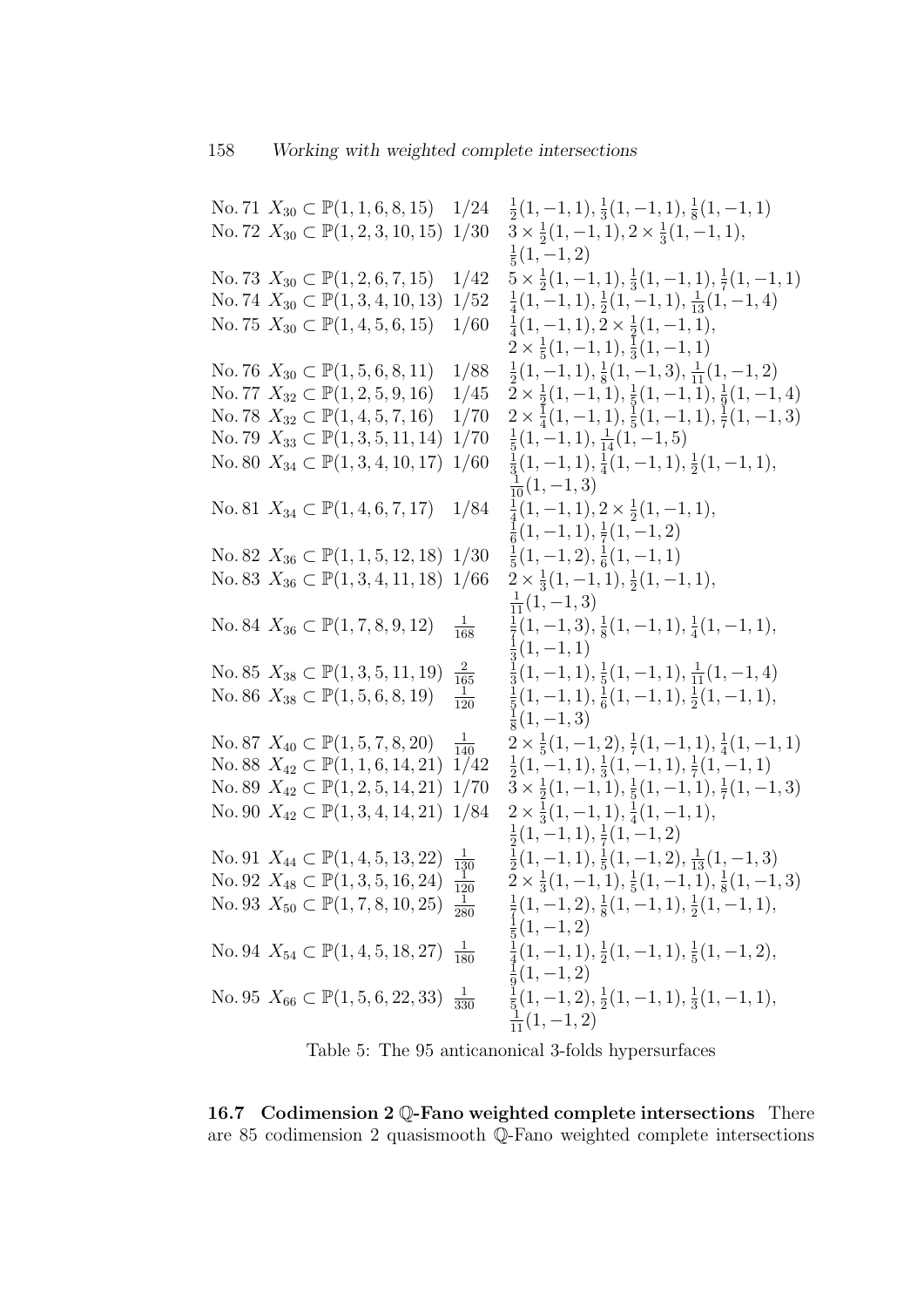which satisfy the conditions of Theorem 14.4,  $\alpha = -1$  and  $\sum a_i \le 100$ .

|               | Complete intersection                                  |                        | $-K_X^3$ Singularities                                             |
|---------------|--------------------------------------------------------|------------------------|--------------------------------------------------------------------|
| No.1          | $X_{2,3} \subset \mathbb{P}(1,1,1,1,1,1)$              | 6                      |                                                                    |
| No. 2         | $X_{3,3} \subset \mathbb{P}(1,1,1,1,1,2)$              |                        | $9/2 \frac{1}{2}(1,-1,1)$                                          |
| No.3          | $X_{3,4} \subset \mathbb{P}(1,1,1,1,2,2)$              | $3^{\circ}$            | $2 \times \frac{1}{2}(1,-1,1)$                                     |
| No.4          | $X_{4,4} \subset \mathbb{P}(1,1,1,1,2,3)$              | 8/3                    | $\frac{1}{3}(1,-1,1)$                                              |
| No. 5         | $X_{4,4} \subset \mathbb{P}(1,1,1,2,2,2)$              | $\overline{2}$         | $4 \times \frac{1}{2}(1,-1,1)$                                     |
| No. 6         | $X_{4,5} \subset \mathbb{P}(1,1,1,2,2,3)$              | 5/3                    | $\frac{1}{3}(1,-1,1), 2 \times \frac{1}{2}(1,-1,1)$                |
| No.7          | $X_{4,6} \subset \mathbb{P}(1,1,1,2,3,3)$              |                        | $4/3$ $2 \times \frac{1}{3}(1,-1,1)$                               |
| No. 8         | $X_{4,6} \subset \mathbb{P}(1,1,2,2,2,3)$              | $1 \quad \blacksquare$ | $6 \times \frac{1}{2}(1, -1, 1)$                                   |
| No. 9         | $X_{5,6} \subset \mathbb{P}(1,1,1,2,3,4)$              |                        | $5/4$ $\frac{1}{4}(1,-1,1), \frac{1}{2}(1,-1,1)$                   |
| $\rm No.\,10$ | $X_{5,6} \subset \mathbb{P}(1,1,2,2,3,3)$              |                        | $5/6$ $3 \times \frac{1}{2}(1,-1,1), 2 \times \frac{1}{3}(1,-1,1)$ |
|               | No. 11 $X_{6,6} \subset \mathbb{P}(1,1,1,2,3,5)$       |                        | $6/5 \frac{1}{5}(1,-1,2)$                                          |
|               | No. 12 $X_{6,6} \subset \mathbb{P}(1,1,2,2,3,4)$       |                        | $3/4$ $\frac{1}{4}(1,-1,1), 4 \times \frac{1}{2}(1,-1,1)$          |
|               | No. 13 $X_{6,6} \subset \mathbb{P}(1,1,2,3,3,3)$       |                        | $2/3$ $4 \times \frac{1}{3}(1,-1,1)$                               |
|               | No. 14 $X_{6,6} \subset \mathbb{P}(1,2,2,2,3,3)$       |                        | $1/2$ $9 \times \frac{1}{2}(1,-1,1)$                               |
|               | No. 15 $X_{6,7} \subset \mathbb{P}(1,1,2,2,3,5)$       |                        | $7/10 \frac{1}{5}(1,-1,2), 3 \times \frac{1}{2}(1,-1,1)$           |
|               | No. 16 $X_{6,7} \subset \mathbb{P}(1,1,2,3,3,4)$       |                        | $7/12 \frac{1}{4}(1,-1,1), \frac{1}{2}(1,-1,1),$                   |
|               |                                                        |                        | $2 \times \frac{1}{3}(1,-1,1)$                                     |
|               | No. 17 $X_{6,8} \subset \mathbb{P}(1,1,1,3,4,5)$       | 4/5                    | $\frac{1}{5}(1,-1,1)$                                              |
|               | No. 18 $X_{6,8} \subset \mathbb{P}(1,1,2,3,3,5)$       |                        | $8/15 \frac{1}{5}(1,-1,2), 2 \times \frac{1}{3}(1,-1,1)$           |
|               | No. 19 $X_{6,8} \subset \mathbb{P}(1,1,2,3,4,4)$       |                        | $1/2$ $2 \times \frac{1}{2}(1,-1,1), 2 \times \frac{1}{4}(1,-1,1)$ |
|               | No. 20 $X_{6,8} \subset \mathbb{P}(1,2,2,3,3,4)$       |                        | $1/3$ $6 \times \frac{1}{2}(1,-1,1), 2 \times \frac{1}{3}(1,-1,1)$ |
|               | No. 21 $X_{6,9} \subset \mathbb{P}(1,1,2,3,4,5)$       |                        | $9/20 \frac{1}{4}(1,-1,1), \frac{1}{5}(1,-1,2),$                   |
|               |                                                        |                        | $\frac{1}{2}(1,-1,1)$                                              |
|               | No. 22 $X_{7,8} \subset \mathbb{P}(1,1,2,3,4,5)$       |                        | $7/15 \frac{1}{3}(1,-1,1), \frac{1}{5}(1,-1,1),$                   |
|               |                                                        |                        | $2 \times \frac{1}{2}(1,-1,1)$                                     |
|               | No. 23 $X_{6,10} \subset \mathbb{P}(1, 1, 2, 3, 5, 5)$ |                        | $2/5$ $2 \times \frac{1}{5}(1,-1,2)$                               |
|               | No. 24 $X_{6,10} \subset \mathbb{P}(1,2,2,3,4,5)$      |                        | $1/4$ $\frac{1}{4}(1,-1,1), 7 \times \frac{1}{2}(1,-1,1)$          |
|               | No. 25 $X_{8,9} \subset \mathbb{P}(1,1,2,3,4,7)$       |                        | $3/7 \frac{1}{7}(1,-1,2), 2 \times \frac{1}{2}(1,-1,1)$            |
|               | No. 26 $X_{8,9} \subset \mathbb{P}(1,1,3,4,4,5)$       |                        | $3/10 \frac{1}{5}(1,-1,1), 2 \times \frac{1}{4}(1,-1,1)$           |
|               | No. 27 $X_{8,9} \subset \mathbb{P}(1,2,3,3,4,5)$       |                        | $1/5 \frac{1}{5}(1,-1,2), 2 \times \frac{1}{2}(1,-1,1),$           |
|               |                                                        |                        | $3 \times \frac{1}{3}(1,-1,1)$                                     |
|               | No. 28 $X_{8,10} \subset \mathbb{P}(1, 1, 2, 3, 5, 7)$ |                        | $8/21 \frac{1}{3}(1,-1,1), \frac{1}{7}(1,-1,3)$                    |
|               | No. 29 $X_{8,10} \subset \mathbb{P}(1, 1, 2, 4, 5, 6)$ |                        | $1/3 \frac{1}{6}(1,-1,1), 3 \times \frac{1}{2}(1,-1,1)$            |
|               | No. 30 $X_{8,10} \subset \mathbb{P}(1, 1, 3, 4, 5, 5)$ |                        | $4/15 \frac{1}{3}(1,-1,1), 2 \times \frac{1}{5}(1,-1,1)$           |
|               | No. 31 $X_{8,10} \subset \mathbb{P}(1,2,3,4,4,5)$      |                        | $1/6$ $\frac{1}{3}(1,-1,1), 4 \times \frac{1}{2}(1,-1,1),$         |
|               |                                                        |                        | $2 \times \frac{1}{4}(1,-1,1)$                                     |
|               | No. 32 $X_{9,10} \subset \mathbb{P}(1, 1, 2, 3, 5, 8)$ |                        | $3/8 \frac{1}{8}(1,-1,3), \frac{1}{2}(1,-1,1)$                     |
|               | No. 33 $X_{9,10} \subset \mathbb{P}(1, 1, 3, 4, 5, 6)$ |                        | $1/4$ $\frac{1}{4}(1,-1,1),\frac{1}{6}(1,-1,1),$                   |
|               |                                                        |                        | $\frac{1}{3}(1,-1,1)$                                              |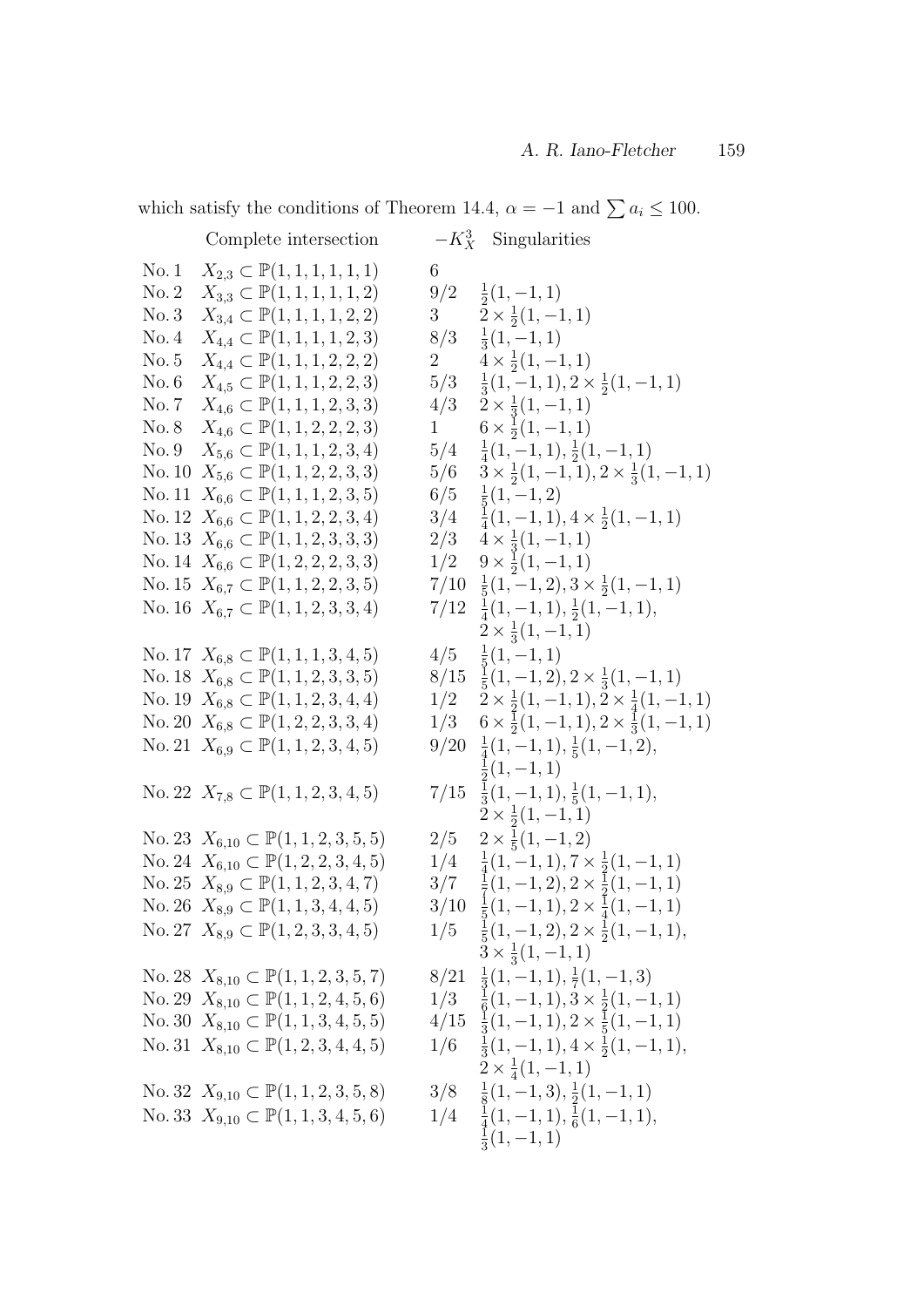No. 34  $X_{9,10} \subset \mathbb{P}(1, 2, 2, 3, 5, 7)$  $\frac{1}{7}(1,-1,3), 5 \times \frac{1}{2}$  $\frac{1}{2}(1,-1,1)$ No. 35  $X_{9,10} \subset \mathbb{P}(1, 2, 3, 4, 5, 5)$  $\frac{1}{4}(1,-1,1), 2 \times \frac{1}{2}$  $\frac{1}{2}(1,-1,1),$  $2 \times \frac{1}{5}$  $\frac{1}{5}(1,-1,2)$ No. 36  $X_{8,12} \subset \mathbb{P}(1, 1, 3, 4, 5, 7)$  $\frac{1}{5}(1,-1,1),\frac{1}{7}$  $\frac{1}{7}(1,-1,2)$ No. 37  $X_{8,12} \subset \mathbb{P}(1, 2, 3, 4, 5, 6)$  $\frac{1}{5}(1,-1,1), 4 \times \frac{1}{2}$  $\frac{1}{2}(1,-1,1),$  $2 \times \frac{1}{3}$  $\frac{1}{3}(1,-1,1)$ No. 38  $X_{9,12} \subset \mathbb{P}(1, 2, 3, 4, 5, 7)$  $\frac{1}{5}(1,-1,2),\frac{1}{7}$  $\frac{1}{7}(1,-1,2),$  $3 \times \frac{1}{2}$  $\frac{1}{2}(1,-1,1)$ No. 39  $X_{10,11} \subset \mathbb{P}(1, 2, 3, 4, 5, 7)$  $\frac{11}{84}$ 1  $\frac{1}{3}(1,-1,1),\frac{1}{4}$  $\frac{1}{4}(1,-1,1),$ 1  $\frac{1}{7}(1,-1,3), \frac{1}{2} \times \frac{1}{2}$  $\frac{1}{2}(1,-1,1)$ No. 40  $X_{10,12} \subset \mathbb{P}(1, 1, 3, 4, 5, 9)$  2/9 1  $\frac{1}{9}(1, -1, 2), \frac{1}{3}$  $\frac{1}{3}(1,-1,1)$ No. 41  $X_{10,12} \subset \mathbb{P}(1, 1, 3, 5, 6, 7)$  4/21  $\frac{1}{7}(1,-1,1), \frac{1}{2} \times \frac{1}{3}$  $\frac{1}{3}(1,-1,1)$ No. 42  $X_{10,12} \subset \mathbb{P}(1, 1, 4, 5, 6, 6)$  1/6 1  $\frac{1}{2}(1,-1,1), 2 \times \frac{1}{6}$  $\frac{1}{6}(1,-1,1)$ No. 43  $X_{10,12} \subset \mathbb{P}(1, 2, 3, 4, 5, 8)$  1/8 1  $\frac{1}{8}(1, -1, 3), 3 \times \frac{1}{2}$  $\frac{1}{2}(1,-1,1),$ 1  $\frac{1}{4}(1,-1,1)$ No. 44  $X_{10,12} \subset \mathbb{P}(1, 2, 3, 5, 5, 7)$  $\frac{1}{7}(1,-1,3), 2 \times \frac{1}{5}$  $\frac{1}{5}(1,-1,2)$ No. 45  $X_{10,12} \subset \mathbb{P}(1, 2, 4, 5, 5, 6)$ 1  $\frac{1}{2}(1,-1,1), \frac{1}{2} \times \frac{1}{5}$  $\frac{1}{5}(1,-1,1)$ No. 46  $X_{10,12} \subset \mathbb{P}(1,3,3,4,5,7)$  $\frac{1}{7}(1,-1,2), 4 \times \frac{1}{3}$  $\frac{1}{3}(1,-1,1)$ No. 47  $X_{10,12} \subset \mathbb{P}(1,3,4,4,5,6)$ 1  $\frac{1}{3}(1,-1,1), 3 \times \frac{1}{4}$  $\frac{1}{4}(1,-1,1),$ 1  $\frac{1}{2}(1,-1,1)$ No. 48  $X_{11,12} \subset \mathbb{P}(1, 1, 4, 5, 6, 7)$  $\frac{11}{70}$ 1  $\frac{1}{5}(1,-1,1),\frac{1}{7}$  $\frac{1}{7}(1,-1,1),$ 1  $\frac{1}{2}(1,-1,1)$ No. 49  $X_{10,14} \subset \mathbb{P}(1, 1, 2, 5, 7, 9)$  2/9 1  $\frac{1}{9}(1,-1,4)$ No. 50  $X_{10,14} \subset \mathbb{P}(1, 2, 3, 5, 7, 7)$  2/21  $\frac{1}{3}(1,-1,1), 2 \times \frac{1}{7}$  $\frac{1}{7}(1,-1,3)$ No. 51  $X_{10,14} \subset \mathbb{P}(1, 2, 4, 5, 6, 7)$  $\frac{1}{4}(1,-1,1),\frac{1}{6}$  $\frac{1}{6}(1,-1,1),$  $\overline{5} \times \frac{1}{2}$  $\frac{1}{2}(1,-1,1)$ No. 52  $X_{10,15} \subset \mathbb{P}(1, 2, 3, 5, 7, 8)$  $\frac{1}{7}(1,-1,3),\frac{1}{8}$  $\frac{1}{8}(1,-1,3),$ 1  $\frac{1}{2}(1,-1,1)$ No. 53  $X_{12,13} \subset \mathbb{P}(1,3,4,5,6,7)$  $\frac{13}{210}$ 1  $\frac{1}{5}(1,-1,1),\frac{1}{7}$  $rac{1}{7}(1,-1,2),$  $2 \times \frac{1}{3}$  $\frac{1}{3}(1,-1,1),\frac{1}{2}$  $\frac{1}{2}(1,-1,1)$ No. 54  $X_{12,14} \subset \mathbb{P}(1, 1, 3, 4, 7, 11)$  $2/11 \frac{1}{11}(1, -1, 3)$ No. 55  $X_{12,14} \subset \mathbb{P}(1, 1, 4, 6, 7, 8)$  1/8 1  $\frac{1}{8}(1, -1, 1), \frac{1}{2}$  $\frac{1}{2}(1,-1,1),$ 1  $\frac{1}{4}(1,-1,1)$ No. 56  $X_{12,14} \subset \mathbb{P}(1, 2, 3, 4, 7, 10)$  1/10  $\frac{1}{10}(1, -1, 3), 4 \times \frac{1}{2}$  $\frac{1}{2}(1,-1,1)$ No. 57  $X_{12,14} \subset \mathbb{P}(1, 2, 3, 5, 7, 9)$  $\frac{1}{5}(1,-1,2),\frac{1}{9}$  $\frac{1}{9}(1,-1,4),$ 1  $\frac{1}{3}(1,-1,1)$ No. 58  $X_{12,14} \subset \mathbb{P}(1,3,4,5,7,7)$  $\frac{1}{5}(1,-1,2), 2 \times \frac{1}{7}$  $\frac{1}{7}(1,-1,2)$ No. 59  $X_{12,14} \subset \mathbb{P}(1,4,4,5,6,7)$  $\frac{1}{5}(1,-1,1), 3 \times \frac{1}{4}$  $\frac{1}{4}(1,-1,1),$  $2 \times \frac{1}{2}$  $\frac{1}{2}(1,-1,1)$ No. 60  $X_{12,14} \subset \mathbb{P}(2,3,4,5,6,7)$  $\frac{1}{5}(1,-1,2), 7 \times \frac{1}{2}$  $\frac{1}{2}(1,-1,1),$  $2 \times \frac{1}{3}$  $\frac{1}{3}(1,-1,1)$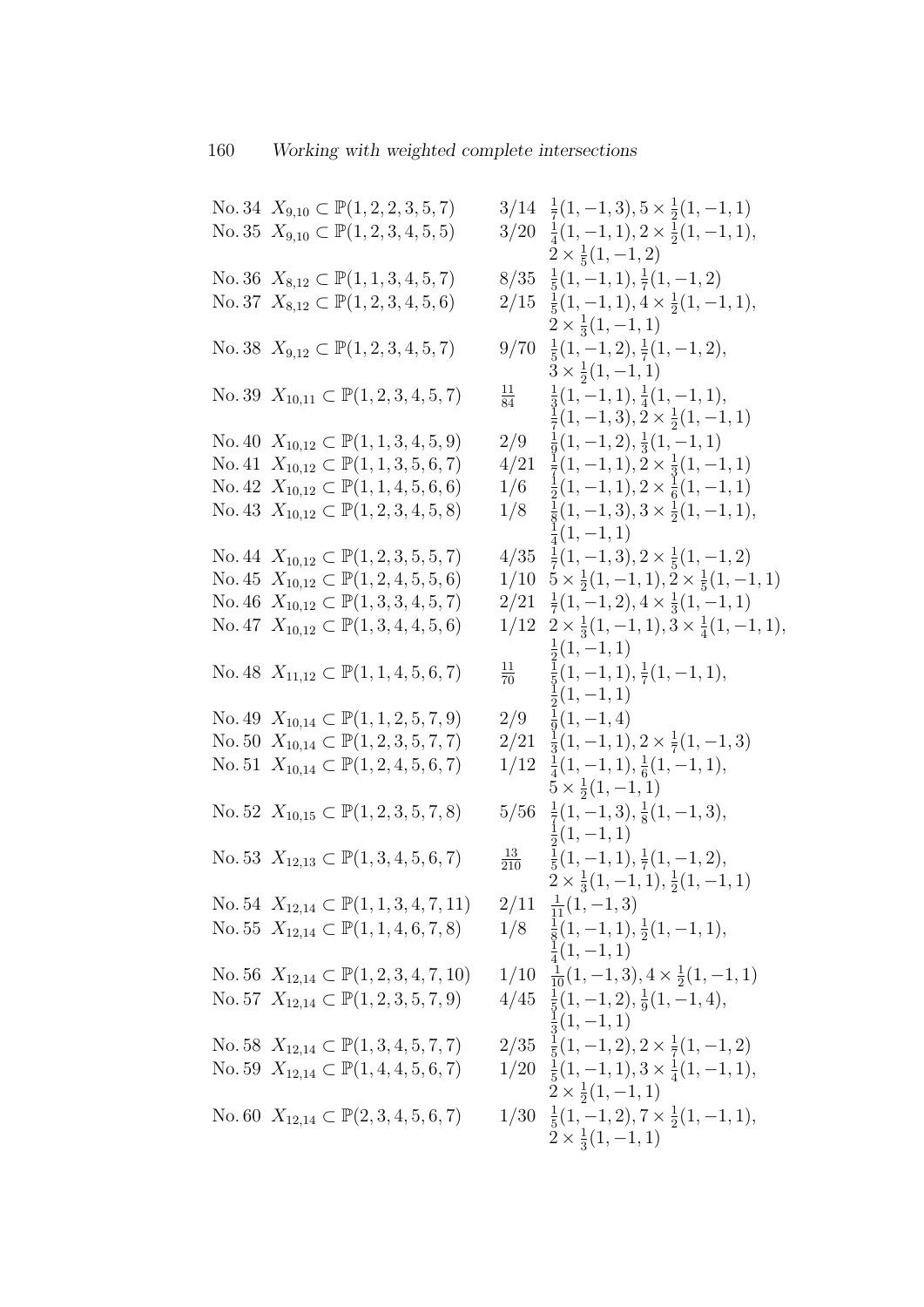| No. 61 $X_{12,15} \subset \mathbb{P}(1, 1, 4, 5, 6, 11)$ | $3/22 \frac{1}{11}(1,-1,2), \frac{1}{2}(1,-1,1)$                                            |
|----------------------------------------------------------|---------------------------------------------------------------------------------------------|
| No. 62 $X_{12,15} \subset \mathbb{P}(1,3,4,5,6,9)$       | $1/18 \frac{1}{9}(1,-1,2), 3 \times \frac{1}{3}(1,-1,1),$                                   |
| No. 63 $X_{12,15} \subset \mathbb{P}(1,3,4,5,7,8)$       | $\frac{1}{2}(1,-1,1)$<br>$3/56 \frac{1}{7}(1,-1,2), \frac{1}{8}(1,-1,3),$                   |
|                                                          | $\frac{1}{4}(1,-1,1)$                                                                       |
| No. 64 $X_{12,16} \subset \mathbb{P}(1, 2, 5, 6, 7, 8)$  | $2/35 \frac{1}{5}(1,-1,2), \frac{1}{7}(1,-1,1),$                                            |
| No. 65 $X_{14,15} \subset \mathbb{P}(1, 2, 3, 5, 7, 12)$ | $4 \times \frac{1}{2}(1,-1,1)$<br>$1/12 \frac{1}{12}(1,-1,5), \frac{1}{2}(1,-1,1),$         |
|                                                          | $\frac{1}{3}(1,-1,1)$                                                                       |
| No. 66 $X_{14,15} \subset \mathbb{P}(1,2,5,6,7,9)$       | $1/18 \frac{1}{6}(1,-1,1), \frac{1}{9}(1,-1,4),$                                            |
|                                                          | $2 \times \frac{1}{2}(1,-1,1)$                                                              |
| No. 67 $X_{14,15} \subset \mathbb{P}(1,3,4,5,7,10)$      | $1/20 \frac{1}{4}(1,-1,1), \frac{1}{10}(1,-1,3),$<br>$\frac{1}{5}(1,-1,2)$                  |
| No. 68 $X_{14,15} \subset \mathbb{P}(1,3,5,6,7,8)$       | $1/24 \frac{1}{6}(1,-1,1), \frac{1}{8}(1,-1,3),$                                            |
|                                                          | $2 \times \frac{1}{3}(1,-1,1)$                                                              |
| No. 69 $X_{14,16} \subset \mathbb{P}(1, 1, 5, 7, 8, 9)$  | $4/45 \frac{1}{5}(1,-1,2), \frac{1}{9}(1,-1,1)$                                             |
| No. 70 $X_{14,16} \subset \mathbb{P}(1,3,4,5,7,11)$      | $\frac{8}{165}$ $\frac{1}{3}(1,-1,1), \frac{1}{5}(1,-1,2),$<br>$\frac{1}{11}(1,-1,3)$       |
| No. 71 $X_{14,16} \subset \mathbb{P}(1,4,5,6,7,8)$       | $1/30 \frac{1}{5}(1,-1,2), \frac{1}{6}(1,-1,1),$                                            |
|                                                          | $\frac{1}{2}(1,-1,1), 2 \times \frac{1}{4}(1,-1,1)$                                         |
| No. 72 $X_{15,16} \subset \mathbb{P}(1,2,3,5,8,13)$      | $1/13 \frac{1}{13}(1,-1,5), 2 \times \frac{1}{2}(1,-1,1)$                                   |
| No. 73 $X_{15,16} \subset \mathbb{P}(1,3,4,5,8,11)$      | $1/22 \frac{1}{11}(1,-1,4), 2 \times \frac{1}{4}(1,-1,1)$                                   |
| No. 74 $X_{14,18} \subset \mathbb{P}(1, 2, 3, 7, 9, 11)$ | $2/33 \frac{1}{11}(1,-1,5), 2 \times \frac{1}{3}(1,-1,1)$                                   |
| No. 75 $X_{14,18} \subset \mathbb{P}(1, 2, 6, 7, 8, 9)$  | $1/24 \frac{1}{8}(1,-1,1), 5 \times \frac{1}{2}(1,-1,1),$                                   |
|                                                          | $\frac{1}{3}(1,-1,1)$                                                                       |
| No. 76 $X_{12,20} \subset \mathbb{P}(1,4,5,6,7,10)$      | $1/35 \frac{1}{7}(1,-1,2), 2 \times \frac{1}{2}(1,-1,1),$<br>$2 \times \frac{1}{5}(1,-1,1)$ |
| No. 77 $X_{16,18} \subset \mathbb{P}(1, 1, 6, 8, 9, 10)$ | $1/15 \frac{1}{10}(1,-1,1), \frac{1}{2}(1,-1,1),$                                           |
|                                                          | $\frac{1}{3}(1,-1,1)$                                                                       |
| No. 78 $X_{16,18} \subset \mathbb{P}(1,4,6,7,8,9)$       | $1/42 \frac{1}{7}(1,-1,1), 2 \times \frac{1}{2}(1,-1,1),$                                   |
|                                                          | $2 \times \frac{1}{4}(1,-1,1), \frac{1}{3}(1,-1,1)$                                         |
| No. 79 $X_{18,20} \subset \mathbb{P}(1,4,5,6,9,14)$      | $1/42 \frac{1}{14}(1,-1,3), 2 \times \frac{1}{2}(1,-1,1),$<br>$\frac{1}{3}(1,-1,1)$         |
| No. 80 $X_{18,20} \subset \mathbb{P}(1, 4, 5, 7, 9, 13)$ | $2/91 \frac{1}{7}(1,-1,3), \frac{1}{13}(1,-1,3)$                                            |
| No. 81 $X_{18,20} \subset \mathbb{P}(1, 5, 6, 7, 9, 11)$ | $\frac{4}{231}$ $\frac{1}{7}(1,-1,3), \frac{1}{11}(1,-1,2),$                                |
|                                                          | $\frac{1}{3}(1,-1,1)$                                                                       |
| No. 82 $X_{18,22} \subset \mathbb{P}(1,2,5,9,11,13)$     | $2/65 \frac{1}{5}(1,-1,1), \frac{1}{13}(1,-1,6)$                                            |
| No. 83 $X_{20,21} \subset \mathbb{P}(1,3,4,7,10,17)$     | $1/34 \frac{1}{17}(1,-1,5), \frac{1}{2}(1,-1,1)$                                            |
| No. 84 $X_{18,30} \subset \mathbb{P}(1,6,8,9,10,15)$     | $\frac{1}{120}$ $\frac{1}{8}(1,-1,1), 2 \times \frac{1}{2}(1,-1,1),$                        |
|                                                          | $2 \times \frac{1}{3}(1,-1,1), \frac{1}{5}(1,-1,1)$                                         |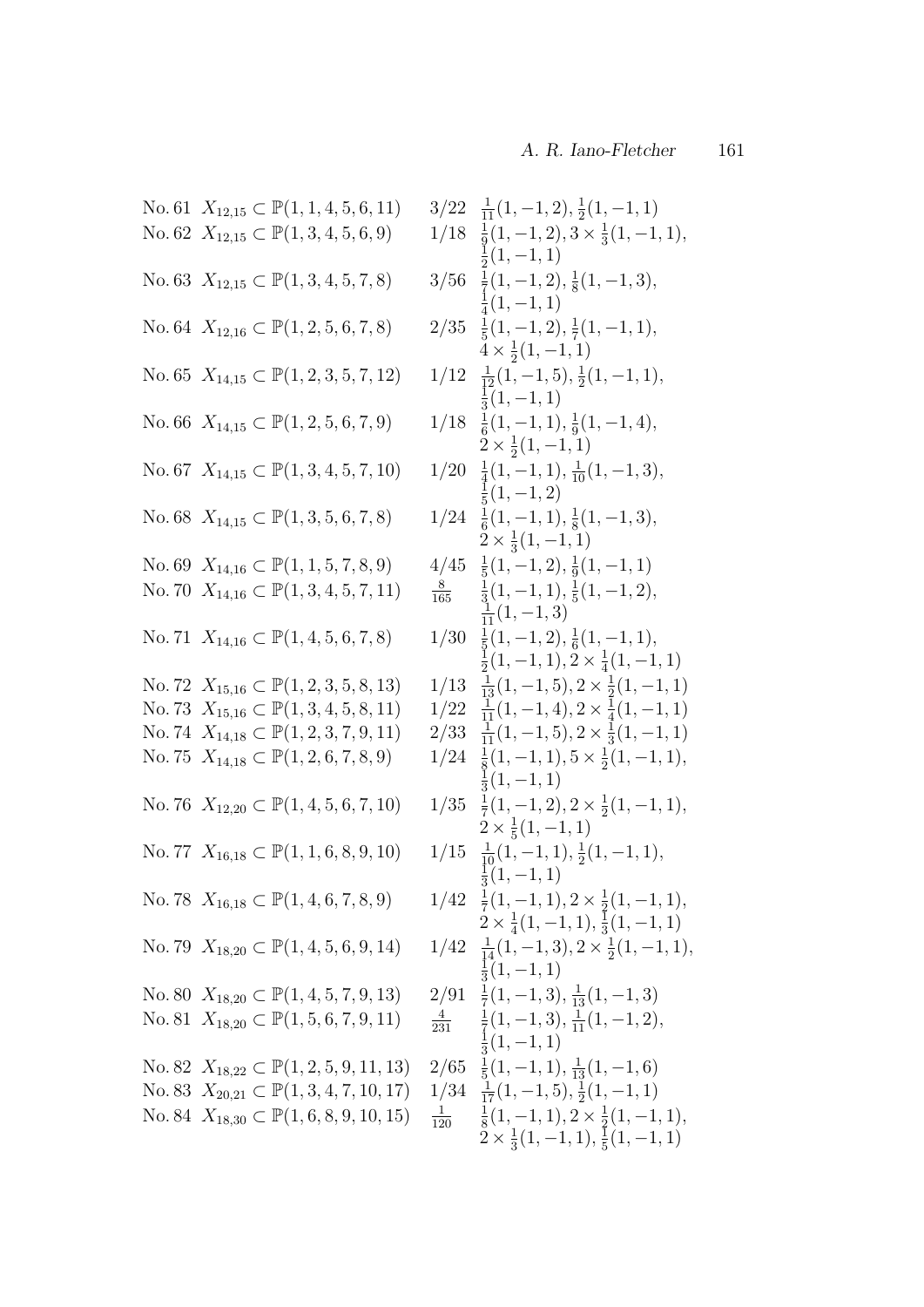162 Working with weighted complete intersections

No. 85 
$$
X_{24,30} \subset \mathbb{P}(1,8,9,10,12,15)
$$
  $\frac{1}{180}$   $\frac{1}{9}(1,-1,1), \frac{1}{2}(1,1,1),$   
 $\frac{1}{4}(1,-1,1), \frac{1}{3}(1,-1,1),$   
 $\frac{1}{5}(1,-1,2)$ 

Table 6: Anticanonical 3-fold codimension 2 complete intersections

**16.8** Note  $X_{12,14}$  in  $\mathbb{P}(2,3,4,5,6,7)$  is the only element in the above list with  $a_i \geq 2$  for all i (see Example 16.1).

# 17 The plurigenus formula

Before we describe Reid's table method for producing examples of weighted complete intersection we must state the plurigenus formula for canonical and Q-Fano 3-folds.

**17.1 Definition** For a singularity Q of type  $\frac{1}{r}(1, -1, b)$  define:

$$
l(Q, n) = \begin{cases} 0 & \text{if } n = 0, 1, \\ \sum_{k=1}^{n-1} \frac{\overline{bk}(r - \overline{bk})}{2r} & \text{if } n \ge 2, \end{cases}
$$

where  $\bar{x}$  denotes the smallest nonnegative residue of x modulo r. This is extended to negative integers via:

$$
l(-n) = -l(n+1)
$$

for all  $n \geq 0$ . This is for consistency with Serre duality. For a collection (or basket)  $\beta$  of singularities define:

$$
l(n) = \sum_{Q \in \mathcal{B}} l(q, n)
$$

for all  $n \in \mathbb{Z}$ .

From [F1], Theorem 2.5, equation (4) (see also [R4], Chapter III) we have the following:

17.2 Theorem For any projective 3-fold  $X$ , with at worst canonical singularities, there exists a basket  $\beta$  of singularities such that

$$
\chi(\mathcal{O}_X(nK_X)) = \frac{(2n-1)n(n-1)}{12r}K_X^3 - (2n-1)\chi(\mathcal{O}_X) + l(n)
$$

for all  $n \in \mathbb{Z}$ .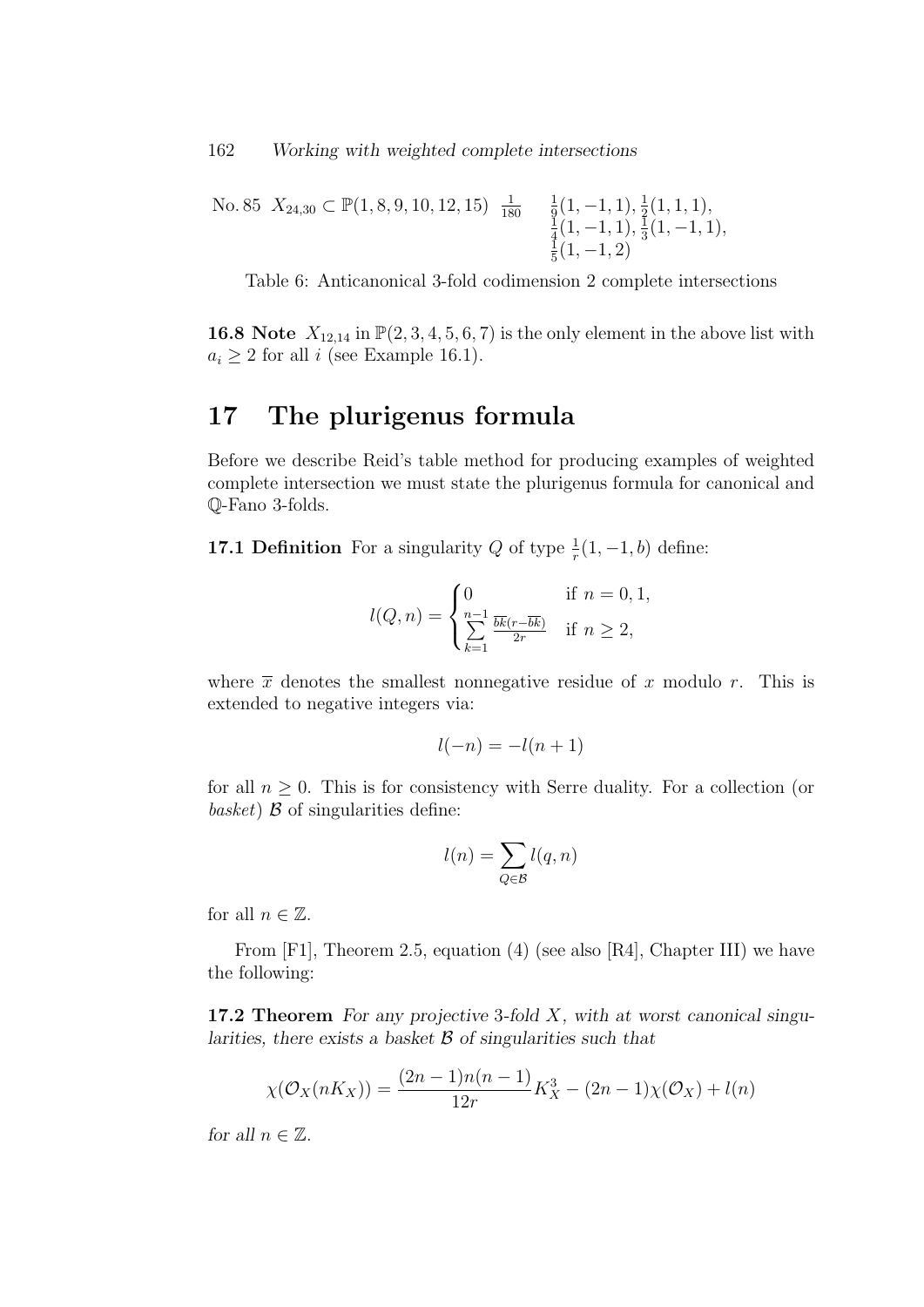**17.3 Canonical 3-folds** Let X be a canonical 3-fold. Then  $K_X$  is ample and we have:

$$
P_n = \chi(\mathcal{O}_X(nK_X)) = \frac{(2n-1)n(n-1)}{12r}K_X^3 - (2n-1)\chi(\mathcal{O}_X) + l(n)
$$

for all  $n \geq 2$ . This formula is Reid's exact plurigenus formula.

17.4  $\Diamond$ -Fano 3-fold complete intersections If X is a  $\Diamond$ -Fano 3-fold then  $-K_X$  is ample. Moreover if X is also a complete intersection then  $\chi(\mathcal{O}_X) = 1$ . So:

$$
P_{-n} = \chi(\mathcal{O}_X(-nK_X)) = \frac{(2n+1)n(n+1)}{12r}(-K_X)^3 + (2n+1) - l(n+1)
$$

for all  $n \geq 1$ .

## 18 The Reid table method

Consider a complete intersection  $X_{d_1,\dots,d_c}$  in  $\mathbb{P}(a_0,\dots,a_n)$ . The Poincaré series (see [WPS], Section 3.4 and compare [AM], 11.1) corresponding to the coordinate ring  $R$  of  $X$  is:

$$
\mathcal{P}(t) = \sum_{n=0}^{\infty} h^{0}(X, \mathcal{O}_{X}(n))t^{n}
$$

$$
= \frac{\prod_{i=1}^{i=c} (1 - t^{d_{i}})}{\prod_{i=0}^{i=n} (1 - t^{a_{i}})}.
$$

Moreover, if  $\omega_X \simeq \mathcal{O}_X(1)$  then  $\mathcal{P}(t) = \sum_{n=0}^{\infty}$  $n=0$  $P_n(X)t^n$ , where  $P_n(X)$  are the plurigenera of X. In the case of a Q-Fano 3-fold with  $\omega_X \simeq \mathcal{O}_X(-1)$  then  $\mathcal{P}(t) = \sum_{n=1}^{\infty}$  $n=0$  $P_{-n}(X)t^n$ , where  $P_{-n}(X)$  are the anti-plurigenera of X.

**18.1 Example**  $X_6$  in  $\mathbb{P}^4$  has Poincaré series

$$
\mathcal{P}(t) = \frac{(1 - t^6)}{(1 - t)^5} = 1 + t + 5t^2 + 15t^3 + \cdots
$$

So  $p<sub>g</sub> = 1, P<sub>2</sub> = 5, P<sub>3</sub> = 15,$  etc.

18.2 Question Given a list of plurigenera (which could arise from a record of pluridata) does there exist a complete intersection with  $\omega_X \simeq \mathcal{O}_X(\pm 1)$ ?

The following lemma due to Reid helps answer the above.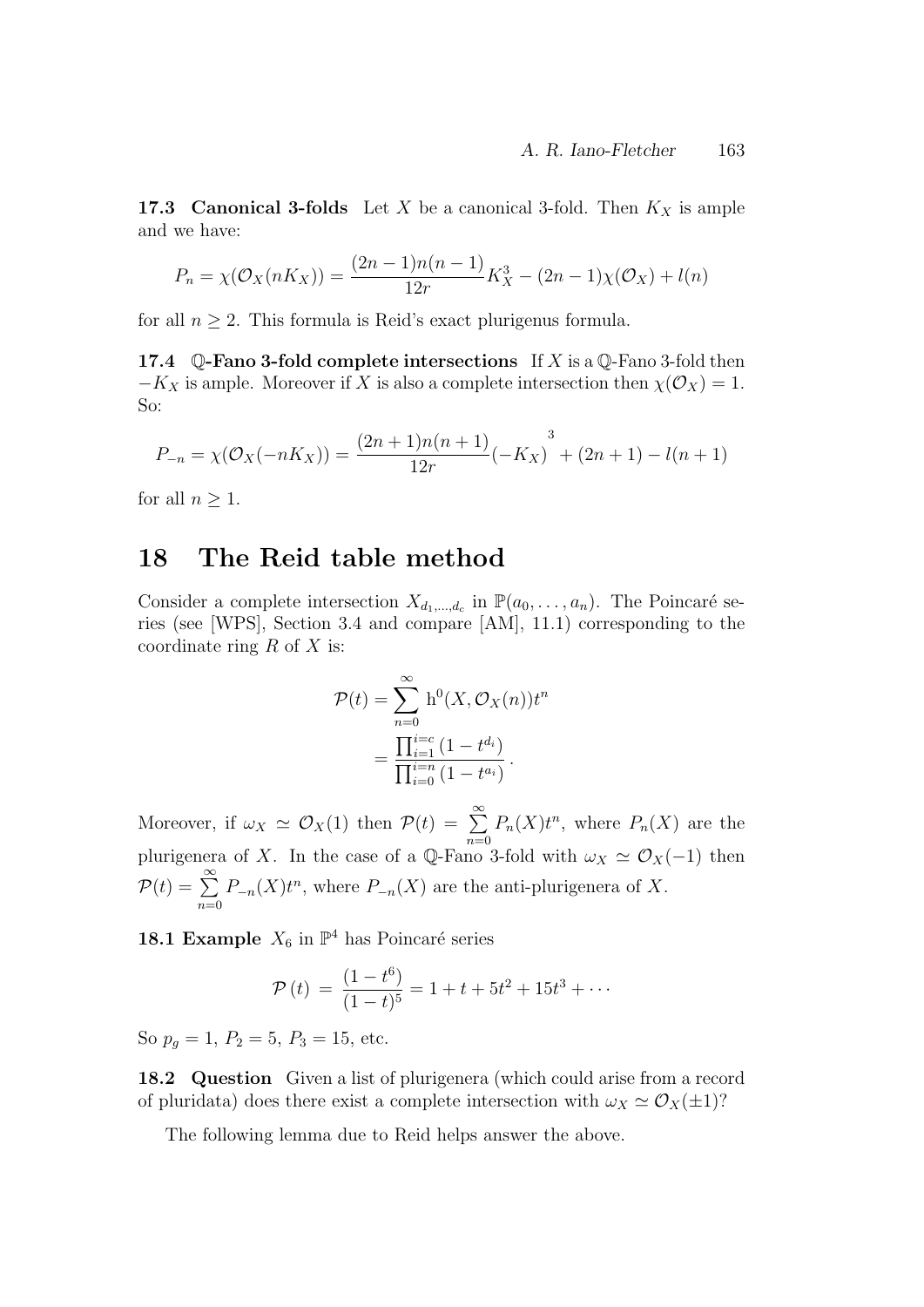**18.3 Lemma** Given a sequence  $p_0 = 1$ ,  $p_1, p_2, \ldots$  such that

$$
\sum_{i=0}^{\infty} p_i t^i = \frac{\prod_{i=1}^{i=c} (1 - t^{d_i})}{\prod_{i=0}^{i=n} (1 - t^{a_i})}
$$

for some  $\{d_i, a_i\}$ . Then these  $\{d_i, a_i\}$  are unique up to  $a_i \neq d_j$  and are determinable.

**Proof** The following is a constructive proof. Let  $q_i^0 = p_i$ . So

$$
\sum_{i=0}^{\infty} q_i^0 t^i = \frac{\prod (1 - t^{d_i})}{\prod (1 - t^{a_i})}.
$$

Without loss of generality assume that  $d_c \geq \cdots \geq d_1$  and  $a_n \geq \cdots \geq a_0$ . Clearly we may assume  $a_0 \neq d_1$  or else these two terms would cancel. There are two cases:

(i)  $a_0 < d_1$ . Let  $a_0$  occur with multiplicity  $\mu$ . Then  $\mathcal{P}(t) = 1 + \mu t^{a_0} + \text{higher}$ order terms. So the first nonzero  $q_i^0$  is  $q_{a_0}^0 = \mu < 0$ . Define  $q_i^1 =$  $q_i^0 - q_{i-a_0}^0$ , where  $q_i^0 = 0$  if  $i < 0$ . Then  $q_{a_0}^1 = q_{a_0}^0 - 1$ . Thus

$$
\sum_{i=0}^{\infty} q_i^1 t^i = \sum_{i=0}^{\infty} (q_i^0 - q_{i-a_0}^0) t^i
$$

$$
= (1 - t^{a_0}) \sum_{i=0}^{\infty} q_i^0 t^i
$$

$$
= \frac{\prod_{i=1}^c (1 - t^{d_i})}{\prod_{i=1}^n (1 - t^{a_i})}.
$$

This involves one less  $a_i$ .

(ii)  $d_1 < a_0$ . Let  $d_1$  occur with multiplicity  $\mu$ . Then  $\mathcal{P}(t) = 1 - \mu t^{d_1} + \text{higher}$ order terms. So the first nonzero  $q_i^0$  is  $q_{d_1}^0 = -\mu < 0$ . Define  $q_i^1 =$  $q_i^0 + q_{i-d_1}^1$ , for  $i = 1, 2, \ldots$  where  $q_i^1 = 0$  if  $i \mid 0$ . This corresponds to:

$$
\sum_{i=0}^{\infty} q_i^1 t^i = \sum_{i=0}^{\infty} (q_i^0 + q_{i-d_1}^1) t^i
$$
  
= 
$$
\sum_{i=0}^{\infty} (q_i^0 + q_{i-d_1}^0 + q_{i-2d_1}^0 + \cdots) t^i
$$
  
= 
$$
\frac{\prod_{i=0}^c (1 - t^{d_i})}{\prod_{i=0}^n (1 - t^{d_i})}.
$$

This involves one less  $d_i$ .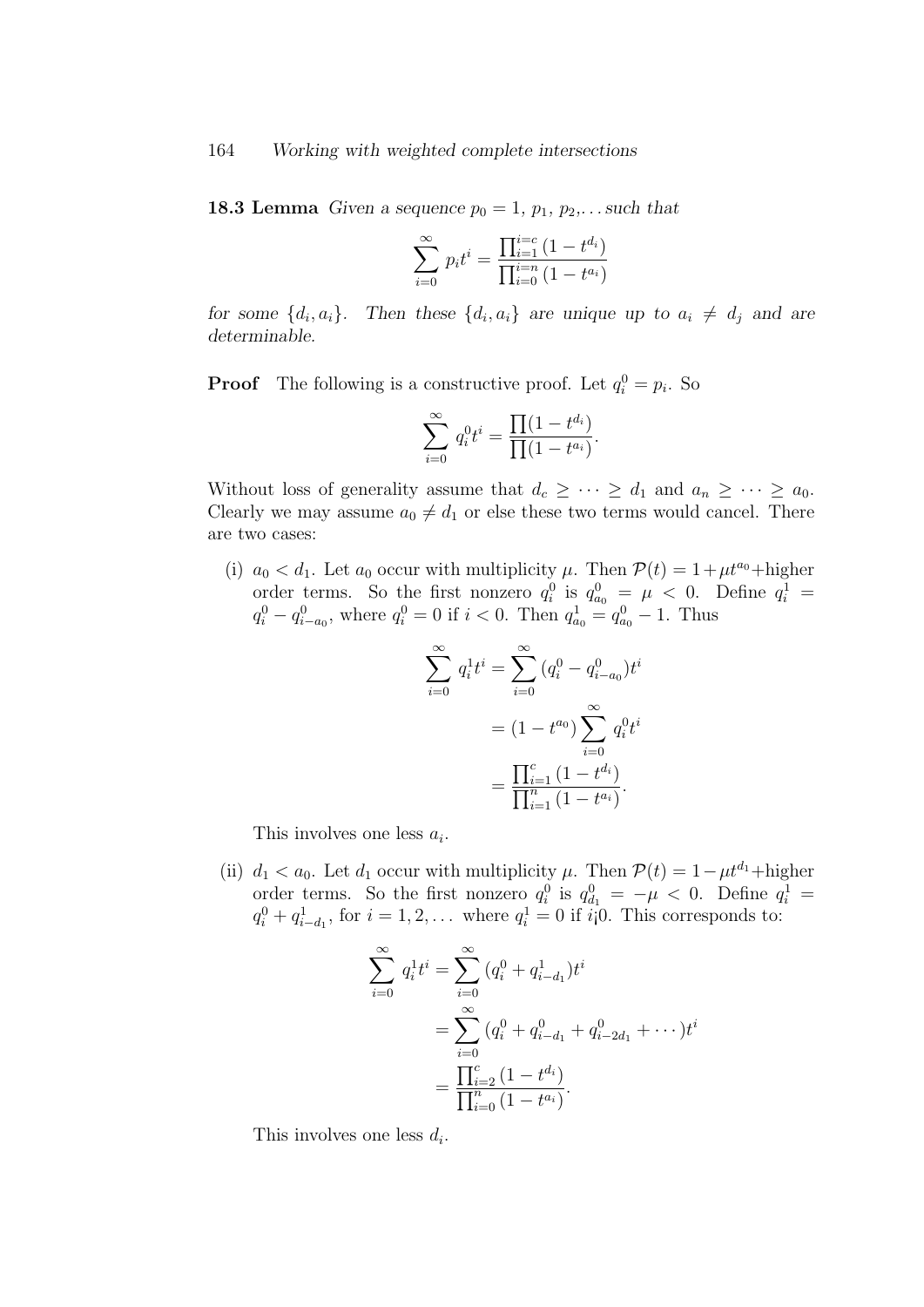Repetition of the above steps clearly terminates when

$$
\sum_{i=0}^\infty \, q_i^b t^i = 1
$$

By induction on the number of  $a_i$  and  $d_j$  it is clear that the process uniquely determines the  $a_i$  and  $d_j$ .  $\Box$ 

18.4 The table method The proof of the above lemma allows us to construct a weighted complete intersection from a list of 'plurigenera'. This construction is easily set out in the form of a table. In the first column write down the integers  $\{0, 1, 2, \ldots\}$  and in the second the list  $\{1, P_1, P_2, \ldots\}$ . Let the *n*th column be denoted by  $q_i^n$  for  $i = 0, 1, \ldots$ . Each successive column is obtained as follows. Look down the list  $\{q_i^n\}$  of the *n*th column to find the position of the first nonzero entry (disregard the initial 1 at the top of the column). Suppose this is in row  $r$ . There are 2 cases:

(i) this entry is positive. First enter  $(r)$  at the head of this column. This will keep a record of the degrees of the generators. The  $(n+1)$ th column is obtained by the rule:

$$
q_i^{n+1} = q_i^n - q_{i-r}^n,
$$

assuming that  $q_i^n = 0$  for all  $i < 0$ .

(ii) this entry is negative. First enter  $(-r)$  at the head of this column. This will keep a record of the degrees of the relations. The  $(n+1)$ st column is obtained by the rule:

$$
q_i^{n+1} = q_i^n - q_{i-r}^{n+1},
$$

assuming that  $q_i^{n+1} = 0$  and for all  $i < 0$ .

The process is clearly defined and the integers at the head of each column keep track of the  $a_i$  and  $-d_i$ .

**18.5 Example** Consider the record of pluridata  $K^3 = \frac{1}{6}$  $\frac{1}{6}, \chi = 1, p_g = 0,$ 9 singularities of type  $\frac{1}{2}(1,1,1)$  and 8 singularities of type  $\frac{1}{3}(2,1,1)$ . Using Reid's plurigenus formula (see Section 17) the plurigenera  $P_n$  corresponding to this record was calculated and is given below. The table obtained is the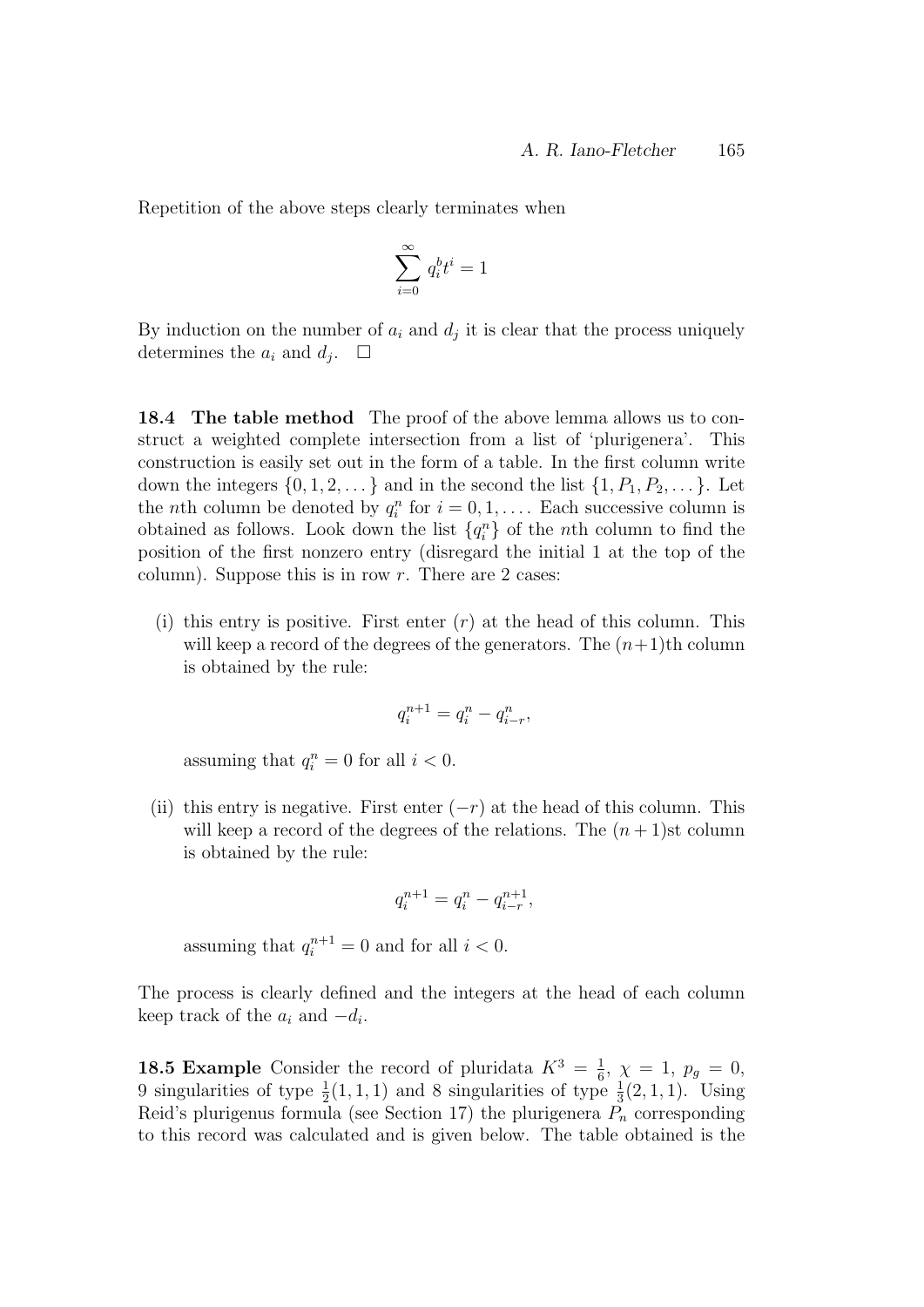following:

| $\boldsymbol{n}$ | $P_n$          | (2)              | (2)              | (3)              | (3)              | (3)              | $\left(4\right)$ | $-6)$            | $(-12)$          |
|------------------|----------------|------------------|------------------|------------------|------------------|------------------|------------------|------------------|------------------|
| $\overline{0}$   | $\overline{1}$ | $\mathbf{1}$     | $\mathbf{1}$     | $\mathbf{1}$     | $\mathbf{1}$     | $\mathbf{1}$     | $\mathbf{1}$     | $\mathbf{1}$     | $\mathbf{1}$     |
| $\mathbf 1$      | 0              | $\boldsymbol{0}$ | $\overline{0}$   | $\overline{0}$   | $\overline{0}$   | $\overline{0}$   | $\overline{0}$   | $\overline{0}$   | $\boldsymbol{0}$ |
| $\overline{2}$   | $\overline{2}$ | $\mathbf 1$      | $\overline{0}$   | $\overline{0}$   | $\boldsymbol{0}$ | $\overline{0}$   | $\boldsymbol{0}$ | $\overline{0}$   | $\boldsymbol{0}$ |
| 3                | 3              | 3                | 3                | $\boldsymbol{2}$ | 1                | $\boldsymbol{0}$ | $\boldsymbol{0}$ | 0                | $\boldsymbol{0}$ |
| $\overline{4}$   | $\overline{4}$ | $\overline{2}$   | $\mathbf 1$      | $\mathbf 1$      | $\mathbf 1$      | $\mathbf{1}$     | $\overline{0}$   | $\overline{0}$   | $\boldsymbol{0}$ |
| $\overline{5}$   | $\overline{6}$ | 3                | $\boldsymbol{0}$ | $\boldsymbol{0}$ | $\overline{0}$   | $\overline{0}$   | $\overline{0}$   | $\overline{0}$   | $\boldsymbol{0}$ |
| $\boldsymbol{6}$ | 11             | $\overline{7}$   | $\overline{5}$   | $\overline{2}$   | $\overline{0}$   | $^{-1}$          | $^{-1}$          | $\overline{0}$   | $\boldsymbol{0}$ |
| $\overline{7}$   | 12             | 6                | 3                | $\overline{2}$   | $\mathbf 1$      | $\boldsymbol{0}$ | $\boldsymbol{0}$ | 0                | $\boldsymbol{0}$ |
| 8                | 19             | 8                | $\mathbf{1}$     | $\mathbf{1}$     | $\mathbf 1$      | $\mathbf{1}$     | $\boldsymbol{0}$ | $\overline{0}$   | $\boldsymbol{0}$ |
| 9                | 25             | 13               | 7                | $\overline{2}$   | $\boldsymbol{0}$ | $\overline{0}$   | $\boldsymbol{0}$ | $\overline{0}$   | $\boldsymbol{0}$ |
| 10               | 32             | 13               | 5                | $\overline{2}$   | $\boldsymbol{0}$ | $^{-1}$          | $\overline{0}$   | $\overline{0}$   | $\boldsymbol{0}$ |
| 11               | 41             | 16               | 3                | $\sqrt{2}$       | $\mathbf 1$      | $\overline{0}$   | $\overline{0}$   | $\overline{0}$   | $\boldsymbol{0}$ |
| 12               | 54             | 22               | 9                | $\sqrt{2}$       | $\boldsymbol{0}$ | $\overline{0}$   | $-1$             | $^{-1}$          | $\boldsymbol{0}$ |
| 13               | 64             | 23               | 7                | $\overline{2}$   | $\boldsymbol{0}$ | $\overline{0}$   | $\boldsymbol{0}$ | $\boldsymbol{0}$ | $\boldsymbol{0}$ |
| 14               | 81             | 27               | $\overline{5}$   | $\overline{2}$   | $\overline{0}$   | $^{-1}$          | $\overline{0}$   | 0                | $\boldsymbol{0}$ |
| 15               | 98             | 34               | 11               | $\overline{2}$   | $\boldsymbol{0}$ | $\boldsymbol{0}$ | $\boldsymbol{0}$ | 0                | $\boldsymbol{0}$ |
| 16               | 117            | 36               | $\boldsymbol{9}$ | $\overline{2}$   | $\boldsymbol{0}$ | $\overline{0}$   | $\boldsymbol{0}$ | 0                | $\boldsymbol{0}$ |
| 17               | 139            | 41               | $\overline{7}$   | $\overline{2}$   | $\boldsymbol{0}$ | $\overline{0}$   | $\boldsymbol{0}$ | $\overline{0}$   | $\boldsymbol{0}$ |
| 18               | 166            | 49               | 13               | $\overline{2}$   | $\boldsymbol{0}$ | $\overline{0}$   | $\mathbf 1$      | $\overline{0}$   | $\boldsymbol{0}$ |
| 19               | 191            | 52               | 11               | $\overline{2}$   | $\boldsymbol{0}$ | $\overline{0}$   | $\overline{0}$   | 0                | $\boldsymbol{0}$ |
| 20               | 224            | 58               | $\boldsymbol{9}$ | $\overline{2}$   | $\boldsymbol{0}$ | $\boldsymbol{0}$ | $\boldsymbol{0}$ | $\overline{0}$   | $\boldsymbol{0}$ |

This gives  $X_{6,12}$  in  $\mathbb{P}(2, 2, 3, 3, 3, 4)$ , which has the above record.

**18.6** Note Of course this method cannot tell the difference between  $X_6$  in  $\mathbb{P}(1,1,1,2)$  and the example of V. Iliev  $X_{3,6}$  in  $\mathbb{P}(1,1,1,2,3)$ , in which the cubic relation does not involve the degree 3 generator.

However in this section we are only interested in the general member of a family of weighted complete intersections and so Iliev's example does not occur.

18.7 Warning Although in general it is clear when this process stops, it is not clear when it is worth continuing with a particular list of integers.

18.8 The analysis This process is basically the same as that in Section 12.6 on the coordinate ring

$$
R=\bigoplus_{m\geq 0}R_m.
$$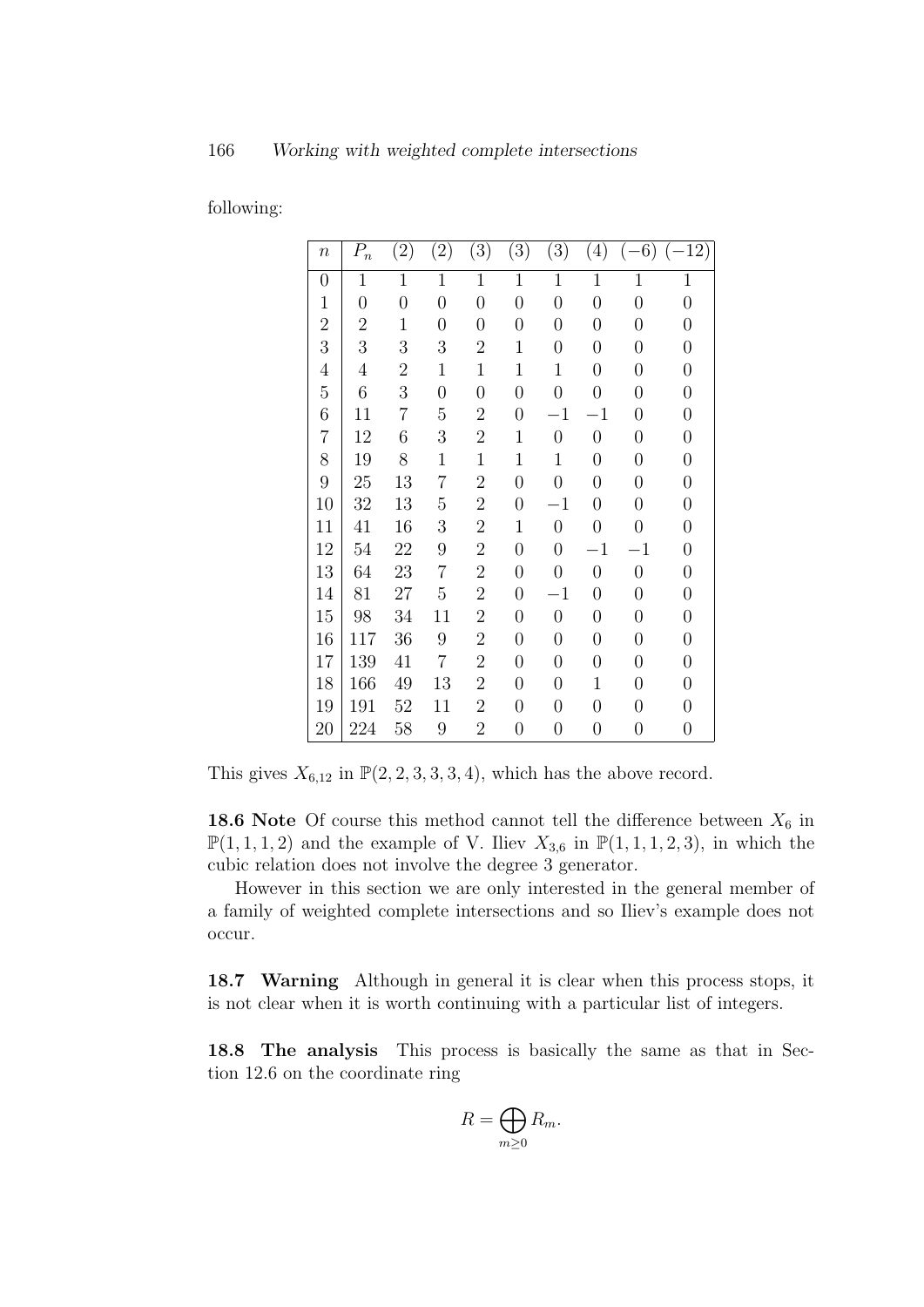Starting from the dimensions of each  $R_m$  the degrees of the generators and relations can be found. At each stage it is assumed that the monomials are linearly independent unless

either there already exist some relations of a lower degree,

or a relation is forced by the dimension not being large enough.

For the above example we have the following analysis:

deg dim monomials

| $\Omega$       |                |                                                                                                  |
|----------------|----------------|--------------------------------------------------------------------------------------------------|
| $\mathbf{1}$   |                | Ø                                                                                                |
| 2              | $\overline{2}$ | $x_0, x_1$                                                                                       |
| 3              | 3              | $y_0, y_1, y_2$                                                                                  |
| $\overline{4}$ |                | 4 $x_0^2, x_0x_1, x_1^2, z$                                                                      |
| -5             | 6              | $x_0y_0, x_0y_1, x_0y_2, x_1y_0, x_1y_1, x_1y_2$                                                 |
| 6              |                | 11 $x_0^3, x_0^2, x_1, x_0x_1^2, x_1^3, y_0^2, y_0y_1, y_0y_2, y_1^2, y_1y_2, y_2^2, x_0z, x_1z$ |
|                |                | 1 relation.                                                                                      |

If this calculation is continued only one more relation is found, of degree 12

18.9 Canonical 3-fold complete intersections The formula:

$$
P_2 = \frac{1}{2}K_X^3 - 3(1 - p_g) + l(2)
$$

limits the value of  $p_g$  (since  $K_X^3 > 0$ ) and defines  $K_X^3$  in terms of a particular basket of singularities and  $P_2$ .

#### 18.10 Q-Fano complete intersections The formula:

$$
P_{-1} = -\frac{1}{2}K_X^3 + 3 - l(2)
$$

defines  $K_X^3$  in terms of a particular basket of singularities and  $P_{-1}$ .

18.11 The search The search through all combinations of  $P \ge 0$  ( $P_2 = P$ ) for canonical 3-folds and  $P_{-1} = P$  for the Fano case) and baskets will give every possible list of plurigenera (respectively anti-plurigenera). Hence a list of canonically (respectively anticanonically) embedded complete intersections can be found. Of course this is not a finite search, and requires a computer to make any reasonable progress.

The order of the search was as follows. Let  $Q_i$  for  $i = 0, 1, \ldots$  be a list of the types of 3-fold cyclic quotient singularity  $\frac{1}{r}(1, -1, a)$  in order of increasing index r and increasing a within each index. So  $Q_0 = \frac{1}{2}$  $\frac{1}{2}(1,1,1),$  $Q_1 = \frac{1}{3}$  $\frac{1}{3}(1,-1,1)$ , etc. The program took 2 integer arguments l and u, and searched through all baskets  $\{n_i \times Q_i\}$  such that  $l \leq \sum_{i=1}^{\infty}$  $i=0$  $n_i(i + 2) < u.$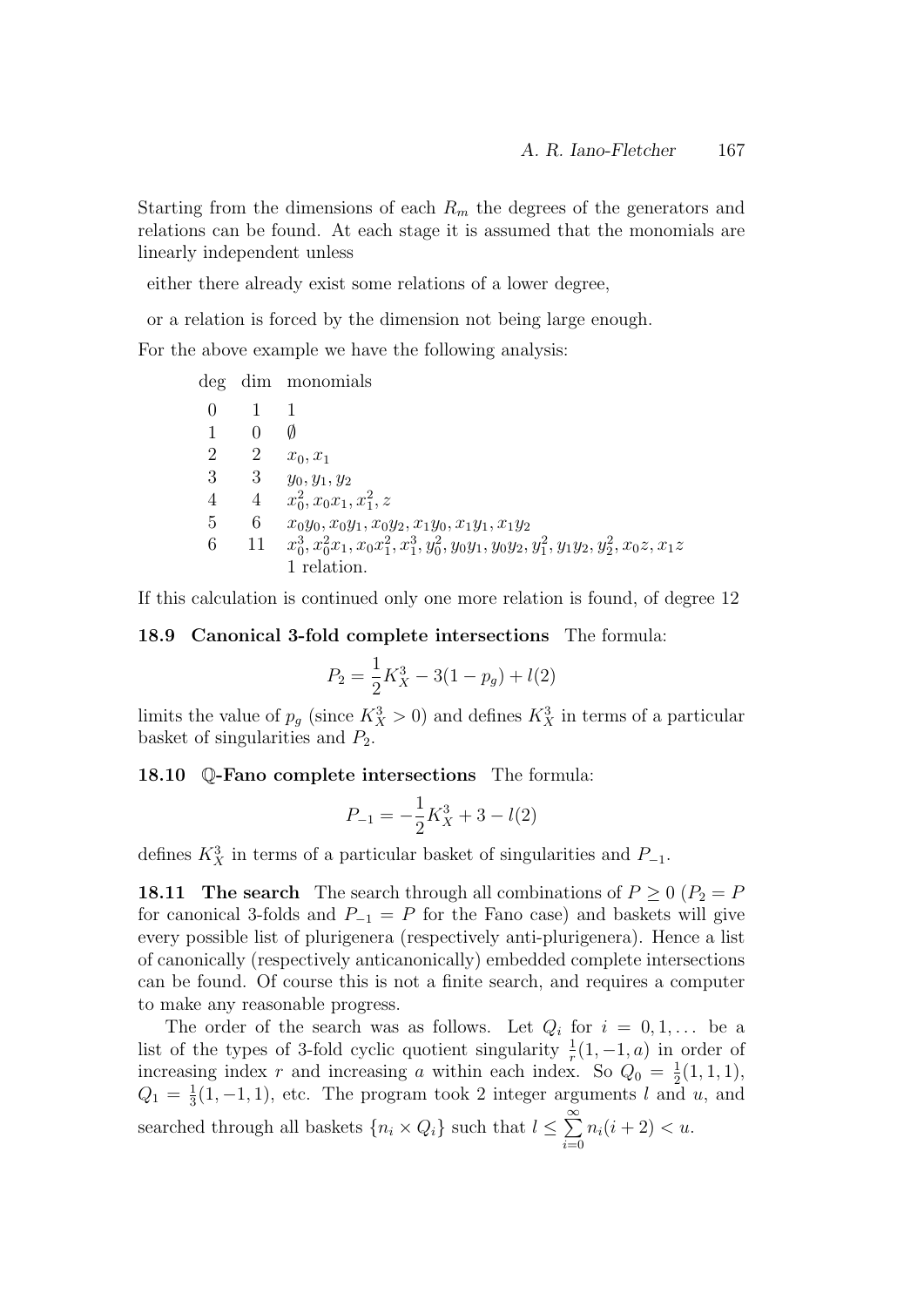**18.12** The raw list Here is the first part of the list produced by the search program (with arguments  $l = 0, u = 8$ ).

| $X_{12} \subset \mathbb{P}(1,1,1,4,6)$        |
|-----------------------------------------------|
| $X_5 \subset \mathbb{P}(1, 1, 1, 1, 2)$       |
| $X_{10} \subset \mathbb{P}(1,1,1,3,5)$        |
| $X_{3,3} \subset \mathbb{P}(1,1,1,1,1,2)$     |
| $X_6 \subset \mathbb{P}(1, 1, 1, 2, 2)$       |
| $X_7 \subset \mathbb{P}(1, 1, 1, 2, 3)$       |
| $X_{2,2,2} \subset \mathbb{P}(1,1,1,1,1,1,1)$ |
| $X_{12} \subset \mathbb{P}(1,1,2,3,4)$        |
| $X_{10} \subset \mathbb{P}(1, 1, 2, 2, 5)$    |
| $X_{18} \subset \mathbb{P}(1,1,2,6,9)$        |
| $X_{5,6} \subset \mathbb{P}(1,1,1,2,3,4)$     |
|                                               |
|                                               |

18.13 Refinement Of course this list contains complete intersections already obtained in other ways (see Sections 15 and 16) and some intersections which do not meet the requirements; that is,

- (1) dimension 3,
- (2) quasismooth but not the intersection of a linear cone with other hypersurfaces,
- (3) canonically or anticanonically embedded,
- (4) and have at worst terminal singularities.

The example  $X_{6,22}$  in  $\mathbb{P}(2, 2, 3, 4, 5, 11)$  from the raw list is not quasismooth, since the polynomial of degree 6 does not involve the generator of weight 5.

We use the following lemma to cut out a large number of elements from the raw list produced by the search program.

**18.14 Lemma** Let  $X_{d_1,...,d_c}$  in  $\mathbb{P}(a_0,...,a_n)$  be quasismooth but not an intersection of a linear cone with other hypersurfaces. Suppose also that  $d_1, \ldots, d_c$ and  $a_0, \ldots, a_n$  are in increasing order. Then:

- (i)  $d_c > a_n, d_{c-1} > a_{n-1}, \ldots$ , and  $d_1 > a_{n-c+1}$ .
- (ii) if  $d_{c-1} < a_n$  then  $a_n \mid d_c$ .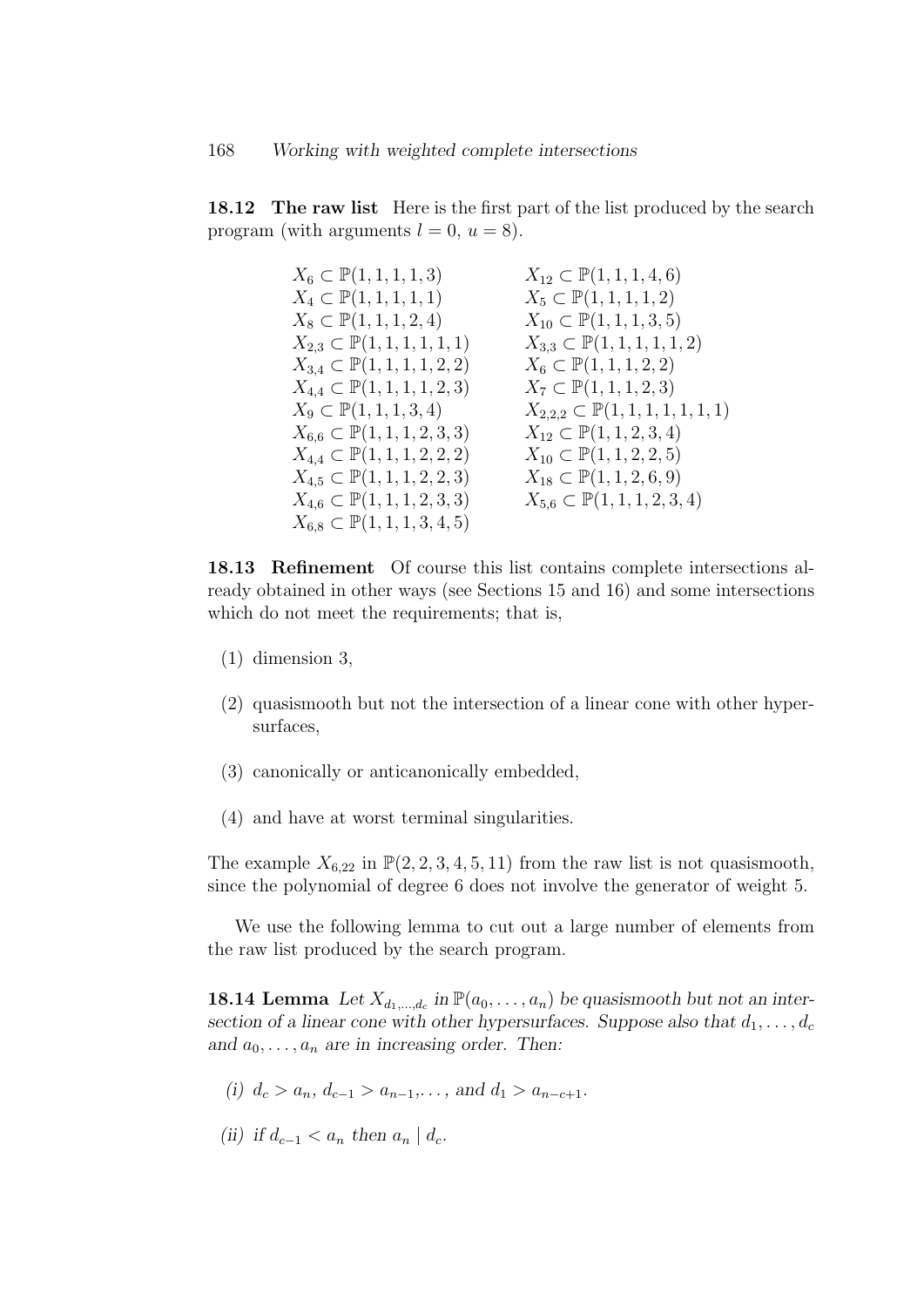**Proof** (i). Suppose  $d_c > a_n, \ldots, d_{c-k+1} > a_{n-k+1}$  and  $d_{c-k} < a_{n-k}$  for some  $k = 0, \ldots, c - 1$ . So  $d_i < a_{n-k}$  for all  $i \leq c - k$ . Therefore the polynomials  $f_1, \ldots, f_{n-k}$  do not involve the variables  $x_{n-k}, \ldots, x_n$ .

Let  $\Pi$  be the coordinate  $(k + 1)$ -plane in  $\mathbb{A}^n + 1$  given by  $x_0 = \cdots =$  $x_{n-k-1} = 0$ . So  $f_1, \ldots, f_{n-k}$  are identically zero on  $\Pi$ . Define  $Z = (f_{c-k+1} =$  $\cdots = f_c = 0$ )∩  $\Pi$ . Thus dim  $Z \ge 1$  and so  $Z - \underline{0}$  is nonempty. Let  $Q \in Z - \underline{0}$ . Then  $\partial f_i/\partial x_j$  are zero at Q for all  $i \leq c - k$  and for all j. Therefore

$$
\operatorname{rank}\begin{pmatrix}\n\partial f_1/\partial x_0(Q) & \dots & \partial f_1/\partial x_n(Q) \\
\vdots & & \vdots \\
\partial f_c/\partial x_0(Q) & \dots & \partial f_c/\partial x_n(Q)\n\end{pmatrix} \leq k - c.
$$

Thus  $Q \in C_X^*$  is singular and so X is not quasismooth.

 $(ii)$  is treated likewise.  $\Box$ 

**18.15 Examples** Therefore a codimension 2 complete intersection  $X_{d_1,d_2}$  in  $\mathbb{P}(a_1,\ldots,a_n)$ , which is quasismooth and not the intersection of a linear cone with another hypersurface, satisfies:

- (i)  $d_2 > a_n$  and  $d_1 > a_{n-1}$ .
- (ii) if  $d_1 < a_n$  then  $a_n | d_2$ .

So this lemma gives extra combinatoric conditions to help remove nasty complete intersections.

18.16 The final list The program was run between the limits 0 and 32 and gave the following list (after cutting out repetitions and nasty complete intersections):

|    | Complete intersection                             | $K_X^3$     | $p_q$          | Singularities                                      |
|----|---------------------------------------------------|-------------|----------------|----------------------------------------------------|
| 1. | $X_{2,2,2} \subset \mathbb{P}(1,1,1,1,1,1,1)$     | $-8$ 0      |                |                                                    |
| 2. | $X_{2,2,4} \subset \mathbb{P}(1,1,1,1,1,1,1)$     | 16 7        |                |                                                    |
| 3. | $X_{2,2,6} \subset \mathbb{P}(1,1,1,1,1,1,3)$     | 8           | 6              |                                                    |
| 4. | $X_{2,3,3} \subset \mathbb{P}(1,1,1,1,1,1,1)$     | 18          | 7              |                                                    |
| 5. | $X_{3,3,3} \subset \mathbb{P}(1,1,1,1,1,1,2)$     | 27/2        | - 6            | $\frac{1}{2}(1,-1,1)$                              |
| 6. | $X_{3,3,4} \subset \mathbb{P}(1,1,1,1,1,2,2)$     | 9 5         |                | $2 \times \frac{1}{2}(1,-1,1)$                     |
|    | 7. $X_{3,4,4} \subset \mathbb{P}(1,1,1,1,2,2,2)$  | $6\quad$    | $\overline{4}$ | $4 \times \frac{1}{2}(1,1,1)$                      |
| 8. | $X_{4,4,4} \subset \mathbb{P}(1,1,1,1,2,2,3)$     | 16/3        | $\overline{4}$ | $\frac{1}{3}(1,-1,1)$                              |
| 9. | $X_{4,4,4} \subset \mathbb{P}(1,1,1,2,2,2,2)$     | $4 \quad 3$ |                | $8 \times \frac{1}{2}(1,-1,1)$                     |
|    | 10. $X_{4,4,5} \subset \mathbb{P}(1,1,1,2,2,2,3)$ | $10/3$ 3    |                | $\frac{1}{3}(1,-1,1), 4 \times \frac{1}{2}(1,1,1)$ |
|    | 11. $X_{4,4,6} \subset \mathbb{P}(1,1,1,2,2,3,3)$ | $8/3$ 3     |                | $2 \times \frac{1}{3}(1, 1, -1)$                   |
|    | 12. $X_{4,4,6} \subset \mathbb{P}(1,1,2,2,2,2,3)$ | 2           | $\overline{2}$ | $12 \times \frac{1}{2}(1,1,1)$                     |
|    |                                                   |             |                |                                                    |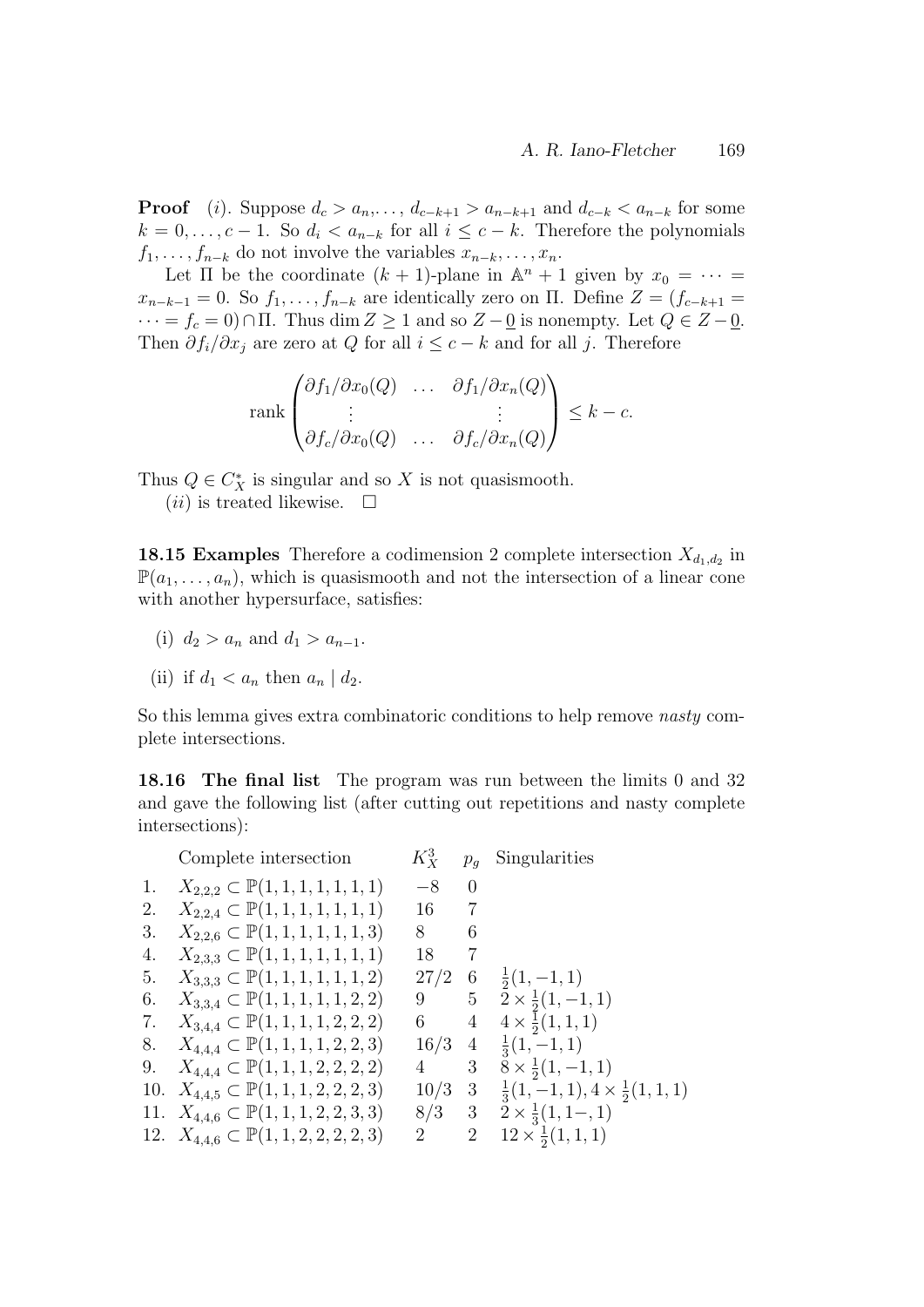|            | 13. $X_{4,5,6} \subset \mathbb{P}(1,1,2,2,2,3,3)$                    | 5/3              | $\overline{2}$   | $2 \times \frac{1}{3}(1,-1,1), 6 \times \frac{1}{2}(1,1,1)$                                                                      |
|------------|----------------------------------------------------------------------|------------------|------------------|----------------------------------------------------------------------------------------------------------------------------------|
| 14.        | $X_{4,6,6} \subset \mathbb{P}(1,1,2,2,3,3,3)$                        | 4/3              | $\overline{2}$   | $4 \times \frac{1}{3}(1,-1,1)$                                                                                                   |
| 15.        | $X_{4,6,6} \subset \mathbb{P}(1,2,2,2,2,3,3)$                        | 1                | $\mathbf{1}$     | $18 \times \frac{1}{2}(1,1,1)$                                                                                                   |
| 16.        | $X_{5,6,6} \subset \mathbb{P}(1,1,2,2,3,3,4)$                        | 5/4              | $\overline{2}$   | $\frac{1}{4}(1,-1,1), 4 \times \frac{1}{2}(1,1,1)$                                                                               |
| 17.        | $X_{5,6,6} \subset \mathbb{P}(1,2,2,2,3,3,3)$                        | 5/6              | $\mathbf{1}$     | $4 \times \frac{1}{3}(1,-1,1), 9 \times \frac{1}{2}(1,1,1)$                                                                      |
| 18.        | $X_{6,6,10} \subset \mathbb{P}(2,2,2,3,3,4,5)$                       | 1/4              | $\boldsymbol{0}$ | $\frac{1}{4}(1,-1,1), 22 \times \frac{1}{2}(1,1,1)$                                                                              |
| 19.        | $X_{6,6,6} \subset \mathbb{P}(1,2,2,2,3,3,4)$                        | 3/4              | $\mathbf{1}$     | $\frac{1}{4}(1,-1,1), 13 \times \frac{1}{2}(1,1,1)$                                                                              |
| <b>20.</b> | $X_{6,6,6} \subset \mathbb{P}(1,2,2,3,3,3,3)$                        | 2/3              | $\mathbf{1}$     | $8 \times \frac{1}{3}(1,-1,1)$                                                                                                   |
| 21.        | $X_{6,6,6} \subset \mathbb{P}(2,2,2,2,3,3,3)$                        | 1/2              | $\boldsymbol{0}$ | $27 \times \frac{1}{2}(1, 1, 1)$                                                                                                 |
|            | 22. $X_{6,6,7} \subset \mathbb{P}(1,2,2,3,3,3,4)$                    | 7/12             | $\mathbf{1}$     | $\frac{1}{4}(1,-1,1), 4 \times \frac{1}{3}(1,-1,1),$<br>$4 \times \frac{1}{2}(1,1,1)$                                            |
| 23.        | $X_{6,6,8} \subset \mathbb{P}(1,1,2,3,3,4,5)$                        | 4/5              | $\overline{2}$   | $\frac{1}{5}(1,-1,2)$                                                                                                            |
| 24.        | $X_{6,6,8} \subset \mathbb{P}(1,2,2,3,3,4,4)$                        | 1/2              | $\mathbf{1}$     | $\frac{1}{4}(1,-1,1), 8 \times \frac{1}{2}(1,1,1)$                                                                               |
| 25.        | $X_{6,6,8} \subset \mathbb{P}(2,2,2,3,3,3,4)$                        | 1/3              | $\boldsymbol{0}$ | $18 \times \frac{1}{2}(1,1,1), 4 \times \frac{1}{3}(1,-1,1)$                                                                     |
| 26.        | $X_{6,7,8} \subset \mathbb{P}(1,2,2,3,3,4,5)$                        | 7/15             | $\mathbf{1}$     | $\frac{1}{5}(1,-1,2), 2 \times \frac{1}{3}(1,-1,1),$<br>$6 \times \frac{1}{2}(1,1,1)$                                            |
|            | 27. $X_{6,8,10} \subset \mathbb{P}(1,2,3,3,4,5,5)$                   | 4/15             | $\mathbf{1}$     | $2 \times \frac{1}{5}(1,-1,2), 2 \times \frac{1}{3}(1,-1,1)$                                                                     |
|            | 28. $X_{6,8,10} \subset \mathbb{P}(2,2,3,3,4,4,5)$                   | 1/6              | $\theta$         | $2 \times \frac{1}{4}(1,-1,1), 2 \times \frac{1}{3}(1,-1,1),$                                                                    |
|            |                                                                      |                  |                  | $14 \times \frac{1}{2}(1, 1, 1)$                                                                                                 |
|            | 29. $X_{6,8,9} \subset \mathbb{P}(1,2,3,3,4,4,5)$                    | 3/10             | $\mathbf{1}$     | $\frac{1}{5}(1,-1,2), 2 \times \frac{1}{4}(1,-1,1),$<br>$2 \times \frac{1}{2}(1,1,1)$                                            |
|            | 30. $X_{8,10,12} \subset \mathbb{P}(2,3,4,4,5,5,6)$                  | 1/15             | $\theta$         | $2 \times \frac{1}{5}(1,-1,1), 2 \times \frac{1}{3}(1,-1,1),$<br>$10 \times \frac{1}{2}(1, 1, 1)$                                |
|            | 31. $X_{8,9,10} \subset \mathbb{P}(2,3,3,4,4,5,5)$                   | 1/10             | $\theta$         | $2 \times \frac{1}{5}(1,-1,2), 2 \times \frac{1}{4}(1,-1,1),$<br>$3 \times \frac{1}{3}(1, -1, 1), 4 \times \frac{1}{2}(1, 1, 1)$ |
|            | 32. $X_{9,10,12} \subset \mathbb{P}(2,3,3,4,5,6,7)$                  | 1/14             | $\theta$         | $\frac{1}{7}(1,-1,2), 6 \times \frac{1}{3}(1,-1,1),$                                                                             |
|            | 33. $X_{10,11,12} \subset \mathbb{P}(2,3,4,5,5,6,7)$                 | $\frac{11}{210}$ | $\boldsymbol{0}$ | $5 \times \frac{1}{2}(1, 1, 1)$<br>$5 \times \frac{1}{2}(1,1,1), 2 \times \frac{1}{3}(1,-1,1),$                                  |
|            |                                                                      |                  |                  | $2 \times \frac{1}{5}(1,-1,2), \frac{1}{7}(1,-1,3)$                                                                              |
|            | 34. $X_{10,12,14} \subset \mathbb{P}(2,3,4,5,6,7,8)$ 1/24 0          |                  |                  | $\frac{1}{8}(1,-1,3), \frac{1}{4}(1,-1,1),$<br>$2 \times \frac{1}{3}(1,-1,1), 8 \times \frac{1}{2}(1,1,1)$                       |
|            | 35. $X_{10,12,18} \subset \mathbb{P}(3,4,5,5,6,7,9)$ $\frac{2}{105}$ |                  |                  | $0 \frac{1}{7}(1,-1,1), 2 \times \frac{1}{5}(1,-1,1),$<br>$4 \times \frac{1}{3}(1,-1,1)$                                         |
|            | 36. $X_{12,14,15} \subset \mathbb{P}(3,4,5,6,7,7,8)$ 1/56            |                  |                  | $0 \frac{1}{2}(1,1,1), \frac{1}{4}(1,-1,1),$                                                                                     |
|            | 37. $X_{12,15,16} \subset \mathbb{P}(3,4,5,6,7,8,9)$ 1/63            |                  |                  | $2 \times \frac{1}{7}(1,-1,2), \frac{1}{8}(1,-1,3)$<br>0 $2 \times \frac{1}{2}(1,1,1), 3 \times \frac{1}{3}(1,-1,1),$            |
|            |                                                                      |                  |                  | $\frac{1}{7}(1,-1,2),\frac{1}{9}(1,-1,2)$                                                                                        |
|            | 38. $X_{12,16,18} \subset \mathbb{P}(4,5,6,6,7,8,9)$ $\frac{1}{105}$ |                  |                  | $0 \frac{1}{7}(1,-1,1), \frac{1}{5}(1,-1,1),$<br>$2 \times \frac{1}{3}(1,-1,1), 6 \times \frac{1}{2}(1,1,1)$                     |

Table 7: Some codimension 3 complete intersections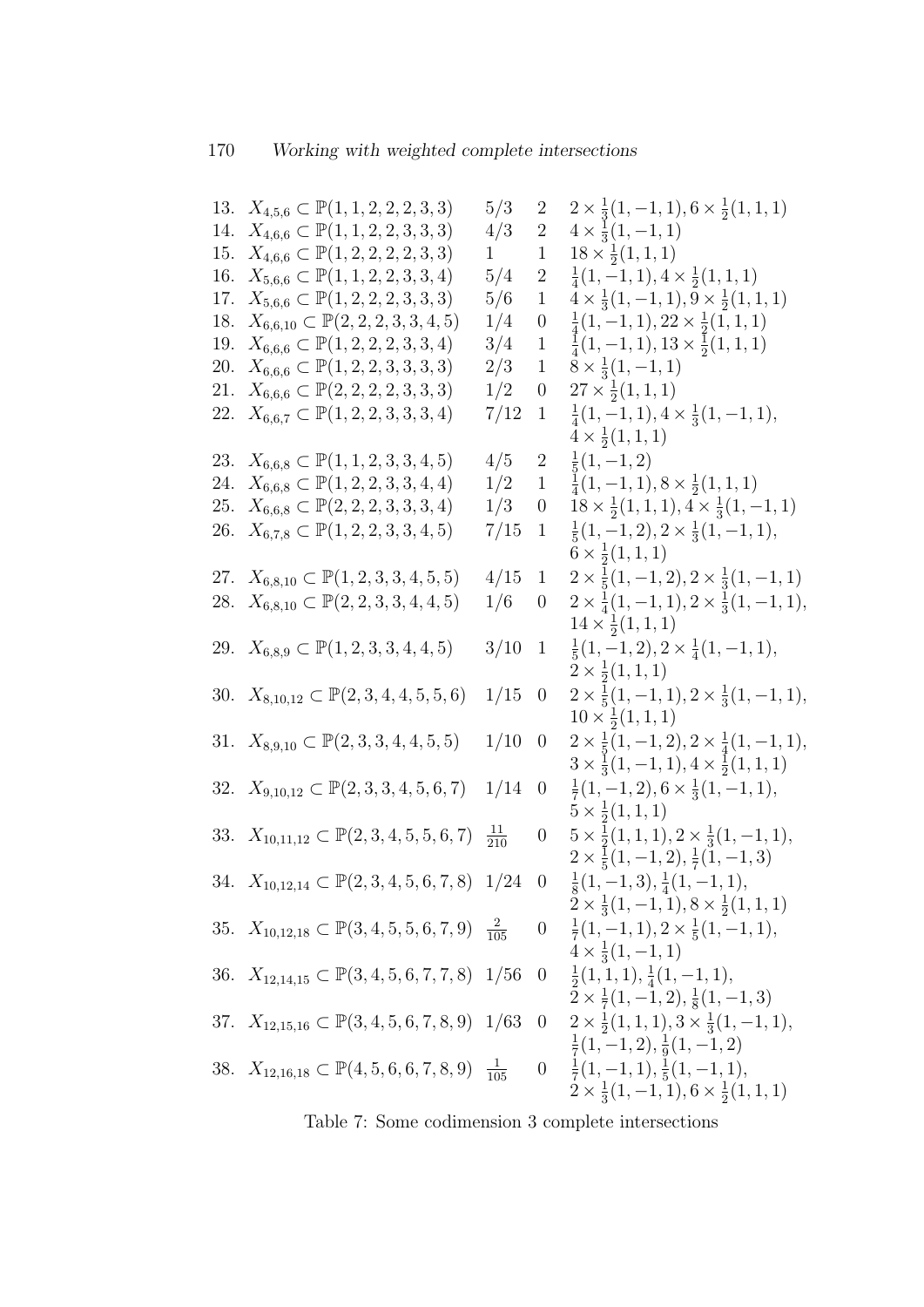18.17 Note After refinement there are no codimension 2 or 1 complete intersections left in the list.

**18.18** Extra example The family of intersections  $X_{2,2,2,2,2}$  in  $\mathbb{P}^8$  is smooth,  $K_X^3 = 16$ ,  $p_g = 9$  and  $\chi(\mathcal{O}_X) = -8$ . If the above search were continued this family would eventually appear; however my implementation becomes painfully slow.

- 18.19 Conjecture (1) There are no canonical complete intersections with codimension greater than 5.
	- (2) There are no Q-Fano complete intersections with codimension greater than 3.

18.20 K3 surfaces Reid has done a similar search to produce lists of K3 surface weighted complete intersections; using Riemann–Roch for  $\mathcal{O}_S(1)$  (see  $[R4]$ , Theorem 9.1).

This time the search is finite due to the following theorem pointed out by Reid:

**18.21 Theorem** Let S be a K3 surface with canonical (Du Val) singularities of types  $A_{n_i}$ ,  $D_{n_i}$  or  $E_{n_i}$  for  $i = 1, ..., n$ . So  $\sum n_i \leq 19$ . This limits the singularities present on the K3 surface to a finite list.

**Proof** Let  $f: T \to S$  be a minimal resolution. T is still a K3 surface. By [BPV], Proposition VIII.3.3,  $h^{1,1} = h^1(\Omega_T^1) = 20$ . By the Signature Theorem [BPV], Theorem IV.2.13, the cup product restricted to  $H^2(T,\mathbb{R})$  is nondegenerate of type  $(1, h^{1,1} - 1) = (1, 19)$ . Via the Néron–Severi group, the exceptional  $-2$ -curves of the resolution f are linearly independent in  $H^{1,1}$ , each with negative self-intersection.

It is well known that a Du Val singularity of type  $A_n$ ,  $D_n$  or  $E_n$  contributes exactly *n* −2-curves to *T*. Thus  $\sum n_i \leq 19$ .  $\Box$ 

# References

- [ACGH] E. Arbarello, M. Cornalba, P. A. Griffiths, J. Harris: Geometry of algebraic curves, Vol. 1, Comprehensive studies in Math, 267, (1985) Springer Verlag.
- [AM] M. F. Atiyah, I. G. MacDonald: *Introduction to commutative algebra*, Addison Wesley Publishing Co. 1969.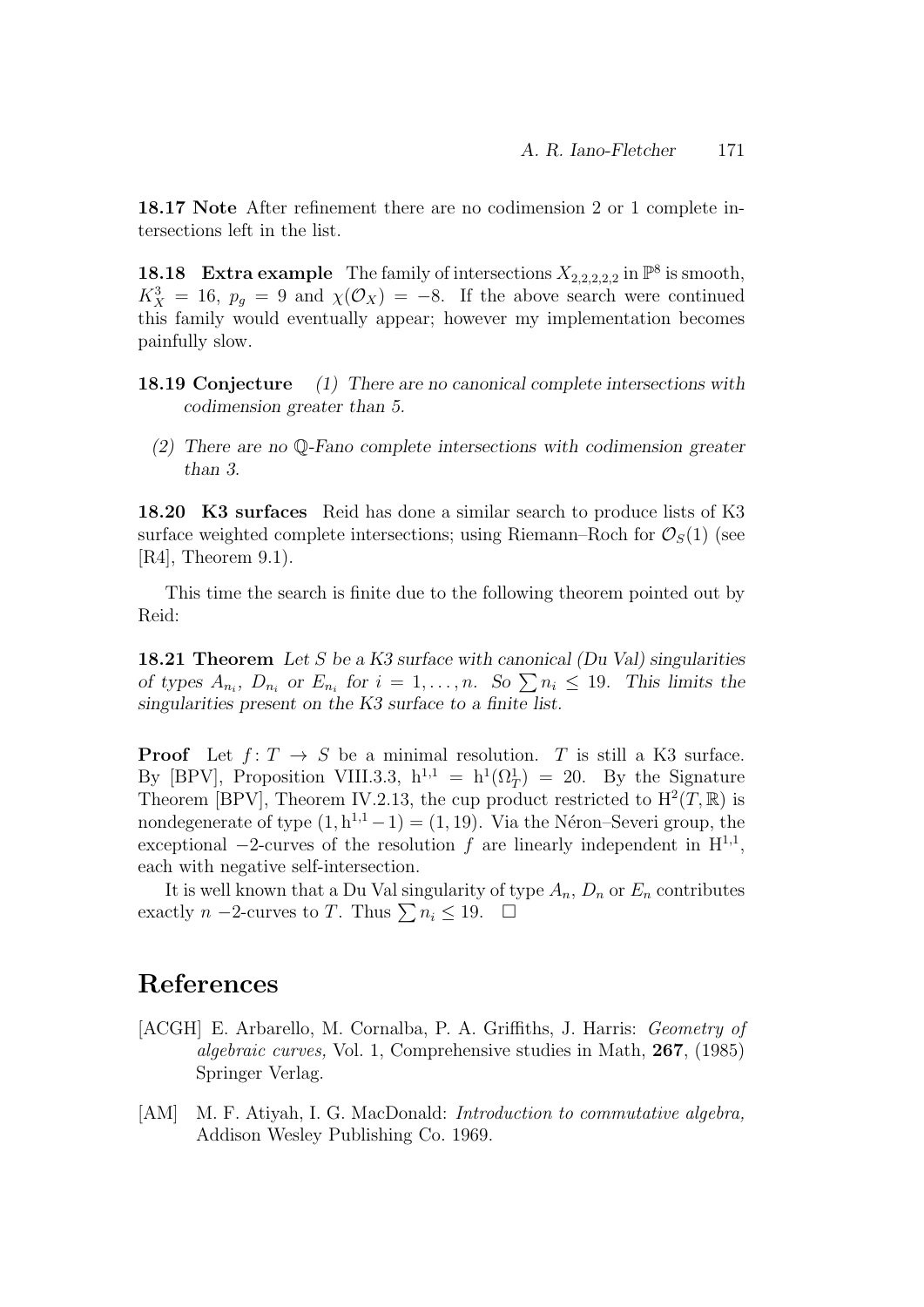- [BPV] W. Barth, C. Peters, A. Van de Ven: Compact complex surfaces, (1984) Springer Verlag.
- [Be] D. N. Bernshtein: The number of roots of a system of equations, Funk. Anal 9 no. 3 (1975) pp. 1–4.
- [Da] V. I. Danilov: The geometry of toric varieties, Uspekhi Mat. Nauk. 33 no. 2 (1978) pp. 85–134, English transl. Russian Math Survey 33 no. 2 (1978) pp. 97–154.
- [De] C. Delorme: Espaces projectifs anisotropes, Bull. Soc. math. France, 103 (1975) pp. 203–223.
- [Di] A. Dimca: Singularities and coverings of weighted complete intersections, Journal reine u. angew. Math. 366 (1986) pp. 184–193.
- [Du] A. Durfee: Fifteen characterizations of rational double points and simple critical points, Ens. math  $25$  no. 2 (1979) pp. 131–163.
- [EGA] A. Grothendieck: *Elements de géométrie algébrique* Chap. II. Publ. Math. de l'IHES 8 (1961).
- [F1] A. R. Fletcher: Contributions to Riemann–Roch on projective 3-folds with only canonical singularities and applications, Proc. Symposia in Pure Math 46 (1987) Vol 1, pp. 221–231.
- [F2] A. R. Fletcher: Plurigenera of 3-folds and weighted hypersurfaces, Thesis submitted to the University of Warwick for the degree of Ph.D. (1988).
- [Hart] R. Hartshorne: Algebraic geometry, Grad. Texts in Mathematics 52, Springer Verlag 1977.
- [Ku] A. G. Kushnirenko: Newton polytopes and the Bezout's theorem, Funk. Anal. 10 no. 3 (1976) pp. 82–83
- [M] D. Mumford: Curves and their Jacobians, University of Michigan Press, 1975.
- [OW] P. Orlick, P. Wagreich: Equivariant resolution of singularities with C ∗ -actions, Proc. Second Conference on Compact Transformation Groups, Part I, LNM 298 (1971), Springer Verlag.
- [R1] M. Reid: Canonical 3-folds, Proc. Alg. Geom. Anger 1979. Sijthoff and Nordhoff, pp. 273–310.